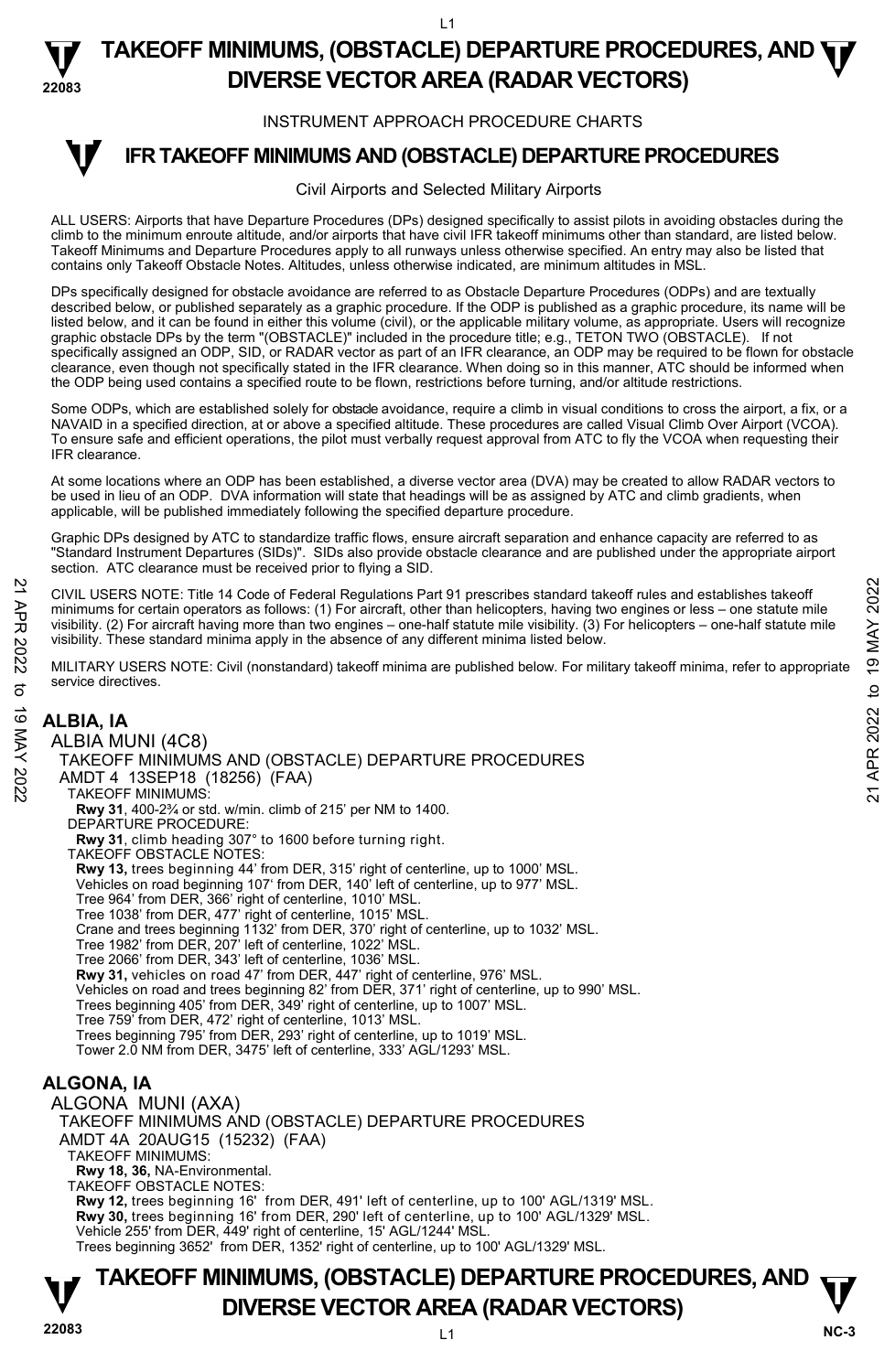**22083** 

**AMES, IA** 

AMES MUNI (AMW)

TAKEOFF MINIMUMS AND (OBSTACLE) DEPARTURE PROCEDURES

AMDT 4 03JUN10 (10154) (FAA)

TAKEOFF MINIMUMS:

**Rwy 1,** std. w/ a min. climb of 227' per NM to 1800 or 1600-2½ for climb in visual conditions. DEPARTURE PROCEDURE:

**Rwy 1**, climb heading 014° to 1800 before proceeding on course or for climb in visual conditions, cross Ames Muni airport at or above 2400 before proceeding on course.

**Rwy 13,** climb heading 133° to 2800 before turning right. **Rwy 19,** climb on a heading between 198° CW 013° from DER or climb on a heading between 140° CCW 013° from **DER** 

**Rwy 31,** climb heading 313° to 1500 before proceeding on course. TAKEOFF OBSTACLE NOTES:

**Rwy 1,** trees beginning 63' from DER, 374' right of centerline, up to 74' AGL/974' MSL.

Trees, and wsk on hanger beginning 906' from DER, 714' left of centerline, up to 77' AGL/1007' MSL.

Terrain at DER, 240' left of centerline, 919' MSL.

**Rwy 13,** trees, antenna on obstruction light pole and antenna on AWOS beginning 42' from DER, 90' right of centerline, up to 78' AGL/998' MSL.

Terrain beginning 34' from DER, 181' left of centerline, 923' MSL. Trees beginning 918' from DER, 32' left of centerline, up to 83' AGL/993' MSL.

**Rwy 19,** trees, poles, road and rod on building beginning 1004' from DER, 407' right of centerline, up to 79' AGL/1059' MSL.

**Rwy 31,** trees, poles and roads beginning 214' from DER, 103' right of centerline, up to 57' AGL/987' MSL. Trees, poles and bush beginning 135' from DER, 109' left of centerline, up to 90' AGL/1020' MSL.

#### **ANKENY, IA**

ANKENY RGNL (IKV)

# TAKEOFF MINIMUMS AND (OBSTACLE) DEPARTURE PROCEDURES

AMDT 2 05JAN17 (17005) (FAA)

TAKEOFF MINIMUMS:

**Rwy 22,** 400-2 or std. w/min. climb of 385' per NM to 1400. DEPARTURE PROCEDURE:

**Rwy 4,** climb on heading 042° to 2600 before turning left.

**Rwy 18,** climbing left turn heading 150° to 2200 before proceeding on course.

**Rwy 22,** climb on heading 222° to 1900 before turning right.

**Rwy 36,** climbing right turn heading 050° to intercept TNU VOR/DME R-258 inbound to 3300 before turning westbound. TAKEOFF OBSTACLE NOTES: AND T 2 UO3DANT (17000) (FAA)<br>
22 TAKEOFF MINIMUMS:<br>
22 TAKEOFF MINIMUMS:<br>
22 A00-2 or std. w/min. climb of 385' per NM to 1400.<br>
22 DEPARTURE PROCEDURE:<br>
22 You before turning left.<br>
22 You before turning left.<br>
22 You b

**Rwy 4,** vehicle on road 196' from DER, crossing centerline, up to 15' AGL/917' MSL.

Trees beginning 773' from DER, 677' right of centerline, up to 958' MSL. Trees beginning 892' from DER, 96' right of centerline, up to 967' MSL.

Trees beginning 1010' from DER, 32' left of centerline, up to 951' MSL.

Tree 1616' from DER, 252' right of centerline, 975' MSL. Trees beginning 3639' from DER, 1158' left of centerline, up to 1006' MSL.

Tree 3840' from DER, 121' right of centerline, 1011' MSL.

Tree 4035' from DER, 1344' left of centerline, 1012' MSL. Tree 4155' from DER, 1142' left of centerline, 1028' MSL.

**Rwy 18,** REIL 10' from DER, 31' left of centerline, 2' AGL/889' MSL.

REIL 10' from DER, 29' right of centerline, 2' AGL/889' MSL.

Tree 179' from DER, 291' left of centerline, 894' MSL.

Trmsn twr 2606' from DER, 57' left of centerline, 85' AGL/953' MSL.

T-l twrs beginning 2611' from DER, 58' left of centerline, up to 92' AGL/967' MSL.

 **Rwy 22,** REIL 10' from DER, 17' left of centerline, 1' AGL/911' MSL.

Sign 520' from DER, 617' right of centerline, 20' AGL/942' MSL.

Vehicles on rd beginning 868' from DER, crossing centerline, up to 17' AGL/946' MSL.

Sign 1430' from DER, 48' left of centerline, 26' AGL/958' MSL. Sign 2067' from DER, 398' right of centerline, 46' AGL/993' MSL.

Trmsn towers beginning 5774' from DER, 1675' left of centerline, up to 152' AGL/1074' MSL.

Towers beginning 1.1 NM from DER, 2202' right of centerline, up to 266' AGL/1232' MSL.

T-l towers beginning 1.1 NM from DER, 776' left of centerline, up to 130' AGL/1097' MSL. Towers beginning 1.2 NM from DER, 604' right of centerline, up to 298' AGL/1250' MSL.

**Rwy 36,** REIL 8' from DER, 30' left of centerline, 2' AGL/905' MSL.

REIL 9' from DER, 30' right of centerline, 2' AGL/905' MSL. Trees beginning 1993' from DER, 202' left of centerline, up to 964' MSL.

Trees beginning 2011' from DER, 318' left of centerline, up to 970' MSL.

Tree 2203' from DER, 268' left of centerline, 971' MSL. Tree 2204' from DER, 205' left of centerline, 974' MSL.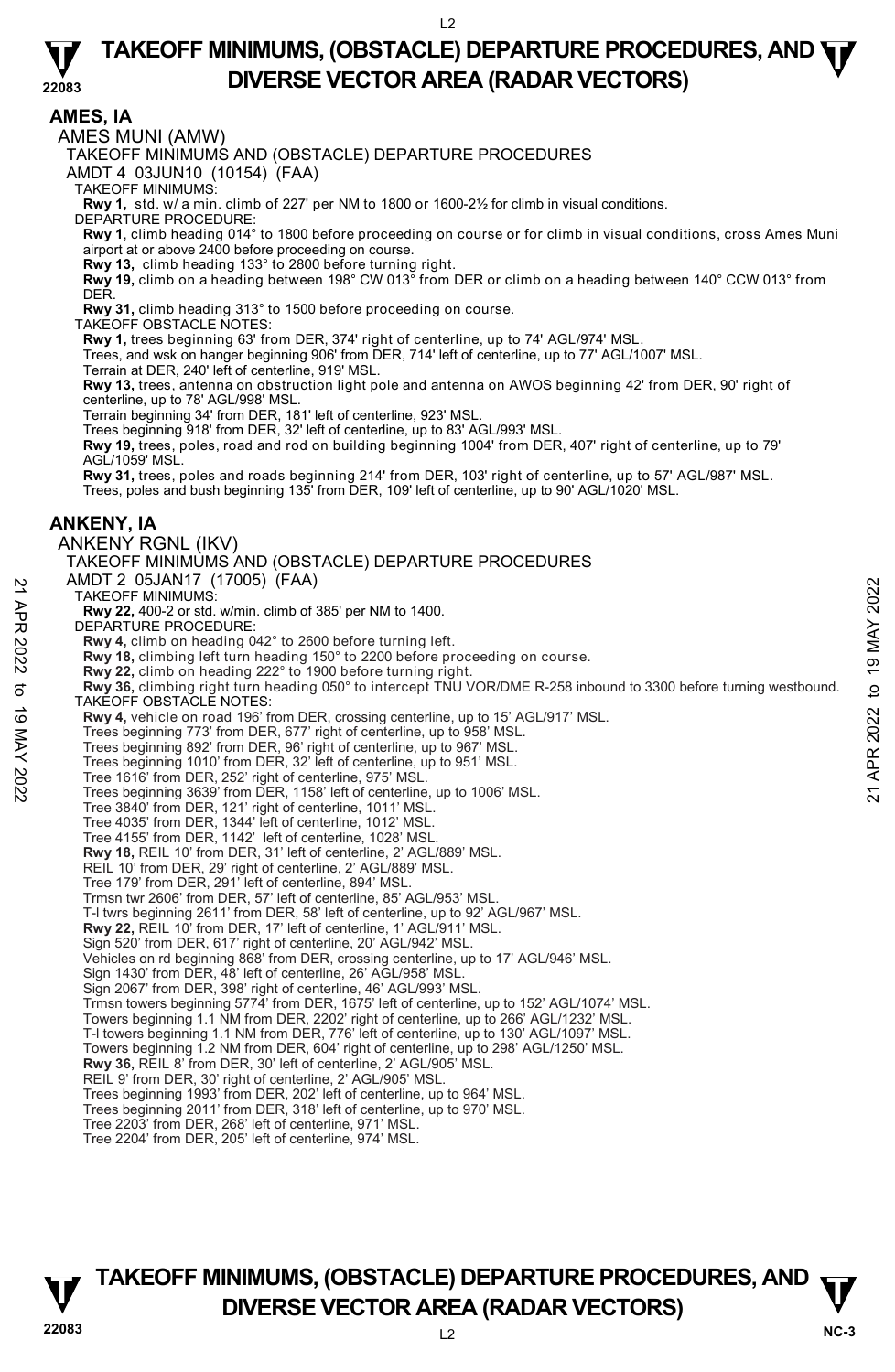#### **ATLANTIC, IA**

ATLANTIC MUNI (AIO)

TAKEOFF MINIMUMS AND (OBSTACLE) DEPARTURE PROCEDURES

AMDT 6A 04JUN09 (09155) (FAA)

TAKEOFF MINIMUMS:

**Rwy 2,** 300-1½ or std. w/ min. climb of 208' per NM to 1400. **Rwy 12,** 400-2½ or std. w/ min. climb of 321' per NM to 1700.

DEPARTURE PROCEDURE:

**Rwy 12,** climb heading 119° to 1700 before proceeding on course.

**Rwy 20,** climb heading 198° to 2300 before proceeding on course. **Rwy 30,** climb heading 299° to 1900 before proceeding on course.

TAKEOFF OBSTACLE NOTES:

**Rwy 2,** terrain beginning 6' from DER, from 654' left of centerline to 433' right of centerline, up to 1175' MSL.<br>Trees beginning 1210' from DER, 20' right of centerline, up to 75' AGL/1234' MSL.

Trees beginning 2991' from DER, 202' left of centerline, up to 75' AGL/1234' MSL.

**Rwy 12,** terrain beginning 8' from DER, from 336' left of centerline to 422' right of centerline, up to 1300' MSL.

Trees beginning 2175' from DER, 498' right of centerline, up to 75' AGL/1214' MSL.

Trees beginning 4525' from DER, 422' right of centerline, up to 75' AGL/1354' MSL.

**Rwy 20,** terrain beginning 72' from DER, from 538' left of centerline to 623' right of centerline, up to 1185' MSL. Trees beginning 2157' from DER, 44' left of centerline, up to 75' AGL/1234' MSL.

**Rwy 30,** terrain beginning 100' from DER, from 1615' left of centerline to 758' right of centerline, up to 1293' MSL.

#### **AUDUBON, IA**

AUDUBON COUNTY (ADU) TAKEOFF MINIMUMS AND (OBSTACLE) DEPARTURE PROCEDURES AMDT 2 25FEB21 (21056) (FAA) TAKEOFF MINIMUMS: **Rwy 14,** 300-1¼ or std. w/ min. climb of 245' per NM to 1600. **Rwy 32,** 300-1⅛ or std. w/ min. climb of 370' per NM to 1700. TAKEOFF OBSTACLE NOTES: **Rwy 14,** traverse way abeam DER, 492' right of centerline, 1295' MSL. Trees, poles, traverse way beginning 14' from DER, 137' right of centerline, up to 45' AGL/1319' MSL. Terrain 22' from DER, 349' left of centerline, 1286' MSL. Terrain 113' from DER, 496' left of centerline, 1288' MSL. Terrain 143' from DER, 388' left of centerline, 1292' MSL. Terrain beginning 200' from DER, 326' left of centerline, up to 1294' MSL. Vegetation 279' from DER, 502' left of centerline, 1296' MSL. Building 383' from DER, 491' left of centerline, 16' AGL/1314' MSL. Traverse way 430' from DER, 602' left of centerline, 1315' MSL. Building, traverse way beginning 491' from DER, 389' left of centerline, up to 23' AGL/1324' MSL. Traverse way beginning 635' from DER, 388' left of centerline, up to 1325' MSL. Poles, traverse way beginning 660' from DER, 281' left of centerline, up to 31' AGL/1332' MSL. NACUPF UBSTACLE NOTES:<br>
Trees, poles, traverse way beginning 14' from DER, 137' right of centerline, up to 45' AGL/1319' MSL.<br>
Trees, poles, traverse way beginning 14' from DER, 137' right of centerline, up to 45' AGL/131 Tree 1706' from DER, 630' right of centerline, 1321' MSL. Terrain beginning 1916' from DER, 715' left of centerline, up to 1350' MSI Vegetation beginning 2146' from DER, 781' left of centerline, up to 1368' MSL. Vegetation, terrain beginning 2240' from DER, 722' left of centerline, up to 1383' MSL. Trees, terrain, traverse way beginning 3304' from DER, 58' left of centerline, up to 1406' MSL. Trees beginning 3490' from DER, 16' right of centerline, up to 73' AGL/1396' MSL. Traverse way 5037' from DER, 1702' left of centerline, 1418' MSL. Traverse way, terrain beginning 5110' from DER, 1769' left of centerline, up to 1426' MSL. Building 5903<sup>'</sup> from DER, 1689' left of centerline, 24' AGL/1432' MSL. Tree 5915' from DER, 1576' left of centerline, 1441' MSL. Trees, poles beginning 5981' from DER, 1690' left of centerline, up to 1449' MSL. Trees beginning 1 NM from DER, 1676' left of centerline, up to 1464' MSL. Trees beginning 1 NM from DER, 1735' left of centerline, up to 59' AGL/1465' MSL. Pole 1 NM from DER, 1919' left of centerline, 52' AGL/1450' MSL. **Rwy 32,** NAVAID 9' from DER, 78' left of centerline, 1' AGL/1289' MSL. NAVAID 9' from DER, 76' right of centerline, 3' AGL/1289' MSL. Vegetation 31' from DER, 235' left of centerline, 1296' MSL. Pole, general utility, traverse way, vegetation beginning 48' from DER, 146' left of centerline, up to 35' AGL/1330' MSL. Trees, vegetation, terrain, poles, building beginning 65' from DER, 75' right of centerline, up to 1318' MSL.<br>Pole, tree beginning 248' from DER, 14' left of centerline, up to 36' AGL/1331' MSL. Trees, traverse way, pole, terrain beginning 281' from DER, 48' left of centerline, up to 1334' MSL. Trees, traverse way, buildings beginning 479' from DER, 312' right of centerline, up to 1323' MSL.<br>Terrain, pole, tree beginning 846' from DER, 111' left of centerline, up to 1343' MSL. Terrain, traverse way, tree beginning 946' from DER, 7' left of centerline, up to 1356' MSL. Pole 957' from DER, 483' right of centerline, 62' AGL/1349' MSL. Terrain, pole, tree beginning 1029' from DER, 12' left of centerline, up to 1360' MSL. Pole, tree beginning 1036' from DER, 36' right of centerline, up to 63' AGL/1351' MSL. Vegetation 1120' from DER, 670' left of centerline, 1377' MSL. Vegetation, tree, terrain beginning 1123' from DER, 225' left of centerline, up to 1378' MSL. Tree, pole, terrain, building beginning 1507' from DER, 70' left of centerline, up to 1383' MSL. **CON'T**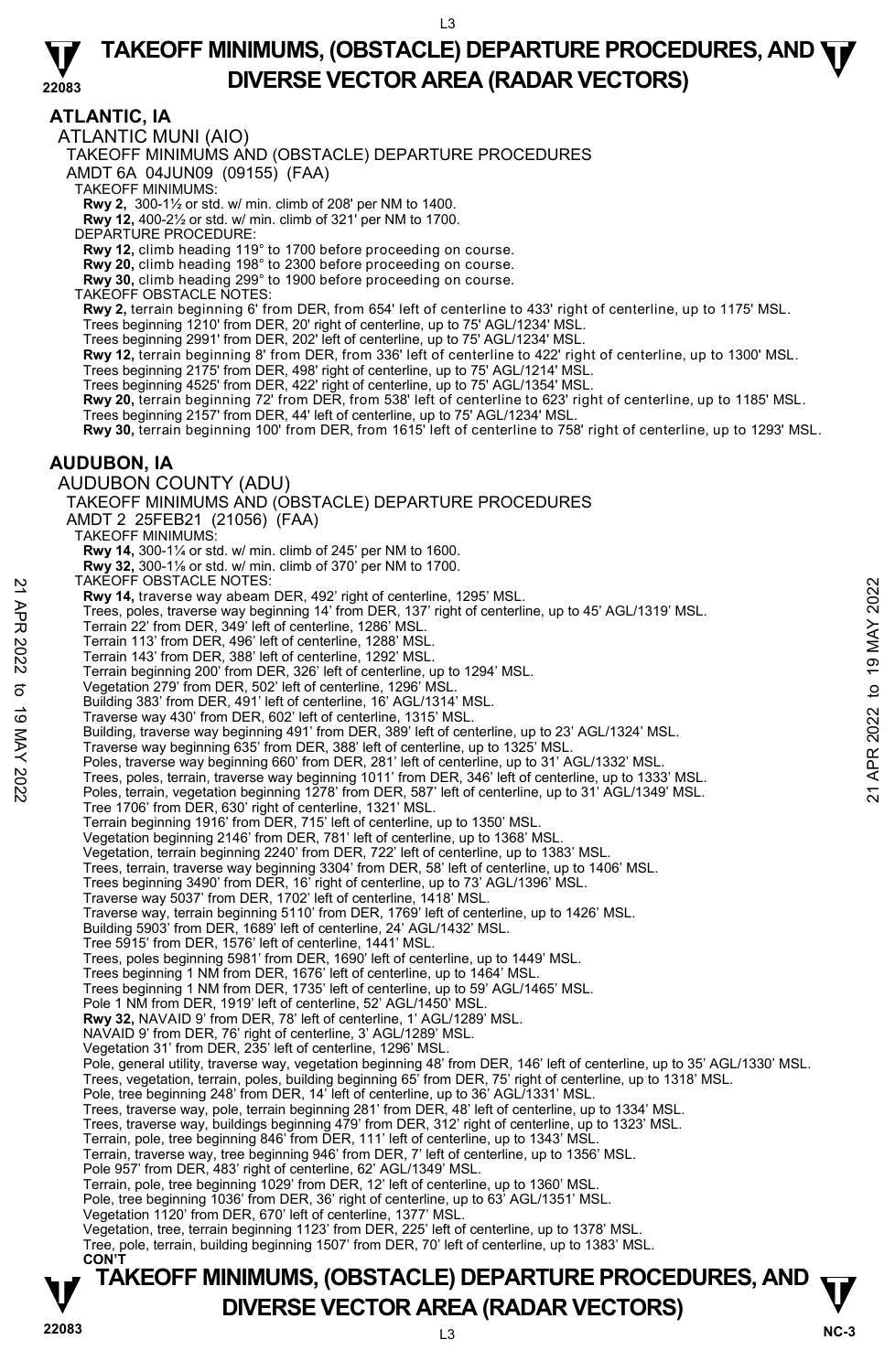# **AUDUBON, IA (CON'T)**

AUDUBON COUNTY (ADU) (CON'T)

**Rwy 32 (CON'T),** poles, trees, building beginning 1530' from DER, 10' right of centerline, up to 68' AGL/1366' MSL.<br>Terrain, poles, trees, fences beginning 1643' from DER, 88' left of centerline, up to 1388' MSL.

Tree 2076' from DER, 497' right of centerline, 1369' MSL.<br>Trees beginning 2167' from DER, 553' right of centerline, up to 1376' MSL.<br>Trees beginning 2303' from DER, 365' right of centerline, up to 1384' MSL.

Trees beginning 2397' from DER, 984' right of centerline, up to 1385' MSL. Tree 2452' from DER, 705' right of centerline, 1386' MSL.

Trees beginning 2512' from DER, 545' right of centerline, up to 1387' MSL. Trees, pole beginning 2539' from DER, 369' right of centerline, up to 1396' MSL.

Trees beginning 3399' from DER, 618' right of centerline, up to 1408' MSL.

Fence, building, terrain beginning 3584' from DER, 1042' left of centerline, up to 6' AGL/1393' MSL. Tree 3665' from DER, 1399' left of centerline, 1408' MSL.

Trees beginning 3694' from DER, 1004' right of centerline, up to 1415' MSL.

Building, fence, tree beginning 3694' from DER, 1072' left of centerline, up to 31' AGL/1418' MSL.

Trees, stack beginning 3879' from DER, 479' right of centerline, up to 1416' MSL.<br>Elevator, trees beginning 4816' from DER, 263' right of centerline, up to 127' AGL/1425' MSL.

Tree 5136' from DER, 1687' left of centerline, 1438' MSL.

Tower, tree beginning 5610' from DER, 1611' right of centerline, up to 187' AGL/1544' MSL.

#### **AURORA, MO**

JERRY SUMNERS SR AURORA MUNI (2H2)

TAKEOFF MINIMUMS AND (OBSTACLE) DEPARTURE PROCEDURES

AMDT 2 01FEB18 (18032) (FAA)

TAKEOFF OBSTACLE NOTES:

**Rwy 18,** trees beginning 65' from DER, 252' right of centerline, up to 58' AGL/1469' MSL.<br>Sign 217' from DER, 406' left of centerline, 1437' MSL.

Road 244' from DER, 502' left of centerline, 1438' MSL.

Trees beginning 291' from DER, 312' right of centerline, up to 1470' MSL.

- Tree, road beginning 371' from DER, 316' left of centerline, up to 1445' MSL.
- Tree, pole beginning 408' from DER, 251' right of centerline, up to 1473' MSL.
- Tree 473' from DER, 491' left of centerline, 1480' MSL.

Tree, road beginning 502' from DER, 29' left of centerline, up to 69' AGL/1504' MSL.

- Trees beginning 737' from DER, 45' right of centerline, up to 1482' MSL.
- Trees beginning 843' from DER, 43' left of centerline, up to 80' AGL/1511' MSL.
- Tree, pole, transmission line beginning 951' from DER, 132' left of centerline, up to 1514' MSL.

Tree 1040' from DER, 143' right of centerline, 61' AGL/1483' MSL.

Trees beginning 1080' from DER, 93' right of centerline, up to 66' AGL/1486' MSL.

Pole, tree beginning 1546' from DER, 282' right of centerline, up to 1494' MSL.

Tree 1601' from DER, 437' right of centerline, 1495' MSL.

Trees beginning 1617' from DER, 235' right of centerline, up to 1497' MSL.

Tree, building, transmission line beginning 1806' from DER, 240' right of centerline, up to 1507' MSL. 22 Tree, pole beginning 371' from DER, 316' left of centerline, up to 1445' MSL.<br>
Tree, pole beginning 371' from DER, 316' left of centerline, up to 1473' MSL.<br>
Tree and beginning 371' from DER, 419' left of centerline, u

Tree 3509' from DER, 520' left of centerline, 71' AGL/1517' MSL.

**Rwy 36,** trees beginning 35' from DER, 263' left of centerline, up to 1483' MSL.

- Tree 42' from DER, 447' right of centerline, 69' AGL/1502' MSL.
- Tree, pole, transmission line beginning 117' from DER, 197' right of centerline, up to 72' AGL/1505' MSL.

Trees beginning 244' from DER, 457' left of centerline, up to 1488' MSL.

Tree, pole, sign beginning 506' from DER, 260' left of centerline, up to 1494' MSL.

#### **AVA, MO**

AVA BILL MARTIN MEML (AOV)

TAKEOFF MINIMUMS AND (OBSTACLE) DEPARTURE PROCEDURES

ORIG 02MAY13 (21112) (FAA)

TAKEOFF OBSTACLE NOTES:

**Rwy 13,** trees beginning 182' from DER, 254' left of centerline, up to 100' AGL/1319' MSL.

Multiple buildings, poles and vehicles on road beginning 512' from DER, left and right of centerline, up to 40' AGL/1379' **MSL** 

Trees beginning 76' from DER, left and right of centerline, up to 100' AGL/1459' MSL.<br>**Rwy 31,** trees beginning 5' from DER, 227' right of centerline, up to 100' AGL/1379' MSL.

Trees beginning 210' from DER, 195' left of centerline, up to 100' AGL/1359' MSL.

Trees beginning 850' from DER from left to right of centerline, up to 100' AGL/1339' MSL.

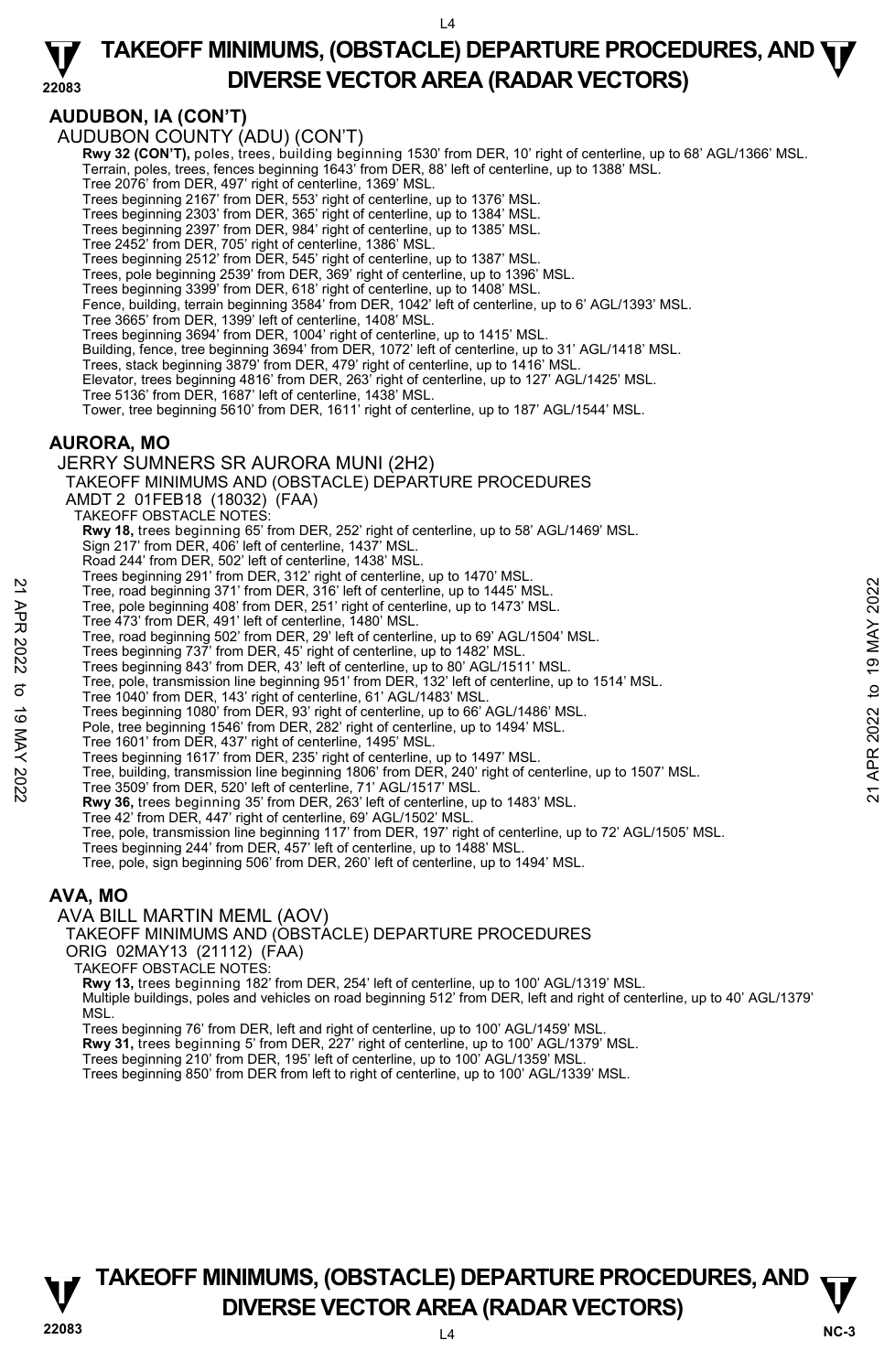### **BELLE PLAINE, IA**

BELLE PLAINE MUNI (TZT) TAKEOFF MINIMUMS AND (OBSTACLE) DEPARTURE PROCEDURES AMDT 1 05APR12 (12096) (FAA) TAKEOFF MINIMUMS: **Rwy 36,** 400-2 or std. w/ min. climb of 440' per NM to 1200. TAKEOFF OBSTACLE NOTES: **Rwy 18,** multiple trees beginning 142' from DER, left and right of centerline, up to 94' AGL/854' MSL. **Rwy 36,** multiple towers, tanks, trees, poles, buildings, grain elevators, and roads beginning 31' from DER, left and right of centerline, up to 174' AGL/954' MSL. Trees beginning 4901' from DER, 962' right of centerline, up to 93' AGL/954' MSL. Tower 1.8 NM from DER, 2320' right of centerline, 207' AGL/1097' MSL. **BLOOMFIELD, IA**  BLOOMFIELD MUNI (4K6) TAKEOFF MINIMUMS AND (OBSTACLE) DEPARTURE PROCEDURES ORIG-A 03JUL08 (08185) (FAA) DEPARTURE PROCEDURE: **Rwy 18**, climb runway heading to 1300 before turning. TAKEOFF OBSTACLE NOTES: **Rwy 18,** building 353' from DER, 306' left of centerline, 30' AGL/915' MSL. **BOLIVAR, MO**  BOLIVAR MUNI (M17) TAKEOFF MINIMUMS AND (OBSTACLE) DEPARTURE PROCEDURES ORIG 05JUL07 (07186) (FAA) TAKEOFF MINIMUMS: **Rwy 36,** 200-1¼ or std. w/ min. climb of 252' per NM to 1400. TAKEOFF OBSTACLE NOTES: **Rwy 18,** east-west road, vehicle and transmission lines and poles beginning 627' from DER, up to 40' AGL/1138' MSL. Multiple trees beginning 667' from DER, 6' left of centerline, up to 75' AGL/1148' MSL. Silo 1059' from DER, 677' left of centerline, 100' AGL/1200' MSL. Multiple trees beginning 147' from DER, 39' right of centerline, up to 75' AGL/1157' MSL. **Rwy 36,** transmission lines and poles beginning 1208' from DER, 189' left of centerline, up to 40' AGL/1137' MSL. East-west transmission lines and poles beginning 1925' from DER, up to 50' AGL/1165' MSL. Multiple trees beginning 659' from DER, 58' right of centerline, up to 75' AGL/1201' MSL. Tree 5471' from DER, 1766' left of centerline, 100' AGL/1269' MSL. **BOONE, IA**  BOONE MUNI (BNW) TAKEOFF MINIMUMS AND (OBSTACLE) DEPARTURE PROCEDURES AMDT 6 05DEC19 (19339) (FAA) TAKEOFF MINIMUMS: **Rwys 2, 22,** NA–Environmental.<br>**Rwy 33,** 300-1 or std. w/min. climb of 419' per NM to 1400. TAKEOFF OBSTACLE NOTES: **Rwy 15,** lighting 40' from DER, 104' right of centerline, 1141' MSL. Lighting 40' from DER, 108' left of centerline, 1141' MSL. Trees beginning 154' from DER, 206' right of centerline, up to 37' AGL/1171' MSL. Tree 197' from DER, 168' left of centerline, 23' AGL/1156' MSL. **Rwy 33,** terrain 73' from DER, 305' right of centerline, 1140' MSL. Trees, fence beginning 123' from DER, 368' right of centerline, up to 36' AGL/1179' MSL. Pole 132' from DER, 524' left of centerline, 28' AGL/1168' MSL. NAVAID, poles, building beginning 297' from DER, 523' left of centerline, up to 1174' MSL. Trees, poles, vehicles on road, building beginning 348' from DER, 158' right of centerline, up to 1182' MSL. Poles, buildings, trees, vehicles on road beginning 1084' from DER, 341' right of centerline, up to 1189' MSL. Trees, poles, tank, building beginning 1086' from DER, 191' left of centerline, up to 1198' MSL. Trees, pole beginning 1553' from DER, 156' right of centerline, up to 1192' MSL. Trees, pole beginning 1743' from DER, 654' left of centerline, up to 1201' MSL. Tree, pole, building beginning 1926' from DER, 53' right of centerline, up to 1203' MSL. Elevator, trees beginning 2200' from DER, 561' left of centerline, up to 80' AGL/1224' MSL.<br>Tank 3133' from DER, 1335' right of centerline, 140' AGL/1287' MSL. PIARCH-P USSTACLE NOTES:<br>
21 ARROLLA TROILS: NOTES (S' left of centerline, up to 75' AGL/1148' MSL.<br>
21 Multiple trees beginning 667' from DER, 6' left of centerline, up to 75' AGL/1148' MSL.<br>
31 Silo 1059' from DER, 18'

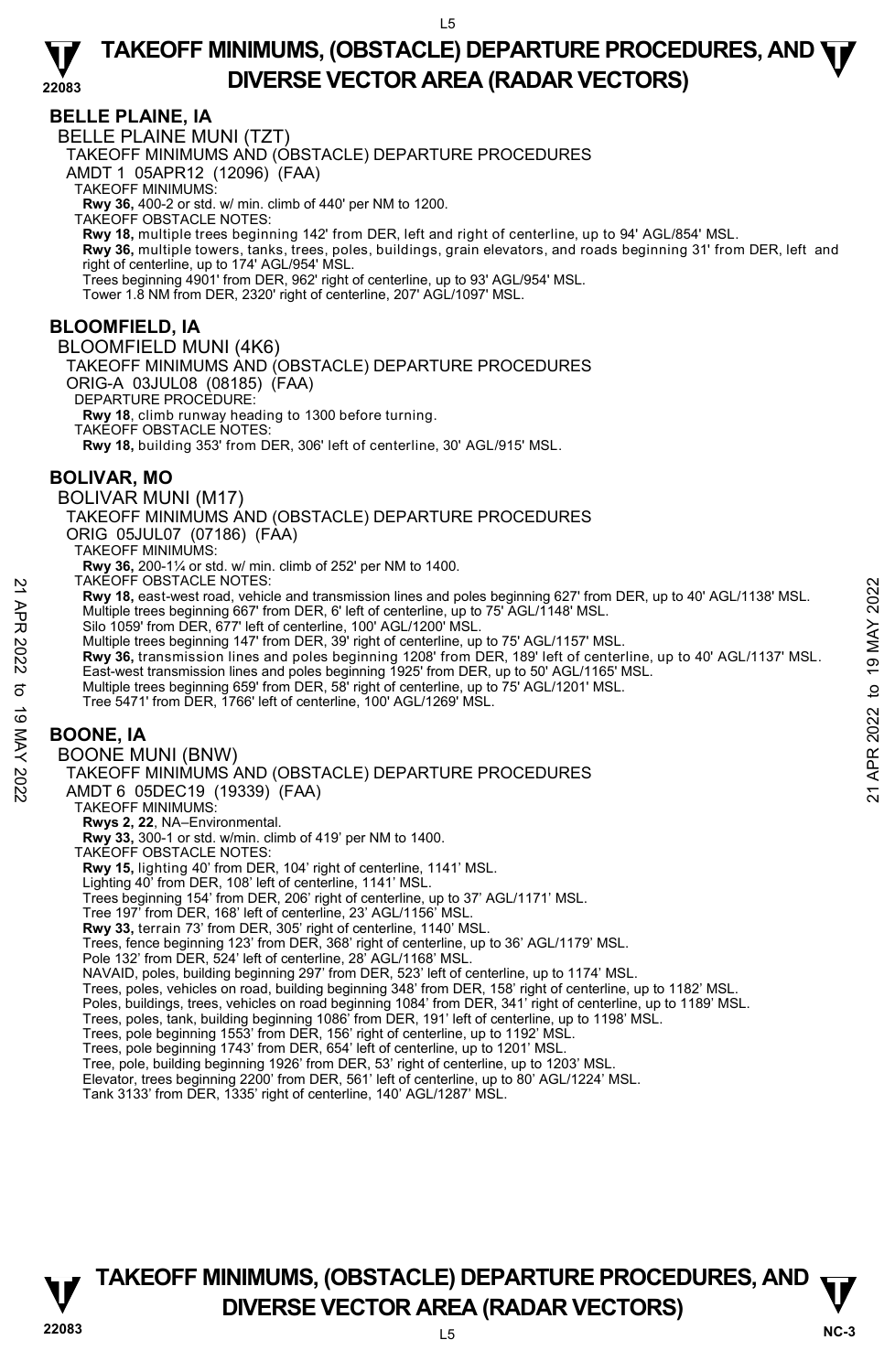# **BOONVILLE, MO**

JESSE VIERTEL MEML (VER) TAKEOFF MINIMUMS AND (OBSTACLE) DEPARTURE PROCEDURES ORIG 10MAY07 (21112) (FAA) TAKEOFF OBSTACLE NOTES: **Rwy 18,** multiple trees beginning 368' from DER, 383' left of centerline, up to 80' AGL/761' MSL.<br>Road and vehicle 1232' from DER, on centerline, 17' AGL/746' MSL. Multiple trees beginning 500' from DER, 109' right of centerline, up to 80' AGL/786' MSL. **Rwy 36,** multiple trees and pole beginning 701' from DER, 67' left of centerline, up to 100' AGL/810' MSL. Multiple trees beginning 200' from DER, 334' right of centerline, up to 80' AGL/794' MSL. **BOWLING GREEN, MO**  BOWLING GREEN MUNI (H19) TAKEOFF MINIMUMS AND (OBSTACLE) DEPARTURE PROCEDURES AMDT 1 24MAR22 (22083) (FAA) TAKEOFF OBSTACLE NOTES: **Rwy 13,** wind indicator, vehicles on road, bush beginning 27' from DER, 313' right of centerline, up to 25' AGL/914' MSL. Pole 254' from DER, 490' left of centerline, 33' AGL/916' MSL. Tree 325' from DER, 573' left of centerline, 925' MSL. Trees, pole beginning 450' from DER, 335' left of centerline, up to 937' MSL. Trees beginning 652' from DER, 69' right of centerline, up to 927' MSL. Trees beginning 699' from DER, 202' left of centerline, up to 938' MSL. Trees beginning 909' from DER, 146' right of centerline, up to 931' MSL. Trees beginning 1323' from DER, 170' left of centerline, up to 941' MSL. Trees beginning 1405' from DER, 134' left of centerline, up to 946' MSL. Tree 1457' from DER, 66' right of centerline, 934' MSL. Trees beginning 1552' from DER, 127' left of centerline, up to 78' AGL/950' MSL. Trees beginning 1964' from DER, 102' left of centerline, up to 955' MSL. Tree 2017' from DER, 227' right of centerline, 955' MSL. Tree 2036' from DER, 259' right of centerline, 956' MSL. Trees beginning 2075' from DER, 166' right of centerline, up to 961' MSL. **Rwy 31,** terrain 10' from DER, 492' left of centerline, 885' MSL. Trees, buildings beginning 56' from DER, 204' left of centerline, up to 919' MSL. Trees beginning 197' from DER, 361' left of centerline, up to 932' MSL. Trees beginning 298' from DER, 423' left of centerline, up to 935' MSL. **BRANSON, MO**  BRANSON (BBG) TAKEOFF MINIMUMS AND (OBSTACLE) DEPARTURE PROCEDURES ORIG 07MAY09 (09127) (FAA) DEPARTURE PROCEDURE **Rwy 32,** climb heading 323° to 2000 before turning left. TAKEOFF OBSTACLE NOTES: **Rwy 14,** numerous trees beginning 1214' from DER, 4' right of centerline, up to 100' AGL/1449' MSL. **Rwy 32,** numerous trees beginning 77' from DER, 452' left of centerline, up to 100' AGL/1289' MSL. M GRAHAM CLARK DOWNTOWN (PLK) TAKEOFF MINIMUMS AND (OBSTACLE) DEPARTURE PROCEDURES Tree 2036' from DER, 22f ' right of centerline, 956' MSL.<br>
Tree 2036' from DER, 2259' right of centerline, 865' MSL.<br>
Trees beginning 2075' from DER, 426' left of centerline, up to 961' MSL.<br> **RW 31**, terrain 10' from DER,

AMDT 2A 23JUL15 (15204) (FAA)

TAKEOFF MINIMUMS:

**Rwy 30,** std. w/min. climb of 244' per NM to 1800 or 1400-3 for climb in visual conditions. DEPARTURE PROCEDURE:

**Rwy 12,** climb heading 117° to 1600 before proceeding on course.

**Rwy 30,** obtain ATC approval for climb in visual conditions when requesting IFR clearance. Climb in visual conditions to cross M Graham Clark downtown airport at or above 2200 before proceeding on course.

TAKEOFF OBSTACLE NOTES:

**Rwy 12,** trees beginning 796' from DER, 468' right of centerline, up to 50' AGL/989' MSL.

# **BRANSON WEST, MO**

BRANSON WEST MUNI-EMERSON FIELD (FWB)

TAKEOFF MINIMUMS AND (OBSTACLE) DEPARTURE PROCEDURES

ORIG 15DEC11 (11349) (FAA)

TAKEOFF OBSTACLE NOTES:

**Rwy 3,** trees beginning 167' from DER, left and right of centerline, up to 100' AGL/1479' MSL. Vehicles on road beginning 22' from DER, from 15' left of centerline, up to 15' AGL/1394' MSL.

Vehicle on road 1485' from DER, 615' right of centerline, 15' AGL/1394' MSL. **Rwy 21,** trees beginning 230' from DER, left and right of centerline, up to 100' AGL/1419' MSL.

Power lines beginning 2501' from DER, 788' left of centerline, up to 100' AGL/1379' MSL.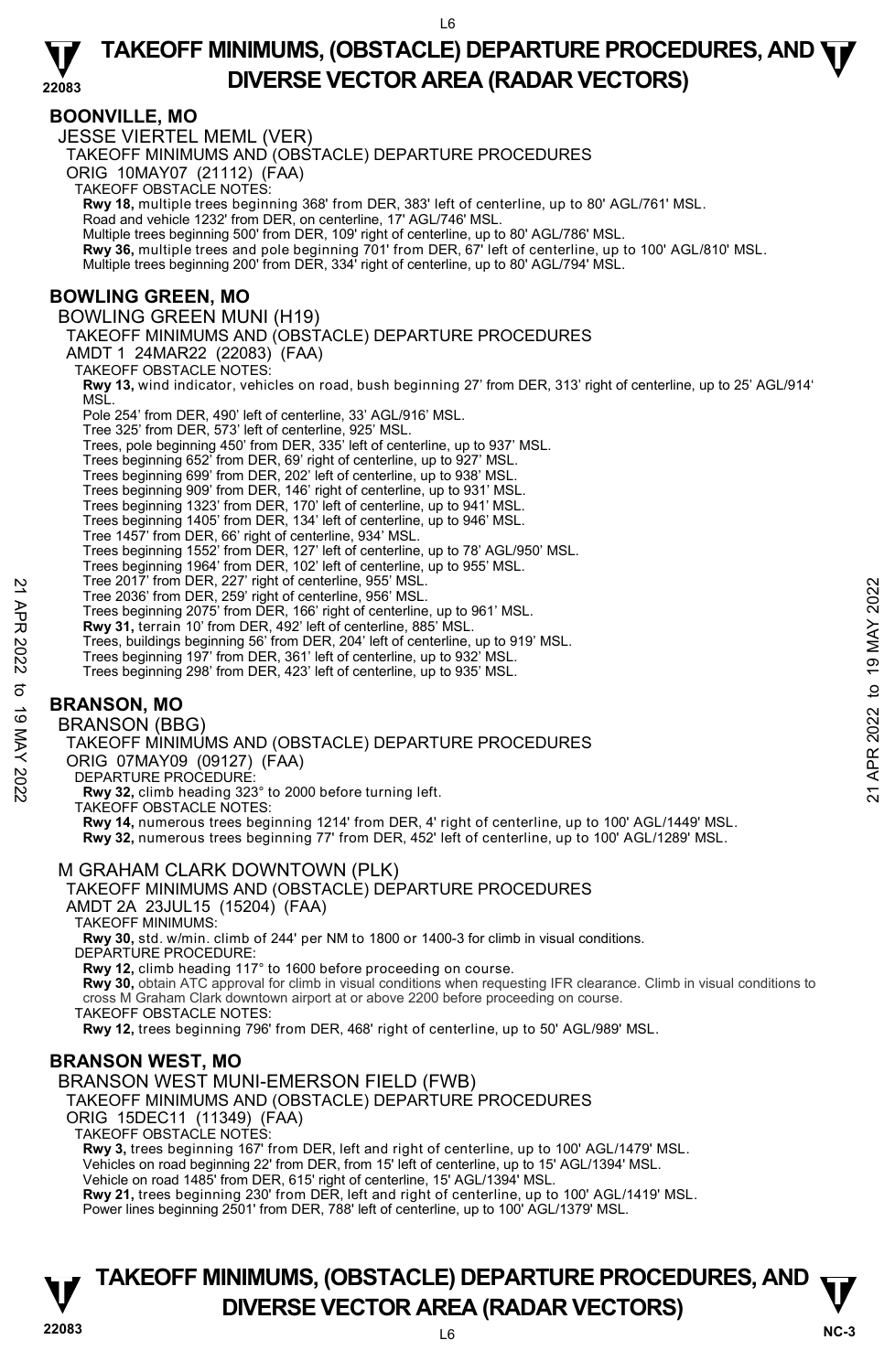### **BROOKFIELD, MO**

NORTH CENTRAL MISSOURI RGNL (MO8) TAKEOFF MINIMUMS AND (OBSTACLE) DEPARTURE PROCEDURES AMDT 3 31MAR16 (16091) (FAA) TAKEOFF OBSTACLE NOTES: **Rwy 18**, terrain 2' from DER, 498' left of centerline, 830' MSL. Fence 3' from DER, 398' left of centerline, 7' AGL/830' MSL. Poles beginning 889' from DER, 458' left of centerline, up to 29' AGL/855' MSL. Tree 1358' from DER, 110' left of centerline, 50' AGL/864' MSL. Trees beginning 1436' from DER, 387' right of centerline, up to 88' AGL/872' MSL. Tree 2069' from DER, 586' left of centerline, 89' AGL/878' MSL. **Rwy 36**, bldg 4' from DER, 428' right of centerline, 18' AGL/858' MSL. Tree 5' from DER, 152' left of centerline, 15' AGL/847' MSL. Tree 10' from DER, 162' left of centerline, 17' AGL/848' MSL. Tree 127' from DER, 202' left of centerline, 30' AGL/856' MSL. Tree 140' from DER, 203' left of centerline, 33' AGL/859' MSL. Trees beginning 163' from DER, 208' left of centerline, up to 48' AGL/867' MSL. Tree 464' from DER, 281' right of centerline, 70' AGL/877' MSL. Tree 500' from DER, 365' right of centerline, 75' AGL/887' MSL. Trees beginning 522' from DER, 484' left of centerline, up to 76' AGL/876' MSL Trees and pole beginning 541' from DER, 288' right of centerline, up to 84' AGL/891' MSL. Tree 858' from DER, 647' left of centerline, 86' AGL/878' MSL. Tree 1478' from DER, 492' right of centerline, 67' AGL/892' MSL. Trees beginning 1485' from DER, 499' right of centerline, up to 56' AGL/893' MSL. **BURLINGTON, IA**  SOUTHEAST IOWA RGNL (BRL) TAKEOFF MINIMUMS AND (OBSTACLE) DEPARTURE PROCEDURES

AMDT 1 20AUG92 (92233) (FAA)

TAKEOFF MINIMUMS:

**Rwy 36,** 300-1.

DEPARTURE PROCEDURE:

**Rwys 30, 36,** climb runway heading to 1500 before turning.

# **BUTLER, MO**

BUTLER MEML (BUM)

TAKEOFF MINIMUMS AND (OBSTACLE) DEPARTURE PROCEDURES ORIG 20OCT11 (21112) (FAA) TAKEOFF MINIMUMS: 22 TAKEOFF MINIMUMS:<br>
22 DEPARTURE PROCEDURE:<br>
22 DEPARTURE PROCEDURE:<br>
22 **BUTLER, MO**<br>
22 **BUTLER MEMIL (BUM)**<br>
7 **AVE SUTLER MEMIL (BUM)**<br>
7 TAKEOFF MINIMUMS AND (OBSTACLE) DEPARTURE PROCEDURES<br>
22 ORIG 200CT11 (21112)

**Rwy 18,** 500-3 or std. w/min. climb of 216'per NM to 1500.

TAKEOFF OBSTACLE NOTES:

**Rwy 18,** tower 2.5 NM from DER, 1636' right of centerline, 493' AGL/1293' MSL. Trees beginning at DER, 317' left and right of centerline, up to 100' AGL/992' MSL. Buildings beginning 44' from DER, 350' right of centerline, up to 19' AGL/910' MSL. Terrain beginning 31' from DER, 104' left and right of centerline, up to 909' MSL.<br>**Rwy 36,** trees beginning 1254' from DER, left and right of centerline, up to 100' AGL/970' MSL. Vehicle on road beginning at DER, 350' left of centerline, 15' AGL/885' MSL. Terrain beginning 192' from DER, 37' left and right of centerline, up to 886' MSL.

# **CABOOL, MO**

CABOOL MEML (TVB) TAKEOFF MINIMUMS AND (OBSTACLE) DEPARTURE PROCEDURES AMDT 3 08NOV18 (21112) (FAA) TAKEOFF MINIMUMS: **Rwy 3,** 300-1 or std. w/min. climb of 461' per NM to 1600. **Rwy 21,** 500-3 or std. w/min. climb of 578' per NM to 1600. DEPARTURE PROCEDURE: **Rwy 3,** climb heading 030° to 1800 before turning right**. Rwy 21,** climb heading 210° to 1900 before turning left. TAKEOFF OBSTACLE NOTES: **Rwy 3,** tree 16' from DER, 312' right of centerline, 1242' MSL.<br>Trees beginning 34' from DER, 189' left of centerline, up to 1258' MSL. Trees beginning 68' from DER, 255' right of centerline, up to 1271' MSL. Trees, terrain, pole beginning 182' from DER, 12' right of centerline, up to 103' AGL/1302' MSL.<br>Trees, traverse way beginning 477' from DER, 11' left of centerline, up to 1267' MSL. Trees beginning 1478' from DER, 492' left of centerline, up to 1269' MSL. Trees beginning 1643' from DER, 31' left of centerline, up to 1274' MSL. Trees beginning 1745' from DER, 13' right of centerline, up to 1309' MSL.<br>Trees beginning 1815' from DER, 124' left of centerline, up to 78' AGL/1283' MSL.<br>Trees beginning 2127' from DER, 37' left of centerline, up to 89' Tree 3693' from DER, 1344' right of centerline, 1316' MSL. Trees beginning 3775' from DER, 1187' right of centerline, up to 1337' MSL. **CON'T**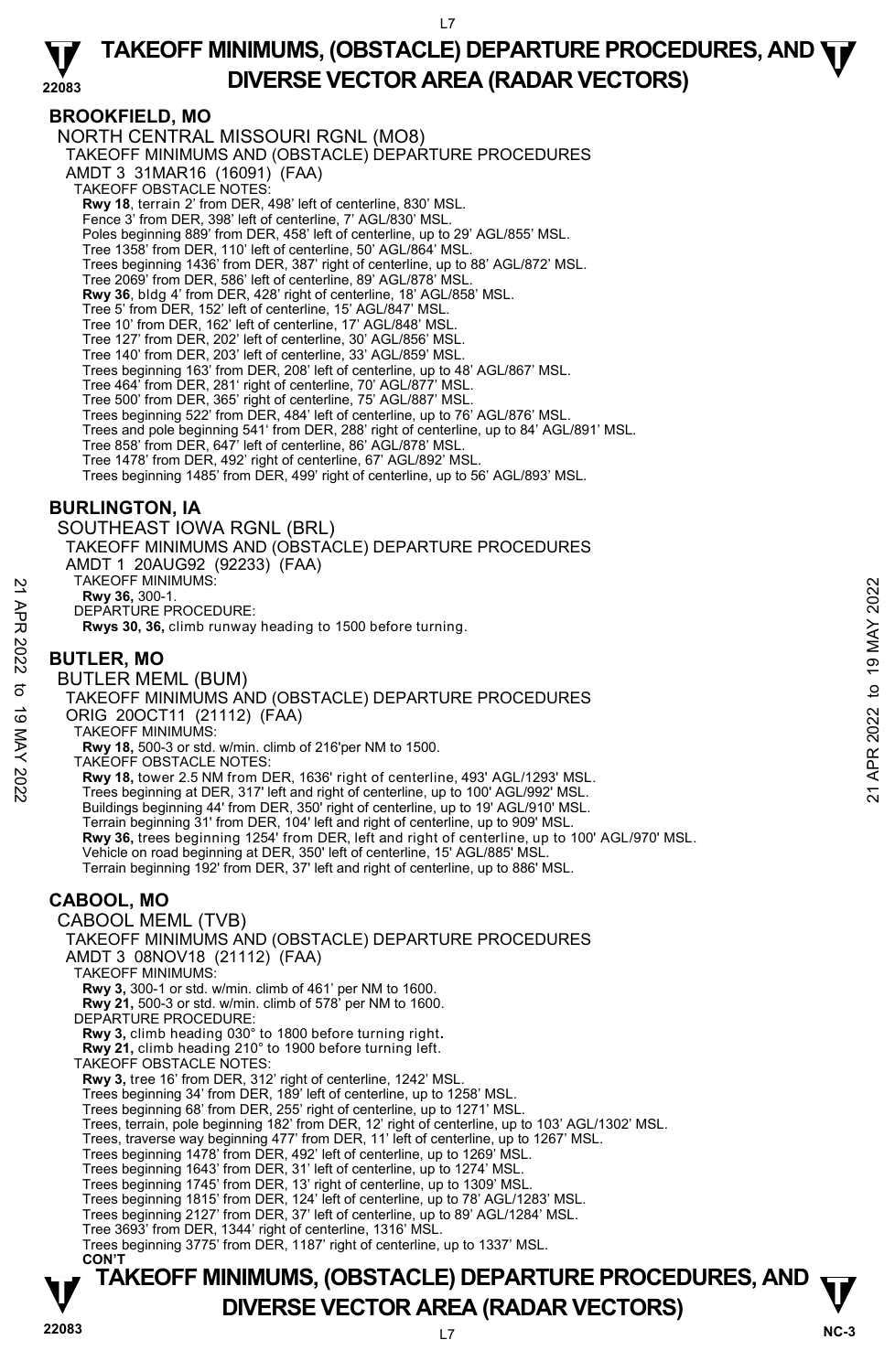**TAKEOFF MINIMUMS, (OBSTACLE) DEPARTURE PROCEDURES, AND**  $\Psi$ **DIVERSE VECTOR AREA (RADAR VECTORS)** 

**CABOOL, MO (CON'T)** 

**22083**  CABOOL MEML (TVB) (CON'T) **Rwy 3 (CON'T),** trees beginning 3882' from DER, 891' right of centerline, up to 1367' MSL.<br>Trees beginning 3977' from DER, 933' right of centerline, up to 1376' MSL. Trees beginning 4074' from DER, 1042' right of centerline, up to 1398' MSL. Trees, terrain beginning 4345' from DER, 628' right of centerline, up to 1459' MSL. Trees beginning 5448' from DER, 1796' right of centerline, up to 1372' MSL. **Rwy 21,** pole 0' from DER, 200' right of centerline, 1249' MSL. Trees, traverse way beginning 6' from DER, 41' left of centerline, up to 86' AGL/1298' MSL. Pole 46' from DER, 373' right of centerline, 1259' MSL. Trees, building beginning 107' from DER, 286' right of centerline, up to 1277' MSL. Trees, pole, traverse way beginning 188' from DER, 10' right of centerline, up to 1280' MSL. Trees, traverse way beginning 342' from DER, 15' left of centerline, up to 1299' MSL. Trees, terrain beginning 450' from DER, 218' left of centerline, up to 1317' MSL. Trees, building, pole, traverse way beginning 655' from DER, 346' right of centerline, up to 1299' MSL. Trees beginning 841' from DER, 271' left of centerline, up to 1337' MSL. Trees beginning 1341' from DER, 446' left of centerline, up to 1339' MSL. Trees beginning 1436' from DER, 239' left of centerline, up to 1355' MSL. Trees, traverse way, pole beginning 1903' from DER, 419' right of centerline, up to 1300' MSL. Tree 2101' from DER, 653' left of centerline, 1363' MSL. Trees beginning 2133' from DER, 337' left of centerline, up to 1374' MSL. Trees, terrain, pole, antenna beginning 2326' from DER, 58' left of centerline, up to 1377' MSL.<br>Trees, pole beginning 2549' from DER, 839' right of centerline, up to 1314' MSL.<br>Trees beginning 3231' from DER, 1156' right Trees beginning 3551' from DER, 1269' right of centerline, up to 1325' MSL. Tree 1 NM from DER, 1712' left of centerline, 1379' MSL. Trees beginning 1 nm from DER, 1542' left of centerline, up to 1400' MSL. Trees beginning 1.5 NM from DER, 2823' left of centerline, up to 1460' MSL. Tree 1.9 NM from DER, 2978' left of centerline, 1529' MSL. **CAMDENTON, MO**  CAMDENTON MEML-LAKE RGNL (OZS) TAKEOFF MINIMUMS AND (OBSTACLE) DEPARTURE PROCEDURES AMDT 2A 25JUN15 (21112) (FAA) TAKEOFF OBSTACLE NOTES: **Rwy 15,** trees beginning 2' from DER, 385' right of centerline, up to 63' AGL/1103' MSL.<br>Trees beginning 25' from DER, 228' left of centerline, up to 53' AGL/1072' MSL. Tree 36' from DER, 391' right of centerline, 62' AGL/1102' MSL. REIL beginning 39' from DER. left and right of centerline, up to 5' AGL/1061' MSL. Tree 73' from DER, 385' right of centerline, 63' AGL/1103' MSL. Pole 230' from DER, 502' right of centerline, 38' AGL/1078' MSL. Vehicles on roadway beginning 88' from DER, 419' right of centerline, up to 15' AGL/1074' MSL. Tree 1182' from DER, 335' right of centerline 100' AGL/1100' MSL.<br>**Rwy 33,** trees beginning 9' from DER, 277' right of centerline, up to 43' AGL/1083' MSL. REIL 40' from DER, 76' left and right of centerline, 5' AGL/1054' MSL. Fuel tank 72' from DER, 263' left of centerline, 37' AGL/1077' MSL. Buildings and poles beginning 142' from DER, 142' left of centerline, 46' AGL/1086' MSL. Terrain beginning 244' from DER, 371' left of centerline, up to 1062' MSL. Fence 272' from DER, 258' left of centerline 5' AGL/1059' MSL. Poles beginning 396' from DER, 398' left of centerline up to 60' AGL/1101' MSL. Pole 575' from DER, 451' right of centerline, 25' AGL/1070' MSL. Trees beginning 432' from DER, 130' left of centerline, up to 52' AGL/1112' MSL. Poles beginning 677' from DER, 65' right of centerline, up to 32' AGL/1072' MSL. Trees beginning 1507' from DER 515' left of centerline, up to 65' AGL/1122' MSL. Tree 1925' from DER, 42' right of centerline; 70' AGL/1114' MSL. Tree 4000' from DER 1138' right of centerline, 100' AGL/1159' MSL. **CAMERON, MO**  CAMERON MEML (EZZ) TAKEOFF MINIMUMS AND (OBSTACLE) DEPARTURE PROCEDURES ORIG 08APR10 (21112) (FAA) TAKEOFF OBSTACLE NOTES: **Rwy 17,** trees beginning 31' from DER, 287' left of centerline, up to 7' AGL/1024' MSL.<br>Trees beginning 84' from DER, 428' right of centerline, up to 61' AGL/1041' MSL. **Rwy 35,** trees and rising terrain beginning 36' from DER, 113' left of centerline, up to 30' AGL/1077' MSL. Trees and rising terrain beginning 79' from DER, 119' right of centerline, up to 57' AGL/1105' MSL.<br>Buildings and stacks beginning 711' from DER, 619' right of centerline, up to 57' AGL/1082' MSL. Train on railroad tracks 1636' from DER, left and right of centerline, 23' AGL/1085' MSL. 22 CAMDENTON MEML-LAKE RGNL (OZS)<br>
22 CAMDENTON MEML-LAKE RGNL (OZS)<br>
22 TAKEOFF MINIMUMS AND (OBSTACLE) DEPARTURE PROCEDURES<br>
22 AMDT 2A 25JUN15 (21112) (FAA)<br>
22 TAKEOFF OBSTACLE NOTES:<br>
22 TAKEOFF OBSTACLE NOTES:<br>
23 T

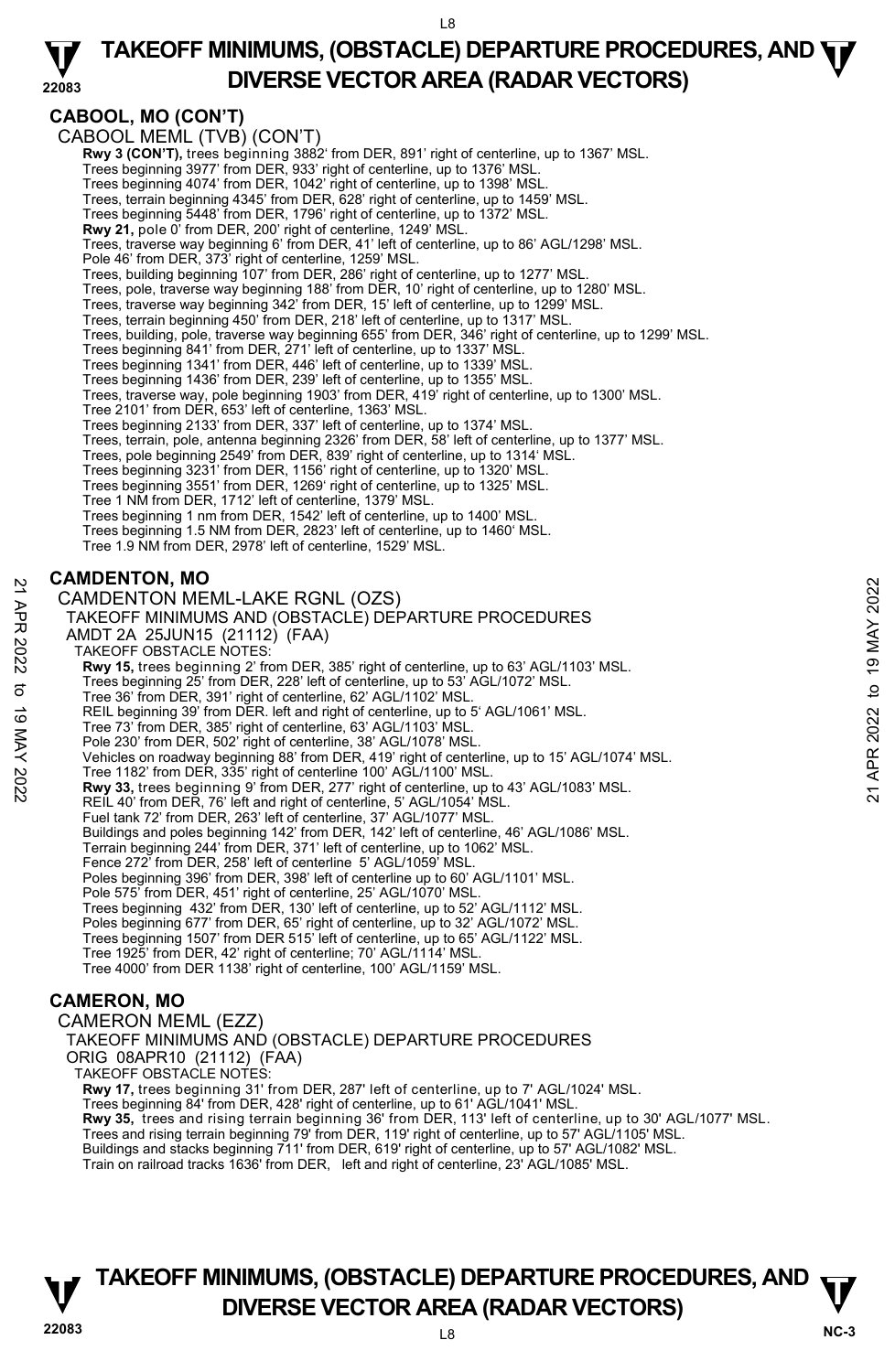# **CAPE GIRARDEAU, MO**

CAPE GIRARDEAU RGNL (CGI)

TAKEOFF MINIMUMS AND (OBSTACLE) DEPARTURE PROCEDURES

AMDT 9 27JUN13 (13178) (FAA)

TAKEOFF MINIMUMS:

**Rwy 10,** 300-1½ or std. w/min. climb of 250' per NM to 600, or alternatively, with std. takeoff minimums and a normal 200'<br>per NM climb gradient. Takeoff must occur no later than 2100' prior to DER.

**Rwy 20,** 300-1½ or std. w/min. climb of 305' per NM to 600.

DEPARTURE PROCEDURE:

**Rwy 2**, climbing right turn heading 060° and CGI VOR/DME R-039 to 2600 before proceeding on course. **Rwy 28,** climb on heading 288° to 1200 before proceeding on course.

TAKEOFF OBSTACLE NOTES:

**Rwy 2**, sign 31' from DER, 168' right of centerline, 6' AGL/337' MSL.<br>Bush, fence and trees beginning 3' from DER, 454' left of centerline, up to 17' AGL/348' MSL.

Vehicle on roadway 738' from DER, 678' right of centerline, up to 17' AGL/355' MSL.

- 
- Poles, signs, and trees beginning 979' from DER, 27' right of centerline, up to 62' AGL/393' MSL.<br>Poles beginning 1234' from DER, 296' left of centerline, up to 48' AGL/379' MSL.
- Building 2658' from DER, 1186' right of centerline, 104' AGL/439' MSL.
- **Rwy 10**, poles beginning 1394' from DER, 803' left of centerline, up to 45' AGL/381' MSL.

Trees beginning 2576' from DER, 772' right of centerline, up to 89' AGL/425' MSL. Cranes and trees beginning 3291' from DER, 213' left of centerline, up to 115' AGL/461' MSL.

Trees beginning 4060' from DER, 213' right of centerline, up to 116' AGL/480' MSL. Trees beginning 4954' from DER, 741' left of centerline, up to 131' AGL/527' MSL.

**Rwy 20**, signs, bushes and trees beginning 20' from DER, 203' left of centerline, up to 36' AGL, 372' MSL.

- Pole and trees beginning 1408' from DER, 369' right of centerline, up to 67' AGL/403' MSL.
- Trees beginning 3990' from DER, 510' left of centerline, up to 120' AGL/531' MSL.
- 

Trees beginning 5340' from DER, 360' right of centerline, up to 126' AGL/541' MSL.<br>**Rwy 28,** trees beginning 283' from DER, 533' left of centerline, up to 21' AGL/354' MSL.

# **CARROLL, IA**

ARTHUR N NEU (CIN) TAKEOFF MINIMUMS AND (OBSTACLE) DEPARTURE PROCEDURES AMDT 1 15NOV12 (12320) (FAA) TAKEOFF OBSTACLE NOTES: **Rwy 3,** REIL 40' from DER, left and right of centerline, 2' AGL/1202' MSL. Vehicles on road beginning 167' from DER, 417' right of centerline, up to 15' AGL/1219' MSL. Trees beginning 339' from DER, left and right of centerline, up to 25' AGL/1221' MSL. Poles beginning 1406' from DER, 271' left of centerline, up to 45' AGL/1250' MSL. Silos beginning 1583' from DER, 791' left of centerline, up to 60' AGL/1262' MSL. **Rwy 13,** building 1483' from DER, 854' left of centerline, 30' AGL/1243' MSL. **Rwy 21,** vehicles on road beginning 319' from DER, 238' left of centerline, up to 15' AGL/1215' MSL. Building 2035' from DER, 1019' right of centerline, 40' AGL/1258' MSL. Trees beginning 2117' from DER, 722' right of centerline, up to 50' AGL/1351' MSL.<br>**Rwy 31,** rising terrain beginning 134' from DER, 295' left of centerline, up to 1213' MSL. Tree 1112' from DER, 462' left of centerline, 110' AGL/1294' MSL. Multiple trees beginning 2859' from DER, 214' right of centerline, up to 90' AGL/1333' MSL. Poles beginning 3150' from DER, 150' right of centerline, up to 45' AGL/1299' MSL. ARTHUR N NEU (CIN)<br>
TAKEOFF MINIMUMS AND (OBSTACLE) DEPARTURE PROCEDURES<br>
AMDT 1 15NOV12 (12320) (FAA)<br>
NAMET 1 15NOV12 (12320) (FAA)<br>
TAKEOFF OBSTACLE NOTES:<br>
Rwy 3, REIL 40' from DER, left and right of centerline, 2' AG

# **CARUTHERSVILLE, MO**

CARUTHERSVILLE MEML (M05)

TAKEOFF MINIMUMS AND (OBSTACLE) DEPARTURE PROCEDURES

ORIG-A 26MAY16 (21112) (FAA)

TAKEOFF MINIMUMS:

**Rwy 36,** 300-2 or std. w/min. climb of 256' per NM to 600.

TAKEOFF OBSTACLE NOTES:

**Rwy 18:** fence beginning 53' from DER, 353' left of centerline, up to 5' AGL/271' MSL.

Stack and buildings beginning 307' from DER, 435' left of centerline, up to 35' AGL/301' MSL.

- Building 845' from DER, 532' left of centerline, 59' AGL/324' MSL.
- 

Tree 1030' from DER, 278' left of centerline, 66' AGL/332' MSL. Trees beginning 1126' from DER, 213' left of centerline, up to 80' AGL/346' MSL.

Trees beginning 1138' from DER, 71' right of centerline, up to 70' AGL/336' MSL.

**Rwy 36:** poles beginning 169' from DER, 456' right of centerline, up to 29' AGL/296' MSL.<br>Building 294' from DER, 404' left of centerline, 10' AGL/277' MSL.

Tree 518' from DER, 297' left of centerline, 15' AGL/283' MSL.

Trees and poles beginning 634' from DER, 231' left of centerline, up to 76' AGL/344' MSL. Poles beginning 635' from DER, 295' right of centerline, up to 33' AGL/301' MSL.

Poles beginning 637' from DER, 234' right of centerline, up to 34' AGL/302' MSL.

Trees, buildings, and poles beginning 676' from DER, 241' left of centerline, up to 84' AGL/351' MSL.

Tree 679' from DER, 286' right of centerline, 49' AGL/317' MSL. Tree 681' from DER, 516' right of centerline, 68' AGL/336' MSL.

Trees, building, and poles beginning 737' from DER, 6' right of centerline, up to 75' AGL/342' MSL.

Tower 1 NM from DER, 565' right of centerline, 207' AGL/475' MSL.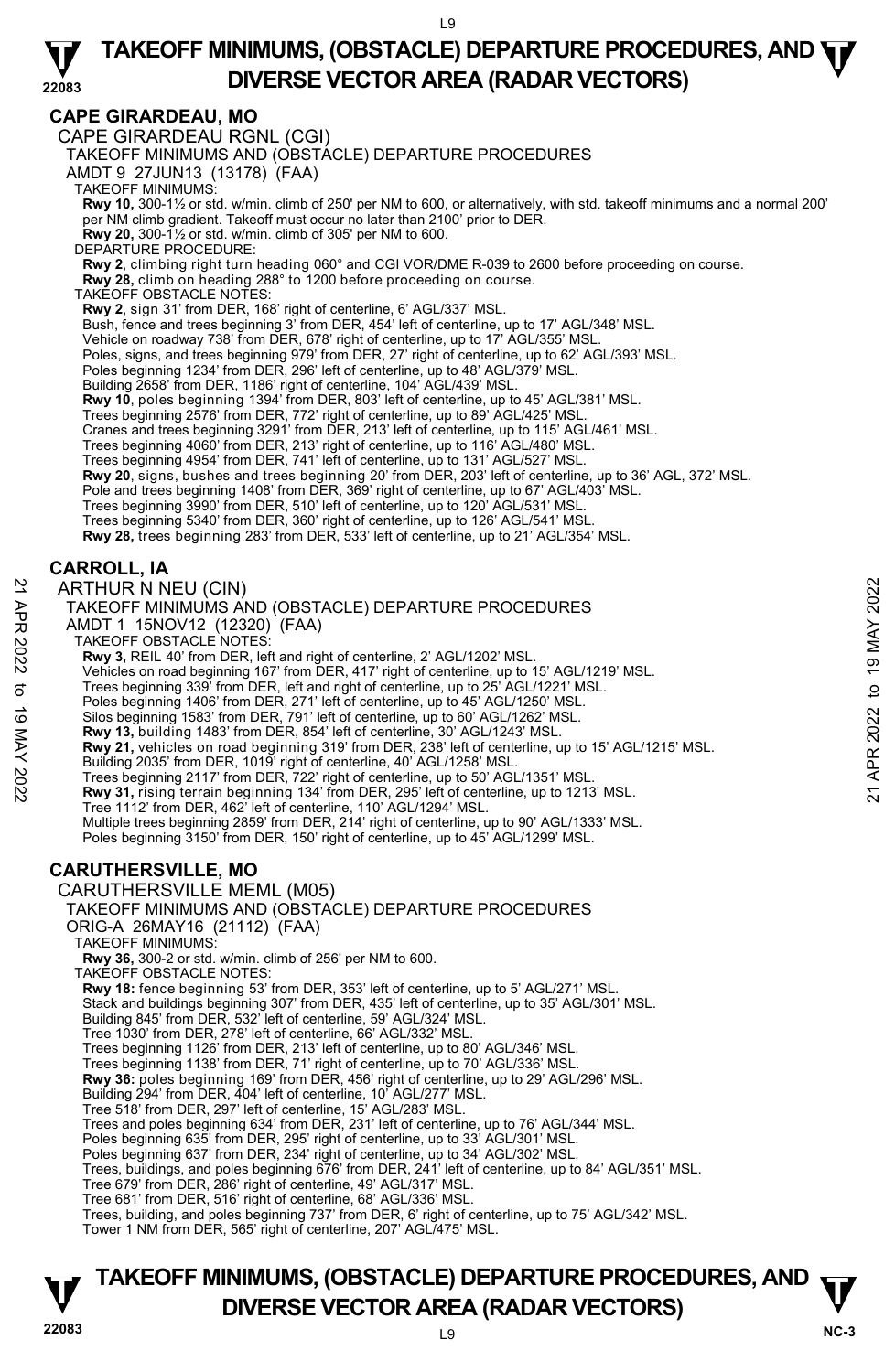# **CASSVILLE, MO**

CASSVILLE MUNI (94K) TAKEOFF MINIMUMS AND (OBSTACLE) DEPARTURE PROCEDURES AMDT 1 22AUG13 (13234) (FAA) TAKEOFF OBSTACLE NOTES: **Rwy 9,** trees beginning 1487' from DER, 71' right of centerline, up to 71' AGL/1528' MSL. Trees beginning 1487' from DER, 40' left of centerline, up to 60' AGL/1537' MSL. Tower 4324' from DER, 1224' left of centerline, 140' AGL/1600' MSL. Tank 4669' from DER, 1209' left of centerline, 136' AGL/1616' MSL. Terrain 61' from DER, 275' left of centerline, 1475' MSL. Poles beginning 311' from DER, 49' right of centerline, up to 43' AGL/1510' MSL. Poles beginning 649' from DER, 148' left of centerline, up to 43' AGL/1521' MSL. Flagpole 1316' from DER, 751' left of centerline, 43' AGL/1548' MSL. Buildings beginning 397' from DER, 435' left of centerline, up to 40' AGL/1497' MSL. **Rwy 27,** trees beginning 755' from DER, 180' right of centerline, up to 61' AGL/1604' MSL. Trees beginning 709' from DER, 80' left of centerline, up to 60' AGL/1543' MSL. Terrain 125' from DER, 472' left of centerline, 1484' MSL. Poles beginning 636' from DER, 385' right of centerline, up to 43' AGL/1505' MSL. Poles beginning 665' from DER, 320' left of centerline, up to 43' AGL/1516' MSL. Bushes beginning 183' from DER, 339' left of centerline, up to 6' AGL/1490' MSL. **CEDAR RAPIDS, IA**  THE EASTERN IOWA (CID) TAKEOFF MINIMUMS AND (OBSTACLE) DEPARTURE PROCEDURES AMDT 4 23SEP10 (10266) (FAA) TAKEOFF OBSTACLE NOTES: **Rwy 9,** building 354' from DER, 563' right of centerline, 22' AGL/873' MSL. Pole 678' from DER, 642' right of centerline, 33' AGL/884' MSL. Obstruction light on building 1133' from DER, 596' right of centerline, 41' AGL/890' MSL. Antennas beginning 491' from DER, 314' left of centerline, up to 28' AGL/879' MSL. **Rwy 13,** vehicles on road 961' from DER, 709' left of centerline, up to 15' AGL/874' MSL. **Rwy 27,** poles beginning 1338' from DER, 700' right of centerline, up to 34' AGL/895' MSL. **Rwy 31,** vehicles on road beginning 28' from DER, left and right of centerline, up to 17' AGL/876' MSL. Tree 3464' from DER, 180' right of centerline, 100' AGL/979' MSL. **CENTERVILLE, IA**  CENTERVILLE MUNI (TVK) TAKEOFF MINIMUMS AND (OBSTACLE) DEPARTURE PROCEDURES ORIG 03JUN10 (10154) (FAA) TAKEOFF OBSTACLE NOTES: **Rwy 16,** trees beginning 37' from DER, 282' left of centerline, up to 25' AGL/1034' MSL. Trees beginning 86' from DER, 213' right of centerline, up to 20' AGL/1031' MSL. **CHARITON, IA**  CHARITON MUNI (CNC) TAKEOFF MINIMUMS AND (OBSTACLE) DEPARTURE PROCEDURES ORIG 17DEC09 (09351) (FAA) TAKEOFF MINIMUMS: **Rwy 10,** std. w/ min. climb of 223' per NM to 1700 or 900-2½ for climb in visual conditions. DEPARTURE PROCEDURE: **Rwy 10,** for climb in visual conditions cross Chariton Muni airport at or above 1800 MSL before proceeding on course. TAKEOFF OBSTACLE NOTES: **Rwy 10,** tower 2.62 NM from DER, 2173' left of centerline, 470' AGL/1480' MSL. **Rwy 17,** hangar 13' from DER, 429' left of centerline, 25' AGL/1084' MSL. Vehicle on road beginning 506' from DER, from left to right of centerline, up to 15' AGL/1074' MSL. Tree 2720' from DER, 451' right of centerline, 100' AGL/1159' MSL. **Rwy 35,** vehicle on road 17' from DER, 421' left of centerline, 15' AGL/1054' MSL. **CHARLES CITY, IA**  NORTHEAST IOWA RGNL (CCY) TAKEOFF MINIMUMS AND (OBSTACLE) DEPARTURE PROCEDURES ORIG 15JAN09 (09015) (FAA) TAKEOFF MINIMUMS: Antennas beginning 491 Trom DER, 21 eit of centerine, up to 28' AGL/879' MSL.<br> **21 APR 202**<br> **221 APR 2022**<br> **231 APR 2022**<br> **231 APR 2022**<br> **242 APR 2022**<br> **242 APR 2022**<br> **242 APR 2022**<br> **242 APR 2022**<br> **242 APR 2022**<br>

**Rwys 4, 17, 22, 35,** NA-Environmental.

TAKEOFF OBSTACLE NOTES:

**Rwy 12,** trees beginning 1002' from DER, 351' right of centerline, up to 100' AGL/1209' MSL.<br>**Rwy 30,** trees beginning 1804' from DER, 621' right of centerline, up to 100' AGL/1229' MSL.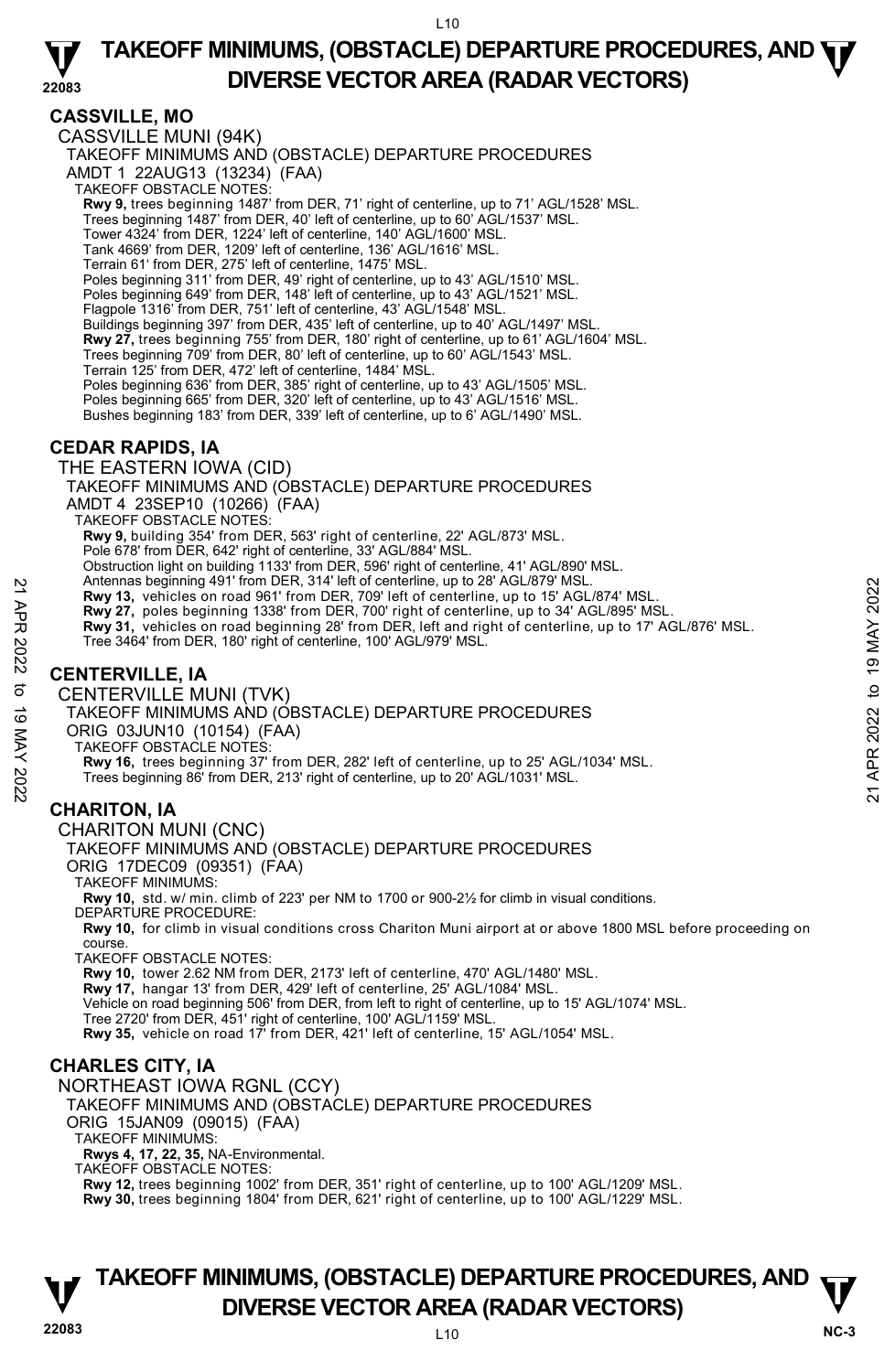# **CHARLESTON, MO**

MISSISSIPPI COUNTY (CHQ)

TAKEOFF MINIMUMS AND (OBSTACLE) DEPARTURE PROCEDURES

ORIG-A 24MAY18 (18144) (FAA)

TAKEOFF OBSTACLE NOTES:

**Rwy 18**, trees beginning 404' from DER, 380' left of centerline, up to 80' AGL/394' MSL.<br>Trees beginning 2766' from DER, 670' left of centerline, up to 80' AGL/394' MSL.

Trees beginning 2772' from DER, 318' right of centerline, up to 80' AGL/394' MSL.

**Rwy 36**, vehicles on road beginning 511' from DER, left and right of centerline, up to 15' AGL/329' MSL.

Agricultural irrigation pivot equipment, 603' from DER, 9' left of centerline, 19' AGL/332' MSL.<br>Trees beginning 2045' from DER, 875' right of centerline, up to 80' AGL/394' MSL.

### **CHEROKEE, IA**

CHEROKEE COUNTY RGNL (CKP) TAKEOFF MINIMUMS AND (OBSTACLE) DEPARTURE PROCEDURES AMDT 3 07MAY09 (09127) (FAA) TAKEOFF MINIMUMS: **Rwys 1,19,** NA - environmental. **Rwy 36,** 300 -1¼ or std. w/ min. climb of 373' per NM to 1600. DEPARTURE PROCEDURE: **Rwy 18,** climb heading 178° to 1700 before proceeding on course. **Rwy 36,** climb heading 358° to 1900 before proceeding on course. TAKEOFF OBSTACLE NOTES: **Rwy 18,** rising terrain, buildings, vehicles on road, poles, signs, trees beginning at DER, 305' left of centerline, up to 65' AGL/1298' MSL. Trains on railroad beginning at DER, 348' right of centerline, up to 23' AGL/1242' MSL.<br>**Rwy 36,** vehicles on road, trees beginning at DER, 416' left of centerline, up to 65' AGL/1284' MSL. Row of trees 726' from DER, from left to right of centerline, up to 65' AGL/1284' MSL. Building 741' from DER, 557' right of centerline, 24' AGL/1239' MSL. Tower 5267' from DER, 382' left of centerline, 160' AGL/1390' MSL. Tower 6206' from DER, 171' right of centerline, 160' AGL/1440' MSL. **CHILLICOTHE, MO**  CHILLICOTHE MUNI (CHT) TAKEOFF MINIMUMS AND (OBSTACLE) DEPARTURE PROCEDURES ORIG 02JUL09 (09183) (FAA) 1 over 526/° from DER, 382' lert of centerline, 160' AGL/1390' MSL.<br>
221 Tower 6206' from DER, 171' right of centerline, 160' AGL/1440' MSL.<br>
221 CHILLICOTHE MUNI (CHT)<br>
22 CHILLICOTHE MUNI (OHT)<br>
22 TAKEOFF MINIMUMS AND

TAKEOFF MINIMUMS:

**Rwys 2, 20,** NA-Environmental. TAKEOFF OBSTACLE NOTES:

**Rwy 14,** trees beginning 287' from DER, 261' left of centerline, up to 150' AGL/884' MSL.

Vehicle on road 542' from DER, 454' right of centerline, 15' AGL/779' MSL.

Antenna 1338' from DER, 349' left of centerline, 46' AGL/806' MSL.

Tree 3217' from DER, 1285' right of centerline, 150' AGL/884' MSL.

**Rwy 32,** trees beginning 12' from DER, 63' left of centerline, up to 150' AGL/898' MSL.

Pole 142' from DER, 368' left of centerline, 43' AGL/792' MSL.

Trees beginning 164' from DER, 129' right of centerline, up to 150' AGL/924' MSL.

# **CLARINDA, IA**

SCHENCK FLD (ICL) TAKEOFF MINIMUMS AND (OBSTACLE) DEPARTURE PROCEDURES AMDT 1A 22JUN17 (21336) (FAA) TAKEOFF MINIMUMS: **Rwys 13, 31,** NA-Environmental. DEPARTURE PROCEDURE **Rwy 2,** climb on heading 020° to 2400 before turning. TAKEOFF OBSTACLE NOTES: **Rwy 2,** tree 48' from DER, 486' right of centerline, 1000' MSL. Transmission tower 104' from DER, 362' right of centerline, 1014' MSL. Pole 144' from DER, 279' left of centerline, up to 38' AGL/1025' MSL. Tree 2290' from DER, 481' right of centerline, 1057' MSL. Elevator 2672' from DER, 206' right of centerline, 1079' MSL. **Rwy 20,** vehicles on road beginning 196' from DER, 382' right of centerline, up to 15' AGL/1023' MSL. Vehicles on road beginning 365' from DER, 535' left of centerline, 15' AGL/1017' MSL. Vehicles on road beginning 422' from DER, 400' left of centerline, 15' AGL/1018' MSL. Pole 470' from DER, 5' right of centerline, up to 83' AGL/1073' MSL. Vehicles on road beginning 491' from DER, 93' left of centerline, up to 1005' MSL. Trees beginning 1071' from DER, 44' left of centerline, up to 1026' MSL. Tree 1398' from DER, 187' left of centerline, 1028' MSL. Pole 1716' from DER, 481' left of centerline, up to 1037' MSL. Trees beginning 2144' from DER, 23' left of centerline, up to 1050' MSL.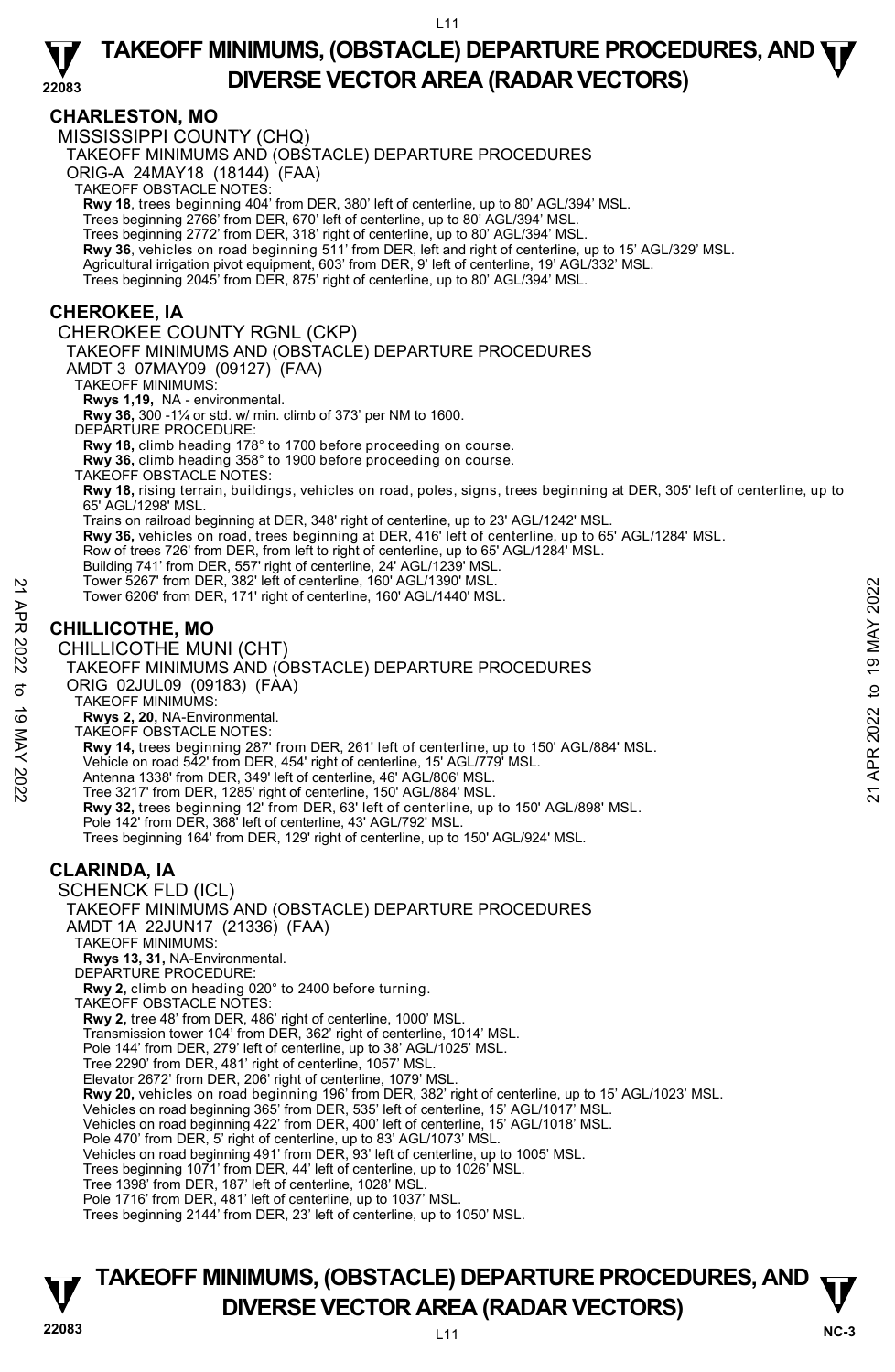#### **CLARION, IA**

CLARION MUNI (CAV)

TAKEOFF MINIMUMS AND (OBSTACLE) DEPARTURE PROCEDURES

AMDT 1 11FEB10 (10042) (FAA)

TAKEOFF OBSTACLE NOTES:

**Rwy 14,** tree 345' from DER, 551' left of centerline, 100' AGL/1264' MSL.

**Rwy 32,** trees beginning 134' from DER, 396' left of centerline, up to 100' AGL/1254' MSL.

Vehicle on road 333' from DER, 572' right of centerline, up to 15' AGL/1174' MSL.

### **CLINTON, IA**

CLINTON MUNI (CWI)

TAKEOFF MINIMUMS AND (OBSTACLE) DEPARTURE PROCEDURES

AMDT 1 06MAY10 (10126) (FAA)

TAKEOFF OBSTACLE NOTES:

**Rwy 3,** trees beginning 34' from DER, 393' left of centerline, up to 20' AGL/711' MSL.

Obstruction light on DME 387' from DER, 264' left of centerline, 11' AGL/720' MSL.

**Rwy 14,** vehicle on road 56' from DER, 483' right of centerline, 15' AGL/694' MSL.

Vehicle on road 391' from DER, 3' left of centerline, 15' AGL/702' MSL.

Rwy 21, tree 405' from DER, 500' left of centerline, 16' AGL/706' MSI **Rwy 32,** vehicle on road 38' from DER, 319' left of centerline, 15' AGL/716' MSL.

Fence 169' from DER, 192' right of centerline, 8' AGL/706' MSL.

Vehicle on road 508' from DER, 8' left of centerline, 15' AGL/718' MSL.

Trees beginning 1302' from DER, 448' left of centerline, up to 68' AGL/767' MSL.

Antenna on hopper 1315' from DER, 850' left of centerline, 82' AGL/781' MSL.

#### **CLINTON, MO**

CLINTON RGNL (GLY)

TAKEOFF MINIMUMS AND (OBSTACLE) DEPARTURE PROCEDURES AMDT 1 03APR14 (14093) (FAA)

TAKEOFF OBSTACLE NOTES:

**Rwy 4,** sign 15' from DER, 124' left of centerline, 5' AGL/824' MSL. Trees 100' from DER, 370' right of centerline.

Trees beginning 101' from DER. 370' right of centerline, up to 79' AGL/878' MSL.

Trees beginning 456' from DER, 56' right of centerline, up to 26' AGL/848' MSL.

Tree 662' from DER, 30' left of centerline, 22' AGL/844' MSL. Tree 892' from DER, 296' left of centerline, 23' AGL/845' MSL.

Trees beginning 1624' from DER, 853' right of centerline, 78' AGL/888' MSL.

Trees beginning 1991' from DER, 700' left of centerline, up to 56' AGL/878' MSL. **Rwy 18,** road 8' from DER, left to right of centerline, 15' AGL/819' MSL.

Terrain 73' from DER, 315' left of centerline, 808' MSL.

Trees beginning 183' from DER, 306' left of centerline, up to 84' AGL/892' MSL.

Trees beginning 434' from DER, 571' right of centerline, up to 52' AGL/855' MSL. Trees beginning 1396' from DER, 632' right of centerline, up to 69' AGL/872' MSL. 21 MWDT I USAP THE (14095) (FAA)<br>
21 TAKEOFF OBSTACLE NOTES:<br> **Rwy 4,** sign 15' from DER, 124' left of centerline, 5' AGL/824' MSL.<br>
Trees 100 from DER 120' right of centerline, up to 79' AGL/878' MSL.<br>
Trees beginning 10

Trees beginning 1725' from DER, 576' right of centerline, up to 64' AGL/848' MSL.

Bush 183' from DER, 306' left of centerline, 6' AGL/809' MSL. **Rwy 22,** tree 19' from DER, 349' left of centerline, 26' AGL/845' MSL.

Trees beginning 189' from DER, 213' left of centerline, up to 54' AGL/864' MSL.

Trees and poles beginning 640' from DER, left and right of centerline, up to 67' AGL/887' MSL.

Powerlines beginning 1289' from DER, left and right of centerline, up to 46' AGL/866' MSL.

**Rwy 36,** tree 38' from DER, 505' right of centerline, 23' AGL/832' MSL.

Trees beginning 153' from DER, 414' right of centerline, up to 79' AGL/888' MSL.

Trees, terrain and buildings beginning 106' from DER, 219' left of centerline, up to 69' AGL/878' MSL.<br>Bushes beginning 221' from DER, 431' left of centerline, up to 14' AGL/823' MSL.

# **COLUMBIA, MO**

COLUMBIA RGNL (COU) TAKEOFF MINIMUMS AND (OBSTACLE) DEPARTURE PROCEDURES AMDT 7 02DEC21 (21336) (FAA) DEPARTURE PROCEDURE: **Rwy 31,** climb on heading 315° to 1900 before turning right. TAKEOFF OBSTACLE NOTES:

**Rwy 2**, vehicles on road 64' from DER, 494' right of centerline, 894' MSL.

Trees beginning 682' from DER, 189' right of centerline, up to 929' MSL.

Tree 1494' from DER, 9' left of centerline, 925' MSL.

Trees beginning 1548' from DER, 118' right of centerline, up to 931' MSL.

Tree 1704' from DER, 481' right of centerline, 932' MSL.

**Rwy 13,** trees beginning 20' from DER, 462' left of centerline, up to 922' MSL.

Tree 850' from DER, 579' right of centerline, 925' MSL.

Trees beginning 926' from DER, 369' right of centerline, up to 927' MSL.

Trees beginning 1155' from DER, 132' right of centerline, up to 928' MSL.

Tree 1640' from DER, 864' left of centerline, 933' MSL.

**CON'T**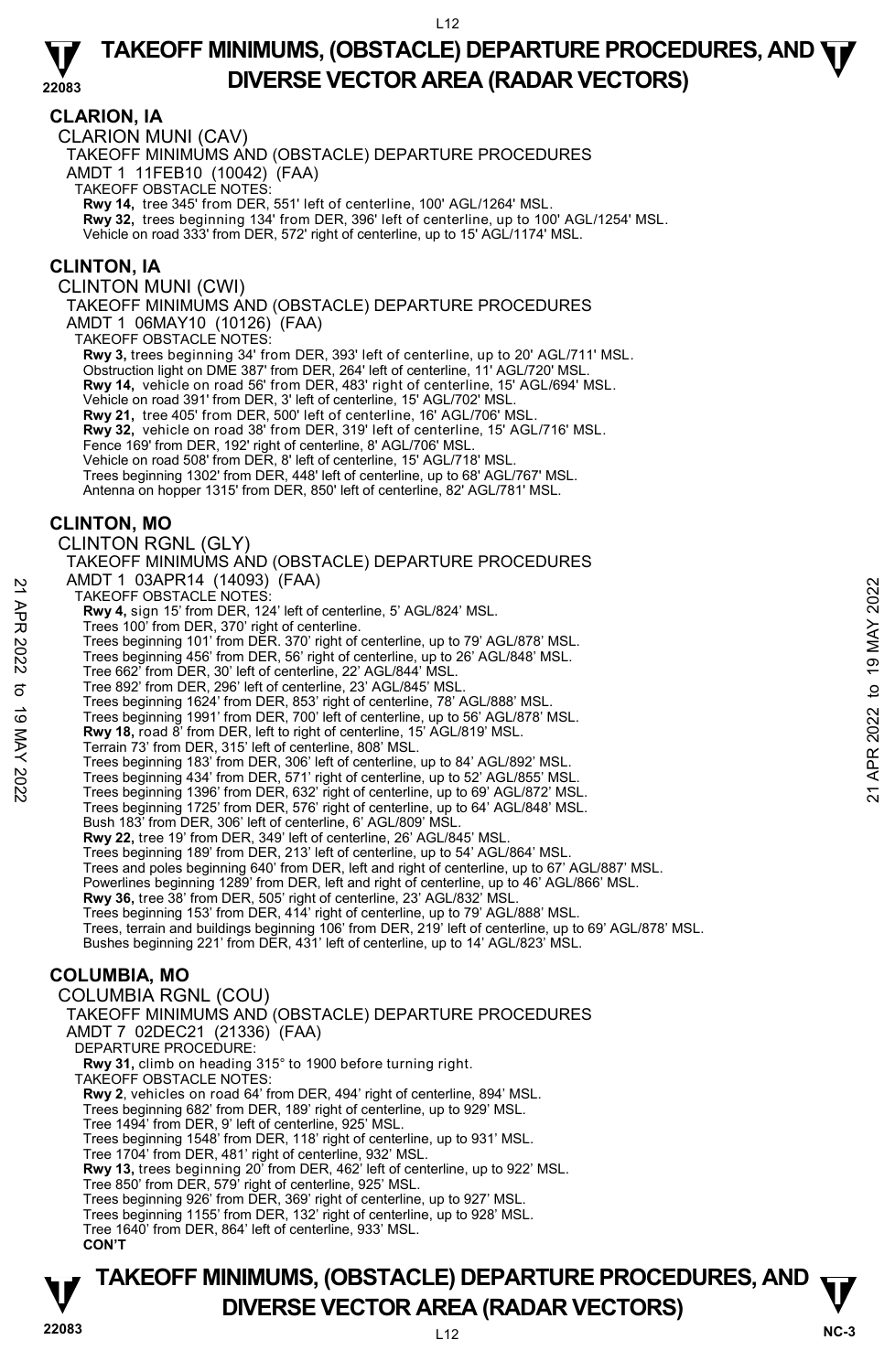# **COLUMBIA, MO (CON'T)**

COLUMBIA RGNL (COU) (CON'T)

**Rwy 20,** tree 1098' from DER, 792' right of centerline, 919' MSL.

Tree 1254' from DER, 787' right of centerline, 945' MSL.

Tree 1910' from DER, 1001' left of centerline, 934' MSL.

Tree 2073' from DER, 995' left of centerline, 938' MSL. **Rwy 31,** tree 202' from DER, 418' right of centerline, 935' MSL.

### **CORNING, IA**

CORNING MUNI (CRZ) TAKEOFF MINIMUMS AND (OBSTACLE) DEPARTURE PROCEDURES AMDT 2 20DEC07 (07354) (FAA) TAKEOFF OBSTACLE NOTES: **Rwy 18,** road w/ vehicle, 159' from DER, on centerline, 23' AGL/1262' MSL. Trees beginning 161' from DER, 110' left of centerline, up to 100 AGL/1329' MSL. **Rwy 36,** trees beginning 945' from DER, 319' left of centerline, up to 100' AGL/1339' MSL.<br>Tree 1212' from DER, 653' right of centerline, 100' AGL/1309' MSL.

### **COUNCIL BLUFFS, IA**

COUNCIL BLUFFS MUNI (CBF) TAKEOFF MINIMUMS AND (OBSTACLE) DEPARTURE PROCEDURES AMDT 1 05MAY11 (11125) (FAA) TAKEOFF OBSTACLE NOTES: **Rwy 18,** trees 73' from DER, 463' right of centerline, 100' AGL/1269' MSL. **Rwy 32,** trees beginning 782' from DER, 91' right of centerline, 100' AGL/1299' MSL. Trees 1310' from DER, 206' left of centerline, 100' AGL/1329' MSL. **Rwy 36,** trees 1196' from DER, 453' right of centerline, 100' AGL/1279' MSL.

#### **CRESCO, IA**

ELLEN CHURCH FLD (CJJ) TAKEOFF MINIMUMS AND (OBSTACLE) DEPARTURE PROCEDURES ORIG 30JUN88 (21252) (FAA) DEPARTURE PROCEDURE: **Rwys 15, 33,** climb runway heading to 1700 before turning.

# **CRESTON, IA**

CRESTON MUNI (CSQ) TAKEOFF MINIMUMS AND (OBSTACLE) DEPARTURE PROCEDURES AMDT 2 18JAN07 (07018) (FAA) TAKEOFF MINIMUMS: **Rwys 4, 22,** NA-Environmental. TAKEOFF OBSTACLE NOTES: **Rwy 16,** multiple trees and terrain beginning 152' from DER, 128' left of centerline, up to 70' AGL/1360' MSL.<br>Multiple bushes and terrain beginning 91' from DER, 93' right of centerline, up to 10' AGL/1313' MSL. Pole 242' from DER, 199' right of centerline, 7' AGL/1301' MSL. **Rwy 34,** terrain 561' from DER, 17' left of centerline, 1309' MSL. Terrain beginning 169' from DER, 236' right of centerline, up to 1309' MSL. Road/vehicle 756' from DER, on centerline, 15' AGL/1314' MSL. 21 **CRESTON, IA**<br>
21 **ELLEN CHURCH FLD (CJJ)**<br>
TAKEOFF MINIMUMS AND (OBSTACLE) DEPARTURE PROCEDURES<br>
ORIG 30JUN88 (21252) (FAA)<br>
DEPARTURE PROCEDURE:<br> **RWS 15, 33**, climb runway heading to 1700 before turning.<br> **CRESTON,** 

# **CUBA, MO**

CUBA MUNI (UBX) TAKEOFF MINIMUMS AND (OBSTACLE) DEPARTURE PROCEDURES AMDT 2 13JAN11 (11013) (FAA) TAKEOFF OBSTACLE NOTES: **Rwy 18,** terrain, trees, and power poles beginning at DER, left and right of centerline, up to 100' AGL/1139' MSL. Trees 2224' from DER, 859' left of centerline, 100' AGL/1159' MSL.

**Rwy 36,** terrain, trees, power poles, and cars on roadway beginning at DER, left and right of centerline, up to 100' AGL/1145' MSL.

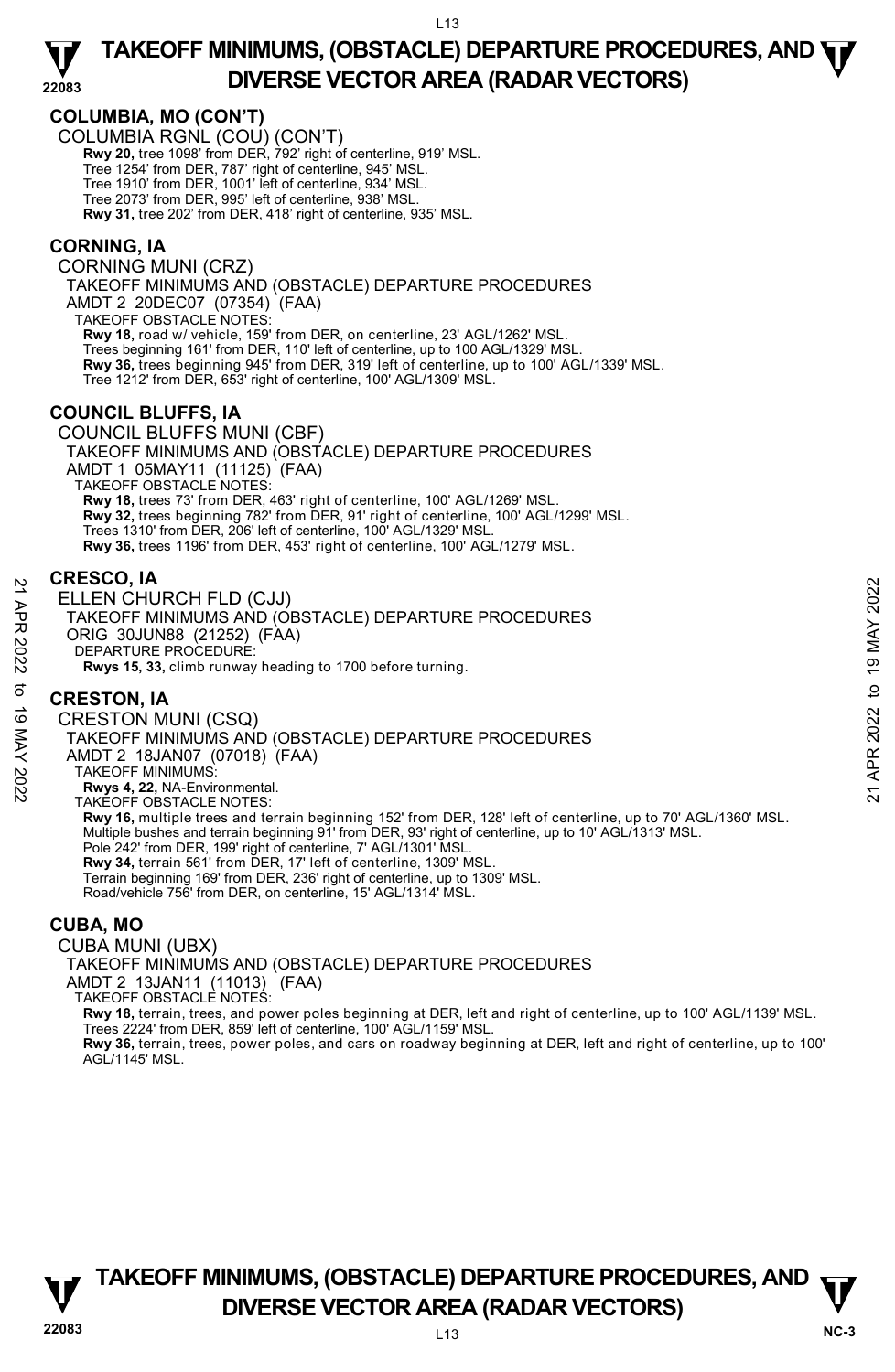### **DAVENPORT, IA**

DAVENPORT MUNI (DVN)

TAKEOFF MINIMUMS AND (OBSTACLE) DEPARTURE PROCEDURES

AMDT 2 10MAR11 (11069) (FAA)

DEPARTURE PROCEDURE:

**Rwy 15,** climb heading 149° to 2400 before turning left. **Rwy 21,** climb heading 209° to 1400 before turning left.

TAKEOFF OBSTACLE NOTES:

**Rwy 3,** vehicles on roadway, rising terrain and trees beginning 19' from DER, 58' left of centerline, up to 65' AGL/810' MSL.

Vehicles on roadway, rising terrain and trees beginning 536' from DER, 32' right of centerline. up to 36'AGL/777' MSL. **Rwy 15,** rising terrain and trees beginning 54' from DER, 49' left of centerline, up to 100' AGL/849' MSL. Rising terrain and trees beginning 85' from DER, 62' right of centerline, up to 79' AGL/810' MSL.<br>**Rwy 21,** rising terrain and trees beginning 53' from DER, left and right of centerline, up to 43' AGL/784' MSL.

**Rwy 33,** rising terrain beginning at DER, left and right of centerline, up to 784' MSL.

#### **DECORAH, IA**

DECORAH MUNI (DEH) TAKEOFF MINIMUMS AND (OBSTACLE) DEPARTURE PROCEDURES AMDT 2 05MAY11 (11125) (FAA) DEPARTURE PROCEDURE: **Rwy 29,** Climb heading 294° to 1600 before turning left. TAKEOFF OBSTACLE NOTES: **Rwy 11,** terrain beginning 50' from DER, 216' left of centerline, up to 1166' MSL. Terrain beginning 23' from DER, 218' right of centerline, up to 1170' MSL. Vehicle on road 406' left of centerline, crossing left to right, up to 15' AGL/1189' MSL. Poles beginning 378' from DER, 28' left of centerline, up to 63' AGL/1223' MSL. Tree 89' from DER, 337' left of centerline, 10' AGL/1170' MSL. Trees 770' from DER, 201' left of centerline, 37' AGL/1197' MSL. Buildings and signs 1475' from DER, 198' left of centerline, up to 49' AGL/1229' MSL. Trees beginning 2890' from DER, 397' left of centerline, up to 100' AGL/1250' MSL. Trees 1292' from DER, 418' right of centerline, 66' AGL/1206' MSL. Poles and signs beginning 2058' from DER, 28' right of centerline, up to 57' AGL/1227' MSL. **Rwy 29,** trees beginning 443' from DER, 485' left of centerline, up to 95' AGL/1205' MSL. **DENISON, IA**  DENISON MUNI (DNS) TAKEOFF MINIMUMS AND (OBSTACLE) DEPARTURE PROCEDURES ORIG 25SEP08 (08269) (FAA) TAKEOFF MINIMUMS: **Rwys 6, 18, 24, 36,** NA-Environmental. TAKEOFF OBSTACLE NOTES: **Rwy 12,** trees beginning 10' from DER, 202' left of centerline, up to 100' AGL/1352' MSL. Trees beginning 293' from DER, 190' right of centerline, up to 100' AGL/1352' MSL. **DES MOINES, IA**  DES MOINES INTL (DSM) TAKEOFF MINIMUMS AND (OBSTACLE) DEPARTURE PROCEDURES AMDT 11A 01FEB18 (18032) (FAA) DEPARTURE PROCEDURE: **Rwy 5,** climb heading 053° to 1500 before turning left. TAKEOFF OBSTACLE NOTES: **Rwy 5,** NAVAID 40' from DER, 115' left of centerline, 4' AGL/936' MSL. Terrain 233' from DER, 503' left of centerline, 941' MSL. Fence 623' from DER, 589' left of centerline, 8' AGL/951' MSL. Vehicle on road 934' from DER, 669' left of centerline, 959' MSL. Trees and pole beginning 986' from DER, 400' left of centerline, up to 1020' MSL. Pole 2280' from DER, 364' right of centerline, 71' AGL/1001' MSL. Tree and pole beginning 2312' from DER, 377' right of centerline, up to 1004' MSL. Trees beginning 2341' from DER, 566' right of centerline, up to 1015' MSL. Tree 2432' from DER, 881' right of centerline, 1018' MSL. Trees beginning 2453' from DER, 566' right of centerline, up to 1020' MSL. Trees beginning 2609' from DER, 614' right of centerline, up to 1026' MSL. 21 Bullidings and signs 1475 from DER, 198' left of centerline, up to 100' AGL/1250' MSL.<br>
Trees beginning 2890' from DER, 397 left of centerline, up to 100' AGL/1250' MSL.<br>
Trees 1292' from DER, 418' right of centerline,

Trees beginning 3175' from DER, 218' right of centerline, up to 1048' MSL. Tree 3567' from DER, 1042' left of centerline, 1035' MSL.

Trees beginning 3572' from DER, 37' left of centerline, up to 1038' MSL.

**Rwy 13,** tree 1427' from DER, 830' left of centerline, 1002' MSL.

Tree 1830' from DER, 918' right of centerline,1017' MSL. Tree 2970' from DER, 1142' left of centerline, 1033' MSL.

**Rwy 23,** vehicle on road beginning 199' from DER, 30' right of centerline, up to 930' MSL.

**Rwy 31,** tree 2508' from DER, 907' right of centerline, 977' MSL.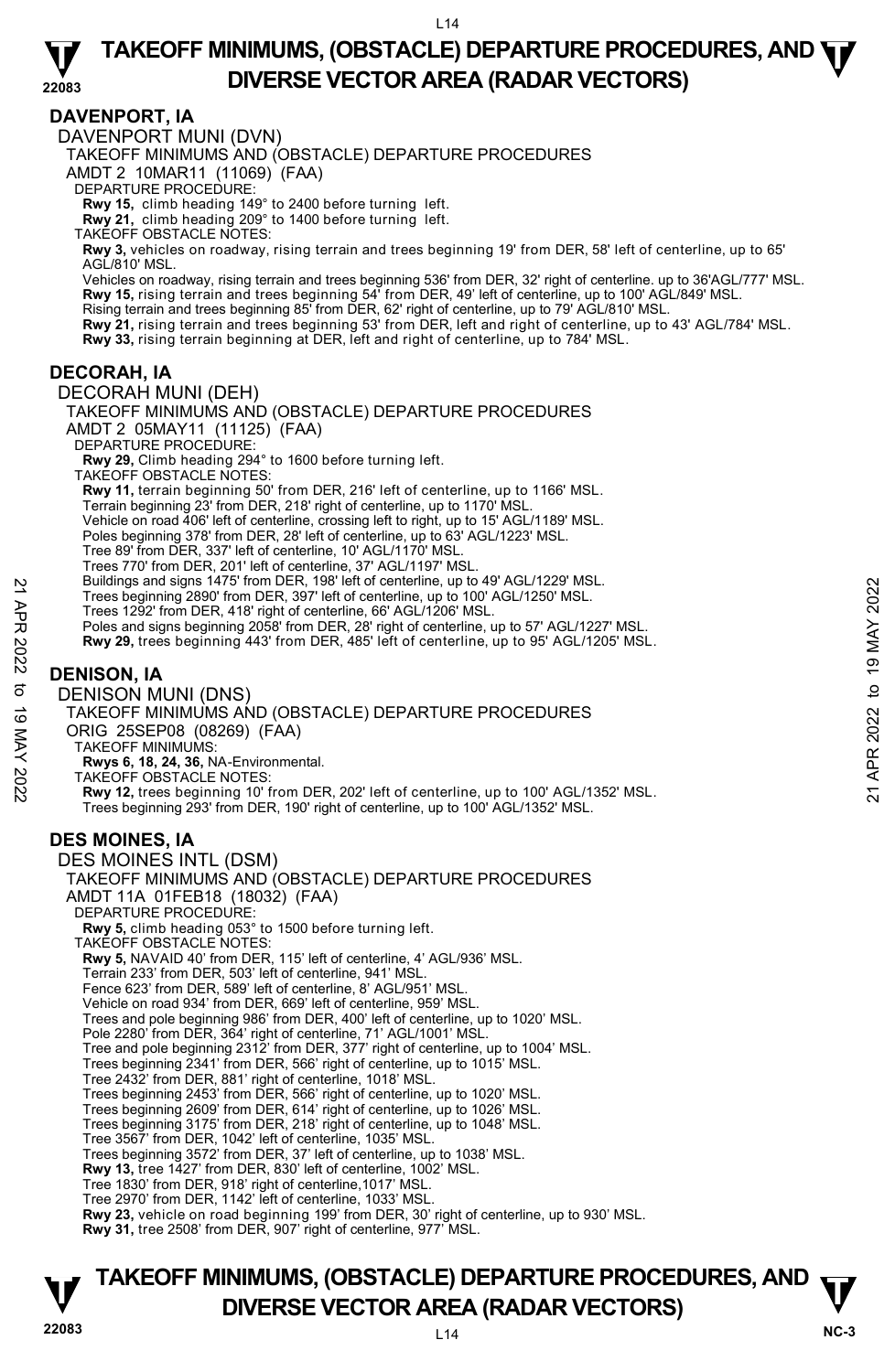#### **22083 TAKEOFF MINIMUMS, (OBSTACLE) DEPARTURE PROCEDURES, AND**  $\Psi$ **DIVERSE VECTOR AREA (RADAR VECTORS)**

#### **DEXTER, MO**

DEXTER MUNI (DXE)

TAKEOFF MINIMUMS AND (OBSTACLE) DEPARTURE PROCEDURES

AMDT 3 31JUL08 (08213) (FAA)

TAKEOFF MINIMUMS:

**Rwy 36**, std. w/min. climb of 251' per NM to 1100 or 900-2½ for climb in visual conditions. DEPARTURE PROCEDURE:

**Rwy 36,** for climb in visual conditions: Cross Dexter Muni airport at or above 1100 MSL before proceeding on course.

TAKEOFF OBSTACLE NOTES:

**Rwy 36,** trees and wind sock beginning 144' from DER, 128' right of centerline, up to 87' AGL/399' MSL. Trees beginning 2295' from DER, 169' right of centerline, up to 78' AGL/388' MSL.

Trees beginning 2342' from DER, 164' left of centerline, up to 74' AGL/387' MSL.

#### **DUBUQUE, IA**

DUBUQUE RGNL (DBQ)

TAKEOFF MINIMUMS AND (OBSTACLE) DEPARTURE PROCEDURES

ORIG 28SEP06 (06271) (FAA)

TAKEOFF MINIMUMS:

**Rwy 13,** 200-1¼ or std. w/ min. climb of 226' per NM to 1300, or alternatively, w/ standard takeoff minimums and a normal 200'/NM climb gradient, takeoff must occur no later than 1700' prior to DER.

TAKEOFF OBSTACLE NOTES:

**Rwy 13,** multiple trees and poles beginning 2916' from DER, 20' left of centerline, up to 74' AGL/1185' MSL. Multiple trees and poles beginning 4857' from DER, 559' right of centerline, up to 68' AGL/1227' MSL. **Rwy 18,** elevator 3457' from departure end of runway, 242' left of centerline, 80' AGL/1150' MSL. Tree 1987' from DER, 938' right of centerline, 77' AGL/1088' MSL.

**Rwy 31,** tower and multiple trees beginning 2427' from DER, 490' left of centerline, up to 85' AGL/1168' MSL.

# **EAGLE GROVE, IA**

EAGLE GROVE MUNI (EAG) TAKEOFF MINIMUMS AND (OBSTACLE) DEPARTURE PROCEDURES

AMDT 3 11FEB10 (10042) (FAA)

TAKEOFF MINIMUMS:

**Rwys 1, 19,** NA-Environmental.

TAKEOFF OBSTACLE NOTES:

**Rwy 13,** vehicle on road 520' from DER, 495' left of centerline, 15' AGL/1154' MSL. EAGLE GROVE MUNI (EAG)<br>
TAKEOFF MINIMUMS AND (OBSTACLE) DEPARTURE PROCEDURES<br>
AND T3 11FEB10 (10042) (FAA)<br>
NAME TAKEOFF MINIMUMS:<br>
TAKEOFF MINIMUMS:<br>
TAKEOFF MINIMUMS:<br>
TAKEOFF MINIMUMS:<br>
TAKEOFF MINIMUMS:<br>
TAKEOFF MINIM

Train on tracks, 493' from DER, 626' left of centerline, 23' AGL/1152' MSL.

Trees beginning 4352' from DER, 1120' left of centerline, up to 100' AGL/1239' MSL.

**Rwy 31,** vehicle on road abeam DER, 281' left of centerline, 15' AGL/1154' MSL.

# **ELDON, MO**

#### ELDON MODEL AIRPARK (H79)

TAKEOFF MINIMUMS AND (OBSTACLE) DEPARTURE PROCEDURES

ORIG-B 10SEP20 (20254) (FAA) DEPARTURE PROCEDURE:

**Rwy 18,** climb heading 182° to 1600 before turning right.

TAKEOFF OBSTACLE NOTES:

**Rwy 18,** general utility 10' from DER, 76' left of centerline, 1' AGL/906' MSL.

Tank, terrain, traverse way beginning 10' from DER, 214' left of centerline, up to 18' AGL/918' MSL.

General utility 10' from DER, 78' right of centerline, 6' AGL/907' MSL.

Vertical point, terrain beginning 58' from DER, 24' right of centerline, up to 922' MSL.

Pole, fence, traverse way beginning 185' from DER, 315' right of centerline, up to 938' MSL.

Tree, fence, building, pole, traverse way beginning 363' from DER, 296' right of centerline, up to 974' MSL.<br>Trees beginning 427' from DER, 426' left of centerline, up to 926' MSL.<br>Transmission line, pole beginning 888' fr

Transmission line, traverse way beginning 1062' from DER, 410' left of centerline, up to 34' AGL/948' MSL.

Tree 1131' from DER, 761' right of centerline, 984' MSL.

Tree, pole beginning 1152' from DER, 307' right of centerline, up to 985' MSL. Tree, pole beginning 1218' from DER, 321' left of centerline, up to 987' MSL.

Tree, pole, traverse way, sign, transmission line, building beginning 1282' from DER, 192' left of centerline, up to 995' MSL.<br>Tree, traverse way, pole, transmission line, building beginning 1362' from DER, 33' right of ce

**Rwy 36,** terrain 39' from DER, 28' left of centerline, 936' MSL.

Traverse way, terrain beginning 51' from DER, 78' left of centerline, up to 952' MSL.

Traverse way, terrain, tree beginning 51' from DER, 60' right of centerline, up to 944' MSL.

Tree, terrain beginning 239' from DER, 398' left of centerline, up to 963' MSL.

Tree, traverse way beginning 326' from DER, 94' left of centerline, up to 974' MSL.

Tree 747' from DER, 459' right of centerline, 962' MSL. Trees beginning 931' from DER, 330' right of centerline, up to 973' MSL.

Tree 2715' from DER, 426' left of centerline, 988' MSL.

Tree 2763' from DER, 700' left of centerline, 991' MSL.

Trees beginning 3158' from DER, 1094' left of centerline, up to 1008' MSL.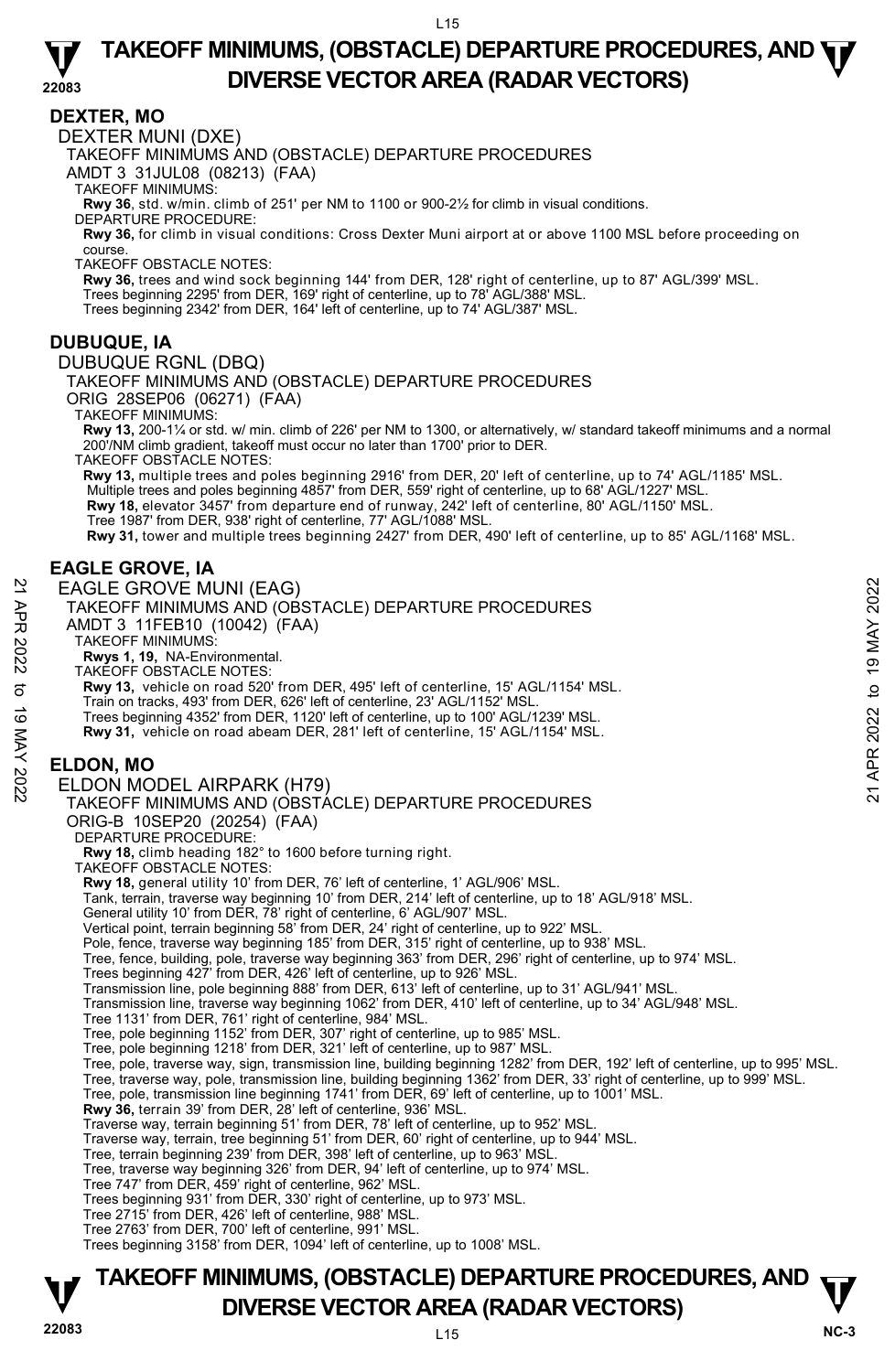### **EMMETSBURG, IA**

**22083**  EMMETSBURG MUNI (EGQ) TAKEOFF MINIMUMS AND (OBSTACLE) DEPARTURE PROCEDURES AMDT 1 11FEB10 (10042) (FAA) TAKEOFF MINIMUMS: **Rwys 4, 22, 17, 35,** NA-Environmental. TAKEOFF OBSTACLE NOTES: **Rwy 13,** trees beginning 754' from DER, 663' right of centerline, up to 45' AGL/1254' MSL. **Rwy 31,** trees beginning 392' from DER, 280' left of centerline, up to 45' AGL/1254' MSL. Trees beginning 1001' from DER, 393' right of centerline, up to 45' AGL/1254' MSL. **EXCELSIOR SPRINGS, MO**  EXCELSIOR SPRINGS MEML (3EX) TAKEOFF MINIMUMS AND (OBSTACLE) DEPARTURE PROCEDURES AMDT 2 20AUG15 (21112) (FAA) TAKEOFF MINIMUMS: **Rwys 3, 21,** 300-1. TAKEOFF OBSTACLE NOTES: **Rwy 3,** trees beginning 678' from DER, 22' left of centerline, up to 150' AGL/1159' MSL.<br>Trees beginning 1897' from DER, 932' right of centerline, up to 150' AGL/1199' MSL. Vehicles on roads beginning 54' from DER, left and right of centerline, up to 15' AGL/1003' MSL. **Rwy 21,** trees beginning 384' from DER, 176' left of centerline, up to 150' AGL/1159' MSL. Trees beginning 565' from DER, 127' right of centerline, up to 150' AGL/1149' MSL. **FAIRFIELD, IA**  FAIRFIELD MUNI (FFL) TAKEOFF MINIMUMS AND (OBSTACLE) DEPARTURE PROCEDURES ORIG 15MAR07 (07074) (FAA) TAKEOFF MINIMUMS: **Rwys 8, 26,** NA-environmental. **FARMINGTON, MO**  FARMINGTON RGNL (FAM) TAKEOFF MINIMUMS AND (OBSTACLE) DEPARTURE PROCEDURES AMDT 5 23SEP10 (10266) (FAA) DEPARTURE PROCEDURE: **Rwy 20**, climb heading 202° to 2100 before turning right. TAKEOFF OBSTACLE NOTES: **Rwy 2,** trees, poles, fence, road, vehicle on road, and buildings beginning 77' from DER, 21' left of centerline, up to 83' AGL/1049' MSL. NEXTRIMINGTON, MO<br>
TARMINGTON, MO<br>
FARMINGTON, MO<br>
FARMINGTON RGNL (FAM)<br>
TAKEOFF MINIMUMS AND (OBSTACLE) DEPARTURE PROCEDURES<br>
TAKEOFF MINIMUMS AND (OBSTACLE) DEPARTURE PROCEDURES<br>
TANG TAY 20, climb heading 202<sup>2</sup> to 21 Trees, poles, vehicle on road, and terrain beginning 92' from DER, 175' right of centerline, up to 90' AGL/950' MSL. **FESTUS, MO**  FESTUS MEML (FES) TAKEOFF MINIMUMS AND (OBSTACLE) DEPARTURE PROCEDURES AMDT 4 15OCT15 (21112) (FAA) TAKEOFF MINIMUMS: **Rwy 1,** 400-2¾ or std. w/min. climb of 479' per NM to 1000. **Rwy 19**, 400-2¾ or std. w/min. climb of 321' per NM to 1000. DEPARTURE PROCEDURE: **Rwy 1,** climb heading 010° to 1100 before proceeding on course. **Rwy 19,** climb heading 190° to 1100 before proceeding on course. TAKEOFF OBSTACLE NOTES: **Rwy 1,** trees beginning 34' from DER, 231' left of centerline, up to 125' AGL/565' MSL. Trees beginning 617' from DER, 568' right of centerline, up to 125' AGL/565' MSL. Trees beginning 3121' from DER, 1314' right of centerline, up to 125' AGL/625' MSL. Tank 1.36 NM from DER, 1357' right of centerline, 209' AGL/641' MSL. **Rwy 19,** railroad 84' from DER, 450' right of centerline, 23' AGL/442' MSL. Trees beginning 1125' from DER, 619' left of centerline, up to 125' AGL/525' MSL. Trees beginning 2844' from DER, 1085' right of centerline, up to 125' AGL/564' MSL.

Trees beginning 4690' from DER, 1715' right of centerline, up 125' AGL/624' MSL.

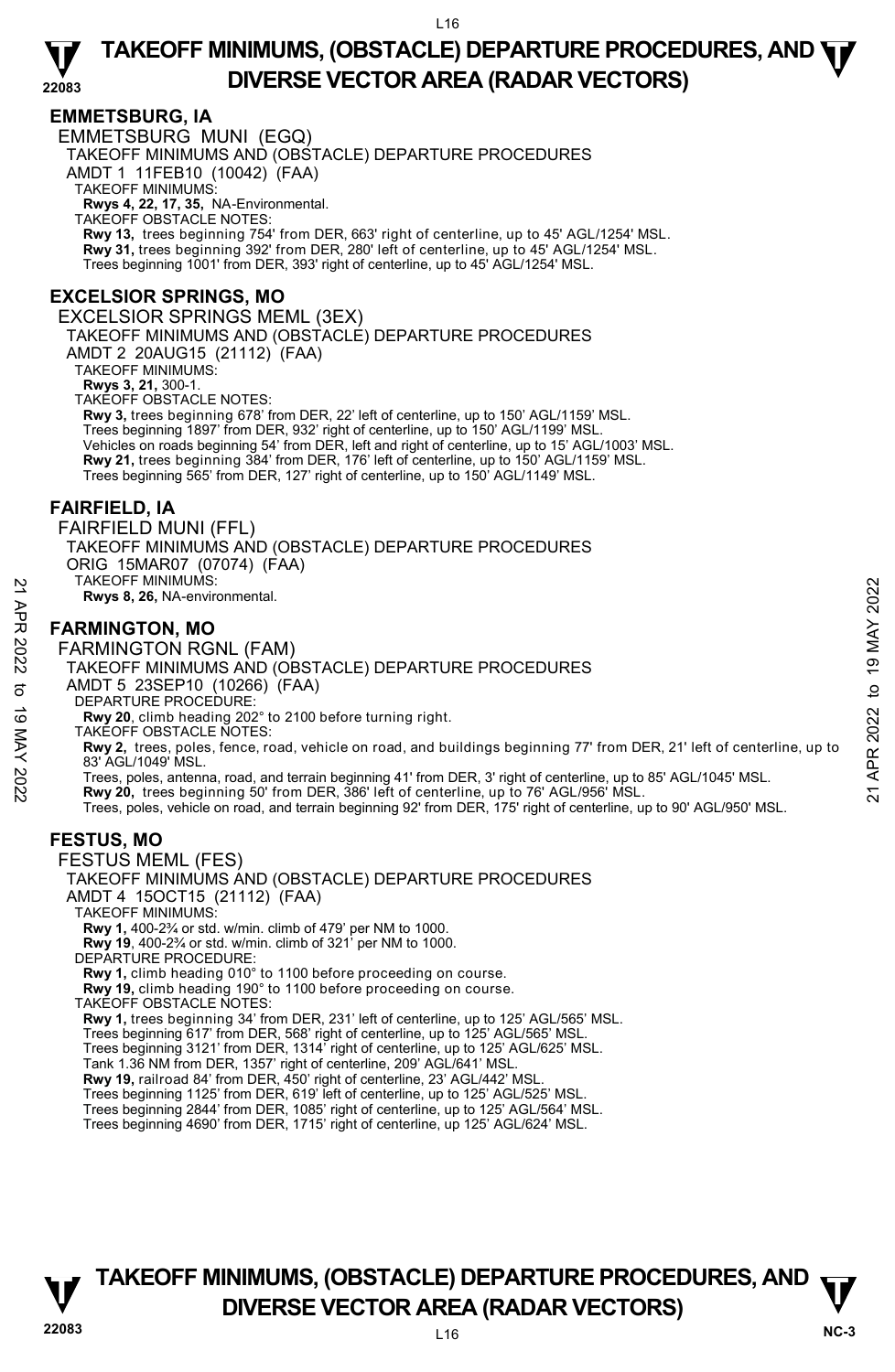#### **22083 TAKEOFF MINIMUMS, (OBSTACLE) DEPARTURE PROCEDURES, AND**  $\Psi$ **DIVERSE VECTOR AREA (RADAR VECTORS)**

**FOREST CITY, IA**  FOREST CITY MUNI (FXY) TAKEOFF MINIMUMS AND (OBSTACLE) DEPARTURE PROCEDURES AMDT 3 20030 (FAA) TAKEOFF MINIMUMS: **Rwy 33,** 300-2¼ or std. w/min. climb of 244' per NM to 1700. DEPARTURE PROCEDURE: **Rwy 33,** climb on heading 332° to 1900 before turning right. TAKEOFF OBSTACLE NOTES: **Rwy 9,** tree 4' from DER, 106' right of centerline, 1205' MSL. Trees beginning 68' from DER, 83' left of centerline, up to 70' AGL/1221' MSL. Trees beginning 118' from DER, 1' right of centerline, up to 70' AGL/1221' MSL. Trees beginning 2674' from DER, 16' left of centerline, up to 70' AGL/1228' MSL. Trees beginning 3560' from DER, 71' left of centerline, up to 70' AGL/1234' MSL. Trees 3684' from DER, 231' right of centerline, 70' AGL/1228' MSL. Trees beginning 3781' from DER, 392' left of centerline, up to 70' AGL/1237' MSL. Trees beginning 4077' from DER, 107' left of centerline, up to 70' AGL/1241' MSL. Trees beginning 4249' from DER, 731' left of centerline, up to 70' AGL/1244' MSL. Trees beginning 4298' from DER, 428' left of centerline, up to 70' AGL/1247' MSL. Trees beginning 4470' from DER, 446' left of centerline, up to 70' AGL/1260' MSL.<br>**Rwy 15,** fence beginning 6' from DER, 180' right of centerline, up to 7' AGL/1208' MSL. Tree 26' from DER, 499' left of centerline, 1220' MSL. Tree 27' from DER, 356' left of centerline, 1228' MSL. Fence 209' from DER, 142' right of centerline, 8' AGL/1209' MSL. Tree 328' from DER, 486' left of centerline, 1229' MSL. Trees beginning 408' from DER, 345' left of centerline, up to 1243' MSL. Trees beginning 752' from DER, 394' left of centerline, up to 1245' MSL. Trees beginning 1037' from DER, 506' left of centerline, up to 1256' MSL. **Rwy 27,** trees beginning 52' from DER, 151' left of centerline, up to 70' AGL/1218' MSL. Trees beginning 101' from DER, 151' right of centerline, up to 70' AGL/1218' MSL. Trees beginning 323' from DER, 96' right of centerline, up to 70' AGL/1221' MSL. Trees beginning 815' from DER, 6' right of centerline, up to 70' AGL/1224' MSL. Trees beginning 962' from DER, 11' left of centerline, up to 70' AGL/1221' MSL. Trees 2364' from DER, 575' right of centerline, 70' AGL/1228' MSL. Trees beginning 2389' from DER, 557' right of centerline, up to 70' AGL/1231' MSL. **Rwy 33,** building 181' from DER, 483' left of centerline, 15' AGL/1224' MSL. Pole 249' from DER, 441' left of centerline, 38' AGL/1247' MSL. Traverse way beginning 343' from DER, 281' right of centerline, up to 1222' MSL. Tree, traverse way, pole beginning 428' from DER, 25' left of centerline, up to 1270' MSL. Traverse way beginning 486' from DER, 56' right of centerline, up to 1223' MSL. Tower 1.8 NM from DER, 2199' left of centerline, 250' AGL/1500' MSL. **FORT DODGE, IA**  FORT DODGE RGNL (FOD) TAKEOFF MINIMUMS AND (OBSTACLE) DEPARTURE PROCEDURES AMDT 1 17DEC09 (09351) (FAA) DEPARTURE PROCEDURE **Rwy 24,** Climb heading 243° to 1700 before turning south. Trees beginning 323' from DER, 9° right of centerline, up to 70' AGL/1221' MSL.<br>
Trees beginning 815' from DER, 6° right of centerline, up to 70' AGL/1221' MSL.<br>
Trees 20364' from DER, 57' right of centerline, up to 70' A

TAKEOFF OBSTACLE NOTES:

**Rwy 6,** trees beginning 106' from DER, 284' left of centerline, up to16' AGL/1166' MSL.

Trees beginning 1138' from DER, 665' left of centerline, up to 76' AGL/1226' MSL.

**Rwy 12,** pole beginning 431' from DER, 504' left of centerline, 31' AGL/1171' MSL.

Trees beginning 456' from DER, 481' left of centerline, up to 39' AGL/1179' MSL.

Building 592' from DER, 484' left of centerline, 24' AGL/1164' MSL.

Poles beginning 1037' from DER, 306' right of centerline, up to 41' AGL/1171' MSL.

Trees beginning 1227' from DER, 540' right of centerline, up to 68' AGL/1190' MSL. Feed drop 1901' from DER, 774' right of centerline, 84' AGL/1204' MSL.

**Rwy 24,** sign 54' from DER, 253' left of centerline, 13' AGL/1083' MSL.

Sign 57' from DER, 245' right of centerline, up to 15' AGL/1085' MSL.

Trees beginning 177' from DER, 495' right of centerline, up to 44' AGL/1114' MSL.<br>**Rwy 30,** trees beginning 71' from DER, left and right of centerline, up to 67' AGL/1167' MSL.

Poles beginning 211' from DER, 421' left of centerline, up to 45' AGL/1135' MSL.

Poles beginning 878' from DER, 54' right of centerline, up to 39' AGL/1139' MSL.

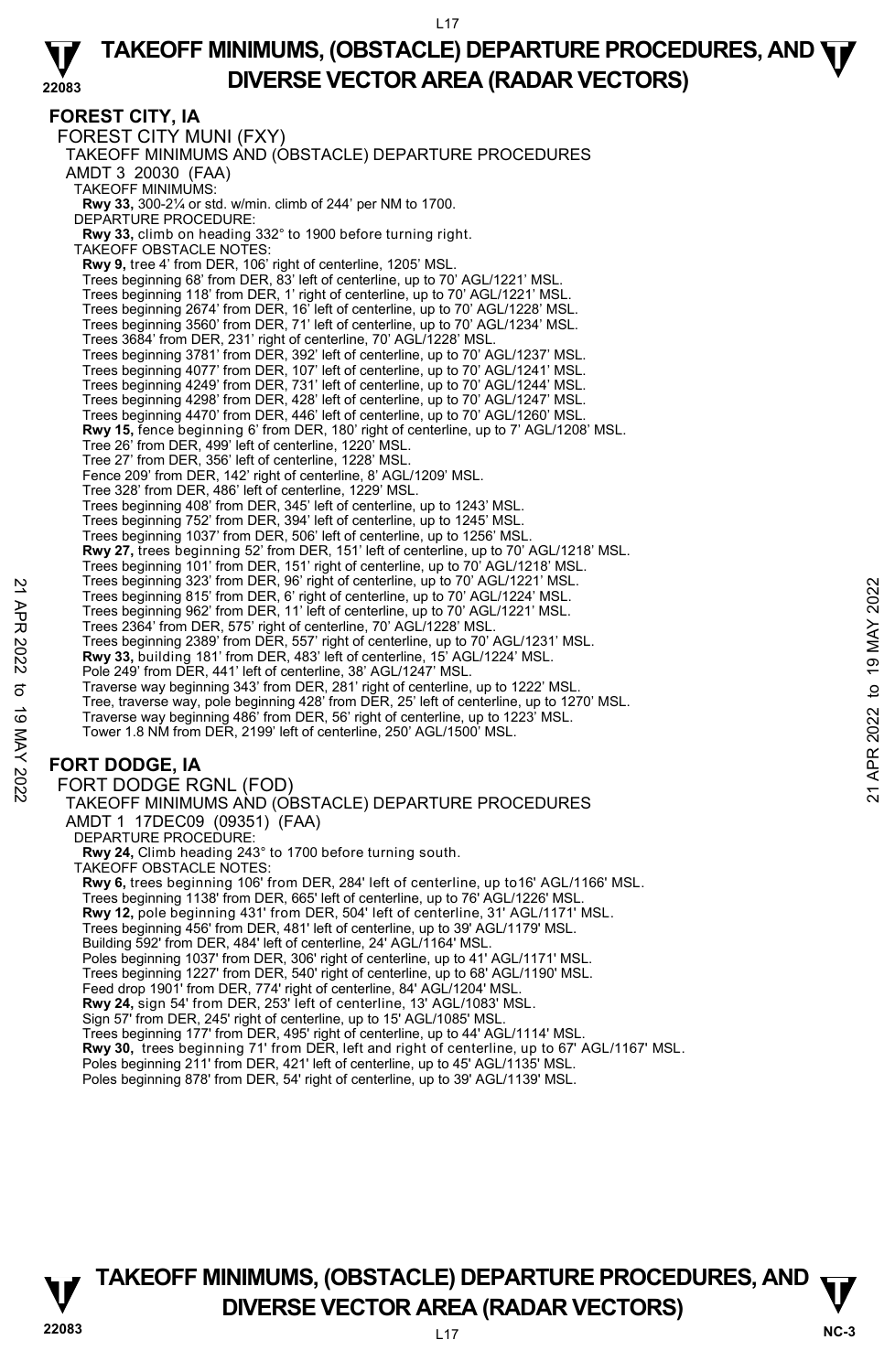#### **22083 TAKEOFF MINIMUMS, (OBSTACLE) DEPARTURE PROCEDURES, AND**  $\Psi$ **DIVERSE VECTOR AREA (RADAR VECTORS)**

# **FORT LEONARD WOOD, MO**

WAYNESVILLE-ST ROBERT RGNL FORNEY FLD (TBN) TAKEOFF MINIMUMS AND (OBSTACLE) DEPARTURE PROCEDURES AMDT 1 15AUG19 (21112) (FAA) TAKEOFF OBSTACLE NOTES: **Rwy 15,** pole 11' from DER, 54' left of centerline, 3' AGL/1156' MSL. Pole 12' from DER, 54' right of centerline, 3' AGL/1156' MSL. Terrain 22' from DER, 282' left of centerline, 1159' MSL. General utility 112' from DER, 409' left of centerline, 5' AGL/1168' MSL. Terrain, sign, NAVAID beginning 163' from DER, on centerline, up to 1169' MSL. Pole 205' from DER, 543' right of centerline, 31' AGL/1171' MSL. NAVAID, vehicle on traverse way beginning 270' from DER, on centerline, up to 24' AGL/1172' MSL. Fence beginning 381' from DER, 77' left of centerline, up to 18' AGL/1170' MSL. Vehicle on traverse way beginning 437' from DER, 75' left of centerline, up to 1176' MSL. Tree 851' from DER, 713' right of centerline, 1183' MSL. Tree 901' from DER, 589' left of centerline, 1190' MSL. Tree 1140' from DER, 761' right of centerline, 1197' MSL. Tree 1669' from DER, 97' left of centerline, 1199' MSL. **Rwy 33,** pole 11' from DER, 54' left of centerline, 3' AGL/1160' MSL. Pole 12' from DER, 53' right of centerline, 3' AGL/1160' MSL. Fence 28' from DER, 483' right of centerline, 13' AGL/1170' MSL. Vehicle on traverse way, pole beginning 68' from DER, 451' right of centerline, up to 1175' MSL. Trees beginning 294' from DER, 426' right of centerline, up to 1199' MSL. **FORT MADISON, IA**  FORT MADISON MUNI (FSW) TAKEOFF MINIMUMS AND (OBSTACLE) DEPARTURE PROCEDURES ORIG 23SEP10 (10266) (FAA) TAKEOFF OBSTACLE NOTES: **Rwy 17,** trees beginning at DER, 349' right of centerline, up to 125' AGL/844' MSL. Trees beginning at DER, 164' left of centerline, up to 125' AGL/844' MSL. **Rwy 35,** trees beginning 659' from DER, 304' left of centerline, up to 125' AGL/824' MSL. Trees beginning 3107' from DER, 1184' right of centerline, up to 125' AGL/814' MSL. **FREDERICKTOWN, MO**  A PAUL VANCE FREDERICKTOWN RGNL(H88) TAKEOFF MINIMUMS AND (OBSTACLE) DEPARTURE PROCEDURES AMDT 1A 13SEP18 (18256) (FAA) TAKEOFF MINIMUMS: **Rwy 1,** 300-2¼ or std. w/min. climb of 245' per NM to 1300. TAKEOFF OBSTACLE NOTES: **Rwy 1,** trees beginning 9' from DER, 198' right of centerline, up to 955' MSL.<br>Tree 27' from DER, 121' left of centerline, 876' MSL. Tree 318' from DER, 431' left of centerline, 915' MSL. Trees beginning 522' from DER, 188' left of centerline, up to 938' MSL. Tree 2098' from DER, 641' right of centerline, 956' MSL. Trees beginning 2111' from DER, 323' right of centerline, up to 957' MSL. Trees beginning 2234' from DER, 119' right of centerline, up to 962' MSL. Trees beginning 2348' from DER, 498' right of centerline, up to 963' MSL. Tree 1.4 NM from DER, 2752' right of centerline, 1099' MSL. Trees beginning 1.4 NM from DER, 2688' right of centerline, up to 1120' MSL. Trees beginning 1.4 NM from DER, 2685' right of centerline, up to 1136' MSL. Trees beginning 1.5 NM from DER, 2640' right of centerline, up to 1138' MSL. Trees beginning 1.5 NM from DER, 2558' right of centerline, up to 1141' MSL. Tree 1.5 NM from DER, 2838' right of centerline, 1146' MSL. Trees beginning 1.5 NM from DER, 2079' right of centerline, up to 1149' MSL. Trees beginning 1.5 NM from DER, 2489' right of centerline, up to 1159' MSL. Trees beginning 1.5 NM from DER, 1894' right of centerline, up to 1162' MSL. Trees beginning 1.6 NM from DER, 1882' right of centerline, up to 1169' MSL.<br>Tree, traverse way beginning 1.6 NM from DER, 2091' right of centerline, up to 1171' MSL. Trees beginning 1.6 NM from DER, 1590' right of centerline, up to 1174' MSL. Trees beginning 1.6 NM from DER, 1840' right of centerline, up to 1177' MSL. Tree 1.7 NM from DER, 2717' right of centerline, 1151' MSL. **Rwy 19**, pole 10' from DER, 50' right of centerline, 26' AGL/876' MSL. Press beginning at DER, 184' left of center ine, up to 125' AGL/844' MSL.<br>
Trees beginning at DER, 184' left of centerline, up to 125' AGL/844' MSL.<br>
Trees beginning 3107' from DER, 194' right of centerline, up to 125' AG

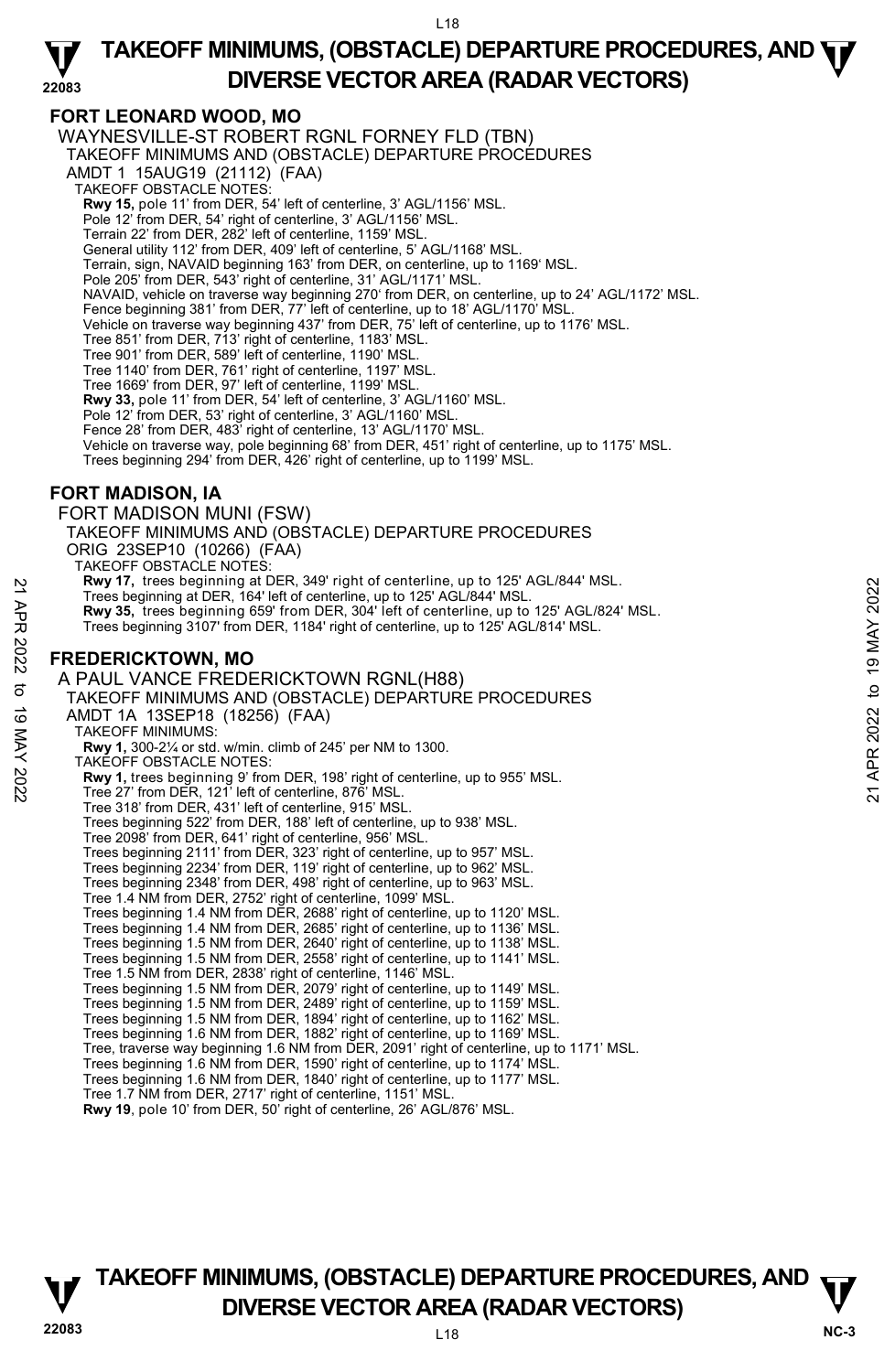# **FULTON, MO**

ELTON HENSLEY MEML (FTT) TAKEOFF MINIMUMS AND (OBSTACLE) DEPARTURE PROCEDURES AMDT 1A 24MAY18 (21112) (FAA) TAKEOFF MINIMUMS: **Rwys 12, 30,** NA - Environmental. DEPARTURE PROCEDURE: **Rwy 36,** climb heading 001° to 1400 before turning right. TAKEOFF OBSTACLE NOTES: **Rwy 18,** tree 1506' from DER, 809' right of centerline, 100' AGL/989' MSL. **Rwy 36,** tree 1809' from DER, 272' right of centerline, 46' AGL/923' MSL. **GRAIN VALLEY, MO**  EAST KANSAS CITY (3GV) TAKEOFF MINIMUMS AND (OBSTACLE) DEPARTURE PROCEDURES ORIG 13NOV14 (14317) (FAA) TAKEOFF MINIMUMS: **Rwy 9,** 300-1½ or std. w/min. climb of 225' per NM to 1200 or alternatively, with std. takeoff minimums and a normal 200' per NM climb gradient, takeoff must occur no later than 1900' prior to DER.<br>**Rwy 23,** 300- 1*5/8* or std. w/min. climb of 363' per NM to 1100.<br>**Rwy 27,** 300- 1¾ or std. w/min. climb of 301' per NM to 1100. TAKEOFF OBSTACLE NOTES: **Rwy 5,** vehicles beginning 27' from DER, 208' left of centerline, up to 15' AGL/854' MSL. Hangars beginning 42' from DER, 261' right of centerline, up to 24' AGL/873' MSL. Trees beginning 1' from DER, 208' left of centerline, up to 100' AGL/939' MSL. Trees beginning 537' from DER, 554' right of centerline, up to 100' AGL/939' MSL. **Rwy 9,** vehicles beginning 2' from DER, 175' right of centerline, up to 15' AGL/825' MSL. Train beginning 6' from DER, 203' right of centerline, up to 23' AGL/833' MSL. Trees beginning 7' from DER, 320' left of centerline, up to 100' AGL/920' MSL. Trees beginning 12' from DER, 354' right of centerline, up to 100' AGL/1040' MSL. **Rwy 23,** hangars beginning 16' from DER, 432' right of centerline, up to 24' AGL/863' MSL. Trees beginning 35' from DER, 271' left side of centerline, up to 100' AGL/919' MSL. Trees beginning 1931' from DER, 796' right of centerline, up to 100' AGL/919' MSL. Trees beginning 3501' from DER, 1335' left of centerline, up to 100' AGL/1020' MSL. Trees beginning 1.1 NM from DER, 150' right of centerline, up to 100' AGL/1000' MSL. Trees beginning 1.12 NM from DER, 351' left of centerline, up to 100' AGL/1050' MSL **Rwy 27,** trees beginning 34' from DER, 458' left of centerline, up to 100' AGL/919' MSL. Vehicles beginning 26' from DER, 145' right of centerline, up to 15' AGL/854' MSL. Trees beginning 2148' from DER, 687' left of centerline, up to 100' AGL/949' MSL. Trees beginning 4410' from DER, 357' right of centerline, up to 100' AGL/1050' MSL. **GREENFIELD, IA**  GREENFIELD MUNI (GFZ) TAKEOFF MINIMUMS AND (OBSTACLE) DEPARTURE PROCEDURES ORIG 13JAN11 (11013) (FAA) TAKEOFF OBSTACLE NOTES: **Rwy 7,** terrain 26' from DER, 252' left of centerline, up to 1367' MSL. **Rwy 14,** trees beginning 431' from DER, 327' left of centerline, up to 100' AGL/1479' MSL. Vehicle on road 297' from DER, 60' right of centerline, 15' AGL/1374' MSL. **Rwy 25,** terrain, trees and fence beginning 96' from DER, 160' left of centerline, up to 38' AGL/1397' MSL. **Rwy 32,** tree 906' from DER, 292' left of centerline, 100' AGL/1439' MSL. **GIDEON, MO**  GIDEON MEML (M85) TAKEOFF MINIMUMS AND (OBSTACLE) DEPARTURE PROCEDURES ORIG 02MAY13 (21112) (FAA) **Example 12 Trees beginning 13** Form DER, 332 right of centerline, up to 24' AGL/863' MSL.<br> **Example 19 APP 12 Trees beginning 35' from DER**, 271' left side of centerline, up to 20' AGL/819' MSL.<br>
Trees beginning 1351' fr

TAKEOFF OBSTACLE NOTES:

**Rwy 15,** vehicle on road beginning 171' from DER, left and right of centerline, up to 15' AGL/284' MSL.<br>Power lines beginning 521' from DER, 296' left of centerline, up to 40' AGL/309' MSL.

Trees beginning 874' from DER, 577' left of centerline up to 150' AGL/419' MSL.

Trees beginning 1809' from DER, 100' right of centerline, up to 150' AGL/419' MSL.<br>**Rwy 33,** vehicle on road beginning 204' from DER, 283' left of centerline, up to 15' AGL/284' MSL.

Trees and poles beginning 481' from DER, 224' left of centerline, up to 150' AGL/419' MSL.

Building 574' from DER, 374' left of centerline, 20' AGL/289' MSL.

Powerlines beginning 891' from DER, left and right of centerline, up to 40' AGL/309' MSL.

Mill and water tower beginning 1920' from DER, 813' left of centerline, up to 142' AGL/411' MSL.

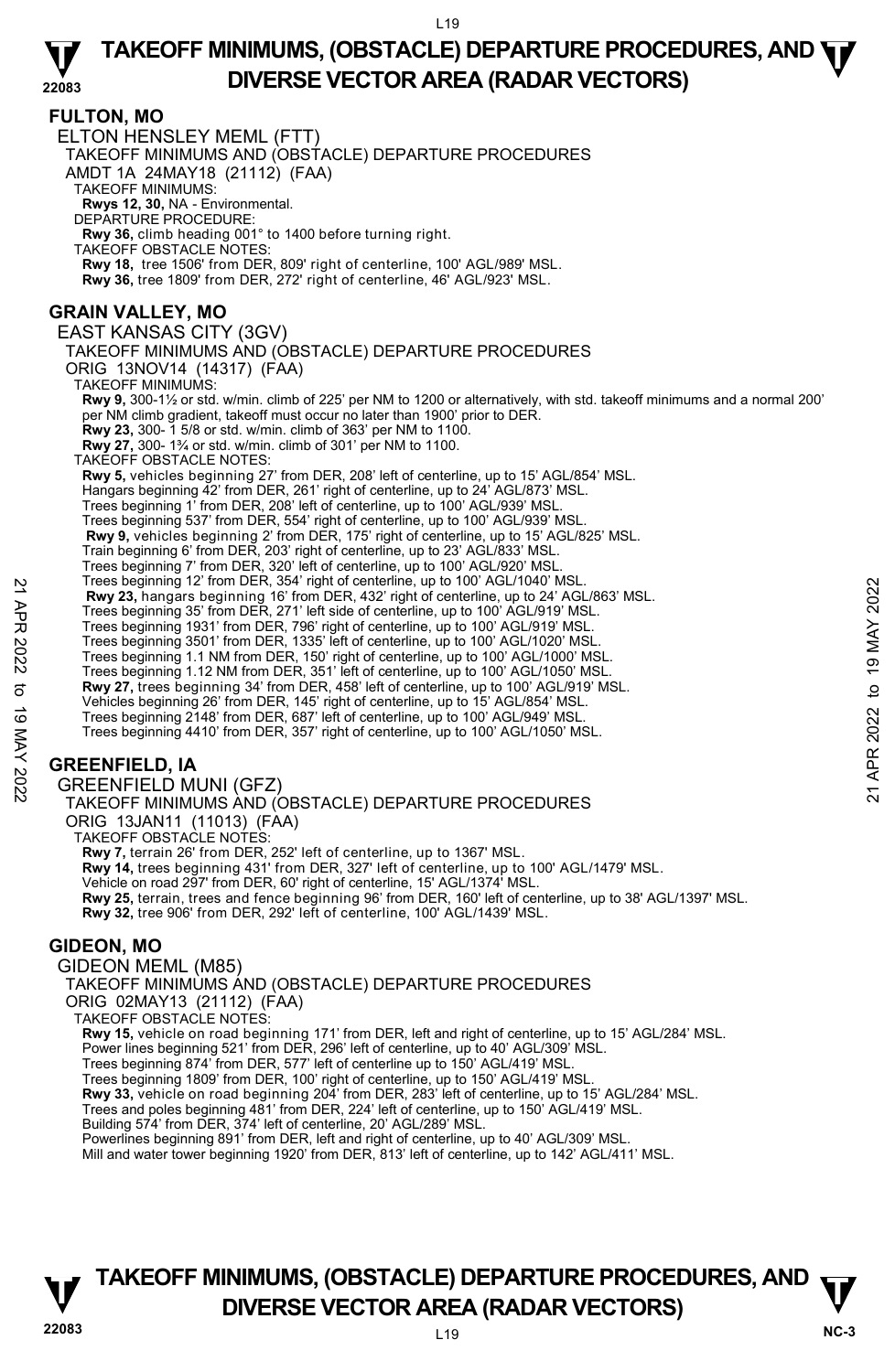### **GRINNELL, IA**

GRINNELL RGNL (GGI) TAKEOFF MINIMUMS AND (OBSTACLE) DEPARTURE PROCEDURES AMDT 1 05JUN08 (08157) (FAA) TAKEOFF OBSTACLE NOTES: **Rwy 13,** road plus vehicles beginning 164' from DER, 497' left of centerline, 15' AGL/1024' MSL.<br>Trees beginning 958' from DER, 324' left of centerline, up to 50' AGL/1059' MSL. **Rwy 31,** tree 681' from DER, 589' right of centerline, up to 75' AGL/1075' MSL. Tree 716' from DER, 610' left of centerline, up to 50' AGL/1009' MSL. Road plus vehicle beginning 22' from DER, 215' right of centerline, 15' AGL/995' MSL. Multiple poles and buildings beginning 492' from DER, 249' right of centerline, up to 23' AGL/1032' MSL. **GUTHRIE CENTER, IA**  GUTHRIE COUNTY RGNL (GCT) TAKEOFF MINIMUMS AND (OBSTACLE) DEPARTURE PROCEDURES ORIG 06MAY10 (10126) (FAA) TAKEOFF OBSTACLE NOTES: **Rwy 18,** vehicle on road 599' from DER, 9' left of centerline, 15' AGL/1234' MSL. Tree beginning 1083' from DER, 432' right of centerline, 100' AGL/1319' MSL. Tree beginning 1147' from DER, 141' left of center, 100' AGL/1319' MSL. **Rwy 36,** tree beginning 1609' from DER, 432' right of centerline, 100' AGL/1319' MSL. Tree beginning 604' from DER, 240' left of centerline, 100' AGL/1319' MSL. **HAMPTON, IA**  HAMPTON MUNI (HPT) TAKEOFF MINIMUMS AND (OBSTACLE) DEPARTURE PROCEDURES AMDT 3A 10MAR11 (11069) (FAA) TAKEOFF MINIMUMS: **Rwy 17,** 400-1. **Rwy 35,** 300-1 or std. w/min. climb of 471' per NM to 1500. TAKEOFF OBSTACLE NOTES: **Rwy 17,** tower 238' from DER, 536' left of centerline, 30' AGL/1188' MSL. **HANNIBAL, MO**  HANNIBAL RGNL (HAE) TAKEOFF MINIMUMS AND (OBSTACLE) DEPARTURE PROCEDURES New 17, 400-1. Kwy 35, 300-1 or sta. wmin. climb of 4/1' per NM to 1500.<br>
TAKEOFF OBSTACLE NOTES:<br>
Rwy 17, tower 238' from DER, 536' left of centerline, 30' AGL/1188' MSL.<br>
HANNIBAL, MO<br>
HANNIBAL, RGNL (HAE)<br>
TAKEOFF MINI

ORIG 07MAY09 (09127) (FAA)

TAKEOFF OBSTACLE NOTES: **Rwy 17,** trees beginning 15' from DER, 205' right of centerline, up to 80' AGL/819' MSL. **Rwy 35,** trees beginning 377' from DER, 90' left of centerline, up to 60' AGL/809' MSL. Trees beginning 1870' from DER, 103' right of centerline, up to 66' AGL/814' MSL.

# **HARLAN, IA**

#### HARLAN MUNI (HNR)

# TAKEOFF MINIMUMS AND (OBSTACLE) DEPARTURE PROCEDURES

AMDT 1 23SEP10 (10266) (FAA)

TAKEOFF MINIMUMS:

**Rwys 3, 21,** NA-Environmental.

**Rwy 15,** 300-1¾ or std. w/ min. climb of 250' per NM to 1600.

TAKEOFF OBSTACLE NOTES:

**Rwy 15,** vehicle on road beginning 207' from DER, left and right of centerline, up to 17' AGL/1216' MSL. <br>Pole and parked plane beginning 151' from DER, 361' left of centerline, 50' AGL/1210' MSL. Power pole 989' from DER, 9' right of centerline, 50' AGL/1249' MSL.

Trees beginning 3253' from DER, 624' left of centerline, up to 100' AGL/1439' MSL.

**Rwy 33,** antenna 1' from DER, 267' left of centerline, 10' AGL/1250' MSL.

Rising terrain, trees, and posts beginning 23' from DER, left and right of centerline, up to 92' AGL/1333' MSL. Fence beginning 88' from DER, 73' right of centerline, up to 26' AGL/1286' MSL.

Vehicle on road beginning 84' from DER, left and right of centerline, up to 15' AGL/1379' MSL.

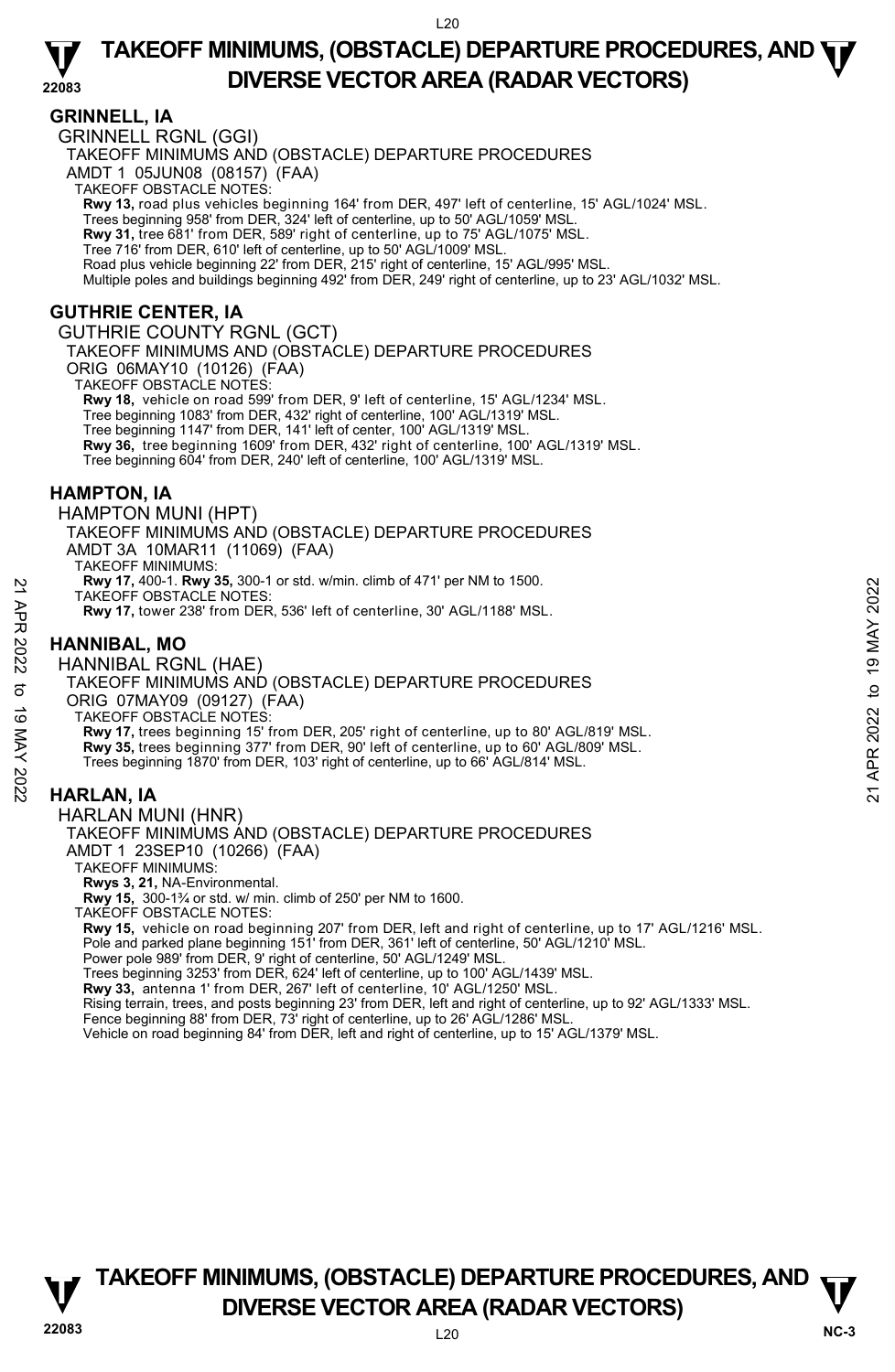#### **22083 TAKEOFF MINIMUMS, (OBSTACLE) DEPARTURE PROCEDURES, AND**  $\Psi$ **DIVERSE VECTOR AREA (RADAR VECTORS)**

# **HARRISONVILLE, MO**

LAWRENCE SMITH MEML (LRY)

TAKEOFF MINIMUMS AND (OBSTACLE) DEPARTURE PROCEDURES

ORIG 14FEB08 (21112) (FAA)

TAKEOFF MINIMUMS:

**Rwy 35,** 300-1¾ or std. w/min. climb of 346' per NM to 1300.<br>TAKEOFF OBSTACLE NOTES:

**Rwy 17,** vehicle on road 660' from DER, 618' left of centerline, 15' AGL/914' MSL.

Tree 26' from DER, 448' left of centerline, 10' AGL/889' MSL.

Multiple trees beginning 178' from DER, on centerline, up to 88' AGL/937' MSL.

Multiple trees beginning 1271' from DER, 277' left of centerline, up to 53'AGL/932' MSL.

Multiple trees beginning 1722' from DER, 500' right of centerline, up to 100' AGL/959' MSL.

**Rwy 35,** multiple trees beginning 69' from DER, 439' left of centerline, up to 57' AGL/984' MSL.

Vehicle on road 620' from DER, on centerline, up to 15' AGL/934' MSL.

Multiple trees beginning 572' from DER, 130' right of centerline, up to 69' AGL/987' MSL.

Multiple trees beginning 2132' from DER, 103' right of centerline, up to 85' AGL/1034' MSL. Multiple trees beginning 3635' from DER, 877' right of centerline up to 100' AGL/1059' MSL.

Multiple trees beginning 3819' from DER, 280' left of centerline, up to 100' AGL/1099' MSL.

Trees beginning 5443' from DER, 1738' left of centerline, up to 100' AGL/1079' MSL.

Tank 1.5 NM from DER, 1141' right of centerline, 203' AGL/1153' MSL.

# **HIGGINSVILLE, MO**

HIGGINSVILLE INDUSTRIAL MUNI (HIG)

TAKEOFF MINIMUMS AND (OBSTACLE) DEPARTURE PROCEDURES

ORIG 28SEP06 (06271) (FAA)

TAKEOFF OBSTACLE NOTES:

**Rwy 16,** multiple trees beginning 87' from DER, 389' right of centerline, up to 100' AGL/879' MSL. Multiple trees beginning 472' from DER, 313' left of centerline, up to 100' AGL/889' MSL. Multiple trees beginning 626' from DER, 472' left of centerline, up to 75' AGL/854' MSL. **Rwy 34,** multiple trees beginning 23' from DER, 155' right of centerline, up to 100' AGL/949' MSL.

Multiple trees beginning 1860' from DER, 76' right of centerline, up to 100' AGL/919' MSL.

Road 644' from DER, on centerline, 15' AGL/864' MSL.

# **HOUSTON, MO**

HOUSTON MEML (M48)

TAKEOFF MINIMUMS AND (OBSTACLE) DEPARTURE PROCEDURES AMDT 1 07OCT21 (21280) (FAA) TAKEOFF MINIMUMS:  **Rwy 16,** 300-1 or std. w/min. climb gradient of 400' per NM to 1400. 21<br>
22 Mwitiple trees beginning 28° from DER, 76' right of centerline, up to 100' AGL/919' MSL.<br>
22 Road 644' from DER, on centerline, 15' AGL/864' MSL.<br>
23 **HOUSTON, MO**<br>
23 **HOUSTON, MO**<br>
23 **HOUSTON MEMIL (M48)**<br>
23 TA

TAKEOFF OBSTACLE NOTES:

**Rwy 16,** tree 93' from DER, 330' right of centerline, up to 1225' MSL.

Building 184' from DER, 492' left of centerline, 18' AGL/1188' MSL.

Trees, building and spire beginning 762' from DER, 439' left of centerline, up to 1246' MSL. Tree 1357' from DER, 657' left of centerline, 1257' MSL.

Tank 3602' from DER, 1320' right of centerline, 141' AGL/1345' MSL. **Rwy 34,** tree 1180' from DER, 609' left of centerline, 1281' MSL.

# **INDEPENDENCE, IA**

JAMES H CONNELL FIELD AT INDEPENDENCE MUNI (IIB)

TAKEOFF MINIMUMS AND (OBSTACLE) DEPARTURE PROCEDURES

AMDT 5A 21MAY20 (20142) (FAA)

DEPARTURE PROCEDURE:

**Rwy 18,** climbing right turn heading 190° and CID R-338 to 3300 before proceeding on course. **Rwy 36,** climb on heading 359° to 2200 before proceeding on course.

# **IOWA CITY, IA**

IOWA CITY MUNI (IOW) TAKEOFF MINIMUMS AND (OBSTACLE)DEPARTURE PROCEDURES AMDT 4 19JUL18 (18200) (FAA) TAKEOFF MINIMUMS: **Rwy 7,** 200-1¼ or std. w/min. climb of 205' per NM to 900. **Rwy 25,** 200-1¼ or std. w/min. climb of 225' per NM to 900. **Rwy 30,** 200-1 or std. w/min. climb of 480' per NM to 900. DEPARTURE PROCEDURE: **Rwy 7,** climbing right turn heading 180° to intercept IOW VOR/DME R-057 to IOW VOR/DME before proceeding on course. TAKEOFF OBSTACLE NOTES: **Rwy 7,** sign, fence beginning 39' from DER, 167' right of centerline, up to 2' AGL/655' MSL. Fence 159' from DER, 400' left of centerline, 7' AGL/657' MSL. Traverse way beginning 267' from DER, 2' right of centerline, up to 660' MSL. Traverse way 317' from DER, 97' left of centerline, 660' MSL.  **CON'T**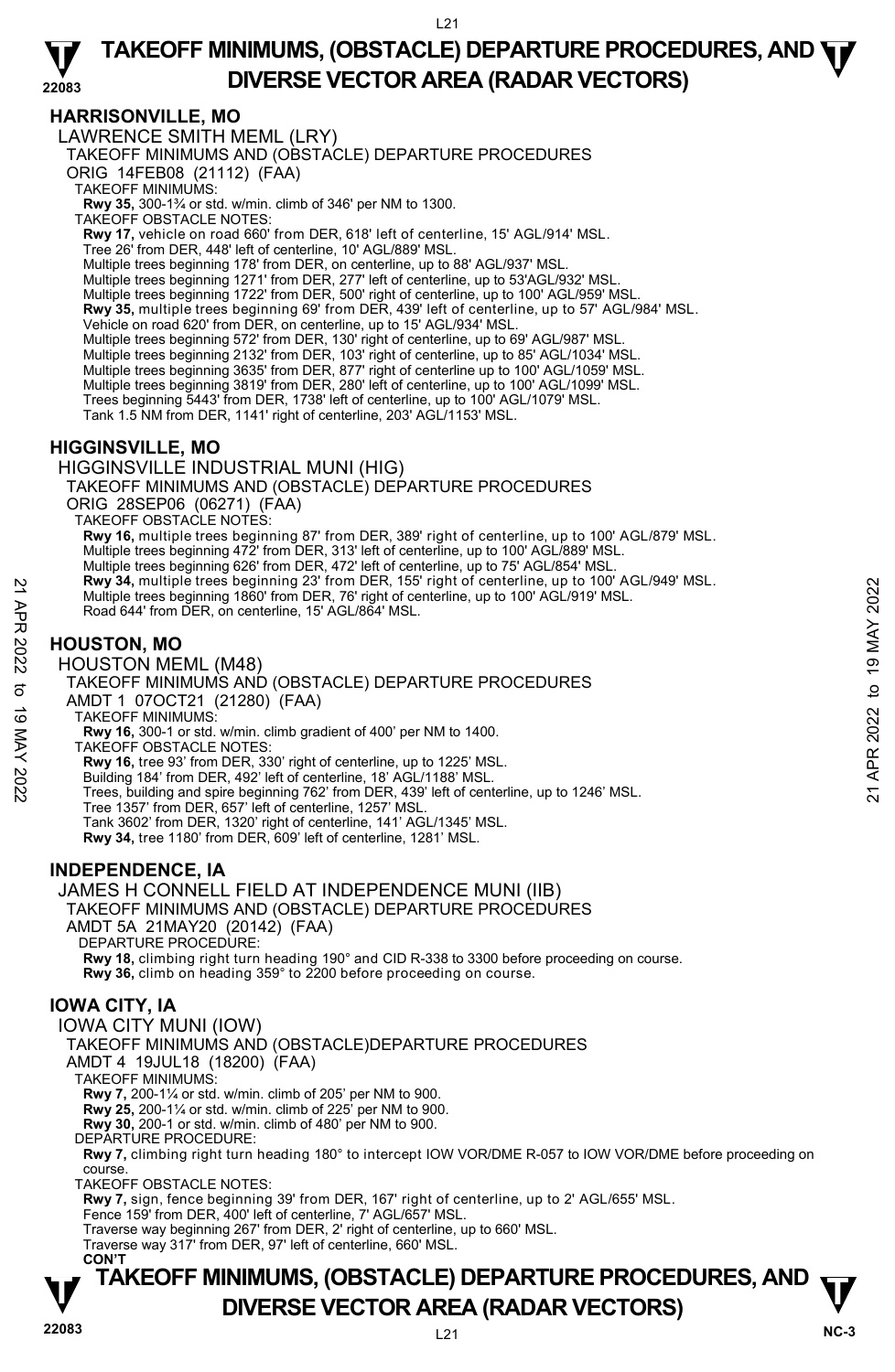**22083 TAKEOFF MINIMUMS, (OBSTACLE) DEPARTURE PROCEDURES, AND**  $\Psi$ **DIVERSE VECTOR AREA (RADAR VECTORS)** 

#### **IOWA CITY, IA (CON'T)**  IOWA CITY MUNI (IOW) (CON'T) **Rwy 7 (CON'T)**, traverse way 332' from DER, 215' left of centerline, 661' MSL.<br>Pole, tree, building beginning 429' from DER, 43' left of centerline, up to 36' AGL/686' MSL. Tree 625' from DER, 75' right of centerline, 671' MSL. Trees beginning 625' from DER, 95' right of centerline, up to 677' MSL. Trees beginning 693' from DER, 329' right of centerline, up to 689' MSL. Trees beginning 949' from DER, 43' right of centerline, up to 698' MSL. Trees beginning 1044' from DER, 107' left of centerline, up to 693' MSL. Tree 1682' from DER, 272' right of centerline, 699' MSL. Pole 1822' from DER, 903' left of centerline, 58' AGL/701' MSL Pole 2491' from DER, 924' right of centerline, 73' AGL/718' MSL. Pole 2492' from DER, 322' left of centerline, 70' AGL/718' MSL. Pole 2553' from DER, 733' right of centerline, 71' AGL/719' MSL. Pole beginning 2604' from DER, 355' right of centerline, up to 72' AGL/721' MSL. Pole 2733' from DER, 163' right of centerline, 73' AGL/722' MSL. Pole 2736' from DER, 126' left of centerline, 70' AGL/719' MSL. Pole 2806' from DER, 31' left of centerline, 75' AGL/723' MSL. Tree 4746' from DER, 465' left of centerline, 780' MSL. Tree 5347' from DER, 547' left of centerline, 788' MSL. Trees beginning 5487' from DER, 72' left of centerline, up to 794' MSL. Tree 1 NM from DER, 1162' right of centerline, 806' MSL. **Rwy 12,** vegetation 83' from DER, 366' right of centerline, 652' MSL. Fence 131' from DER, 374' left of centerline, 6' AGL/655' MSL. Pole, traverse way, tree beginning 633' from DER, 129' left of centerline, up to 35' AGL/689' MSL. Building, tree, traverse way beginning 783' from DER, 23' left of centerline, up to 36' AGL/692' MSL. Pole, traverse way beginning 850' from DER, 1' right of centerline, up to 29' AGL/681' MSL.<br>Trees beginning 1038' from DER, 144' left of centerline, up to 697' MSL.<br>Trees beginning 1074' from DER, 28' left of centerline, u Pole, tree beginning 1082' from DER, 136' right of centerline, up to 34' AGL/688' MSL. Tree 1251' from DER, 370' right of centerline, 709' MSL. Trees beginning 1343' from DER, 39' right of centerline, up to 721' MSL. Tree 2016' from DER, 874' left of centerline, 719' MSL. Trees beginning 2169' from DER, 35' left of centerline, up to 725' MSL. Trees beginning 2226' from DER, 327' left of centerline, up to 743' MSL. Tree, pole beginning 2734' from DER, 183' left of centerline, up to 768' MSL. Trees beginning 3305' from DER, 1210' left of centerline, up to 769' MSL. **Rwy 25,** runway light 9' from DER, 40' left of centerline, 1' AGL/684' MSL. Runway light 9' from DER, 39' right of centerline, 1' AGL/684' MSL. Vehicle, ground beginning 974' from DER, 437' left of centerline, up to 720' MSL. Fence, vehicle, ground beginning 1098' from DER, 421' left of centerline, up to 12' AGL/734' MSL. Pole 1199' from DER, 741' right of centerline, 24' AGL/735' MSL. Pole, ground, vehicle beginning 1289' from DER, 536' left of centerline, up to 25' AGL/751' MSL. Note the 2016' from DER, 374' for the chere ine, up to 721' MSL.<br>
Tree beginning 1343' from DER, 39' right of centerline, up to 721' MSL.<br>
Tree beginning 2169' from DER, 35' left of centerline, up to 725' MSL.<br>
Trees begi Pole 1608' from DER, 519' right of centerline, 24' AGL/747' MSL. Building, building beginning 1616' from DER, 532' left of centerline, up to 19' AGL/752' MSL. Pole 1652' from DER, 789' left of centerline, 21' AGL/758' MSL. Transmission line, building beginning 1665' from DER, 248' right of centerline, up to 39' AGL/754' MSL. Tree, pole, vehicle beginning 1671' from DER, 36' right of centerline, up to 774' MSL. Tree, vehicle, pole, building, flagpole, sign, building beginning 1753' from DER, 9' right of centerline, up to 787' MSL.<br>Pole, vehicle beginning 1805' from DER, 44' left of centerline, up to 24' AGL/766' MSL. Pole, sign, vehicle, building, windmill beginning 1884' from DER, 5' left of centerline, up to 34' AGL/780' MSL. Pole, building, sign, vehicle, building beginning 2365' from DER, 2' left of centerline, up to 45' AGL/784' MSL.<br>Sign, pole, tree, vehicle, building beginning 2545' from DER, 3' left of centerline, up to 51' AGL/801' MSL. Pole, tree beginning 3325' from DER, 432' left of centerline, up to 55' AGL/805' MSL. Pole, tree, electrical system, vehicle beginning 3449' from DER, 304' left of centerline, up to 47' AGL/809' MSL. Tree 4405' from DER, 416' right of centerline, 797' MSL. Trees beginning 4418' from DER, 292' right of centerline, up to 802' MSL. Trees beginning 4565' from DER, 468' right of centerline, up to 804' MSL. Tree, pole beginning 4589' from DER, 128' right of centerline, up to 816' MSL. Pole 5432' from DER, 1408' left of centerline, 60' AGL/831' MSL. Pole 5458' from DER, 1642' left of centerline, 58' AGL/833' MSL. Tree 5793' from DER, 1598' left of centerline, 845' MSL. **Rwy 30,** lighting 9' from DER, 17' left of centerline, 2' AGL/662' MSL.<br>Lighting, terrain beginning 9' from DER, 17' right of centerline, up to 2' AGL/662' MSL. Pole beginning 140' from DER, 498' right of centerline, up to 28' AGL/690' MSL. Pole 330' from DER, 455' right of centerline, 28' AGL/692' MSL. Tree 574' from DER, 227' left of centerline, 692' MSL. Pole, traverse way beginning 1114' from DER, 11' right of centerline, up to 41' AGL/712' MSL. Pole, traverse way beginning 1191' from DER, 6' left of centerline, up to 34' AGL/697' MSL. Tree 1421' from DER, 460' right of centerline, 737' MSL. Tree, pole beginning 1450' from DER, 55' right of centerline, up to 762' MSL. Tree 1463' from DER, 95' left of centerline, 735' MSL. Trees beginning 1536' from DER, 267' left of centerline, up to 741' MSL. **CON'T**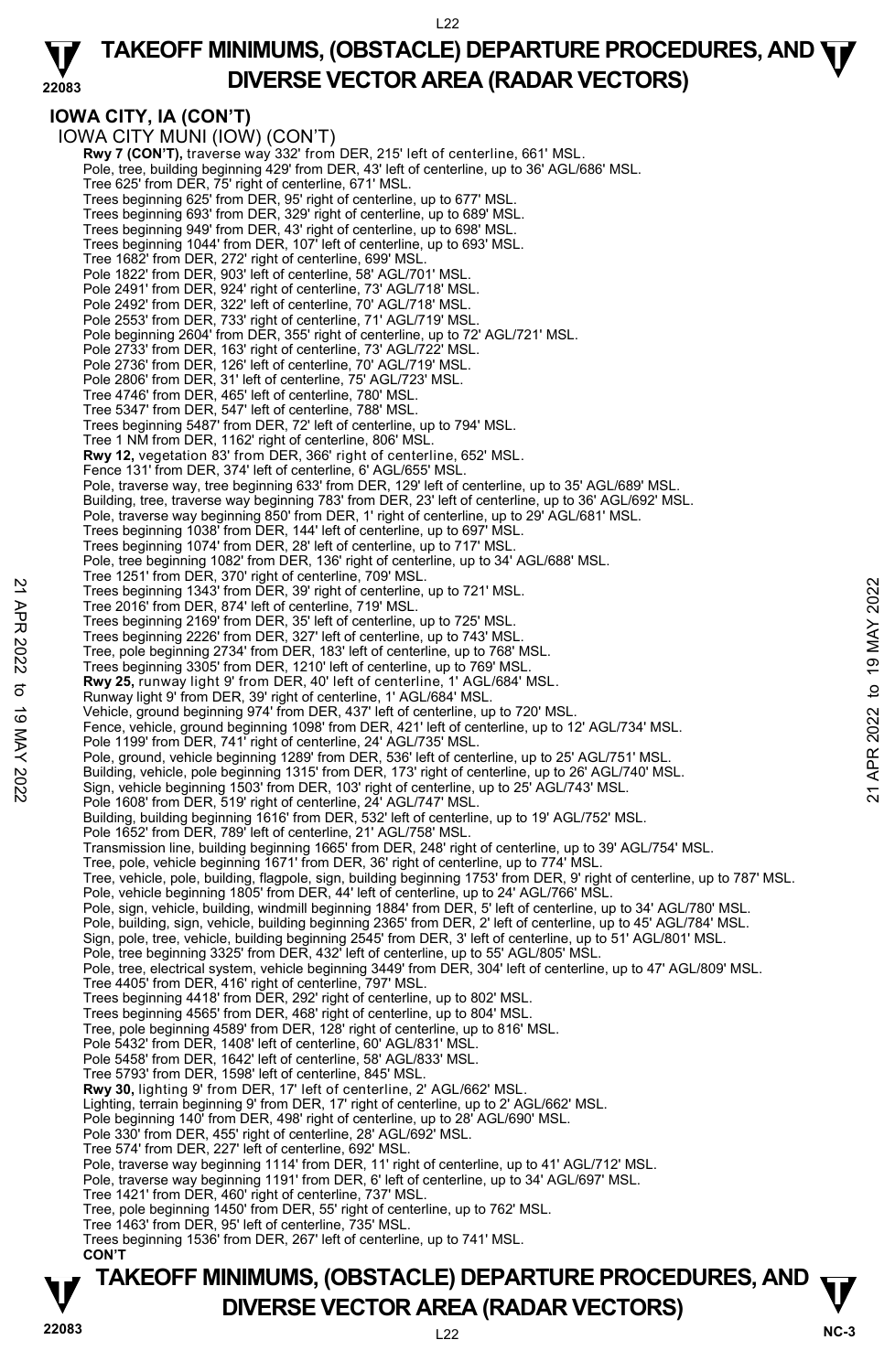#### **22083 TAKEOFF MINIMUMS, (OBSTACLE) DEPARTURE PROCEDURES, AND**  $\Psi$ **DIVERSE VECTOR AREA (RADAR VECTORS)**

# **IOWA CITY, IA (CON'T)**

IOWA CITY MUNI (IOW) (CON'T)

**Rwy 30 (CON'T),** trees beginning 1632' from DER, 86' left of centerline, up to 749' MSL. Trees beginning 1690' from DER, 137' right of centerline, up to 784' MSL.

Tree, pole beginning 1723' from DER, 21' right of centerline, up to 798' MSL.

Trees beginning 1739' from DER, 90' left of centerline, up to 765' MSL.

Trees beginning 1943' from DER, 36' left of centerline, up to 774' MSL.

Trees beginning 2064' from DER, 126' right of centerline, up to 808' MSL. Trees beginning 2325' from DER, 151' left of centerline, up to 776' MSL.

Tree 2428' from DER, 846' left of centerline, 783' MSL.<br>Trees beginning 2447' from DER, 33' left of centerline, up to 785' MSL.<br>Trees beginning 2610' from DER, 18' left of centerline, up to 799' MSL.

Tree, building beginning 2718' from DER, 141' left of centerline, up to 816' MSL. Trees beginning 2762' from DER, 46' right of centerline, up to 826' MSL.

Tree, building beginning 2985' from DER, 18' left of centerline, up to 829' MSL.

Tree, building tower beginning 3180' from DER, 81' right of centerline, up to 830' MSL.

Trees beginning 3571' from DER, 617' right of centerline, up to 831' MSL.

Tree, pole, building beginning 3687' from DER, 0' of centerline, up to 847' MSL.

Tree, pole, building beginning 4356' from DER, 35' right of centerline, up to 849' MSL.

Tower 1.5 NM from DER, 2500' right of centerline, 258' AGL/936' MSL.

# **IOWA FALLS, IA**

IOWA FALLS MUNI (IFA)

TAKEOFF MINIMUMS AND (OBSTACLE) DEPARTURE PROCEDURES ORIG 12MAR09 (09071) (FAA)

TAKEOFF OBSTACLE NOTES:

**Rwy 13,** multiple trees and buildings beginning 1092' from DER, 349' left of centerline, up to 100' AGL/1239' MSL. **Rwy 31,** multiple trees and buildings beginning 1023' from DER, 750' left of centerline, up to 100' AGL/1259' MSL.

#### **JEFFERSON, IA**

JEFFERSON MUNI (EFW) TAKEOFF MINIMUMS AND (OBSTACLE) DEPARTURE PROCEDURES AMDT 4 07OCT21 (21280) (FAA) TAKEOFF MINIMUMS: **Rwy 18, 36,** NA-Environmental. **Rwy 32,** 300-1¾ or std. w/min. climb of 259' per NM to 1400. TAKEOFF OBSTACLE NOTES: **Rwy 14,** traverse way, terrain beginning 4' from DER, 173' right of centerline, up to 1061' MSL. **Rwy 32,** terrain 4' from DER, 187' left of centerline, 1044' MSL. Terrain 16' from DER, 326' left of centerline, 1047' MSL. Terrain beginning 16' from DER, 352' left of centerline, up to 1049' MSL. Tree, beginning 35' from DER, 496' right of centerline, 1071' MSL. Tree, traverse way beginning 98' from DER, 4' right of centerline, up to 1077' MSL. Tree 910' from DER, 691' left of centerline, 1086' MSL. Tree 932' from DER, 749' left of centerline, 1105' MSL. Building tower 968' from DER, 706' left of centerline, 53' AGL/1108' MSL. Trees beginning 991' from DER, 453' left of centerline, up to 1113' MSL. Trees beginning 1115' from DER, 464' left of centerline, up to 1122' MSL. Tree, building beginning 1202' from DER, 335' left of centerline, up to 1132' MSL. Grain elevator 1.3 NM from DER, 1702' left of centerline, 250' AGL/1308' MSL. Elevator beginning 1.3 NM from DER, 1703' left of centerline, up to 256' AGL/1311' MSL. Tower 1.3 NM from DER, 2606' left of centerline, 199' AGL/1257' MSL. 32 JEFFERSON MUNI (EFW)<br>
21 JEFFERSON MUNI (EFW)<br>
TAKEOFF MINIMUMS AND (OBSTACLE) DEPARTURE PROCEDURES<br>
22 AMDT 4 070CT21 (21280) (FAA)<br>
7 TAKEOFF MINIMUMS:<br>
22 TAKEOFF MINIMUMS:<br>
23 AV 18, 38, NA-Environmental.<br>
23 AW 18

# **JEFFERSON CITY, MO**

JEFFERSON CITY MEML (JEF)

TAKEOFF MINIMUMS AND (OBSTACLE) DEPARTURE PROCEDURES

AMDT 7 20DEC07 (21168) (FAA)

TAKEOFF MINIMUMS:

**Rwy 9,** 300-1¾.

**Rwy 27,** 300-1½ or std. w/min. climb of 337' per NM to 900.

DEPARTURE PROCEDURE:

**Rwy 9,** climb heading 088° to 1200 before proceeding on course. **Rwy 12,** climb heading 120° to 1100 before proceeding on course.

**Rwy 27,** climb heading 268° to 1100 before proceeding on course.

**Rwy 30,** climb heading 300° to 1000 before proceeding on course. TAKEOFF OBSTACLE NOTES:

**Rwy 9,** glideslope antenna 1101' from DER, 598' right of centerline, 31' AGL/577' MSL.

Trees beginning 4022' from DER, 1487' left to 1110' right of centerline, up to 100' AGL/839' MSL.<br>**Rwy 12,** trees beginning 2134' from DER, 980' left of centerline, up to 56' AGL/603' MSL.

**Rwy 27,** hangar and trees beginning 600' from DER, 199' right of centerline, up to 100' AGL/739' MSL. Antenna on bridge, tower, water treatment plant, and trees beginning 94' from DER, 113' left of centerline, up to 100' AGL/759' MSL. **CON'T**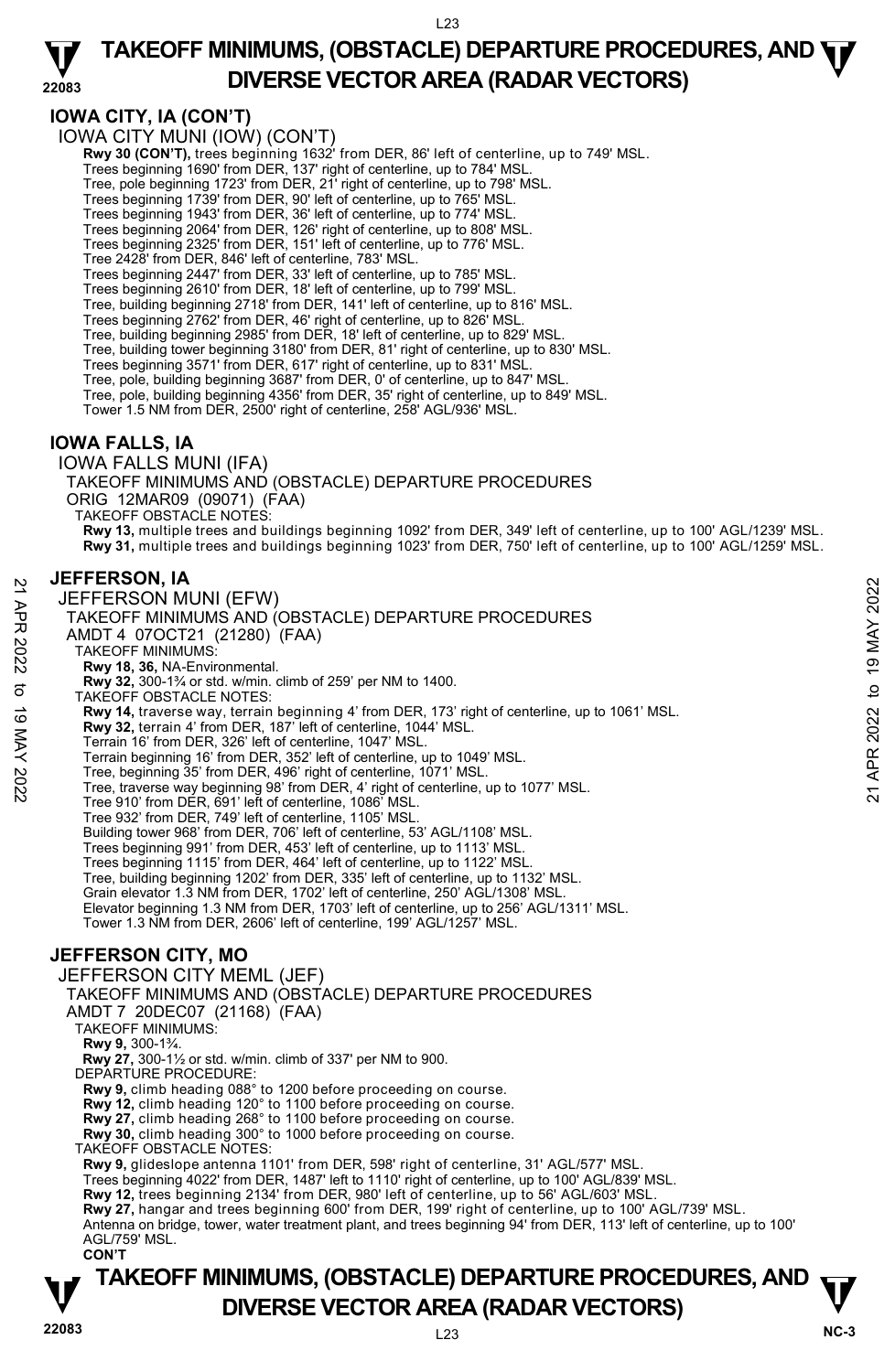#### **22083 TAKEOFF MINIMUMS, (OBSTACLE) DEPARTURE PROCEDURES, AND**  $\Psi$ **DIVERSE VECTOR AREA (RADAR VECTORS)**

# **JEFFERSON CITY, MO (CON'T)**

JEFFERSON CITY MEML (JEF) (CON'T) **Rwy 30,** light on DME, sign, tower, poles, and trees beginning 617' from DER, 216' left of centerline, up to 109'<br>AGL/649' MSL. Vehicles on road, pole and trees beginning 397' from DER, 265' right of centerline, up to 133' AGL/681' MSL. **JOPLIN, MO**  JOPLIN RGNL (JLN) TAKEOFF MINIMUMS AND (OBSTACLE) DEPARTURE PROCEDURES AMDT 5 07DEC17 (17341) (FAA) DEPARTURE PROCEDURE: **Rwy 13**, climb heading 134° to 1700 before turning right. **Rwy 18**, climb heading 178° to 2300 before turning right. TAKEOFF OBSTACLE NOTES: **Rwy 13**, terrain 60' from DER, 496' right of centerline, 979' MSL. Tree 476' from DER, 501' left of centerline, 989' MSL. Tree 867' from DER, 484' right of centerline, 1008' MSL. Tree 979' from DER, 665' right of centerline, 1017' MSL. Tree 1057' from DER, 448' right of centerline, 1021' MSL. Tree 1097' from DER, 594' right of centerline, 1029' MSL. Trees beginning 1100' from DER, 614' left of centerline, up to 1028' MSL.<br>Trees beginning 1145' from DER, 282' right of centerline, up to 1033' MSL.<br>Trees beginning 1226' from DER, 47' right of centerline, up to 1036' MSL. Tree 1332' from DER, 598' left of centerline, 1031' MSL. Trees beginning 1405' from DER, 15' left of centerline, up to 1039' MSL. Trees beginning 1868' from DER, 37' left of centerline, up to 1040' MSL. Tree 2092' from DER, 249' left of centerline, 1043' MSL. Tree 2792' from DER, 1210' right of centerline, 1048' MSL. **Rwy 18**, NAVAID 515' from DER, 630' right of centerline, 12' AGL/987' MSL. NAVAID 1160' from DER, 264' right of centerline, 23' AGL/1007' MSL. Pole 1578' from DER, 621' left of centerline, 24' AGL/1012' MSL. **Rwy 31**, transmission line, pole beginning 617' from DER, 644' left of centerline, up to 39' AGL/969' MSL. Trees beginning 839' from DER, 416' left of centerline, up to 987' MSL. Trees beginning 1142' from DER, 567' left of centerline, up to 995' MSL. Trees beginning 1198' from DER, 168' left of centerline, up to 996' MSL. Trees beginning 1271' from DER, 570' right of centerline, up to 985' MSL. Trees beginning 1378' from DER, 797' right of centerline, up to 996' MSL. Trees beginning 1523' from DER, 47' left of centerline, up to 999' MSL. Tree 2090' from DER, 870' left of centerline, 1004' MSL. Tree 2213' from DER, 1045' left of centerline, 1005' MSL. Trees beginning 2330' from DER, 1019' left of centerline, up to 84' AGL/1019' MSL. **Rwy 36**, NAVAID 4' from DER, 0' right of centerline, 1' AGL/950' MSL. Terrain 685' from DER, 656' right of centerline, 969' MSL. **KAISER LAKE OZARK, MO**  LEE C FINE MEML (AIZ) TAKEOFF MINIMUMS AND (OBSTACLE) DEPARTURE PROCEDURES Pole 1578' from DER, 821'left of centerline, 24' AGL/1012' MSL.<br>
Pole 1578' from DER, 621'left of centerline, 24' AGL/1012' MSL.<br>
Trees beginning 839' from DER, 416'left of centerline, up to 987' MSL.<br>
Trees beginning 1142

AMDT 2 30MAY13 (21112) (FAA)

TAKEOFF OBSTACLE NOTES: **Rwy 4,** pole 366' from DER, 446' right of centerline, 17' AGL/887' MSL. Trees beginning 333' from DER, 480' right of centerline, up to 80' AGL/913' MSL. Trees beginning 584' from DER, 456' left of centerline, up to 80' AGL, 914' MSL. **Rwy 22,** trees beginning 233' from DER, 133' right of centerline, up to 80' AGL/949' MSL. Trees beginning 26' from DER, 350' left of centerline, up to 80' AGL/937' MSL.

# **KANSAS CITY, MO**

CHARLES B WHEELER DOWNTOWN (MKC) TAKEOFF MINIMUMS AND (OBSTACLE) DEPARTURE PROCEDURES AMDT 5 28FEB19 (19059) (FAA) TAKEOFF MINIMUMS: **Rwy 1,** 300-1⅞ or std. w/min. climb of 312' per NM to 1000. **Rwy 19,** std. w/min. climb of 465' per NM to 2500. **Rwy 21,** 300-1⅝ or std. w/min. climb of 260' per NM to 1000. DEPARTURE PROCEDURE: **Rwy 1,** climb heading 012° to 2000 before proceeding on course. **Rwy 3,** climb heading 037° to 1900 before proceeding on course. **Rwy 19,** climbing right turn heading 215° to 2500 before proceeding on course. **Rwy 21,** climb heading 217° to 2300 before proceeding on course. **CON'T** 

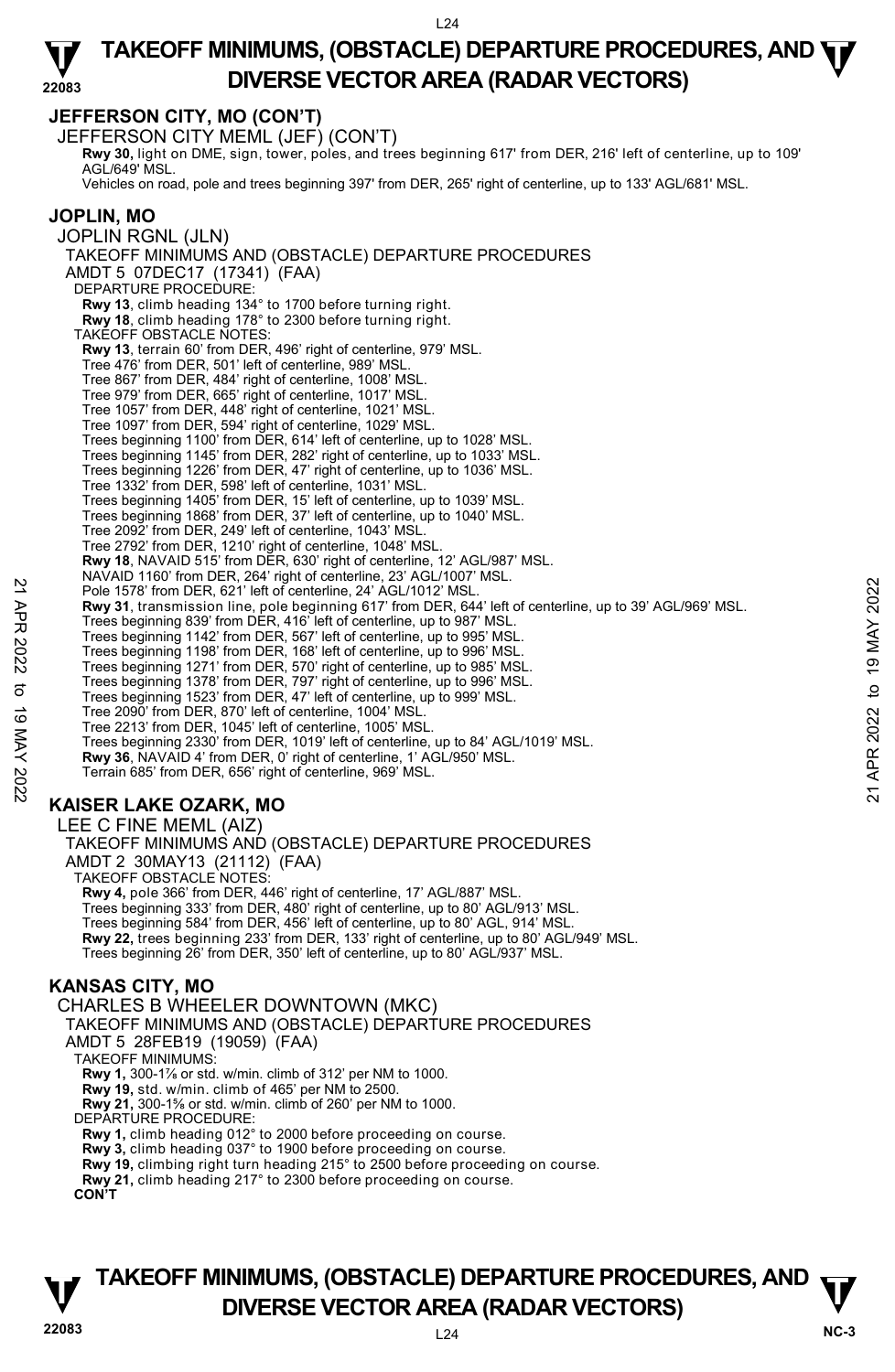#### **22083 TAKEOFF MINIMUMS, (OBSTACLE) DEPARTURE PROCEDURES, AND**  $\Psi$ **DIVERSE VECTOR AREA (RADAR VECTORS)**

# **KANSAS CITY, MO (CON'T)**

CHARLES B WHEELER DOWNTOWN (MKC) (CON'T) TAKEOFF OBSTACLE NOTES: **Rwy 1**, vehicle on roadway 275' from DER, 134' left of centerline, 767' MSL. Pole 3076' from DER, 1066' right of centerline, 842' MSL. Ol pipe on building, ol on elevator, building beginning 3990' from DER, 995' right of centerline, up to 912' MSL. Tree 1.5 NM from DER, 1169' right of centerline, 997' MSL. **Rwy 3,** NAVAID lt 10' from DER, 41' left of centerline, up to 744' MSL. Pole, train on tracks, vehicle on roadway, tree beginning 50' from DER, 46' right of centerline, up to 39' AGL/788' MSL. Tower, building, ant on building beginning 145' from DER, 259' left of centerline, up to 12' AGL/755' MSL.<br>Vehicle on roadway, tree beginning 173' from DER, 16' left of centerline, up to 761' MSL. Poles, train on tracks beginning 285' from DER, on centerline and right, up to 49' AGL/794' MSL. Vehicle on roadway 361' from DER, 164' left of centerline, 762' MSL. Trains on tracks, vehicle on roadway beginning 370' from DER, 27' left of centerline, up to 780' MSL. Pole, ol on pole, ol on hgr, ol buildings, trains on tracks beginning 596' from DER, 73' left of centerline, up to 42' AGL/785' MSL. Tree, trains on tracks, building, poles beginning 742' from DER, 29' left of centerline, up to 797' MSL.<br>Tank, train on tracks, building beginning 780' from DER, 285' right of centerline, up to 66' AGL/810' MSL. Elevator, poles, train on tracks, trees, building, ol on building beginning 827' from DER, 45' right of centerline, up to 125' AGL/865' MSL. Ol twr 1846' from DER, 476' left of centerline, 107' AGL/848' MSL. Towers, tank beginning 1852' from DER, 98' left of centerline, up to 108' AGL/850' MSL. Towers beginning 3825' from DER, 131' left of centerline, up to 115' AGL/859' MSL. **Rwy 19**, rod on ol building, building, vehicle on roadway beginning 182' from DER, 279' right of centerline, up to 760' MSL. Vehicle on roadway 199' from DER, 506' left of centerline, 760' MSL. Vehicle on roadway 355' from DER, 297' right of centerline, 761' MSL. Vehicle on roadway 380' from DER, 177' right of centerline, 762' MSL. Building, dam, ol on levee, driveways beginning 383' from DER, 55' right of centerline, up to 29' AGL/769' MSL. Tree 610' from DER, 485' left of centerline, 808' MSL. Trees beginning 1000' from DER, 132' right of centerline, up to 817' MSL. Pole 2867' from DER, 161' left of centerline, 833' MSL. Pole 2996' from DER, 540' right of centerline, 82' AGL/830' MSL. Stack 3220' from DER, 420' left of centerline, 168' AGL/908' MSL.<br>Building, ol on building beginning 3412' from DER, 74' right of centerline, up to 141' AGL/889' MSL. Flagpole on building, buildings, chimney beginning 4382' from DER, 178' right of centerline, up to 912' MSL. Buildings, monument beginning 4488' from DER, 1447' left of centerline, up to 51' AGL/993' MSL.<br>Building 5596' from DER, 470' right of centerline, 189' AGL/937' MSL. Building-twr 1 NM from DER, 1702' left of centerline, 100' AGL/1016' MSL. Lt pole 1.5 NM from DER, 1294' left of centerline, 1017' MSL. Tree 1.5 NM from DER, 1054' left of centerline, 1023' MSL. **Rwy 21,** tree 52' from DER, 12' right of centerline, 745' MSL. Vehicles on roadways, fence beginning 196' from DER, 378' right of centerline, up to 761' MSL. Note 2867' from DER, 161' left of centerline, 833' MSL.<br>
Pole 2867' from DER, 540' right of centerline, 822' AGL/830' MSL.<br>
Stack 3220' from DER, 420' left of centerline, 162' AGL/803' MSL.<br>
Stack 320' from DER, 420' left Dam beginning 432' from DER, 57' right of centerline, up to 8' AGL/763' MSL. Dam, driveways beginning 526' from DER, 53' left of centerline, up to 1' AGL/762' MSL. Tree 964' from DER, 538' left of centerline, 781' MSL. Trees beginning 1066' from DER, 591' left of centerline, up to 792' MSL. Trees beginning 1486' from DER, 571' right of centerline, up to 831' MSL. Tree 1508' from DER, 622' left of centerline, 798' MSL. Trees beginning 1510' from DER, 20' left of centerline, up to 809' MSL. Tree 1619' from DER, 713' right of centerline, 93' AGL/836' MSL. Trees beginning 1642' from DER, 264' right of centerline, up to 98' AGL/841' MSL. Cranes, ol on dome beginning 2729' from DER, 348' right of centerline, up to 98' AGL/849' MSL. Pole 3686' from DER, 632' right of centerline, 118' AGL/858' MSL. Chimney 4690' from DER, 1700' left of centerline, 866' MSL. Building 4796' from DER, 1715' left of centerline, 869' MSL. Building 4796' from DER, 1715' left of centerline, 152' AGL/898' MSL. Elevator 5177' from DER, 810' left of centerline, 901' MSL. Elevator 1 NM from DER, 1047' left of centerline, 164' AGL/911' MSL. Stack 1.3 NM from DER, 588' left of centerline, 198' AGL/948' MSL. KANSAS CITY INTL (MCI) TAKEOFF MINIMUMS AND (OBSTACLE) DEPARTURE PROCEDURES ORIG 27OCT05 (05300) (FAA) TAKEOFF OBSTACLE NOTES: **Rwy 1R,** tree 1653' from DER, 661' left of centerline, 60' AGL/1019' MSL.

**Rwy 9,** tree 4544' from DER, 638' right of centerline, 100' AGL/1159' MSL.

**Rwy 27,** trees beginning 1066' from DER, across centerline, up to 86' AGL/1095' MSL.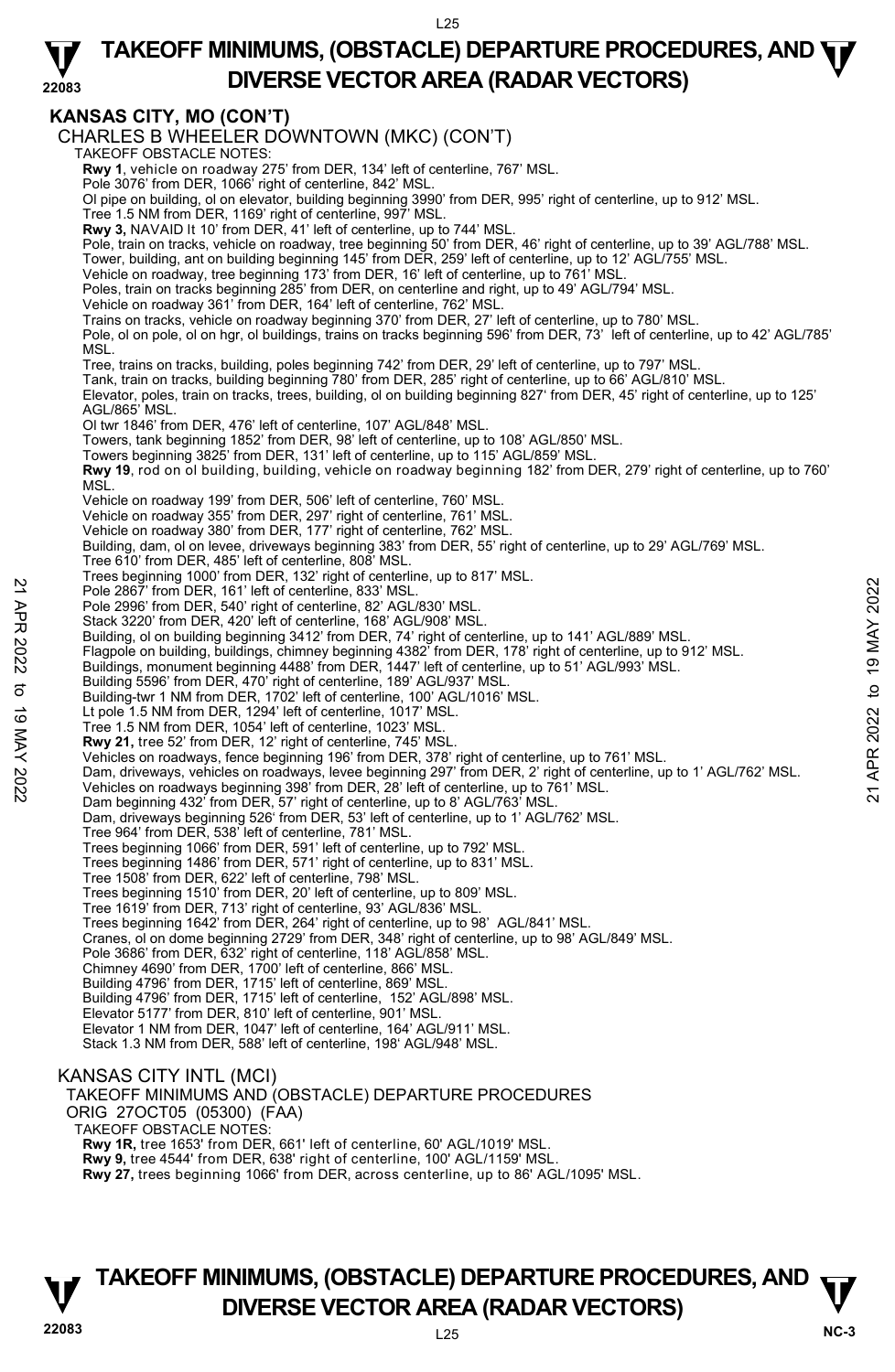# **KENNETT, MO**

KENNETT MEML (TKX) TAKEOFF MINIMUMS AND (OBSTACLE) DEPARTURE PROCEDURES AMDT 2 06MAR14 (21112) (FAA) TAKEOFF OBSTACLE NOTES: **Rwy 2,** trees beginning 1163' from DER, 502' left of centerline, up to 51' AGL/309' MSL.<br>Pole 1062' from DER, 417' left of centerline, 28' AGL/286' MSL. Multiple trees beginning 1221' from DER, 324' right of centerline, up to 96' AGL/354' MSL. **Rwy 20,** trees beginning 2018' from DER, 75' left of centerline, up to 62' AGL/321' MSL. Vehicles on road 49' from DER, 405' right of centerline, 15' AGL/269' MSL. Dead tree 1056' from DER, 324' right of centerline, 42' AGL/300' MSL. Trees beginning 1027' from DER, 94' right of centerline, up to 53' AGL/312' MSL. Tree line beginning 1085' from DER, 420' right of centerline, up to 40' AGL/299' MSL. **Rwy 36,** hangar 64' from DER, 299' left of centerline, 21' AGL/281' MSL. Trees beginning 98' from DER, 352' left of centerline, up to 49' AGL/309' MSL. Sign 1050' from DER, 448' right of centerline, 45' AGL/305' MSL.

# **KEOKUK, IA**

KEOKUK MUNI (EOK) TAKEOFF MINIMUMS AND (OBSTACLE) DEPARTURE PROCEDURES ORIG 28SEP06 (06271) (FAA) TAKEOFF OBSTACLE NOTES: **Rwy 8,** tree 79' from DER, 513' right of centerline, 26' AGL/695' MSL. Fence and trees 102' from DER, 298' left of centerline, 37' AGL/706' MSL. **Rwy 14,** multiple trees 200' from DER, 156' left of centerline, 65' AGL/704' MSL. Multiple trees 172' from DER, 92' right of centerline, 70' AGL/739' MSL.<br>**Rwy 26,** tree 298' from DER, 496' left of centerline, 56' AGL/695' MSL. Tank and trees 351' from DER, 508' right of centerline, 111' AGL/790' MSL. **Rwy 32,** multiple trees 303' from DER, 243' left of centerline 56' AGL/725' MSL. Hanger and tree 281' from DER, 442' right of centerline, 61' AGL/730' MSL.

# **KIRKSVILLE, MO**

KIRKSVILLE RGNL (IRK)

TAKEOFF MINIMUMS AND (OBSTACLE) DEPARTURE PROCEDURES ORIG 05JUL07 (07186) (FAA) TAKEOFF MINIMUMS: **Rwys 9, 27,** NA-turf runways. TAKEOFF OBSTACLE NOTES: **Rwy 18,** multiple trees beginning 986' from DER, 278' left of centerline, up to 44' AGL/1023' MSL. **Rwy 36,** multiple trees and poles beginning 935' from DER, 179' right of centerline, up to 54' AGL/1033' MSL. Obstruction light on DME antenna 649' from DER, 269' right of centerline, 7' AGL/986' MSL. Truck on road beginning 1081' from DER, 785' right of centerline, 17' AGL/996' MSL. Tree 326' from DER, 473' left of centerline, 17' AGL/976' MSL. Hanger and tree 281 from DER, 442" right of centerline, 61" AGL/30" MSL.<br>
22<br> **EXECUTE ROBAL (IRK)**<br>
22<br>
22<br>
22 TAKEOFF MINIMUMS AND (OBSTACLE) DEPARTURE PROCEDURES<br>
23 ORIG 05JULO 7 (07186) (FAA)<br>
23 ORIG 05JULO 7 (O7186

# **KNOXVILLE, IA**

KNOXVILLE (OXV) TAKEOFF MINIMUMS AND (OBSTACLE) DEPARTURE PROCEDURES ORIG 08APR10 (10098) (FAA) TAKEOFF OBSTACLE NOTES: **Rwy 15,** vehicle and road beginning 49' from DER, 295' left of centerline, up to 15' AGL/937' MSL.

Trees beginning 387' from DER, 389' right of centerline, up to 100' AGL/1029' MSL. Poles beginning 407' from DER, 224' left of centerline, up to 61' AGL/962' MSL. Buildings beginning 506' from DER, 406' right of centerline, up to 28' AGL/948' MSL. Trees beginning 685' from DER, 396' left of centerline, up to 100' AGL/1029' MSL. **Rwy 33,** trees beginning 33' from DER, 440' left of centerline, up to 73' AGL/963' MSL. Trees beginning 39' from DER, 465' right of centerline, up to 100' AGL/1029' MSL. Fence beginning 86' from DER, 350' right of centerline, up to 9' AGL/930' MSL. Vehicle and road beginning 158' from DER, 490' right of centerline, up to 15' AGL/931' MSL.

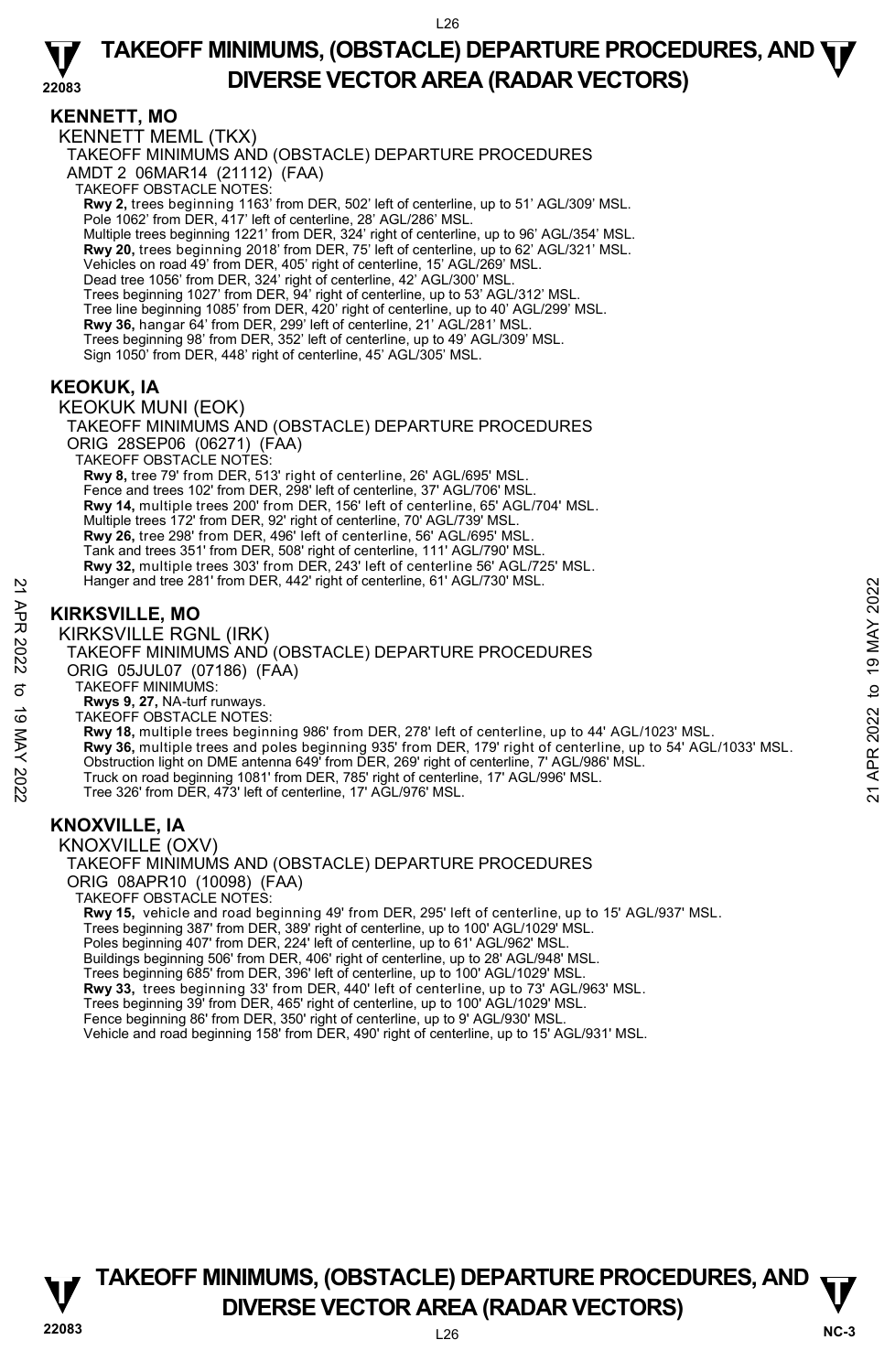#### **22083 TAKEOFF MINIMUMS, (OBSTACLE) DEPARTURE PROCEDURES, AND**  $\Psi$ **DIVERSE VECTOR AREA (RADAR VECTORS)**

**LAMAR, MO**  LAMAR MUNI (LLU) TAKEOFF MINIMUMS AND (OBSTACLE) DEPARTURE PROCEDURES AMDT 1 29MAY14 (14149) (FAA) TAKEOFF OBSTACLE NOTES: **Rwy 3,** sign 9' from DER, 124' left of centerline, 13' AGL/998' MSL. Tank 16' from DER, 502' right of centerline, 13' AGL/998' MSL. Buildings beginning 66' from DER, 333' right of centerline, up to 40' AGL/1021' MSL. Poles beginning 198' from DER, 252' right of centerline, up to 63' AGL/1038' MSL. Pole 752' from DER, 644' left of centerline, 32' AGL/1020' MSL. Vehicle on road beginning 190' from DER, 216' left of centerline, up to 15' AGL/1007' MSL. Trees beginning 846' from DER, 127' left of centerline, up to 62' AGL/1040' MSL. Trees beginning 292' from DER, 209' right of centerline, up to 50' AGL/1045' MSL. **Rwy 17,** rising terrain beginning 66' from DER, 372' left of centerline, up to 999' MSL. Trees beginning 816' from DER, 441' left of centerline, up to 54' AGL/1049' MSL. Trees beginning 261' from DER, 264' right of centerline, up to 67' AGL/1043' MSL.<br>**Rwy 21,** vehicle on road beginning 5' from DER, 245' left of centerline, up to 15' AGL/1021' MSL. Telephone poles and lines beginning 593' from DER, left and right of centerline, up to 70' AGL/1064' MSL. **LAMONI, IA**  LAMONI MUNI (LWD) TAKEOFF MINIMUMS AND (OBSTACLE) DEPARTURE PROCEDURES AMDT 1 02DEC21 (21336) (FAA) DEPARTURE PROCEDURE: **Rwy 18,** climb on heading 178° to 1600 before turning right. TAKEOFF OBSTACLE NOTES: **Rwy 18,** fence, terrain beginning 2' from DER, 271' left of centerline, up to 3' AGL/1137' MSL. Trees beginning188' from DER, 359' left of centerline, up to 1152' MSL. Trees beginning 227' from DER, 375' left of centerline, up to 1163' MSL. Trees beginning 431' from DER, 400' left of centerline, up to 1186' MSL. Trees beginning 1198' from DER, 446' left of centerline, up to 1187' MSL. Tree 1208' from DER, 147' right of centerline, 1161' MSL. **Rwy 36,** antenna 111' from DER, 353' left of centerline, 31' AGL/1147' MSL. Building beginning 132' from DER, 330' right of centerline, up to 28' AGL/1144' MSL. Tree 144' from DER, 234' left of centerline, 1157' MSL. Trees beginning 174' from DER, 229' right of centerline, up to 1145' MSL. Trees beginning 344' from DER, 178' left of centerline, up to 1180' MSL. Tree 677' from DER, 319' right of centerline, 1178' MSL. **LE MARS, IA**  LE MARS MUNI (LRJ) TAKEOFF MINIMUMS AND (OBSTACLE) DEPARTURE PROCEDURES AMDT 3 31DEC20 (20366) (FAA) DEPARTURE PROCEDURE: **Rwy 18,** climbing right turn heading 265° to 3000 before proceeding on course. **Rwy 36,** climb on heading 005° to 1800 before proceeding on course. TAKEOFF OBSTACLE NOTES: **Rwy 18,** vehicles on road, NAVAID beginning 6' from DER, 17' left of centerline, up to 1214' MSL.<br>NAVAID 9' from DER, 17' right of centerline, 3' AGL/1195' MSL. Building, NAVAID, sign beginning 10' from DER, 37' right of centerline, up to 28' AGL/1218' MSL. Vehicles on road beginning 91' from DER, 341' left of centerline, up to 1223' MSL. Pole, vehicles on road, terrain beginning 337' from DER, 91' left of centerline, up to 1236' MSL. Tree, vehicles on road, building, pole, tank beginning 760' from DER, 46' left of centerline, up to 1266' MSL. Tree 1043' from DER, 759' right of centerline, 1227' MSL. Tree 1180' from DER, 768' right of centerline, 1230' MSL. Tree 1364' from DER, 764' right of centerline, 1239' MSL. Tree 1384' from DER, 617' right of centerline, 1250' MSL. Pole 2663' from DER, 373' left of centerline, 65' AGL/1272' MSL. **Rwy 36,** terrain 6' from DER, 120' right of centerline, 1195' MSL. Tree 149' from DER, 399' left of centerline, 1206' MSL. Tree 1607' from DER, 840' left of centerline, 1265' MSL. Tree 1826' from DER, 899' left of centerline, 1268' MSL. Trees beginning 1838' from DER, 599' left of centerline, up to 1293' MSL. Trees beginning 2042' from DER, 428' left of centerline, up to 1306' MSL. Trees beginning 2220' from DER, 6' left of centerline, up to 1307' MSL. Trees beginning 431 Trom DER, 406' left of centerline, up to 1186' MSL.<br>
Tree beginning 1198' from DER, 446' left of centerline, up to 1187' MSL.<br>
Tree 1208' from DER, 147' right of centerline, 1161' MSL.<br> **RW 36**, antenn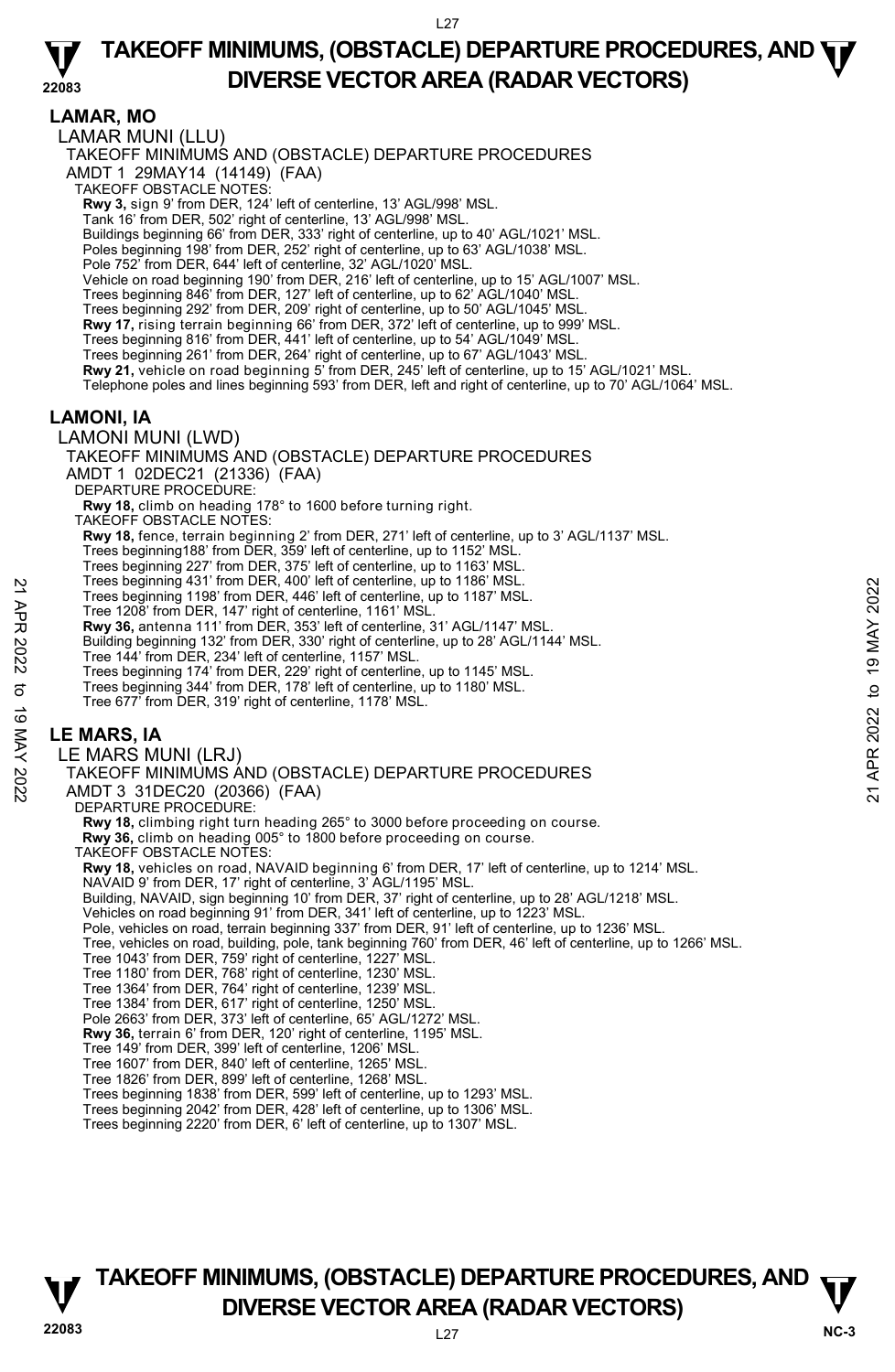### **LEBANON, MO**

FLOYD W JONES LEBANON (LBO)

TAKEOFF MINIMUMS AND (OBSTACLE) DEPARTURE PROCEDURES

ORIG 03JUN10 (10154) (FAA)

TAKEOFF MINIMUMS:

**Rwy 36,** 300-1¼ or std. w/ min. climb of 245' per NM to 1600', or alternatively, with standard TAKEOFF minimums and a<br>normal 200' per NM climb gradient, TAKEOFF must occur no later than 2000' prior to DER.

TAKEOFF OBSTACLE NOTES:

**Rwy 18,** multiple trees beginning 49' from DER, 388' right of centerline, up to 88' AGL/1398' MSL.

Pole 440' from DER, 409' right of centerline, up to 44' AGL/1334' MSL.

**Rwy 36,** multiple poles and trees beginning 151' from DER, 366' left of centerline, up to 72' AGL/1372' MSL. Multiple trees beginning 679' from DER, 504' right of centerline, up to 67' AGL/1367' MSL.

Tower 5528' from DER, 186' right of centerline, up to 182' AGL/1472' MSL.

# **LEE'S SUMMIT, MO**

LEE'S SUMMIT MUNI (LXT) TAKEOFF MINIMUMS AND (OBSTACLE) DEPARTURE PROCEDURES AMDT 1 01FEB18 (18032) (FAA) TAKEOFF OBSTACLE NOTES: **Rwy 11,** vehicle on road 6' from DER, 14' left of centerline, 1002' MSL. Fence, terrain and vehicle on road beginning 15' from DER, 256' right of centerline, up to 1014' MSL. Sign and terrain beginning 18' from DER, 125' left of centerline, up to 1004' MSL. Building 139' from DER, 387' left of centerline, 27' AGL/1023' MSL. Building 169' from DER, 334' right of centerline, 26' AGL/1018' MSL. Trees, vehicle on road and fence beginning 179' from DER, 339' left of centerline, up to 31' AGL/1029' MSL. Buildings and tree beginning 182' from DER, 398' right of centerline, up to 1021' MSL. Trees beginning 447' from DER, 181' left of centerline, up to 1039' MSL. **Rwy 18,** tree 1' from DER, 414' left of centerline, 1018' MSL. Tree 29' from DER, 470' right of centerline, 991' MSL. Trees beginning 112' from DER, 268' left of centerline, up to 75' AGL/1027' MSL. Tree 717' from DER, 654' left of centerline, 1057' MSL. Trees and vegetation beginning 732' from DER, 383' left of centerline, up to 1059' MSL. Trees beginning 764' from DER, 467' right of centerline, up to 1030' MSL. Trees, vegetation, fences and pole beginning 888' from DER, 383' left of centerline, up to 58' AGL/1062' MSL. Trees and pole beginning 2490' from DER, 622' left of centerline, up to 1076' MSL. Trees and pole beginning 2796' from DER, 47' left of centerline, up to 1079' MSL. Trees and building beginning 2922' from DER, 48' left of centerline, up to 1083' MSL. Trees and pole beginning 3047' from DER, 56' left of centerline, up to 1090' MSL. Trees beginning 3064' from DER, 410' right of centerline, up to 1076' MSL. **Rwy 29,** fence 129' from DER, 496' left of centerline, 998' MSL. Building, tank, fence and vehicles on road beginning 140' from DER, 387' right of centerline, up to 15' AGL/1006' MSL. Poles and vehicles on road beginning 223' from DER, 407' right of centerline, up to 25' AGL/1017' MSL. Pole, tower and building beginning 380' from DER, 430' right of centerline, up to 1028' MSL. Tree 515' from DER, 491' left of centerline, 1014' MSL. Tree 538' from DER, 636' left of centerline, 1029' MSL. Tree 1850' from DER, 991' right of centerline, 1043' MSL. Tree 2125' from DER, 895' right of centerline, 1050' MSL. **Rwy 36,** vertical structure 25' from DER, 505' right of centerline, 7' AGL/1001' MSL. Trees and pole beginning 62' from DER, 393' right of centerline, up to 1010' MSL. Tree 121' from DER, 517' left of centerline, 999' MSL. Trees beginning 216' from DER, 244' left of centerline, up to 1011' MSL. Trees beginning 424' from DER, 253' right of centerline, up to 1019' MSL. Tree 715' from DER, 469' left of centerline, 1016' MSL. Trees beginning 122 from DER, 263' left of centerline, up to 75' AGL/1027' MSL.<br>
Trees and vegetation beginning 732' from DER, 383' left of centerline, up to 1059' MSL.<br>
Trees and vegetation beginning 732' from DER, 383' l

Tree 1409' from DER, 234' right of centerline, 49' AGL/1031' MSL.

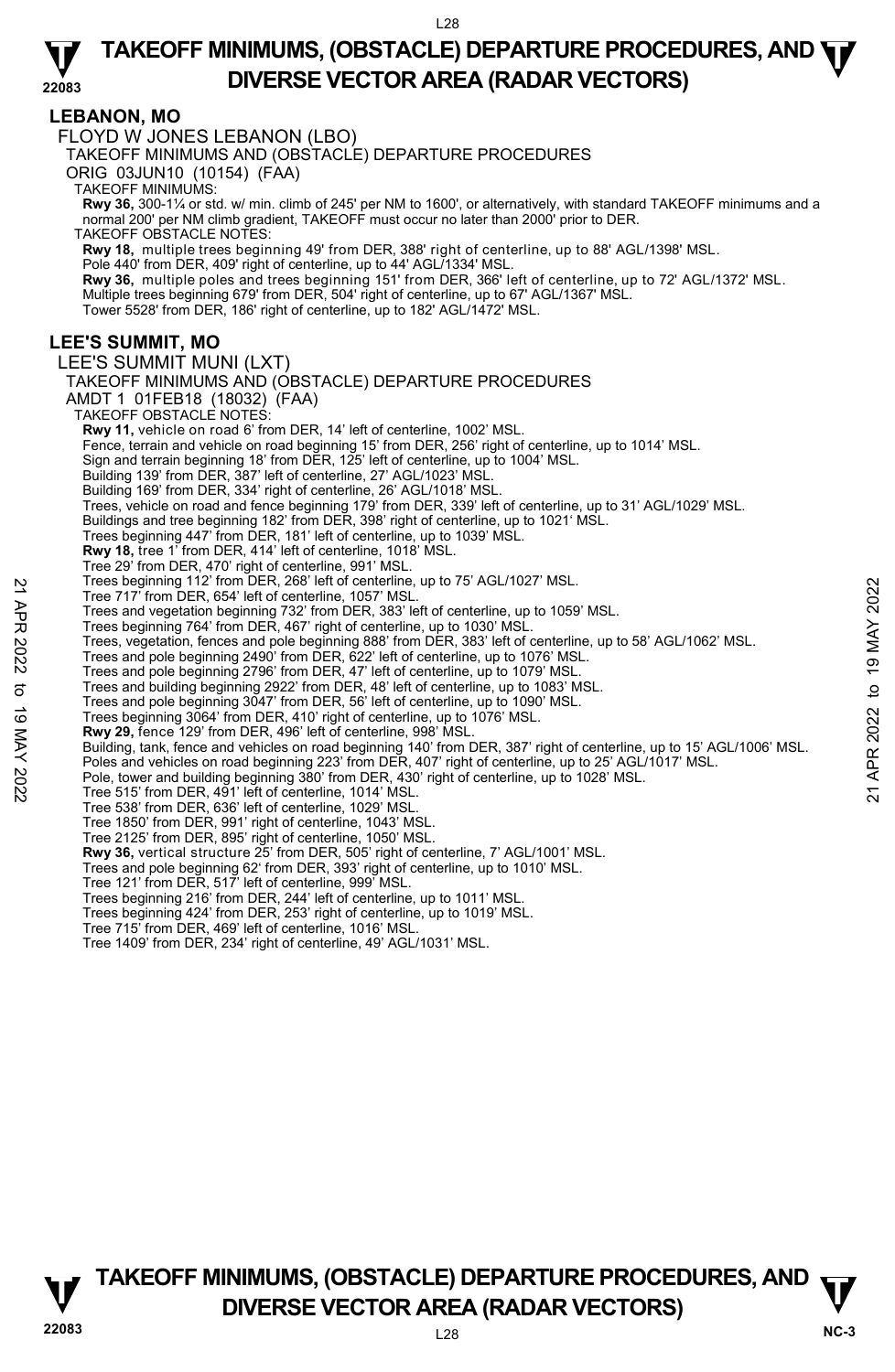#### **22083 TAKEOFF MINIMUMS, (OBSTACLE) DEPARTURE PROCEDURES, AND**  $\Psi$ **DIVERSE VECTOR AREA (RADAR VECTORS)**

### **MACON, MO**

MACON-FOWER MEML (K89) TAKEOFF MINIMUMS AND (OBSTACLE) DEPARTURE PROCEDURES ORIG 03APR14 (21112) (FAA) TAKEOFF MINIMUMS: **Rwy 2,** 300-1½ or std. w/min. climb of 254' per NM to 1200. TAKEOFF OBSTACLE NOTES: **Rwy 2,** terrain beginning 15' from DER, 82' left of centerline, up to 854' MSL. Trees beginning 20' from DER, 268' left of centerline, up to 74' AGL/912' MSL. Trees and telephone lines beginning 356' from DER, 70' left of centerline, up to 84' AGL/890' MSL.<br>Terrain beginning 4' from DER, 92' right of centerline, up to 854' MSL. Trees beginning 46' from DER, 287' right of centerline, up to 66' AGL/914' MSL. Trees, telephone line, and pole beginning 278' from DER, 2' right of centerline, up to 75' AGL/902' MSL. Antenna 1.1 NM from DER, 1426' left of centerline, 202' AGL/1059' MSL. **Rwy 20,** trees beginning 33' from DER, 454' left of centerline, up to 53' AGL/929' MSL. Poles beginning 425' from DER, 133' left of centerline, up to 38' AGL/909' MSL. Trees beginning 1111' from DER, 4' left of centerline, up to 66' AGL/928' MSL. Trees beginning 1999' from DER, 163' left of centerline, up to 85' AGL/934' MSL. Tree 2542' from DER, 503' left of centerline, 91' AGL/942' MSL. Crane 42' from DER, 433' right of centerline, 13' AGL/884' MSL.<br>Poles beginning 498' from DER, 548' right of centerline, up to 38' AGL/912' MSL.<br>Poles beginning 865' from DER, 100' right of centerline, up to 38' AGL/907' M Tree 1078' from DER, 674' right of centerline, 62' AGL/933' MSL. Trees beginning 1201' from DER, 53' right of centerline, up to 69' AGL/937' MSL. **MALDEN, MO**  MALDEN RGNL (MAW) TAKEOFF MINIMUMS AND (OBSTACLE) DEPARTURE PROCEDURES

ORIG 22OCT09 (09295) (FAA)

DEPARTURE PROCEDURE

**Rwy 32,** climb heading 317° to 900 before turning left.

TAKEOFF OBSTACLE NOTES:

**Rwy 14,** trees 1619' from DER, 856' right of centerline, 100' AGL/394' MSL. **Rwy 18,** trees 2744' from DER, 996' left of centerline, 100' AGL/394' MSL.

Trees 2766' from DER, 1042' right of centerline, 100' AGL/394' MSL.

**Rwy 36,** trees 2841' from DER, 1157' left of centerline, 100' AGL/399' MSL.

#### **MAPLETON, IA**

JAMES G WHITING MEML FLD (MEY)

TAKEOFF MINIMUMS AND (OBSTACLE) DEPARTURE PROCEDURES NEFARIURE PROCEDURES<br>
21 APR 2022 Climb heading 317° to 900 before turning left.<br>
TAKEOFF OBSTACLE NOTES:<br>
22 Rwy 18, trees 2744' from DER, 996' left of centerline, 100' AGL/394' MSL.<br>
22 Trees 2766' from DER, 1042' right

AMDT 1 11FEB10 (21112) (FAA)

TAKEOFF MINIMUMS:

**Rwy 2,** 400-2¾ or std. w/ min. climb of 417' per NM to 1700.

**Rwy 20,** 500-2¾ or std. w/ a min. climb of 249' per NM to 1700.

DEPARTURE PROCEDURE:

**Rwy 2,** climb heading 019° to 1700 before turning left.

**Rwy 20,** climb heading 199° to 1700 before turning left.

TAKEOFF OBSTACLE NOTES:

**Rwy 2,** tree 5817' from DER, 748' left of centerline, 100' AGL/1419' MSL.

### **MAQUOKETA, IA**

#### MAQUOKETA MUNI (OQW)

TAKEOFF MINIMUMS AND (OBSTACLE) DEPARTURE PROCEDURES

AMDT 1A 01MAR18 (18060) (FAA)

TAKEOFF MINIMUMS:

**Rwy 33,** 300-1¼ or std. w/ min. climb of 238' per NM to 1000, or alternatively with std. 200' per NM climb gradient, takeoff must occur no later than 1800 feet prior to DER.

TAKEOFF OBSTACLE NOTES:

**Rwy 15,** terrain beginning 175' from DER, 59' right of centerline, up to 824' MSL.

Trees beginning 2209' from DER, 222' right of centerline, up to 50' AGL/889' MSL.

Terrain beginning 94' from DER, 70' left of centerline, up to 745' MSL.<br>**Rwy 33,** multiple power lines beginning 992' from DER, left and right of centerline, up to 50' AGL/829' MSL.

Trees beginning 1423' from DER, 607' right of centerline, up to 50' AGL/909' MSL.

Terrain beginning 1030' from DER, 655' right of centerline, up to 909' MSL.

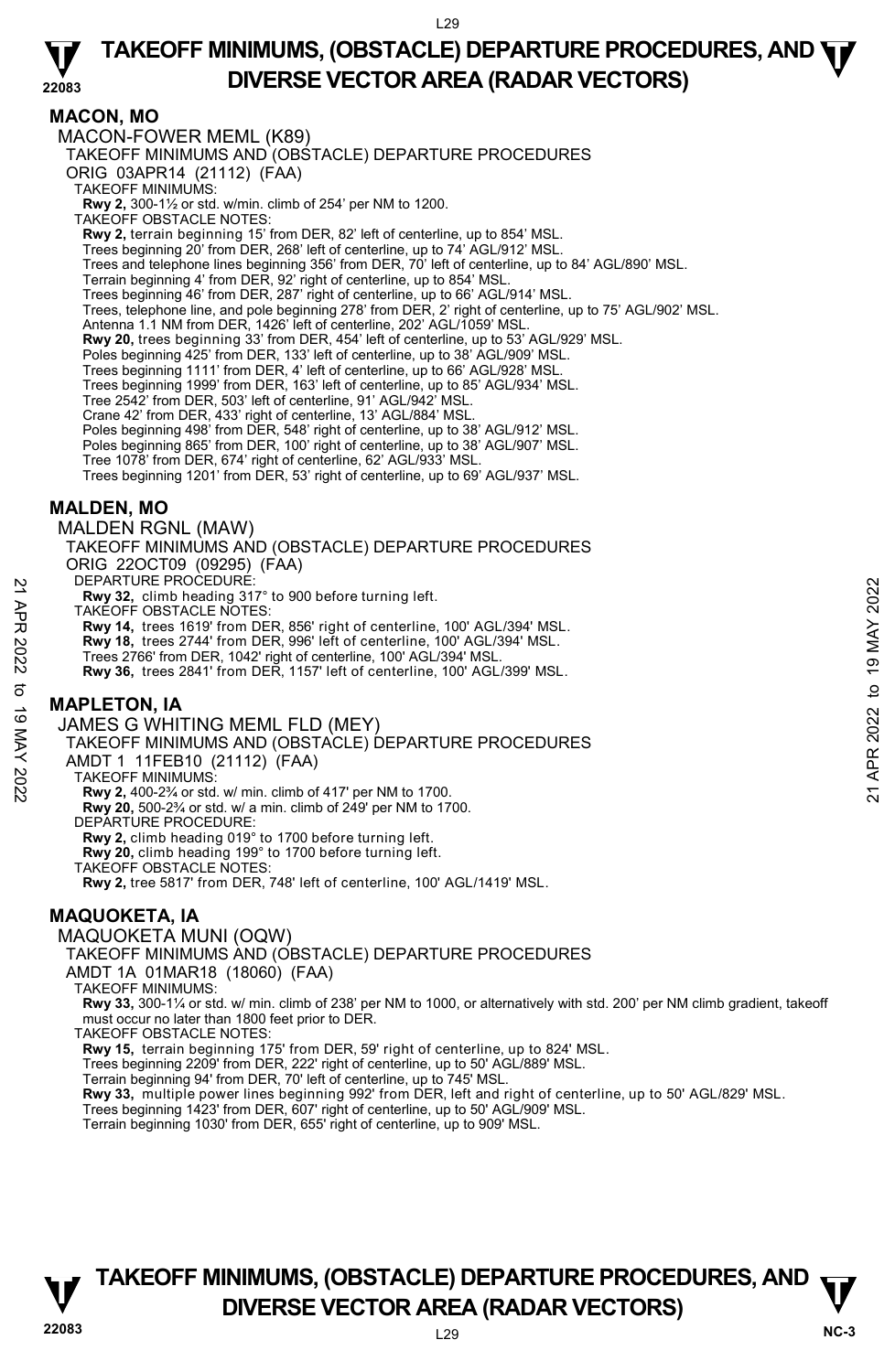### **MARSHALL, MO**

MARSHALL MEML MUNI (MHL)

TAKEOFF MINIMUMS AND (OBSTACLE) DEPARTURE PROCEDURES

ORIG-A 09FEB12 (21112) (FAA)

TAKEOFF MINIMUMS:

**Rwy 18,** std. w/min. climb of 284' per NM to 2100, or 1300-3 for climb in visual conditions. **Rwy 36,** std. w/min. climb of 263' per NM to 1500, or 1300-3 for climb in visual conditions.

DEPARTURE PROCEDURE:

**Rwys 18, 36,** for climb in visual conditions: cross Marshall Meml Muni airport at or above 1900 MSL before

proceeding on course. TAKEOFF OBSTACLE NOTES:

**Rwy 18,** antenna on bldg 277' from DER, 573' left of centerline, 42' AGL/811' MSL. Light pole 230' from DER, 447' left of centerline, 32' AGL/801' MSL.<br>**Rwy 36,** trees beginning 84' from DER, 15' right and left of centerline, up to 121' AGL/892' MSL. Poles beginning 24' from DER, 357' left and right of centerline, up to 22' AGL/446' MSL.

### **MARSHALLTOWN, IA**

MARSHALLTOWN MUNI (MIW) TAKEOFF MINIMUMS AND (OBSTACLE) DEPARTURE PROCEDURES AMDT 1 22AUG13 (13234) (FAA) TAKEOFF OBSTACLE NOTES: **Rwy 13,** runway end indicator lights 27' from DER,126' left and right of centerline, up to 5' AGL/974' MSL. Vehicles on road beginning 37' from DER, left and right of centerline, up to 15' AGL/ 988' MSL. Tree 96' from DER, 167' left of centerline, 19' AGL/988' MSL. Trees beginning 1984' from DER, 777' right of centerline, up to 100' AGL/1059' MSL. **Rwy 18,** vehicles on road beginning 585' from DER, left and right of centerline, up to 15' AGL/994' MSL. Tree 1152' from DER 511' right of centerline, 100' AGL/1069' MSL. **Rwy 31,** trees beginning 5' from DER, 384' right of centerline, up to 50' AGL/1029' MSL. Trees beginning 55' from DER, 424' left of centerline, up to 36' AGL/1005' MSL. Transmission tower 60' from DER, 478' right of centerline, 23' AGL/1002' MSL. **Rwy 36,** trees beginning 191' from DER, 175' right of centerline, up to 11' AGL/981' MSL. Trees beginning 514' from DER, 465' left of centerline, up to 44' AGL/1023' MSL. **MARYVILLE, MO**  NORTHWEST MISSOURI RGNL (EVU) TAKEOFF MINIMUMS AND (OBSTACLE) DEPARTURE PROCEDURES AMDT 4 17OCT13 (13290) (FAA) DEPARTURE PROCEDURE **Rwy 32,** climb heading 323° to 1800 before turning right. TAKÉOFF OBSTACLE NOTES: **Rwy 32,** tree 436' from DER, 321' left of centerline, 58' AGL/1156' MSL. **MASON CITY, IA**  MASON CITY MUNI (MCW) TAKEOFF MINIMUMS AND (OBSTACLE) DEPARTURE PROCEDURES ORIG-A 12NOV15 (15316) (FAA) TAKEOFF OBSTACLE NOTES: Revision lower but the New York of the May 16, these beginning 191' from DER, 175' right of centerline, up to 11' AGL/981' MSL.<br>Trees beginning 514' from DER, 465' left of centerline, up to 14' AGL/981' MSL.<br>Trees beginnin

**Rwy 12,** building 1599' from DER, 461' left of centerline, 53' AGL/1233' MSL. Tree 1619' from DER, 722' left of centerline, up to 56' AGL/1245' MSL. Trees beginning 2919' from DER, 1006' left of centerline, up to 100' AGL/1289' MSL. Trees beginning 2900' from DER, 978' right of centerline, up to 100' AGL/1289' MSL. **Rwy 18,** trees beginning 1280' from DER, 703' left of centerline, up to 56' AGL/1236' MSL. Trees 1652' from DER, 699' right of centerline, up to 63 AGL/1243'MSL. **Rwy 30,** tree 54' from DER, 487' left of centerline, 45' AGL/1254' MSL. Bush 69' from DER, 333' left of centerline, 7' AGL/1216' MSL. Tree 859' from DER, 549' left of centerline, 27' AGL/1236' MSL. Pole 899' from DER, 559' right of centerline, 26' AGL/1235' MSL. Pole 1197' from DER, 354' right of centerline, 27' AGL/1246' MSL. Pole 1218' from DER, 332' right of centerline, 36' AGL/1246' MSL. Tree 1714' from DER, 167' right of centerline, 53' AGL/1272' MSL. Tree 1798' from DER, 57' right of centerline, 53' AGL/1272' MSL. Trees beginning 2042' from DER, 821' right of centerline, up to 100' AGL/1339' MSL. Tree 2364' from DER, 551' right of centerline, 73' AGL/1302' MSL. Obstruction light on building 2434' from DER, 232' right of centerline, 53' AGL/1282' MSL. Tree 2608' from DER, 236' right of centerline, 68' AGL/1297' MSL. Trees beginning 4008' from DER, 1487' left of centerline, up to 100' AGL/1319' MSL. Trees beginning 4421' from DER, 961' left of centerline, up to 100' AGL/1329' MSL.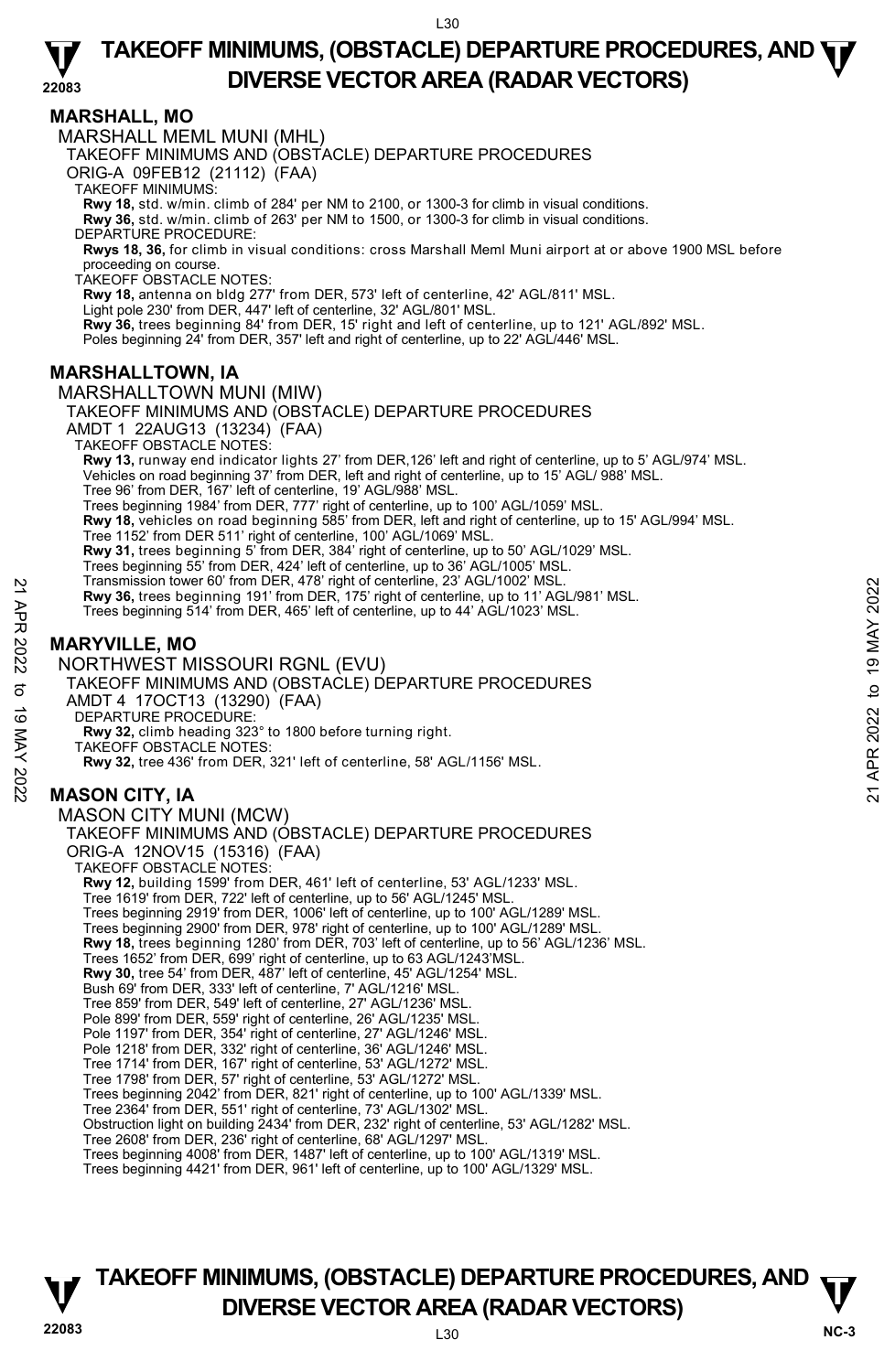#### **MAURICE, IA**

SIOUX COUNTY RGNL (SXK) TAKEOFF MINIMUMS AND (OBSTACLE) DEPARTURE PROCEDURES ORIG 28FEB19 (19059) (FAA) TAKEOFF OBSTACLE NOTES: **Rwy 35,** terrain 36' from DER, 163' right of centerline, 1412' MSL. Terrain 172' from DER, 143' right of centerline, 1414' MSL. Terrain 187' from DER, 11' left of centerline, 1414' MSL.

#### **MEMPHIS, MO**

MEMPHIS MEML (03D)

TAKEOFF MINIMUMS AND (OBSTACLE) DEPARTURE PROCEDURES

ORIG 08JAN15 (21056) (FAA) TAKEOFF OBSTACLE NOTES:

**Rwy 12,** trees beginning 119' from DER, 320' right of centerline, up to 80' AGL/845' MSL. Power line poles beginning 165' from DER, 400' left of centerline, 29' AGL/836' MSL. Trees beginning 329' from DER, 202' left of centerline, up to 60' AGL/845' MSL. **Rwy 30,** road beginning 33' from DER, 250' left of centerline, 15' AGL/823' MSL. Trees beginning 68' from DER, 252' right of centerline, up to 70' AGL/875' MSL. Power line poles beginning 950' from DER, 449' right of centerline, 31' AGL/837' MSL. Windsock and poles beginning 1074' from DER, 113' left of centerline, 24' AGL/845' MSL. Trees beginning 988' from DER, 283' left of centerline, up to 70' AGL/878' MSL. Terrain beginning 99' from DER, 169' right of centerline, up to 816' MSL.

# **MEXICO, MO**

MEXICO MEML (MYJ) TAKEOFF MINIMUMS AND (OBSTACLE) DEPARTURE PROCEDURES ORIG 19FEB04 (21112) (FAA) TAKEOFF MINIMUMS: **Rwy 24,** std. with a min. climb of 230' per NM to 2200, or 900-2½ for climb in visual conditions. **Rwy 36,** NA, Obstacles. DEPARTURE PROCEDURE: **Rwy 24,** for climb in visual conditions: cross Mexico Meml airport at or above 1700. TAKEOFF OBSTACLE NOTES: 22 TAKEOFF MINIMUMS:<br>
22 TAKEOFF MINIMUMS:<br>
22 Rwy 24, std. with a min. climb of 230' per NM to 2200, or 900-2½ for climb in visual conditions.<br>
22 Rwy 36, NA, Obstacles.<br>
22 Rwy 8, multiple trees and antennas beginning 6

**Rwy 6,** multiple trees and antennas beginning 60' from DER, left and right of centerline, up to 100' AGL/902' MSL.

# **MILFORD, IA**

FULLER (4D8)

TAKEOFF MINIMUMS AND (OBSTACLE) DEPARTURE PROCEDURES

AMDT 1 03JAN19 (19003)

TAKEOFF MINIMUMS:

**Rwys 18, 36,** NA-Environmental. **Rwy 27,** 400-2½ or std. w/min. climb of 275' per NM to 2000.

TAKEOFF OBSTACLE NOTES:

**Rwy 9,** building abeam DER, 1182' left of centerline, 30' AGL/1469' MSL.

Building abeam DER, 383' right of centerline, 30' AGL/1469' AGL. Trees 135' from DER, 177' left of centerline, up to 50' AGL/1489' MSL.

Vehicles on road 152' from DER, 233' right of centerline, 15' AGL/1454' MSL.<br>Buildings beginning 1445' from DER, 6' left of centerline, up to 30' AGL/1469' MSL.<br>Buildings beginning 1445' from DER, 60' right of centerline,

Trees beginning 419' from DER, 35' left of centerline, up to 50' AGL/1489' MSL. Trees beginning 532' from DER, 176' right of centerline, up to 50' AGL/1489' MSL.

**Rwy 27,** trees beginning 157' from DER, 135' left of centerline, up to 50' AGL/1489' MSL.

Vehicles on road 427' from DER, on centerline and left and right of centerline, up to 15' AGL/1454' MSL.

Trees beginning 451' from DER, 164' right of centerline, up to 50' AGL/1479' MSL.

Building 518' from DER, 164' left of centerline, 30' AGL/1469' MSL.

Tower 1.8 NM from DER, 3060' right of centerline, 320' AGL/1771' MSL.

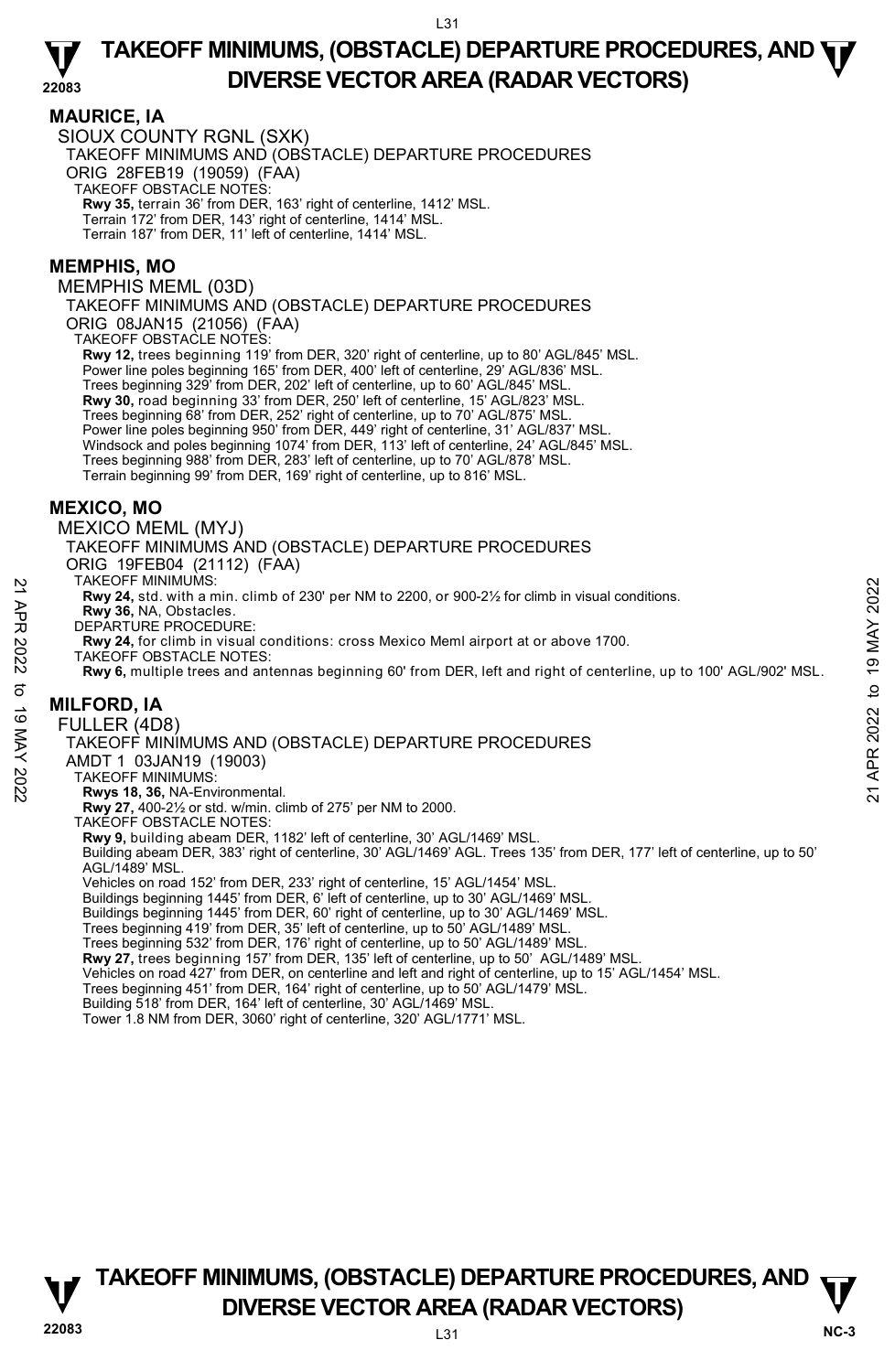#### **22083 TAKEOFF MINIMUMS, (OBSTACLE) DEPARTURE PROCEDURES, AND**  $\Psi$ **DIVERSE VECTOR AREA (RADAR VECTORS)**

# **MOBERLY, MO**

OMAR N BRADLEY (MBY) TAKEOFF MINIMUMS AND (OBSTACLE) DEPARTURE PROCEDURES AMDT 1 27JAN22 (22027) (FAA) TAKEOFF OBSTACLE NOTES: **Rwy 5,** trees beginning 115' from DER, 7' left of centerline, up to 100' AGL/967' MSL. Trees beginning 120' from DER, 12' right of centerline, up to 100' AGL/970' MSL. Trees beginning 1420' from DER, 27' left of centerline, up to 100' AGL/970' MSL. **Rwy 13,** trees beginning 859' from DER, 602' right of centerline, up to 903' MSL. Trees beginning 891' from DER, 426' right of centerline, up to 79' AGL/915' MSL. Tree 1103' from DER, 397' right of centerline, 916' MSL. Trees beginning 1126' from DER, 154' right of centerline, up to 84' AGL/920' MSL. Tree 1176' from DER, 720' left of centerline, 899' MSL. Tree 1237' from DER, 605' left of centerline, 903' MSL. Trees beginning 1348' from DER, 392' left of centerline, up to 913' MSL.<br>Trees beginning 1488' from DER, 371' left of centerline, up to 106' AGL/929' MSL.<br>Trees beginning 2634' from DER, 168' right of centerline, up to 86' Trees beginning 2682' from DER, 205' right of centerline, up to 88' AGL/935' MSL. **Rwy 23,** trees beginning 56' from DER, 14' left of centerline, up to 100' AGL/970' MSL. Trees beginning 68' from DER, 4' right of centerline, up to 100' AGL/970' MSL. Vehicle on road 630' from DER, crossing extended runway centerline, 15' AGL/884' MSL. **Rwy 31,** vehicle on road beginning 279' from DER, crossing extended runway centerline, up to 877' MSL. Trees beginning 419' from DER, 444' right of centerline, up to 915' MSL. Trees, tower, antenna, building beginning 484' from DER, 403' right of centerline, up to 64' AGL/926' MSL. Trees, poles beginning 564' from DER, 350' right of centerline, up to 77' AGL/939' MSL. Tree 1211' from DER, 696' left of centerline, 905' MSL. Tree 1245' from DER, 563' left of centerline, 910' MSL. Trees beginning 1356' from DER, 670' left of centerline, up to 70' AGL/911' MSL. **MONETT, MO**  MONETT RGNL (HFJ) TAKEOFF MINIMUMS AND (OBSTACLE) DEPARTURE PROCEDURES AMDT 2 13NOV14 (14317) (FAA) MONETT RGNL (HFJ)<br>
TAKEOFF MINIMUMS AND (OBSTACLE) DEPARTURE PROCEDURES<br>
AMDT 2 13NOV14 (14317) (FAA)<br>
NATION 14 (14317) (FAA)<br>
TAKEOFF OBSTACLE NOTES:<br> **RWY 18**, fence 1' from DER, 437' left of centerline, 6' AGL/1301' MS

TAKEOFF OBSTACLE NOTES:

**Rwy 18,** fence 1' from DER, 437' left of centerline, 6' AGL/1301' MSL.

Trees beginning 542' from DER, left and right of centerline, up to 100' AGL/1379' MSL. **Rwy 36,** multiple antennas, buildings, trees, light poles and hangars beginning 24' from DER, 494' right of centerline, up to 30' AGL/1346' MSL.

Tree 832' from DER, 508' right of centerline, 100' AGL/1399' MSL.

# **MONROE CITY, MO**

CPT BEN SMITH AIRFIELD - MONROE CITY (K52)

TAKEOFF MINIMUMS AND (OBSTACLE) DEPARTURE PROCEDURES

ORIG-A 01FEB18 (21280) (FAA) TAKEOFF OBSTACLE NOTES:

**Rwy 9,** tree 2845' from DER. 875' left of centerline, 100' AGL/844' MSL.

Tree 607' from DER, on centerline,80' AGL/819' MSL.

**Rwy 27,** tree 34' from DER, 466' right of centerline, 100' AGL/839' MSL.

Vehicle on road beginning 454' from DER, 571' right of centerline, 15' AGL/754' MSL.

# **MONTICELLO, IA**

MONTICELLO RGNL (MXO) TAKEOFF MINIMUMS AND (OBSTACLE) DEPARTURE PROCEDURES AMDT 4 27DEC01 (01361) (FAA) TAKEOFF OBSTACLE NOTES: **Rwy 15,** 969' MSL tree 2849' from DER, 60' right of centerline.

#### **MONTICELLO, MO**

LEWIS COUNTY RGNL (6M6) TAKEOFF MINIMUMS AND (OBSTACLE) DEPARTURE PROCEDURES ORIG 28SEP06 (06271) (FAA) TAKEOFF OBSTACLE NOTES: **Rwy 36,** tree 2609' from DER, 980' right of centerline, 45' AGL/741' MSL.

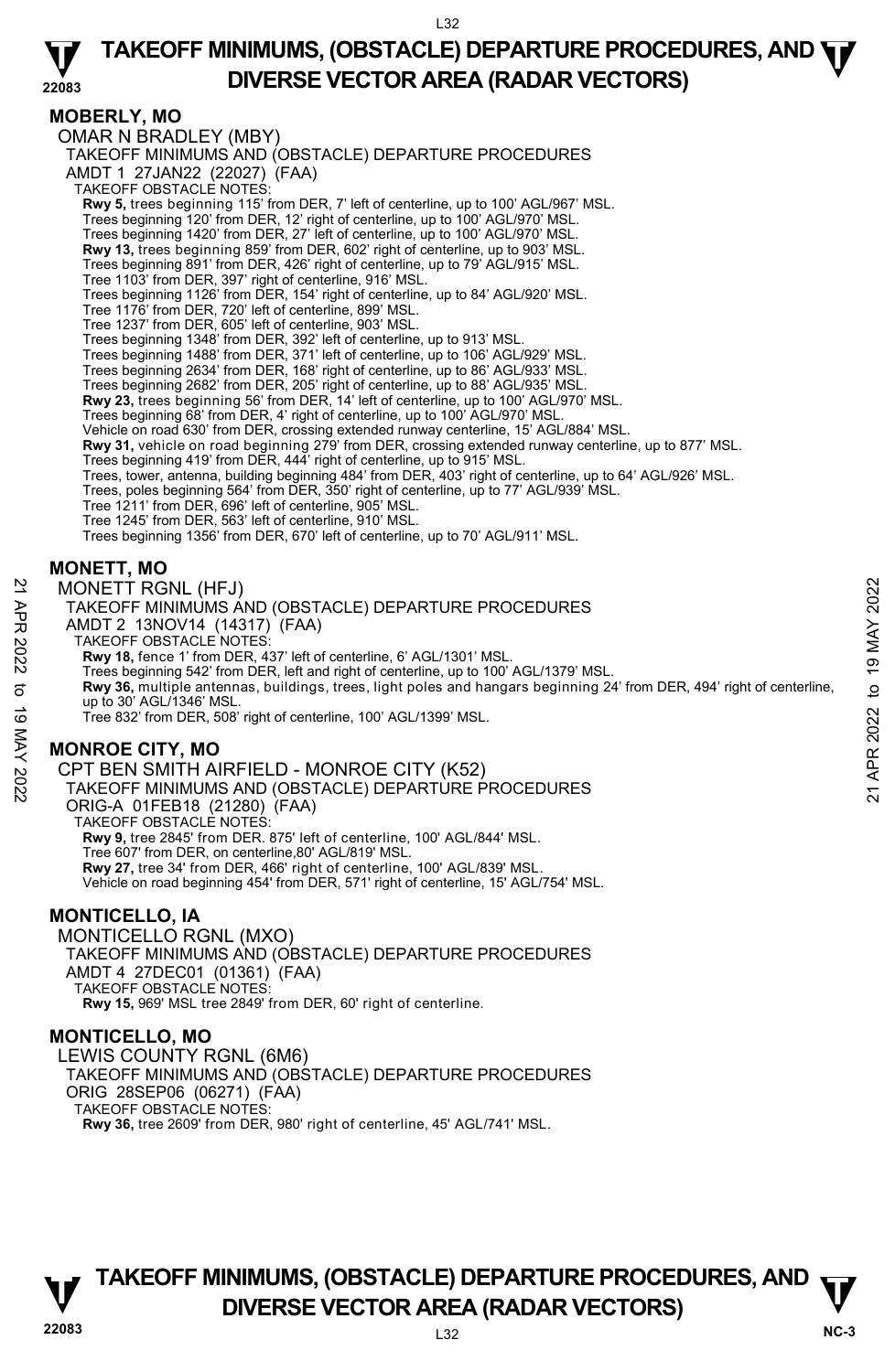#### **MOSBY, MO**

MIDWEST NTL AIR CENTER (GPH)

TAKEOFF MINIMUMS AND (OBSTACLE) DEPARTURE PROCEDURES

AMDT 1 20DEC07 (21112) (FAA)

TAKEOFF OBSTACLE NOTES:

**Rwy 18,** multiple trees beginning 1562' from DER, 16' right of centerline, up to 100' AGL/861' MSL.<br>Multiple trees beginning 1278' from DER, 46' left of centerline, up to 100' AGL/859' MSL. **Rwy 36,** multiple trees beginning 2224' from DER, 57' right of centerline, up to 100' AGL/889' MSL. Multiple trees beginning 2302' from DER, 231' left of centerline, up to 100' AGL/916' MSL.

# **MOUNT PLEASANT, IA**

MOUNT PLEASANT MUNI (MPZ)

TAKEOFF MINIMUMS AND (OBSTACLE) DEPARTURE PROCEDURES

AMDT 2 23SEP10 (10266) (FAA)

TAKEOFF MINIMUMS:

**Rwys 3, 21,** NA-Environmental.

**Rwy 33,** 400-2½ or std. w/ min. climb of 244' per NM to 1300.

TAKEOFF OBSTACLE NOTES:

**Rwy 15,** equipment 3' from DER, 261' right of centerline, up to 10' AGL/734' MSL. **Rwy 33,** trees beginning 178' from DER, 235' right of centerline, up to 80' AGL/751' MSL. Trees beginning 333' from DER, 209' left of centerline, up to 80' AGL/753' MSL.

### **MOUNTAIN GROVE, MO**

MOUNTAIN GROVE MEML (1MO)

TAKEOFF MINIMUMS AND (OBSTACLE) DEPARTURE PROCEDURES

AMDT 1 11MAR10 (21112) (FAA)

TAKEOFF MINIMUMS:

**Rwy 8,** 300-1¼ or std. w/min. climb of 221' per NM to 1700, or alternatively, with std. takeoff minimums and a normal 200'/ NM climb gradient, takeoff must occur no later than 1600' prior to DER. N M climb gradent, takeof must occur no later than 1600' prior to DER.<br>
22 DEPARTURE PROCEDURE:<br>
TAKEOFF OBSTACLE NOTES:<br>
TAW 8, climb heading 080° to 2100 before turning right.<br>
22 TAKEOFF Minicis on rod 2022 from DER, 1

DEPARTURE PROCEDURE:

**Rwy 8,** climb heading 080° to 2100 before turning right. TAKEOFF OBSTACLE NOTES:

**Rwy 8,** trees beginning 24' from DER, 139' right of centerline, up to 100' AGL/1639' MSL.

Trees beginning 37' from DER, 115' left of centerline, up to 100' AGL/1619' MSL.

Vehicles on road beginning 217' from DER, on centerline, up to 15' AGL/1514' MSL.<br>**Rwy 26,** trees beginning 4' from DER, 64' right of centerline, up to 100' AGL/1579' MSL.

Trees beginning 32' from DER, 81' left of centerline, up to 100' AGL/1579' MSL.

# **MOUNTAIN VIEW, MO**

#### MOUNTAIN VIEW (MNF)

TAKEOFF MINIMUMS AND (OBSTACLE) DEPARTURE PROCEDURES

AMDT 5 17JUN21 (21168) (FAA)

TAKEOFF MINIMUMS:

**Rwy 28,** std. w/min. climb of 454' per NM to 1500 or 400-2¼ w/min. of 257' per NM to 2100 or 1000-3 for VCOA. VCOA:

**Rwy 28,** obtain ATC approval for VCOA when requesting IFR clearance. Climb in visual conditions to cross Mountain View airport at or above 2000 before proceeding on course.

TAKEOFF OBSTACLE NOTES:

**Rwy 10,** fence 4' from DER, 60' right of centerline, 2' AGL/1139' MSL.

Traverse way, terrain beginning 197' from DER, 498' right of centerline, up to 1186' MSL.

Pole 313' from DER, 568' left of centerline, 26' AGL/1158' MSL.

Pole, trees beginning 373' from DER, 314' right of centerline, up to 49' AGL/1211' MSL.

Trees, pole, traverse way, buildings beginning 596' from DER, 27' right of centerline, up to 92' AGL/1260' MSL.

Traverse way 958' from DER, 2' left of centerline, 1163' MSL.

Trees, spire beginning 1611' from DER, 40' left of centerline, up to 65' AGL/1208' MSL.

Tree 1902' from DER, 202' left of centerline, 66' AGL/1219' MSL.

Trees beginning 1989' from DER, 95' left of centerline, up to 72' AGL/1225' MSL.

Tree 2167' from DER, 320' left of centerline, 73' AGL/1233' MSL. Trees beginning 2269' from DER, 47' left of centerline, up to 80' AGL/1240' MSL.

Trees beginning 3309' from DER, 176' right of centerline, up to 86' AGL/1283' MSL.

Tree 3640' from DER, 25' left of centerline, 83' AGL/1243' MSL.  **Rwy 28,** catenary 67' from DER, 285' right of centerline, 33' AGL/1204' MSL.

Fence 161' from DER, 496' left of centerline, 6' AGL/1206' MSL.

Tree, fence beginning 168' from DER, 334' left of centerline, up to 39' AGL/1244' MSL.

Pole, tree beginning 250' from DER, 256' right of centerline, up to 38' AGL/1211' MSL. Pole 616' from DER, 197' right of centerline, 40' AGL/1215' MSL.

Tree, poles beginning 692' from DER, 196' left of centerline, up to 61' AGL/1272' MSL.

Pole beginning 718' from DER, 95' right of centerline, up to 32' AGL/1221' MSL.

Tree, poles beginning 1006' from DER, 2' left of centerline, up to 62' AGL/1276' MSL.

Pole 1052' from DER, 425' right of centerline, 46' AGL/1225' MSL.

Tree 1344' from DER, 346' right of centerline, 52' AGL/1234' MSL.<br>Tree 1376' from DER, 614' right of centerline, 64' AGL/1248' MSL.<br>**CON'T**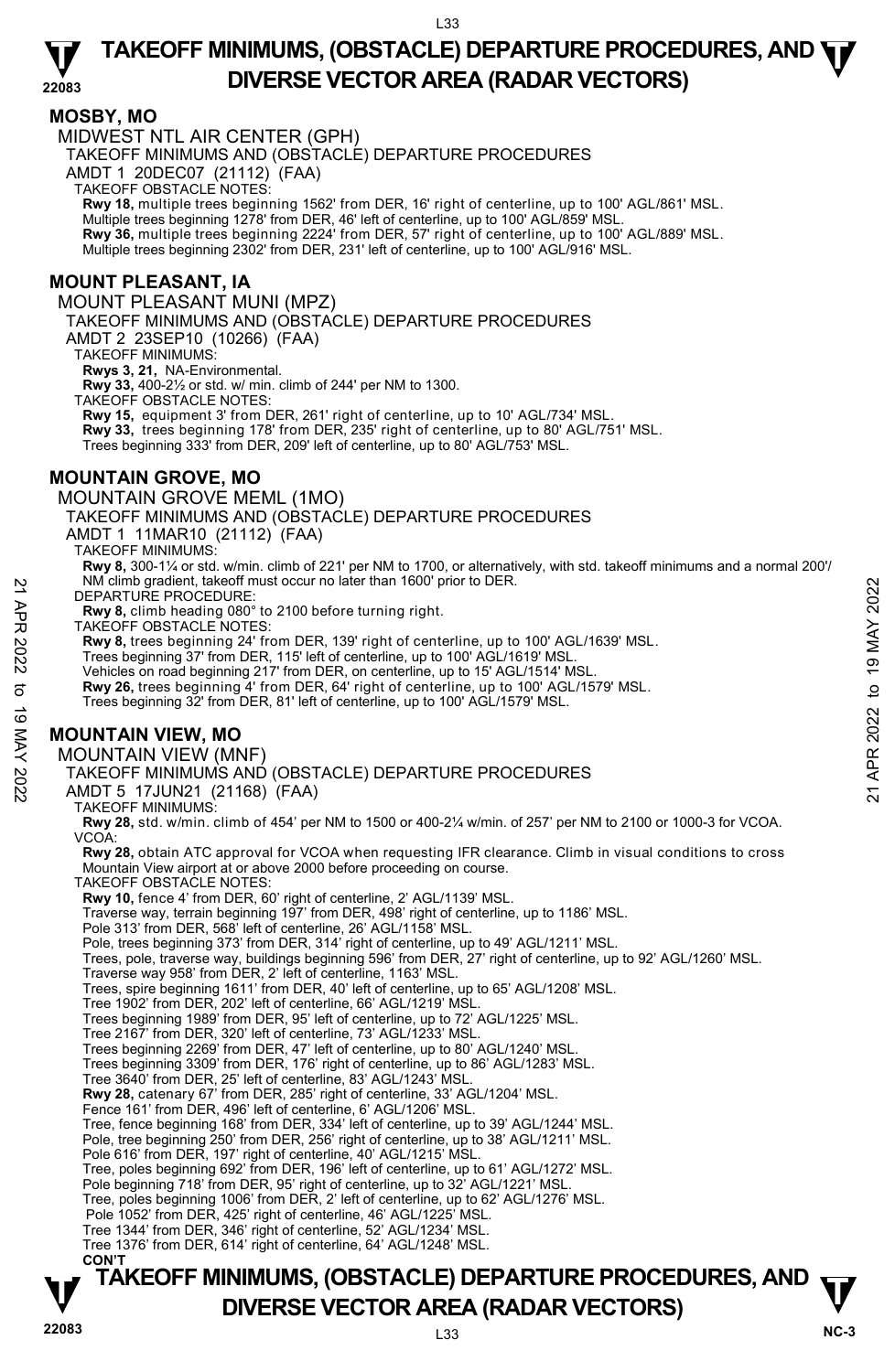#### **22083 TAKEOFF MINIMUMS, (OBSTACLE) DEPARTURE PROCEDURES, AND**  $\Psi$ **DIVERSE VECTOR AREA (RADAR VECTORS)**

# **MOUNTAIN VIEW, MO (CON'T)**

MOUNTAIN VIEW (MNF) (CON'T)

**Rwy 28 (CON'T)**, trees beginning 1527' from DER, 120' right of centerline, up to 75' AGL/1257' MSL.<br>Tree, poles beginning 1740' from DER, 506' right of centerline, up to 62' AGL/1262' MSL.

Tree, pole beginning 1998' from DER, 63' right of centerline, up to 72' AGL/1268' MSL.

Trees, building beginning 2089' from DER, 49' left of centerline, up to 77' AGL/1320' MSL.

Tree, pole beginning 2400' from DER, 340' right of centerline, up to 74' AGL/1286' MSL. Building 2814' from DER, 994' right of centerline, 40' AGL/1306' MSL.

Tree, poles beginning 2962' from DER, 157' right of centerline, up to 66' AGL/1309' MSL.

Pole 3221' from DER, 715' right of centerline, 40' AGL/1316' MSL.

Pole 3264' from DER, 1228' right of centerline, 47' AGL/1339' MSL

Trees, pole beginning 3280' from DER, 36' right of centerline, up to 83' AGL/1368' MSL.

**T**rees beginning 4129' from DER, 53' left of centerline, up to 71' AGL/1323' MSL.

Trees beginning 4783' from DER, 55' left of centerline, up to 76' AGL/1324' MSL.

Tree 5372' from DER, 549' left of centerline, 73' AGL/1331' MSL.

Trees beginning 5532' from DER, 722' left of centerline, up to 70' AGL/1332' MSL.

Tree 1 NM from DER, 372' left of centerline, 84' AGL/1384' MSL.

Trees, pole beginning 1.1 NM from DER, 85' right of centerline, up to 77' AGL/1385' MSL.

Trees beginning 1.2 NM from DER, 8' right of centerline, up to 54' AGL/1389' MSL.

Towers beginning 1.6 NM from DER, 1718' left of centerline, up to 135' AGL/1456' MSL. Tower 1.7 NM from DER, 2173' left of centerline, 225' AGL/1531' MSL.

### **MUSCATINE, IA**

MUSCATINE MUNI (MUT) TAKEOFF MINIMUMS AND (OBSTACLE) DEPARTURE PROCEDURES AMDT 3A 07DEC17 (17341) (FAA) TAKEOFF MINIMUMS: **Rwy 24,** 300-2, or std. w/min. climb of 220 feet per NM to 1000. **Rwy 30,** 300-1⅝, or std. w/min. climb of 310 feet per NM to 1000. DEPARTURE PROCEDURE: **Rwy 6,** climb heading 060° to 2300 before proceeding on course. **Rwy 12,** climb heading 123° to 2300 before proceeding on course. **Rwy 24,** climb heading 240° to 2300 before proceeding on course. **Rwy 30,** climb heading 306° to 2300 before proceeding on course. TAKEOFF OBSTACLE NOTES: **Rwy 6,** tree 635' from DER, 549' right of centerline, 560' MSL. Tree 1422' from DER, 640' right of centerline, 582' MSL. **Rwy 12,** ground 28' from DER, 211' right of centerline, 544' MSL. Building, tree beginning 733' from DER, 586' right of centerline, up to 577' MSL. Rod on OL tower, AWOS beginning 1122' from DER, 744' left of centerline, up to 580' MSL. Pole 1122' from DER, 744' left of centerline, 34' AGL/578' MSL. **Rwy 24,** tree 218' from DER, 531' left of centerline, 567' MSL. Tree 1922' from DER, 421' right of centerline, 594' MSL. Tree 1949' from DER, 271' right of centerline, 599' MSL. Trees beginning 2566' from DER, 326' left of centerline, up to 616' MSL. Tree 1.4 NM from DER, 1830' right of centerline, 768' MSL. Trees beginning 1.4 NM from DER, 2028' left of centerline, up to 780' MSL. Tree 1.5 NM from DER, 683' left of centerline, 789' MSL. Trees beginning 1.5 NM from DER, 2257' right of centerline, up to 794' MSL. Tree 1.5 NM from DER, 602' left of centerline, 795' MSL. Tree 1.5 NM from DER, 2856' right of centerline, 802' MSL. Trees beginning 1.6 NM from DER, 403' left of centerline, up to 807' MSL. Tree 1.7 NM from DER, 1965' right of centerline, 810' MSL. Tree 1.7 NM from DER, 3227' right of centerline, 815' MSL. Tree 1.7 NM from DER, 1971' right of centerline, 815' MSL. Tree 1.7 NM from DER, 355' left of centerline, 827' MSL. **Rwy 30,** NAVAID, REIL beginning 20' from DER, 79' left of centerline, up to 1' AGL/537' MSL.<br>Fence beginning 28' from DER, 499' right of centerline, up to 543' MSL. Tree, fence beginning 54' from DER, 500' left of centerline, up to 544' MSL. Tree 383' from DER, 333' right of centerline, 546' MSL. Trees beginning 420' from DER, 485' left of centerline, up to 577' MSL. Tree, building, elevator beginning 658' from DER, 308' left of centerline, up to 591' MSL. Pole beginning 1752' from DER, 826' right of centerline, up to 56' AGL/593' MSL. Trees beginning 1.2 NM from DER, 2284' left of centerline, up to 757' MSL. Tree 1.2 NM from DER, 2386' left of centerline, 779' MSL. Trees beginning 1.2 NM from DER, 2062' left of centerline, up to 821' MSL. Trees beginning 1.3 NM from DER, 1392' left of centerline, up to 837' MSL. Trees beginning 1.3 NM from DER, 1044' left of centerline, up to 846' MSL. Trees beginning 1.3 NM from DER, 1363' left of centerline, up to 847' MSL. Trees beginning 1.3 NM from DER, 1136' left of centerline, up to 848' MSL. Tree, building, ground beginning 1.3 NM from DER, 0' of centerline, up to 852' MSL. Trees beginning 1.5 NM from DER, 41' right of centerline, up to 857' MSL. Tree, ground, pole beginning 1.5 NM from DER, 51' left of centerline, up to 860' MSL. Trees beginning 1.6 NM from DER, 117' left of centerline, up to 861' MSL. Tree 2 NM from DER, 418' left of centerline, 852' MSL. Envy 6, climb heading 060° to 2300 before proceeding on course.<br>
Rwy 6, climb heading 249° to 2300 before proceeding on course.<br>
Rwy 24, climb heading 240° to 2300 before proceeding on course.<br>
Rwy 30, climb heading 306°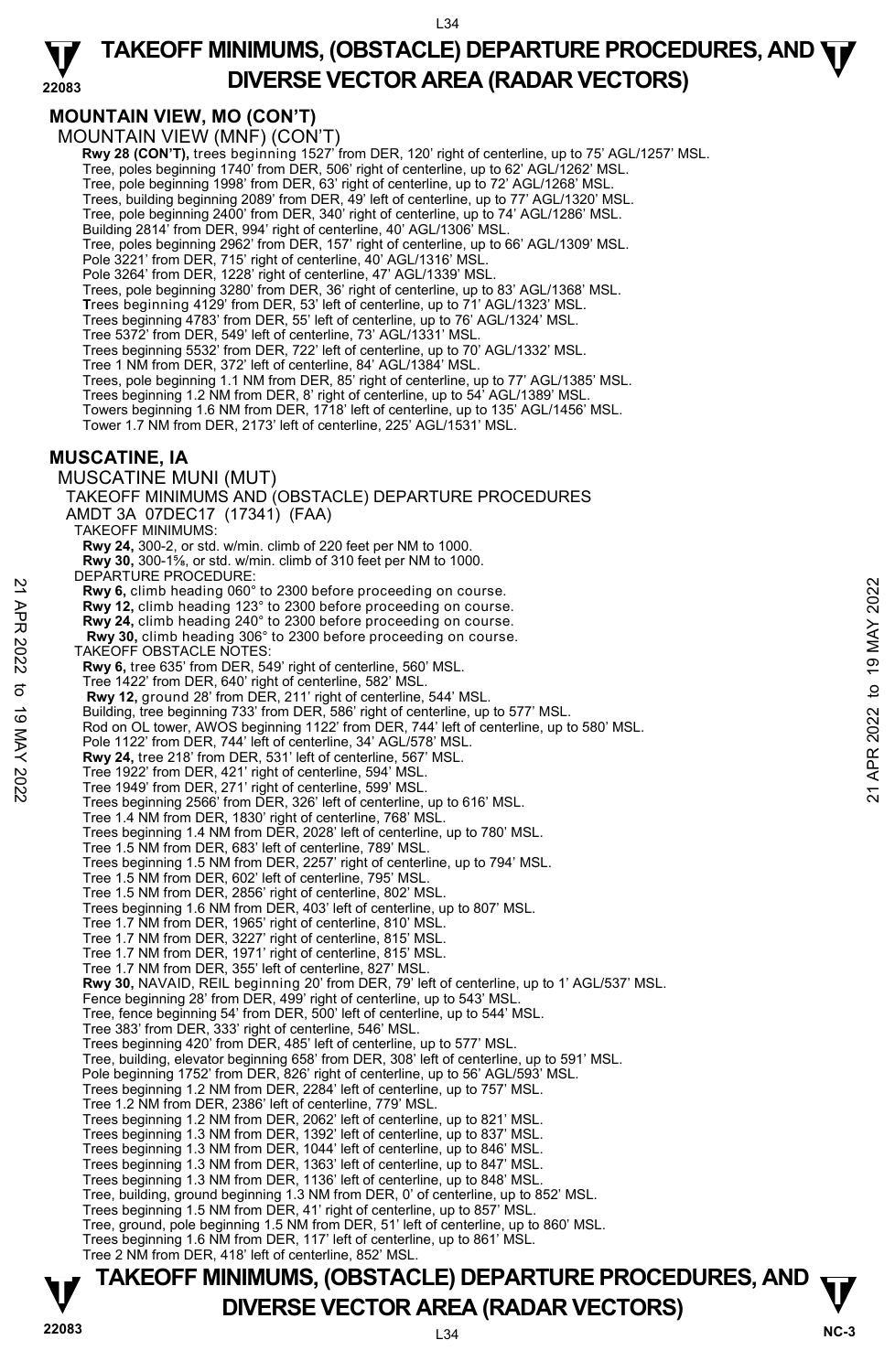#### **22083 TAKEOFF MINIMUMS, (OBSTACLE) DEPARTURE PROCEDURES, AND**  $\Psi$ **DIVERSE VECTOR AREA (RADAR VECTORS)**

### **NEOSHO, MO**

NEOSHO HUGH ROBINSON (EOS) TAKEOFF MINIMUMS AND (OBSTACLE) DEPARTURE PROCEDURES AMDT 1 25AUG11 (11237) (FAA) TAKEOFF OBSTACLE NOTES: **Rwy 1,** trees beginning 89' from DER, 431' left of centerline, up to 120' AGL/1339' MSL. Trees and power poles beginning 584' from DER, 166' right of centerline, up to 120' AGL/1283' MSL. **Rwy 19,** multiple trees and towers beginning 142' from DER, 465' right of centerline, up to 183' AGL/1403' MSL. Vehicles on road beginning 318' from DER, left and right of centerline, up to 17' AGL/1276' MSL.

# **NEVADA, MO**

NEVADA MUNI (NVD) TAKEOFF MINIMUMS AND (OBSTACLE) DEPARTURE PROCEDURES ORIG 23SEP10 (10266) (FAA) TAKEOFF MINIMUMS: **Rwys 13, 31,** NA-Environmental. TAKEOFF OBSTACLE NOTES: **Rwy 2,** trees beginning 2000' from DER, left and right of centerline, up to 56' AGL/945' MSL. **NEW MADRID, MO**  COUNTY MEML (EIW) TAKEOFF MINIMUMS AND (OBSTACLE) DEPARTURE PROCEDURES AMDT 1A 21JUN18 (21112) (FAA) DEPARTURE PROCEDURE: **Rwy 18,** east departures (010° CW 170°) climb heading 180° to 1200, before proceeding on course. **Rwy 36,** east departures (010° CW 170°) climb heading 360° to 1200, before proceeding on course. TAKEOFF OBSTACLE NOTES: **Rwy 18,** pole 280' from DER, 262' right of centerline, 29' AGL/323' MSL. Building 329' from DER, 292' left of centerline, 13' AGL/308' MSL. Tree, building, pole beginning 358' from DER, 302' left of centerline, up to 50' AGL/345' MSL. Trees beginning 467' from DER, 88' left of centerline, up to 63' AGL/358' MSL. Tree, pole beginning 491' from DER, 225' right of centerline, up to 63' AGL/357' MSL. **Rwy 36,** tree 17' from DER, 273' left of centerline, 8' AGL/302' MSL. Trees beginning 57' from DER, 225' right of centerline, up to 13' AGL/306' MSL. Tree 2170' from DER, 745' left of centerline, 77' AGL/368' MSL. **EXAMPLE AND THE SET AND THE SET AND THE SET AND THE SET AND THE SET AND RESPONSE THE CONDUCT THE SUIDER AND THE SET AND THE SET AND THE SET AND THE SET AND THE SET AND THE SET AND THE SET AND THE SET AND THE SET AND THE** 

# **NEWTON, IA**

NEWTON MUNI-EARL JOHNSON FLD (TNU)

TAKEOFF MINIMUMS AND (OBSTACLE) DEPARTURE PROCEDURES

ORIG-A 21JUL16 (21336) (FAA)

TAKEOFF OBSTACLE NOTES:

**Rwy 14,** truck on road 3112' from DER, 1243' right of centerline, 15' AGL/964' MSL.

Tree 7519' from DER, multiple trees beginning 2996' from DER, 1200' left of centerline, up to 100' AGL/1059' MSL.

**Rwy 32,** trees 10' from DER, 437' left of centerline, 30' AGL/989' MSL.

Sign 126' from DER, 490' right of centerline, 8' AGL/967' MSL.

Truck on road 302' from DER, 513' right of centerline, 17' AGL/976' MSL.

Multiple trees beginning 531' from DER, 439' right of centerline, up to 32' AGL/991' MSL.

# **OELWEIN, IA**

OELWEIN MUNI (OLZ) TAKEOFF MINIMUMS AND (OBSTACLE) DEPARTURE PROCEDURES AMDT 3 31MAY12 (12152) (FAA) TAKEOFF MINIMUMS: **Rwys 18,36,** NA - environmental. DEPARTURE PROCEDURE: **Rwy 13,** climb heading 133° to 2100 before turning left. **Rwy 31,** climb heading 313° to 1500 before turning right. TAKEOFF OBSTACLE NOTES: **Rwy 13,** rising terrain beginning 42' from DER, left and right of centerline, up to 1079' MSL.<br>Trees 1972' from DER, 32' right of centerline, up to 100' AGL/1149' MSL.

**Rwy 31,** vehicle on road 357' from DER, left and right of centerline, up to 15' AGL/1094' MSL. Poles beginning 1075' from DER, 299' right of centerline, up to 30' AGL/1109' MSL.

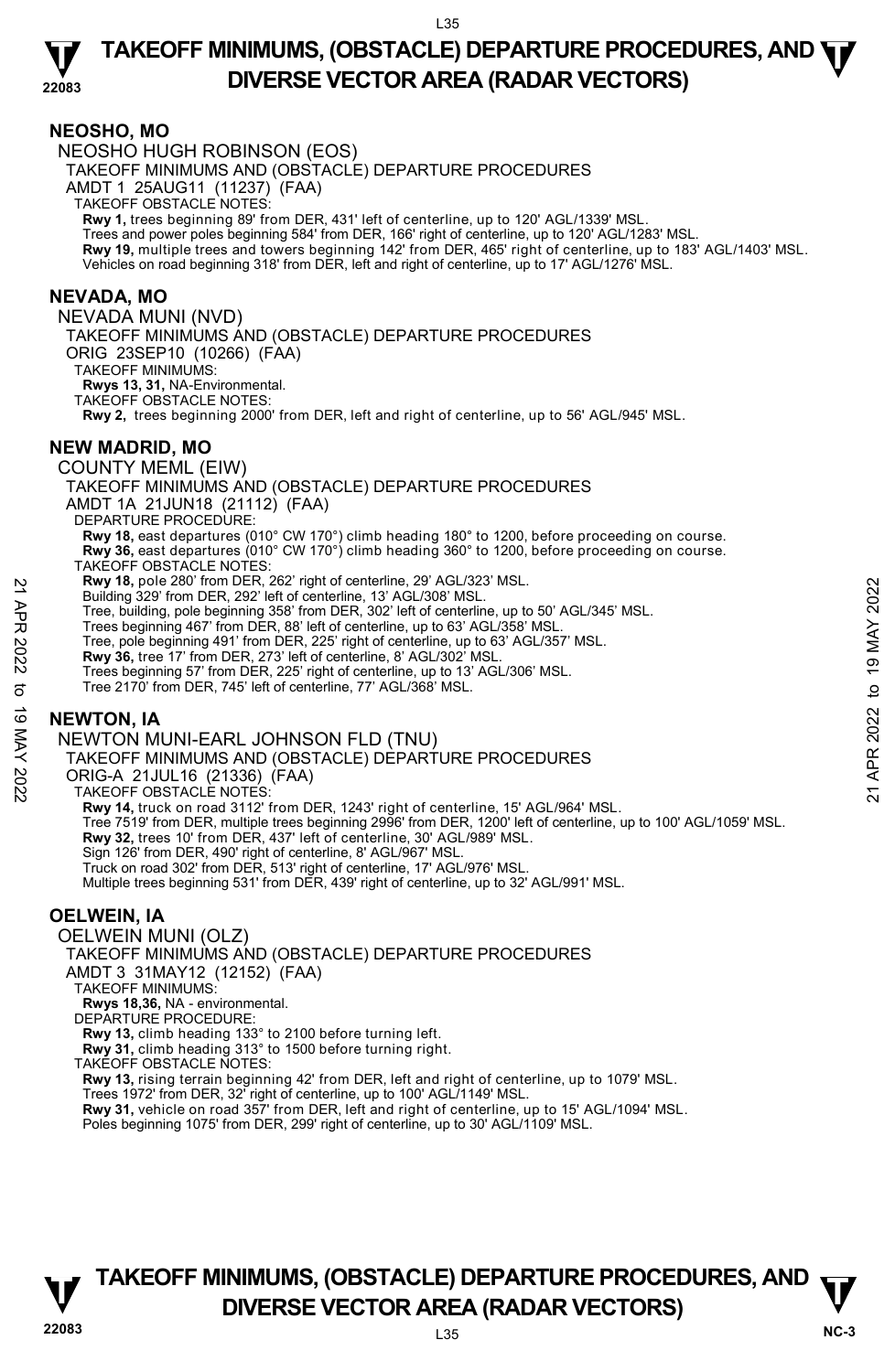# **OSAGE BEACH, MO**

GRAND GLAIZE-OSAGE BEACH (K15) TAKEOFF MINIMUMS AND (OBSTACLE) DEPARTURE PROCEDURES AMDT 1 08FEB90 (90039) (FAA) DEPARTURE PROCEDURE:

**Rwys 14, 32**, maintain runway heading to 1200 before turning on course.

# **OSCEOLA, IA**

OSCEOLA MUNI (I75) TAKEOFF MINIMUMS AND (OBSTACLE) DEPARTURE PROCEDURES ORIG 15DEC11 (11349) (FAA) TAKEOFF OBSTACLE NOTES: **Rwy 18,** navaid and road beginning 40' from DER, 49' left of centerline, up to 12' AGL/1131' MSL. Navaid, trees, and road beginning 12' from DER, 3' right of centerline, up to 13' AGL/1132' MSL. **Rwy 36,** trees beginning 794' from DER, 225' left of centerline, up to 57' AGL/1166' MSL. Trees and pole beginning 581' from DER, 415' right of centerline, up to 48' AGL/1157' MSL.

#### **OSKALOOSA, IA**

OSKALOOSA MUNI (OOA) TAKEOFF MINIMUMS AND (OBSTACLE) DEPARTURE PROCEDURES ORIG 22OCT09 (09295) (FAA) TAKEOFF OBSTACLE NOTES: **Rwy 13,** tree 262' from DER, 477' left of centerline, 100' AGL/939' MSL. **Rwy 31,** windsock 3' from DER, 357' right of centerline, 13' AGL/852' MSL. NAV 39' from DER, 168' right of centerline, 5' AGL/839' MSL. Tree 988' from DER, 525' right of centerline, 100' AGL/949' MSL. Tree 2056' from DER, 609' right of centerline, 59' AGL/893' MSL.

#### **OTTUMWA, IA**

OTTUMWA RGNL (OTM)

TAKEOFF MINIMUMS AND (OBSTACLE) DEPARTURE PROCEDURES ORIG-A 22SEP11 (11265) (FAA) TAKEOFF MINIMUMS:

**Rwys 4,22,** NA-Runway data. TAKEOFF OBSTACLE NOTES:

**Rwy 13,** pole 2026' from DER, 961' left of centerline, 60' AGL/898' MSL. **Rwy 31,** trees beginning 792' from DER, 658' left of centerline, up to 65' AGL/885'MSL. Trees beginning 1571' from DER, 796' right of centerline, up to 100' AGL/919' MSL. 22 **OTTUMWA, IA**<br>
22 **OTTUMWA RGNL** (OTM)<br>
23 TAKEOFF MINIMUMS AND (OBSTACLE) DEPARTURE PROCEDURES<br>
22 TAKEOFF MINIMUMS:<br>
22 NAKEOFF MINIMUMS:<br>
23 TAKEOFF MINIMUMS:<br>
23 TAKEOFF MINIMUMS:<br>
23 TAKEOFF MINIMUMS:<br>
23 TAKEOFF M

# **PELLA, IA**

PELLA MUNI (PEA) TAKEOFF MINIMUMS AND (OBSTACLE) DEPARTURE PROCEDURES AMDT 1 20NOV08 (08325) (FAA) TAKEOFF OBSTACLE NOTES: **Rwy 16,** trees, buildings and ground beginning 9' from DER, 144' left of centerline, up to 100' AGL/979' MSL. Trees beginning 54' from DER, 193' right of centerline, up to 100' AGL/959' MSL.

**Rwy 34,** trees and poles beginning 838' from DER, 135' left of centerline, up to 100' AGL/979' MSL. Trees and poles beginning 226' from DER, 296' right of centerline, up to 100' AGL/989' MSL. Vehicle on road at DER, 499' right of centerline, 15' AGL/895' MSL.

#### **PERRY, IA**

PERRY MUNI (PRO) TAKEOFF MINIMUMS AND (OBSTACLE) DEPARTURE PROCEDURES ORIG 25SEP08 (08269) (FAA) TAKEOFF MINIMUMS: **Rwys 4, 22,** NA-Environmental. TAKEOFF OBSTACLE NOTES:

**Rwy 14,** tree 40' from DER, 180' left of centerline, 13' AGL/1017' MSL.

**Rwy 32,** trees beginning 1882' from DER, 917' left of centerline, up to 100' AGL/1099' MSL.<br>Vehicles beginning 565' from DER, right to left of centerline, up to 17' AGL/1036' MSL.

![](_page_35_Picture_22.jpeg)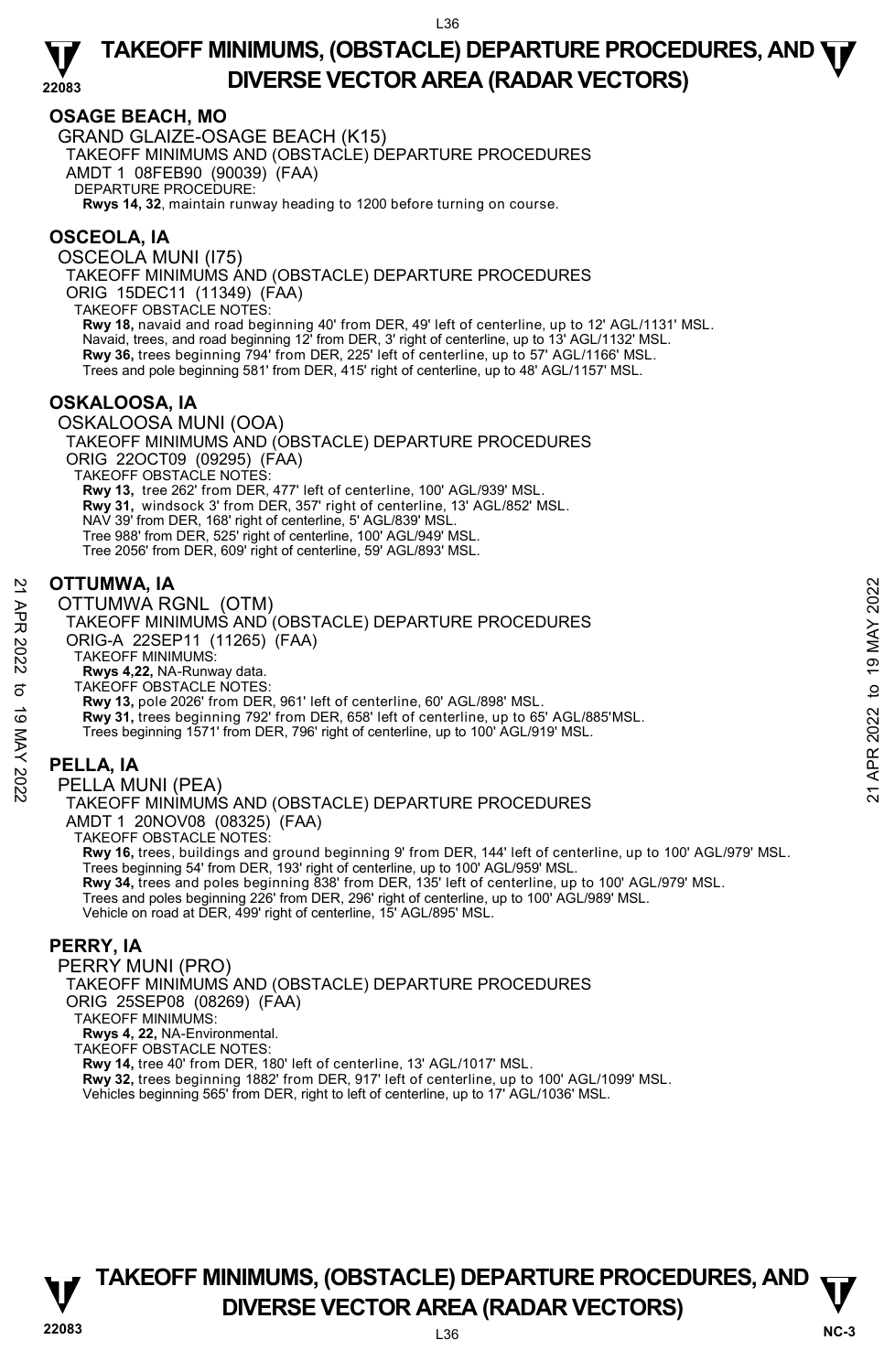**PERRYVILLE, MO**  PERRYVILLE RGNL (PCD) TAKEOFF MINIMUMS AND (OBSTACLE) DEPARTURE PROCEDURES ORIG-A 02MAR17 (17061) (FAA) TAKEOFF MINIMUMS: **Rwy 2,** 400-2¾ or std. w/min. climb of 215' per NM to 900 or alternatively, with std. takeoff minimums and normal 200'/NM climb gradient, takeoff must occur no later than 1800' prior to DER. **Rwy 20,** 400-2½ or std. w/ min. climb of 300' per NM to 800. DEPARTURE PROCEDURE: **Rwy 2,** climb heading 017° to 1200 before proceeding on course. **Rwy 20,** climb heading 197° to 900 before turning left. TAKEOFF OBSTACLE NOTES: **Rwy 2,** vehicles on road beginning 2' from DER, 478' right of centerline, up to 384' MSL. Tree 324' from DER, 458' left of centerline, 379' MSL. Tree 2 NM from DER, 2562' right of centerline, 713' MSL. **Rwy 20,** vehicles on road beginning 483' from DER, left and right of centerline, up to 15' AGL/386' MSL.<br>Trees beginning 1.1 NM from DER, 354' right of centerline, up to 628' MSL. Tree 1.3 NM from DER, 1880' left of centerline, 594' MSL. Trees beginning 1.5 NM from DER, left and right of centerline, up to 680' MSL. Trees beginning 1.6 NM from DER, left and right of centerline, up to 684' MSL. Tree 1.7 NM from DER, 16' right of centerline, 714' MSL. Tree 1.8 NM from DER, 2922' left of centerline, 670' MSL. **POCAHONTAS, IA**  POCAHONTAS MUNI (POH) TAKEOFF MINIMUMS AND (OBSTACLE) DEPARTURE PROCEDURES AMDT 3 25AUG11 (11237) (FAA) TAKEOFF MINIMUMS: **Rwys 18, 36,** NA-Environmental. TAKEOFF OBSTACLE NOTES: **Rwy 12,** road beginning 499' from DER, 70' left of centerline, 15' AGL/1238' MSL. Poles beginning 324' from DER, 404' left and right of centerline, up to 32' AGL/1252' MSL. Terrain 27' from DER, 486' right of centerline, 1222' MSL. **Rwy 30,** tower 1744' from DER, 765' right of centerline, 185' AGL/ 1375' MSL. Wind sock 122' from DER, 431' right of centerline, 28' AGL/1254' MSL. Tank 85' from DER, 331' right of centerline, 5' AGL/1231' MSL. **POPLAR BLUFF, MO**  POPLAR BLUFF RGNL BUSINESS (POF) TAKEOFF MINIMUMS AND (OBSTACLE) DEPARTURE PROCEDURES AMDT 1 30AUG07 (20310) (FAA) 21 ARCUF USSTACLE NOTES:<br>
22 Tending 499 from DER, 70' left of centerline, 15' AGL/1238' MSL.<br>
22 May 12, road beginning 499' from DER, 404' left and right of centerline, up to 32' AGL/1252' MSL.<br>
22 May 30, tower 1744' f

TAKEOFF OBSTACLE NOTES:

**Rwy 18,** multiple trees beginning 511' from DER, 515' right of centerline, up to 95' AGL/420' MSL. Multiple trees beginning 878' from DER, 109' left of centerline, up to 103' AGL/428' MSL. **Rwy 36,** multiple trees beginning 1163' from DER, 340' right of centerline, up to 66' AGL/391' MSL.<br>Multiple trees beginning 1191' from DER, 92' left of centerline, up to 79' AGL/404' MSL.

# **POTOSI, MO**

WASHINGTON COUNTY (8WC)

# TAKEOFF MINIMUMS AND (OBSTACLE) DEPARTURE PROCEDURES

AMDT 1 10MAR11 (11069) (FAA)

TAKEOFF MINIMUMS:

**Rwy 20,** 500-2½ or std. w/ min. climb of 270' per NM to 1600.

DEPARTURE PROCEDURE

**Rwy 2,** climb heading 019° to 1600 before turning left.

TAKEOFF OBSTACLE NOTES:

**Rwy 20,** trees beginning 103' from DER, 464' right of centerline, up to 60' AGL/1308' MSL.

Trees beginning 1222' from DER, 242' left of centerline, up to 60' AGL/1279' MSL. Vehicles on roadway 942' from DER, right and left of centerline, up to 15' AGL/994' MSL.

Lookout tower 2.1 NM from DER,138' right of centerline, 132' AGL/1380' MSL.

![](_page_36_Picture_18.jpeg)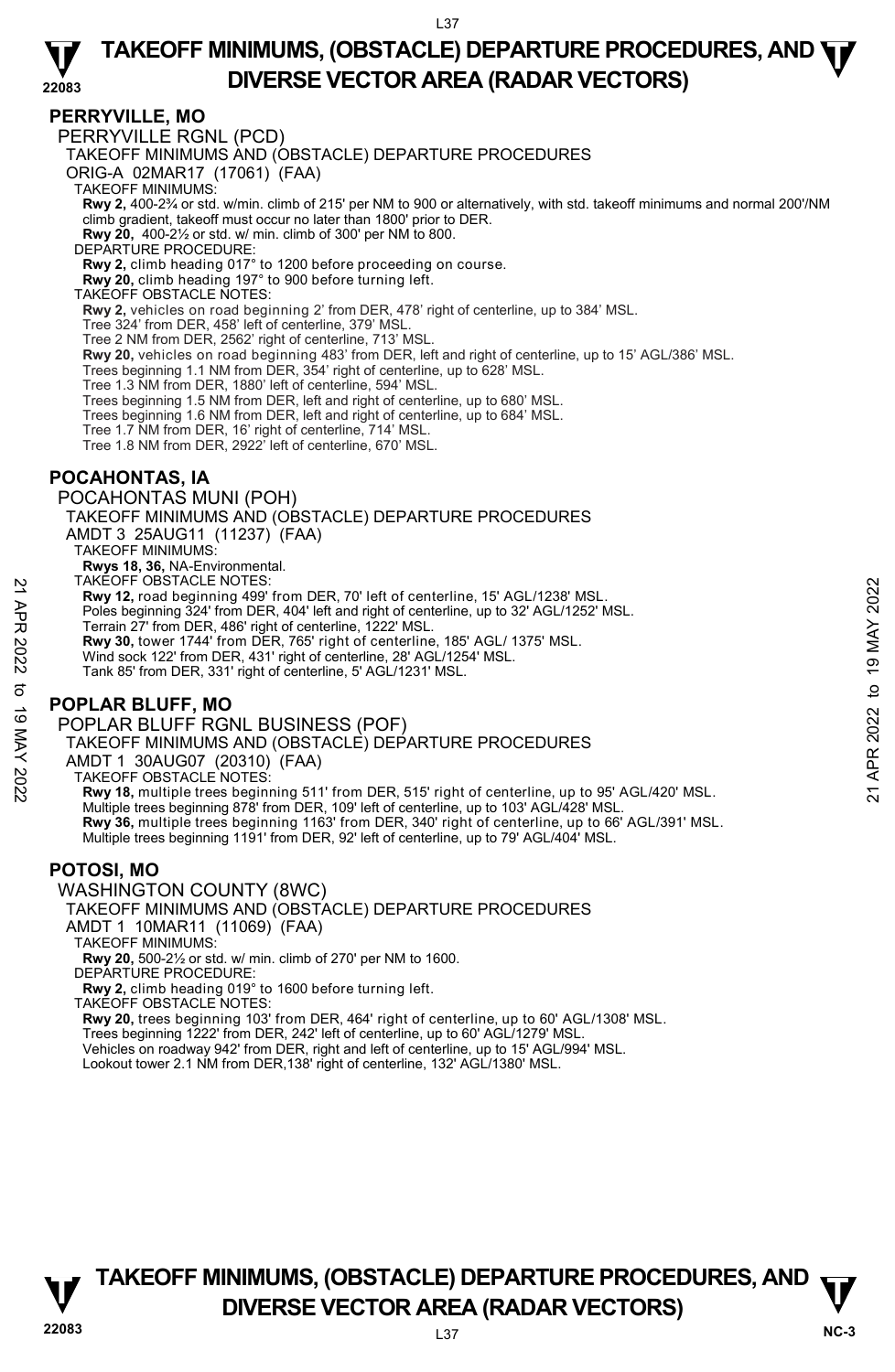#### **RED OAK, IA**

RED OAK MUNI (RDK)

TAKEOFF MINIMUMS AND (OBSTACLE) DEPARTURE PROCEDURES

AMDT 3 22SEP11 (11265) (FAA)

TAKEOFF MINIMUMS:

**Rwys 13, 31,** NA-Environmental.

**Rwy 5,** 600-2¾ or std. w/min. climb of 287' per NM to 1800.

**Rwy 23,** 300-1¾ or std. w/min. climb of 263' per NM to 1500.

**Rwy 35,** 300-2 or std. w/min. climb of 284' per NM to 1400.

DEPARTURE PROCEDURE:

**Rwy 5,** climb heading 054° to 1800 before proceeding eastbound.

TAKEOFF OBSTACLE NOTES:

**Rwy 5,** towers, trees, pole and windmill beginning 1744' from DER, 51' right of centerline, up to 370' AGL/1557' MSL. Vehicles on road, trees and fence beginning 45' from DER, 150' left of centerline, up to 100' AGL/1144' MSL.

**Rwy 17,** train on railroad track and trees beginning 1095' from DER, on centerline, up to 100' AGL/1160' MSL. **Rwy 23,** terrain, train on railroad track, trees and poles beginning 61' from DER, 30' right of centerline, up to 100' AGL/1319' MSL.

Train on railroad track and trees beginning 1111' from DER, 33' left of centerline, up to 67' AGL/1168' MSL.<br>**Rwy 35,** vehicles on road beginning 700' from DER, on centerline, 15' AGL/1070' MSL.

Hangers, trees, power poles, buildings and silos beginning 435' from DER, 323' right of centerline, up to 100' AGL/1269' M<sub>SL</sub>

Terrain, power pole and trees beginning 828' from DER, 564' left of centerline, up to 100' AGL/1319' MSL.

#### **ROCK RAPIDS, IA**

ROCK RAPIDS MUNI (RRQ)

TAKEOFF MINIMUMS AND (OBSTACLE) DEPARTURE PROCEDURES

ORIG 02JUN88 (88154) (FAA) TAKEOFF MINIMUMS:

**Rwy 16,** 300-1.

#### **ROLLA-VICHY, MO**

ROLLA NTL (VIH)

TAKEOFF MINIMUMS AND (OBSTACLE) DEPARTURE PROCEDURES ORIG 23SEP10 (21112) (FAA)

TAKEOFF OBSTACLE NOTES:

**Rwy 13,** multiple trees and vehicle on road beginning 465' from DER, 170' left of centerline, up to 68' AGL/1208' MSL. Multiple trees, sign, and vehicle on road beginning 297' from DER, 138' right of centerline, up to 68' AGL/1208' MSL. **Rwy 22,** multiple trees, terrain, and vehicle on road beginning 161' from DER, 168' left of centerline, up to 107' AGL/1187' MSL. **ROLLA-VICHY, MO**<br> **POLLA NTL (VIH)**<br>
TAKEOFF MINIMUMS AND (OBSTACLE) DEPARTURE PROCEDURES<br>
ORIG 23SEP10 (21112) (FAA)<br>
TAKEOFF MINIMUMS AND (OBSTACLE) DEPARTURE PROCEDURES<br>
ORIG 23SEP10 (21112) (FAA)<br>
TAKEOFF MINIMUMS AN

Power pole, terrain, and vehicle on road beginning 126' from DER, 217' right of centerline, up to 36' AGL/1176' MSL. Vehicle on road 613' from DER, on centerline, 15' AGL/1157' MSL.

**Rwy 31,** multiple trees, terrain, and vehicle on road beginning 230' from DER, 91' left of centerline, up to 30' AGL/1170' MSL.

Multiple trees beginning 779' from DER, 435' right of centerline, up to 58' AGL/1178' MSL. Vehicle on road 611' from DER, on centerline, 15' AGL/1156' MSL.

#### **SAC CITY, IA**

SAC CITY MUNI (SKI)

TAKEOFF MINIMUMS AND (OBSTACLE) DEPARTURE PROCEDURES

ORIG 03JUN10 (10154) (FAA)

TAKEOFF OBSTACLE NOTES:

**Rwy 18,** trees beginning 675' from DER, 673' right of centerline, up to 50' AGL/1279' MSL.

**Rwy 32,** vehicles on road beginning 349' from DER, 584' right of centerline, up to 15' AGL/1264' MSL.

**Rwy 36,** vehicles on road beginning 562' from DER, left and right of centerline, up to 15' AGL/1264' MSL.

#### **ST. CHARLES, MO**

#### ST CHARLES COUNTY SMARTT (SET)

TAKEOFF MINIMUMS AND (OBSTACLE) DEPARTURE PROCEDURES

AMDT 2 27OCT05 (05300) (FAA)

TAKEOFF MINIMUMS:

**Rwy 36,** std. with a min. climb of 262' per NM to 1300, OR 900-2½ for climb in visual conditions.

DEPARTURE PROCEDURE:

**Rwy 36,** for climb in visual conditions: cross St. Charles County Smartt airport at or above 1300 before proceeding on course.

TAKEOFF OBSTACLE NOTES:

**Rwy 36,** tree 2.3 NM from DER, 3932' right of centerline, 100' AGL/891' MSL.

![](_page_37_Picture_51.jpeg)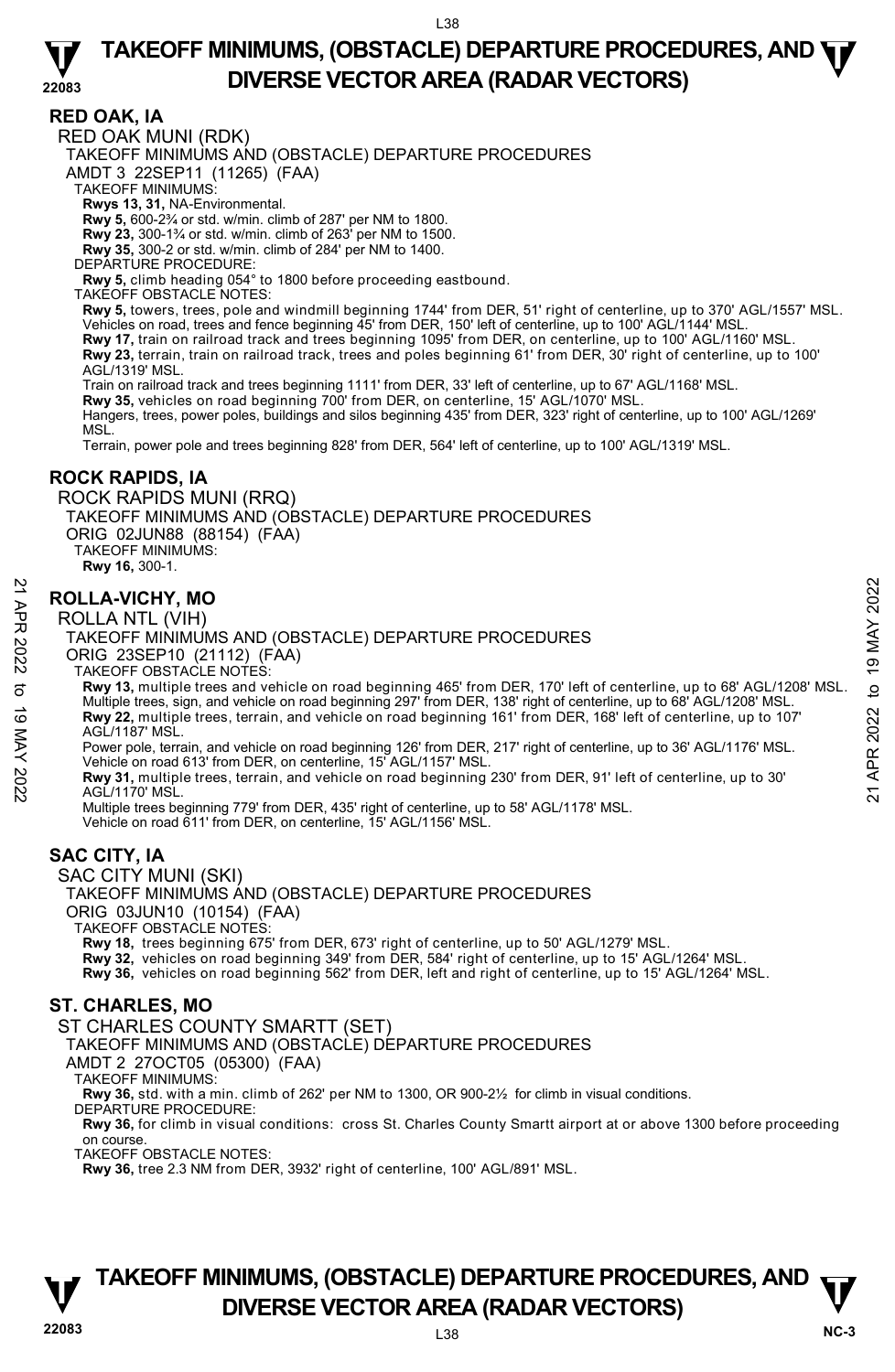# **ST. JOSEPH, MO**

ROSECRANS MEML (STJ) TAKEOFF MINIMUMS AND (OBSTACLE) DEPARTURE PROCEDURES AMDT 8 01FEB18 (21112) (FAA) TAKEOFF MINIMUMS: **Rwy 31,** 400-2¼ or std. w/ min. climb of 340' per NM to 1300. DEPARTURE PROCEDURE: **Rwy 13,** climb heading 132° to 1600 before turning left. TAKEOFF OBSTACLE NOTES: **Rwy 13,** electrical system 3' from DER, 47' left of centerline, 2' AGL/813' MSL.<br>Trees beginning 66' from DER, 456' right of centerline, up to 817' MSL. Tree 2056' from DER, 231' left of centerline, 863' MSL. Tower 2247' from DER, 1075' left of centerline, 61' AGL/870' MSL. Tree 3088' from DER, 1028' left of centerline, 889' MSL. Tree 3495' from DER, 1434' right of centerline, 914' MSL. **Rwy 17,** NAVAID 56' from DER, 115' right of centerline, 7' AGL/817' MSL. NAVAID 57' from DER, 115' left of centerline, 5' AGL/816' MSL. Trees beginning 870' from DER, 627' right of centerline, up to 897' MSL. Tree 880' from DER, 657' left of centerline, 852' MSL. Trees beginning 2689' from DER, 760' left of centerline, up to 915' MSL. Tree 2769' from DER, 1216' right of centerline, 900' MSL. Trees beginning 2773' from DER, 1019' right of centerline, up to 920' MSL. **Rwy 31,** electrical system 11' from DER, 1' right of centerline, 2' AGL/813' MSL. Tree 401' from DER, 491' right of centerline, 840' MSL. Trees beginning 916' from DER, 301' right of centerline, up to 848' MSL. Tree 2542' from DER, 1173' left of centerline, 899' MSL. Trees beginning 4061' from DER, 1132' left of centerline, up to 927' MSL. Trees beginning 5143' from DER, 1689' left of centerline, up to 954' MSL. Trees and terrain beginning 5260' from DER, 675' left of centerline, up to 1037' MSL. Trees and terrain beginning 1 NM from DER, 499' left of centerline, up to 1047' MSL. Tree 1 NM from DER, 1090' left of centerline, 1057' MSL. Trees and terrain beginning 1 NM from DER, 464' left of centerline, up to 1072' MSL. Trees, terrain, windmill and pole beginning 1.1 NM from DER, 9' left of centerline, up to 1095' MSL. Trees beginning 1.1 NM from DER, 23' right of centerline, up to 1029' MSL. Trees beginning 1.2 NM from DER, 57' right of centerline, up to 1044' MSL. **Rwy 35,** NAVAIDs beginning 40' from DER, 150' left of centerline, up to 9' AGL/832' MSL. NAVAIDs beginning 41' from DER, 150' right of centerline, up to 10' AGL/833' MSL. Trees beginning 1742' from DER, 613' right of centerline, up to 876' MSL. CREVE COEUR (1H0) Tree 1 MM from DER, 1090' let of centerline, up to 1072' MSL.<br>
Trees and terrain beginning 1 NM from DER, 464' left of centerline, up to 1072' MSL.<br>
Trees beginning 1.1 NM from DER, 23' right of centerline, up to 1029' MSL

# **ST. LOUIS, MO**

TAKEOFF MINIMUMS AND (OBSTACLE) DEPARTURE PROCEDURES

AMDT 2A 19JUL18 (18200) (FAA)

TAKEOFF MINIMUMS:

**Rwy 16,** 300-2¼ or std. w/min. climb of 206' per NM to 800, or alternatively, with std. takeoff minimums and a normal 200' per NM climb gradient, takeoff must occur no later than 1300' prior to DER. **Rwy 34,** 300-2¼ or std. w/min. climb of 355' per NM to 900.

DEPARTURE PROCEDURE:

**Rwy 34,** climb heading 338° to 1100 before proceeding on course.

TAKEOFF OBSTACLE NOTES:

**Rwy 16,** vehicle on road, pole and trees beginning 200' from DER, 219' right of centerline, up to 100' AGL/546' MSL. Trees beginning 100' from DER, 356' left of centerline, up to 100' AGL/719' MSL.

**Rwy 34,** multiple trees beginning 1847' from DER, 418' right of centerline up to 100' AGL/749' MSL.<br>Levee and trees beginning 744' from DER, 275' left of centerline, up to 90' AGL/612' MSL.

![](_page_38_Picture_15.jpeg)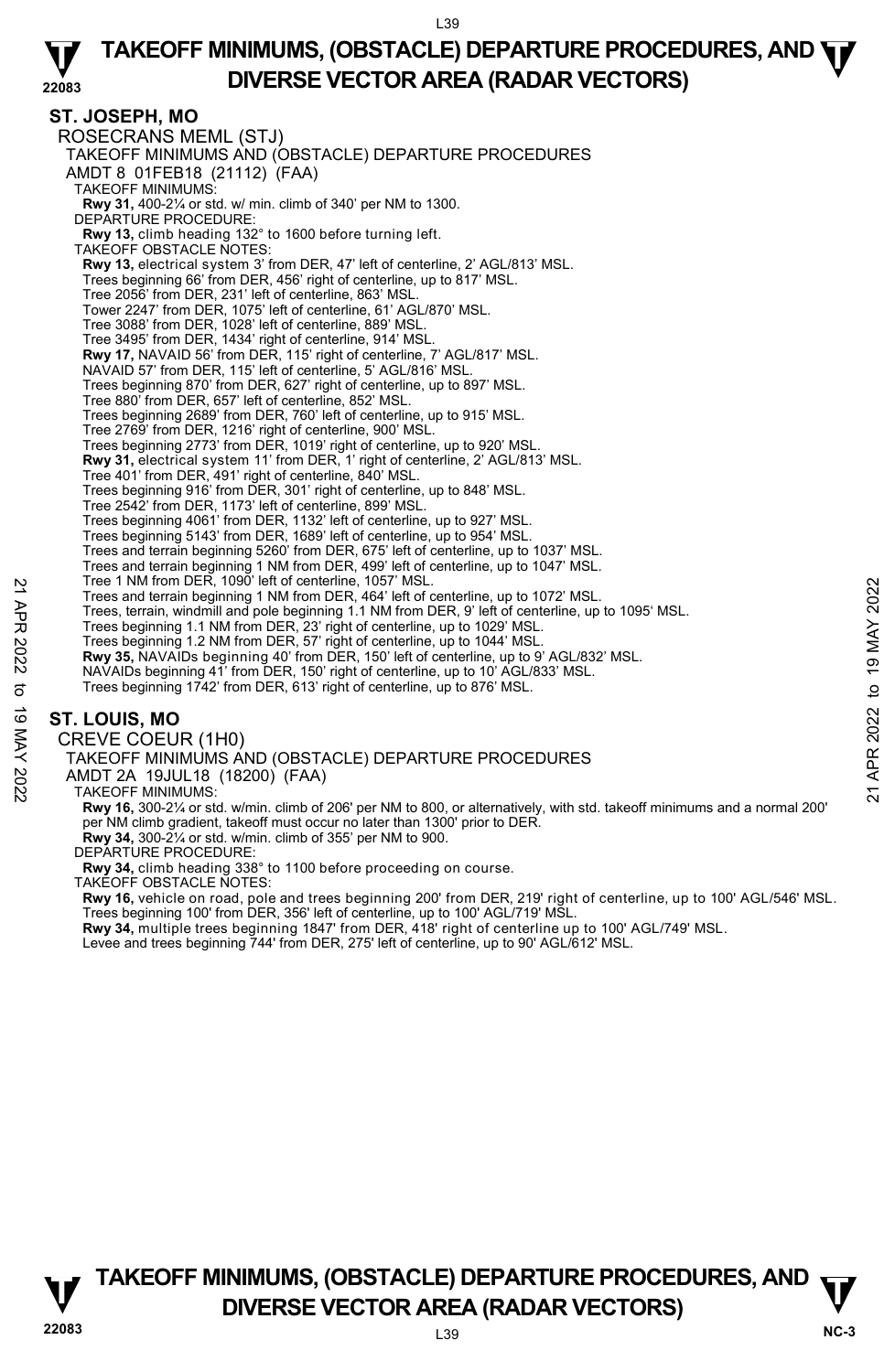#### **22083 TAKEOFF MINIMUMS, (OBSTACLE) DEPARTURE PROCEDURES, AND**  $\Psi$ **DIVERSE VECTOR AREA (RADAR VECTORS)**

**ST. LOUIS, MO (CON'T)**  ST LOUIS LAMBERT INTL (STL) TAKEOFF MINIMUMS AND (OBSTACLE)DEPARTURE PROCEDURES AMDT 3 14SEP17 (17257) TAKEOFF MINIMUMS: **Rwy 11,** 200-1 or std. w/min. climb of 370' per NM to 900. **Rwy 30L,** 200-1 or std. w/min. climb of 245' per NM to 800. **Rwy 30R,** 200-1⅜ or std. w/min. climb of 230' per NM to 800. TAKEOFF OBSTACLE NOTES: **Rwy 6,** railroad 577' from DER, 621' left of centerline, 557' MSL. General utility and pole beginning 1037' from DER, 632' right of centerline, up to 22' AGL/573' MSL. Building 2478' from DER, 1008' right of centerline, 60' AGL/598' MSL. **Rwy 11,** building 2347' from DER, 545' left of centerline, 67' AGL/616' MSL.<br>Tree 2362' from DER, 690' right of centerline, 619' MSL. Tree 2680' from DER, 690' right of centerline, 632' MSL. Tree 2756' from DER, 781' right of centerline, 641' MSL. Tree and poles beginning 3013' from DER, 206' left of centerline, up to 68' AGL/650' MSL. Tree 3066' from DER, 704' right of centerline, 658' MSL. Sign, building, and tree beginning 4349' from DER, 488' right of centerline, up to 65' AGL/680' MSL. Control tower 5016' from DER, 1524' left of centerline, 219' AGL/774' MSL. Building 5293' from DER, 685' right of centerline, 98' AGL/692' MSL. Building 5517' from DER, 527' right of centerline, 114' AGL/694' MSL. **Rwy 12L,** tree 1330' from DER, 666' right of centerline, 654' MSL. **Rwy 12R,** traffic signal 1413' from DER, 702' right of centerline, 636' MSL. Tree 1930' from DER, 372' left of centerline, 636' MSL Sign 2801' from DER, 870' right of centerline, 96' AGL/672' MSL. **Rwy 30L,** vehicles on road, NAVAID, and antenna on building beginning 283' from DER, on centerline, up to 571' MSL.<br>Vehicles on road and traffic signal beginning 836' from DER, 217' right of centerline, up to 580' MSL. Vehicles on road 906' from DER, 600' left of centerline, 569' MSL. Terrain beginning 1375' from DER, 672' right of centerline, up to 592' MSL. Pole 1685' from DER, 640' left of centerline, 39' AGL/585' MSL. Tree and pole beginning 2466' from DER, 604' right of centerline, up to 648' MSL. Tree 3231' from DER, 791' right of centerline, 654' MSL. Tree 3507' from DER, 818' left of centerline, 663' MSL. Tree 3666' from DER, 788' right of centerline, 665' MSL. Tree and pole beginning 4487' from DER, 614' right of centerline, up to 684' MSL. Tree 5174' from DER, 404' left of centerline, 697' MSL. **Rwy 30R,** electrical system 1376' from DER, 710' right of centerline, 34' AGL/567' MSL. Tower 1896' from DER, 899' left of centerline, 54' AGL/587' MSL. Buildings beginning 1963' from DER, 561' right of centerline, up to 81' AGL/611' MSL. Tree 4051' from DER, 930' right of centerline, 631' MSL. Trees beginning 4188' from DER, 1204' right of centerline, up to 657' MSL. Tree 4694' from DER, 520' right of centerline, 658' MSL. Tree 4733' from DER, 1418' right of centerline, 668' MSL. Tree 5095' from DER, 389' right of centerline, 670' MSL. Tree 5755' from DER, 1093' right of centerline, 687' MSL. Tree 1 NM from DER, 345' right of centerline, 693' MSL. Tree 1.1 NM from DER, 1120' right of centerline, 714' MSL. SPIRIT OF ST LOUIS (SUS) TAKEOFF MINIMUMS AND (OBSTACLE) DEPARTURE PROCEDURES AMDT 2 27JUN13 (13178) (FAA) TAKEOFF MINIMUMS: **Rwy 8R,** 200-1¼ or std. w/ min. climb of 238' per NM to 700. **Rwy 26L,** 300-2 or std. w/ min. climb of 231' per NM to 900. TAKEOFF OBSTACLE NOTES: **Rwy 8L,** fence 46' from DER, 338' right of centerline, 8' AGL/465' MSL. Building 174' from DER, 498' right of centerline, 38' AGL/495' MSL. Tree 383' from DER, 426' right of centerline, 31' AGL/488' MSL. OL on pole 1215' from DER, 96' right of centerline, 43' AGL/496' MSL. Multiple poles beginning 1202' from DER, 231' right of centerline, up to 48' AGL/498' MSL. Trees beginning 1245' from DER, 52' left of centerline, up to 80' AGL/533' MSL. Trees beginning 1229' from DER, 95' right of centerline, up to 60' AGL/516' MSL. **Rwy 8R,** antenna 263' from DER, 557' left of centerline, 40' AGL/487' MSL. Railroad car 752' from DER, 19' left of centerline, 23' AGL/482' MSL. Antenna on building 142' from DER, 241' left of centerline, 8' AGL/470' MSL. Trees 5357' from DER, 1793' right of centerline, up to 100' AGL/626' MSL. **Rwy 26L,** tree 2240' from DER, 508' right of centerline, 58' AGL/521' MSL. Tree 1.7 NM from DER, 2670' left of centerline, 100' AGL/759' MSL. **Rwy 26R,** tree 33' from DER, 430' right of centerline, up to 9' AGL/464' MSL.<br>Multiple poles beginning 1269' from DER, left and right of centerline, up to 68' AGL/518' MSL. Trees beginning 1999' from DER, right and left of centerline, up to 154' AGL/601' MSL. 22 Tree and pole beginning 2466' from DER, 604' right of centerline, up to 648' MSL.<br>
Tree and pole beginning 2466' from DER, 604' right of centerline, up to 648' MSL.<br>
Tree 3231' from DER, 791' right of centerline, 653'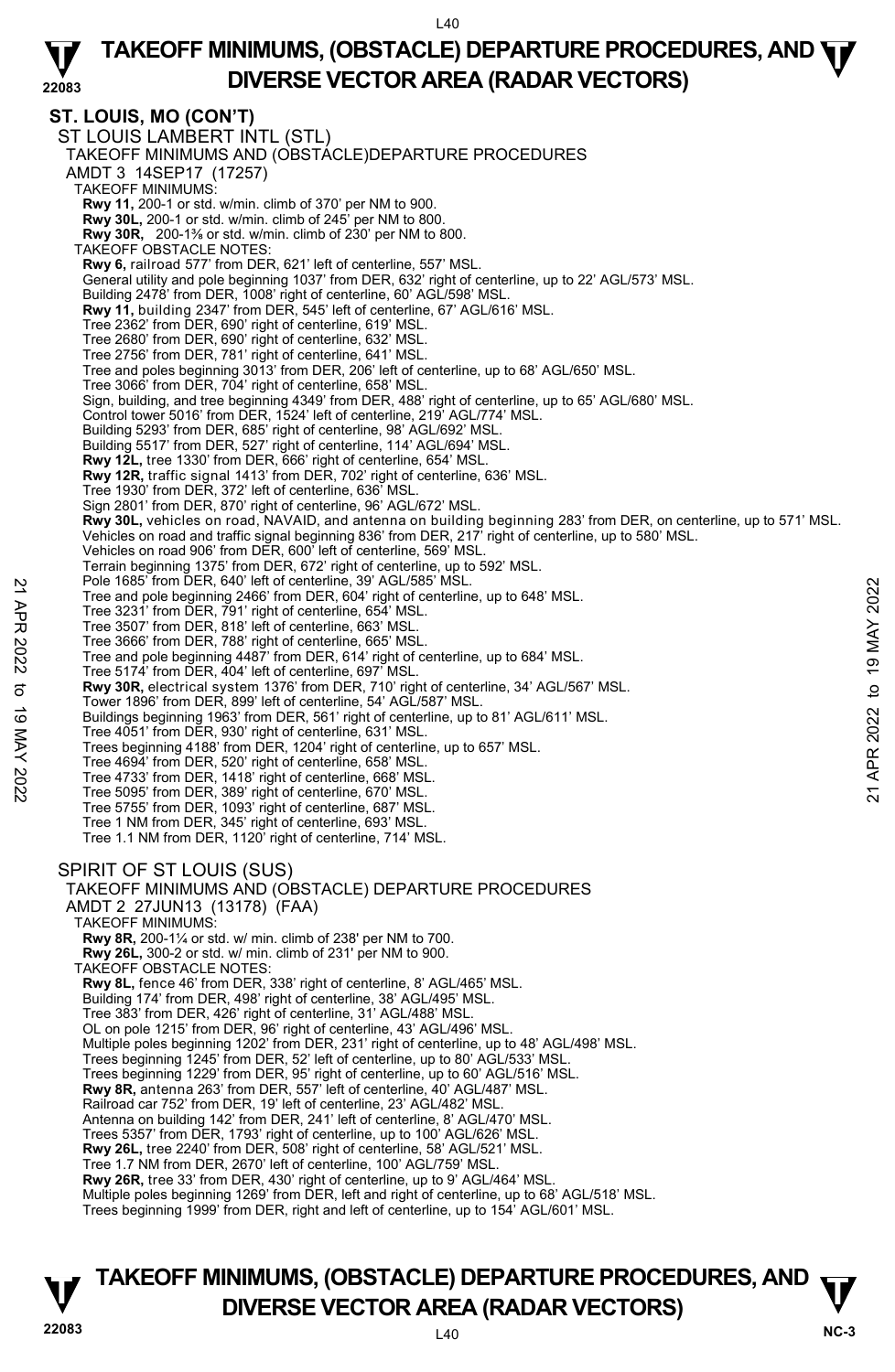**SALEM, MO**  SALEM MEML (K33) TAKEOFF MINIMUMS AND (OBSTACLE) DEPARTURE PROCEDURES ORIG 20OCT11 (21112) (FAA) TAKEOFF MINIMUMS: **Rwy 17,** 400-2¼ or std. w/min. climb of 300' per NM to 1500. TAKEOFF OBSTACLE NOTES: **Rwy 17,** trees beginning 675' from DER, 675' left of centerline, up to 100' AGL/1349' MSL. Tree 911' from DER, 290' right of centerline, 34' AGL/1275' MSL. Power line beginning 942' from DER, 745' left of centerline, up to 120' AGL/1369' MSL.<br>**Rwy 35,** tree 770' from DER, 120' right of centerline, 28' AGL/1249' MSL. **SEDALIA, MO**  SEDALIA RGNL (DMO) TAKEOFF MINIMUMS AND (OBSTACLE) DEPARTURE PROCEDURES AMDT 1 22AUG13 (13234) (FAA) TAKEOFF OBSTACLE NOTES: **Rwy 5,** trees beginning 238' from DER, 121' right of centerline, up to 71' AGL/950' MSL. Tree 2388' from DER, 355' left of centerline, 77' AGL/946' MSL. Buildings beginning 70' from DER, 447' left of centerline, up to 17' AGL/906' MSL. **Rwy 18,** trees beginning 88' from DER, left and right of centerline, up to 61' AGL/970' MSL. **Rwy 23**, trees beginning 6' from DER, left and right of centerline, up to 78' AGL/991' MSL. Vehicle on road, 23' from DER 504' left of centerline, 8' AGL/927' MSL. Communication tower 4771' from DER, 582' right of centerline, 163' AGL/1032' MSL. **Rwy 36,** trees beginning 583' from DER, 598' right of centerline, up to 68' AGL/ 927' MSL. Terrain beginning 151' from DER, 307' left of centerline, up to 889' MSL. **SHELDON, IA**  SHELDON RGNL (SHL) TAKEOFF MINIMUMS AND (OBSTACLE) DEPARTURE PROCEDURES AMDT 1 22JUN17 (17173) (FAA) TAKEOFF OBSTACLE NOTES: **Rwy 15,** light pole 9' from DER, 17' left of centerline, 1' AGL/1413' MSL. Light pole 10' from DER, 27' right of centerline, 1' AGL/1413' MSL. Trees beginning 1345' from DER, 422' left of centerline, up to 1473' MSL. Trees beginning 2977' from DER, 357' left of centerline, up to 1497' MSL. **Rwy 33,** light pole beginning 9' from DER, 16' left of centerline, up to 1' AGL/1421' MSL. Light pole beginning 9' from DER, 18' right of centerline, up to 1' AGL/1420' MSL. Building, light pole beginning 14' from DER, 74' left of centerline, up to 23' AGL/1441' MSL. Bush [tmp] 14' from DER, 178' right of centerline, 1423' MSL. Tree, beacon beginning 31' from DER, 459' left of centerline, up to 1479' MSL. NAMED TO THE TRIVITY OF THE PROCEDURES<br>
TAKEOFF MINIMUMS AND (OBSTACLE) DEPARTURE PROCEDURES<br>
TAKEOFF MINIMUMS AND (OBSTACLE) DEPARTURE PROCEDURES<br>
NOT 1 22JUN17 (17173) (FAA)<br>
NAMED TO EXP. 27 right of centerline, 1' AG Bush [tmp] 195' from DER, 350' right of centerline, 1427' MSL. Road (n) beginning 435' from DER, 166' right of centerline, up to 1436' MSL. Tree 959' from DER, 366' right of centerline, 1447' MSL. Tree 1026' from DER, 520' right of centerline, 1464' MSL. Trees beginning 1027' from DER, 456' right of centerline, up to 1467' MSL. **SHENANDOAH, IA**  SHENANDOAH MUNI (SDA) TAKEOFF MINIMUMS AND (OBSTACLE) DEPARTURE PROCEDURES AMDT 2 03JAN19 (19003) (FAA) TAKEOFF MINIMUMS: **Rwy 4,** 500-3 or std. w/min. climb of 260' per NM to 1700. **Rwy 12,** 500-2¾ or std. w/min. climb of 285' per NM to 1600. **Rwy 30,** 300-1½ or std. w/min. climb of 255' per NM to 1300. TAKEOFF OBSTACLE NOTES: **Rwy 4,** building 70' from DER, 398' right of centerline, 10' AGL/984' MSL. Tree 73' from DER, 192' left of centerline, 978' MSL. Tree 175' from DER, 391' left of centerline, 979' MSL. Tree 281' from DER, 403' left of centerline, 981' MSL. Pole 412' from DER, 330' right of centerline, 1007' MSL. Tree, pole beginning 551' from DER, 263' left of centerline, up to 992' MSL. Pole 620' from DER, 470' right of centerline, 1010' MSL. Tree 822' from DER, 646' right of centerline, 1022' MSL. Tree 1612' from DER, 508' right of centerline, 1034' MSL.

# **22083** L41 **NC-3 TAKEOFF MINIMUMS, (OBSTACLE) DEPARTURE PROCEDURES, AND**  $\mathbf{\nabla}$ **DIVERSE VECTOR AREA (RADAR VECTORS)**

Vegetation beginning 4706' from DER, 1686' right of centerline, up to 100' AGL/1104' MSL. Tower 2.5 NM from DER, 3152' right of centerline, 491' AGL/1463' MSL.

 **CON'T**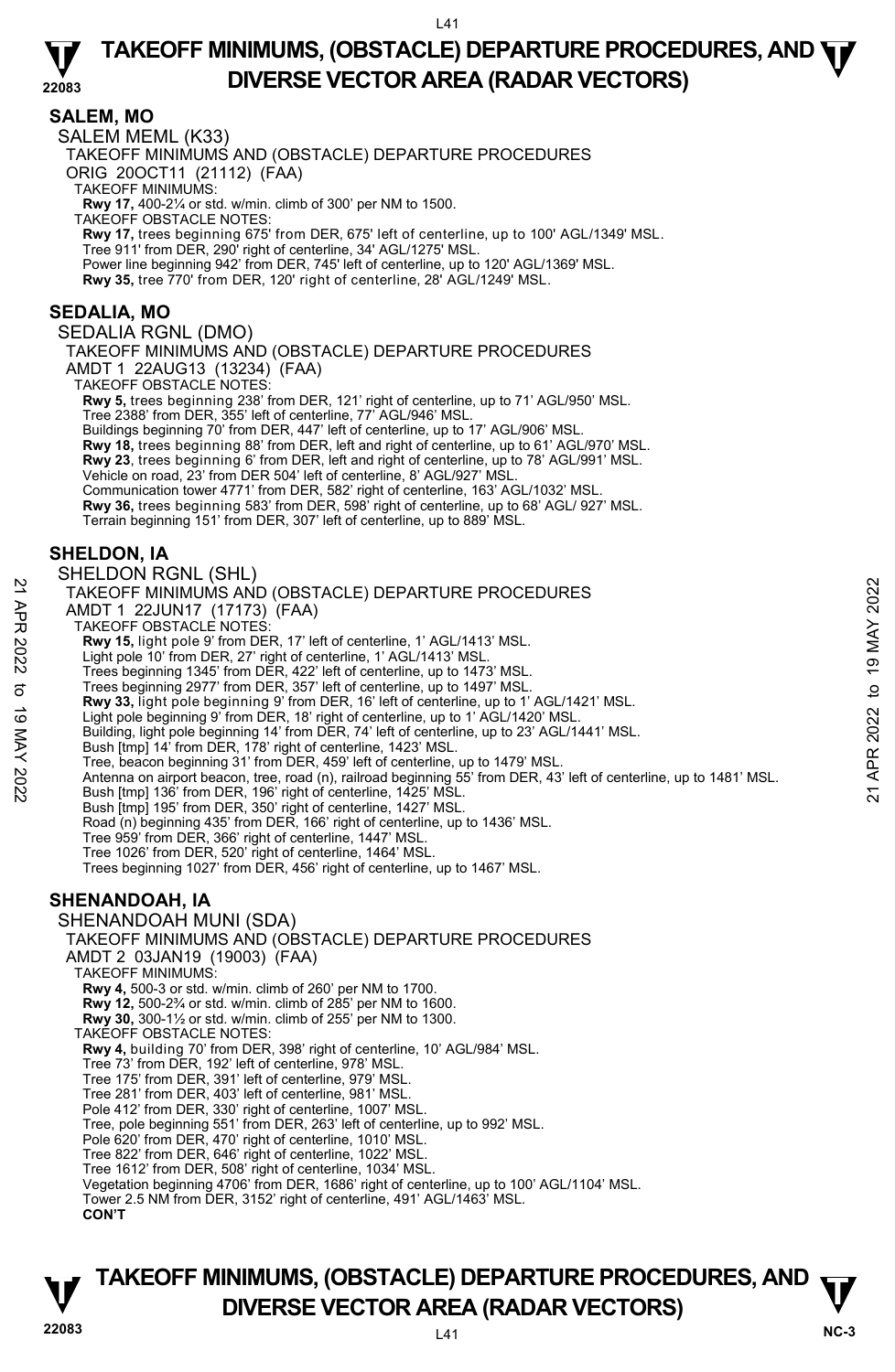#### **22083 TAKEOFF MINIMUMS, (OBSTACLE) DEPARTURE PROCEDURES, AND**  $\Psi$ **DIVERSE VECTOR AREA (RADAR VECTORS)**

# **SHENANDOAH, IA (CON'T)**

SHENANDOAH MUNI (SDA) (CON'T)  **Rwy 12,** vegetation 27' from DER, 233' left of centerline, 974' MSL. Vegetation 71' from DER, 336' left of centerline, 976' MSL. Pole, tree beginning 74' from DER, 124' left of centerline, up to 28' AGL/998' MSL. Tree 75' from DER, 91' right of centerline, 984' MSL. Tree 96' from DER, 522' right of centerline, 986' MSL. Trees beginning 106' from DER, 390' right of centerline, up to 18' AGL/990' MSL. Other, tree beginning 3998' from DER, 62' right of centerline, up to 1100' MSL. Other 5011' from DER, 68' left of centerline, 1115' MSL. Other 5490' from DER, 691' right of centerline, 1110' MSL. Tower 2.1 NM from DER, 2334' left of centerline, 311' AGL/1430' MSL. **Rwy 22,** vegetation 101' from DER, 170' right of centerline, 972' MSL. Fence 200' from DER, 392' left of centerline, 7' AGL/967' MSL. Catenary, pole beginning 965' from DER, 253' left of centerline, up to 999' MSL. Tree 2023' from DER, 507' left of centerline, 1030' MSL. **Rwy 30,** vegetation 73' from DER, 305' right of centerline, 959' MSL.<br>Trees beginning 117' from DER, 318' right of centerline, up to 31' AGL/981' MSL. Trees beginning 305' from DER, 217' left of centerline, up to 970' MSL. Tree 600' from DER, 118' left of centerline, 972' MSL. Tree 790' from DER, 192' left of centerline, 977' MSL. Tree 876' from DER, 136' right of centerline, 983' MSL. Trees beginning 1007' from DER, 273' right of centerline, up to 984' MSL. Tree 1398' from DER, 332' left of centerline, 996' MSL. Tree 1533' from DER, 432' left of centerline, 1015' MSL. Trees beginning 1557' from DER, 432' left of centerline, up to 1044' MSL. Tree 2076' from DER, 693' left of centerline, 1049' MSL.<br>Tree 5404' from DER, 1808' right of centerline, 1118' MSL.<br>Trees beginning 5502' from DER, 1411' right of centerline, up to 1124' MSL. Trees beginning 5767' from DER, 1299' right of centerline, up to 1125' MSL. Trees beginning 5825' from DER, 1508' right of centerline, up to 1129' MSL. Trees beginning 5887' from DER, 1320' right of centerline, up to 1130' MSL. Tree, transmission line beginning 6054' from DER, 1374' right of centerline, up to 1144' MSL. Tree, transmission line beginning 1.1 NM from DER, 1993' right of centerline, up to 1146' MSL. **SIBLEY, IA**  SIBLEY MUNI (ISB) TAKEOFF MINIMUMS AND (OBSTACLE) DEPARTURE PROCEDURES ORIG 05MAY11 (11125) (FAA) TAKEOFF MINIMUMS: **Rwy 35,** 300-1½ or std. w/min. climb of 275' per NM to 1900. TAKEOFF OBSTACLE NOTES: Trees beginning 5887' from DER, 1320' right of centerline, up to 1130' MSL.<br>
Tree, transmission line beginning 6054' from DER, 1374' right of centerline, up to 1144' MSL.<br>
Tree, transmission line beginning 6054' from DER, **Rwy 35,** vehicles on road 189' from DER, 530' left of centerline, 15' AGL/1564' MSL. Train 401' from DER, 564' left of centerline, 23' AGL/1572' MSL. Numerous trees beginning 550' from DER, 564' left of centerline,100' AGL/1649' MSL. **SIKESTON, MO**  SIKESTON MEML MUNI (SIK) TAKEOFF MINIMUMS AND (OBSTACLE) DEPARTURE PROCEDURES AMDT 1A 08NOV18 (21112) (FAA) TAKEOFF OBSTACLE NOTES: **Rwy 3,** tree 197' from DER, 462' right of centerline, 335' MSL. Sign 228' from DER, 490' left of centerline, 13' AGL/323' MSL. Tree 934' from DER, 502' right of centerline, 30' AGL/340' MSL. Tree 952' from DER, 670' right of centerline, 373' MSL. Trees beginning 1112' from DER, 355' right of centerline, up to 389' MSL. Tree 2830' from DER, 765' left of centerline, 86' AGL/391' MSL. Tree 3279' from DER, 635' right of centerline, 399' MSL. **Rwy 21,** sign 160' from DER, 442' right of centerline, 11' AGL/320' MSL. Pole, tree beginning 178' from DER, 374' right of centerline, up to 30' AGL/340' MSL. Pole 609' from DER, 539' left of centerline, 24' AGL/335' MSL. Building 845' from DER, 501' left of centerline, 29' AGL/341' MSL. Tree 1088' from DER, 628' right of centerline, 34' AGL/341' MSL. Pole 1166' from DER, 797' left of centerline, 37' AGL/348' MSL. Trees beginning 1242' from DER, 422' right of centerline, up to 363' MSL. Tree 1612' from DER, 579' right of centerline, 70' AGL/377' MSL. Trees beginning 2304' from DER, 649' right of centerline, up to 69' AGL/380' MSL. Tree 3181' from DER, 357' right of centerline, 86' AGL/407' MSL.

![](_page_41_Picture_4.jpeg)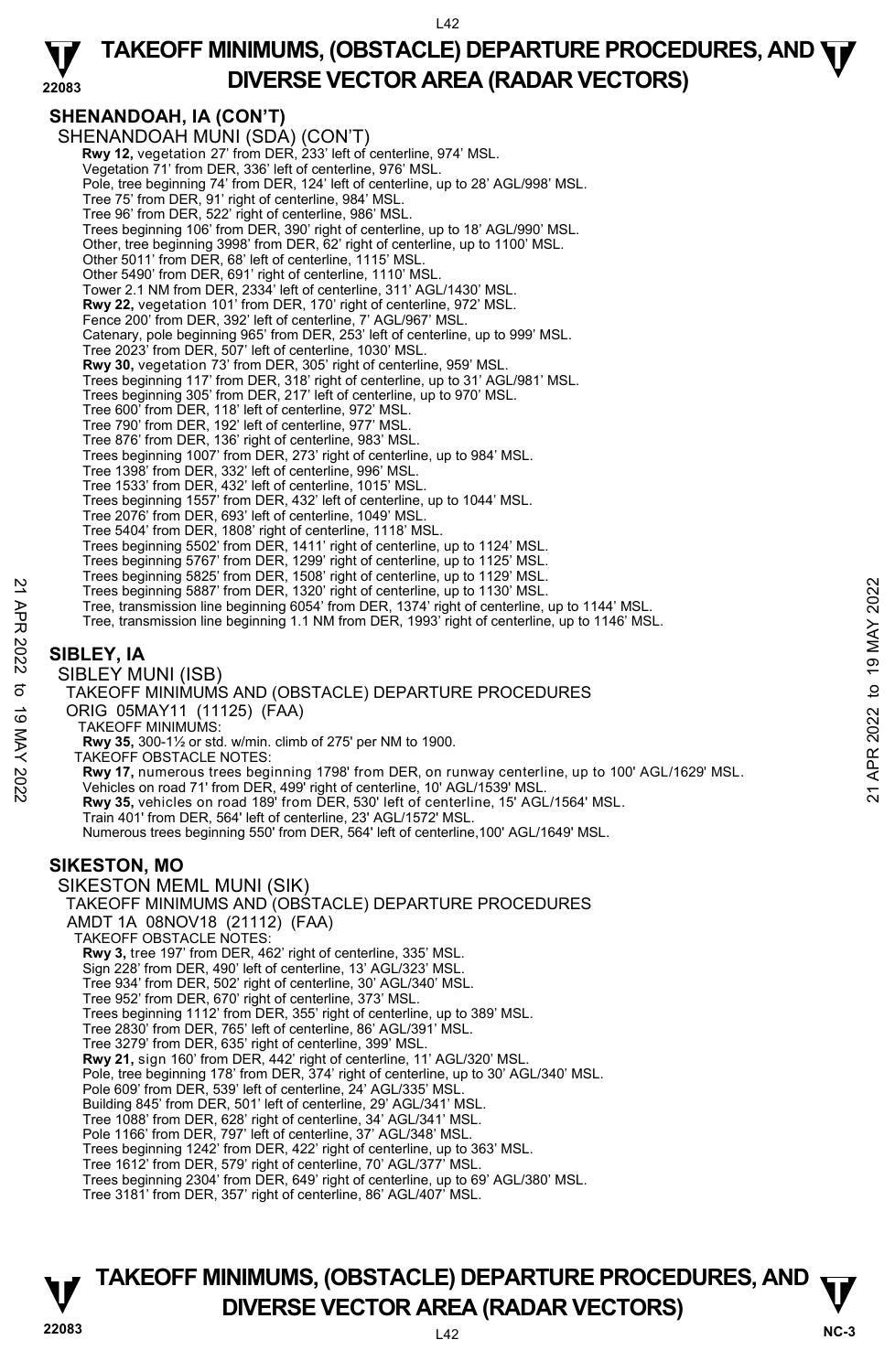#### **22083 TAKEOFF MINIMUMS, (OBSTACLE) DEPARTURE PROCEDURES, AND**  $\Psi$ **DIVERSE VECTOR AREA (RADAR VECTORS)**

# **SIOUX CITY, IA**

SIOUX GATEWAY/BRIG GEN BUD DAY FLD (SUX)

TAKEOFF MINIMUMS AND (OBSTACLE) DEPARTURE PROCEDURES

AMDT 4 31DEC20 (21112) (FAA)

TAKEOFF MINIMUMS:

**Rwy 36,** std. w/min. climb of 260' per NM to 4300 or 1600-3 for VCOA. DEPARTURE PROCEDURE:

**Rwy 31,** climb heading 313° to 2000 before turning east.

VCOA:

**Rwy 36,** obtain ATC approval for VCOA when requesting IFR clearance. Climb in visual conditions to cross Sioux Gateway/Brig Gen Bud Day Fld at or above 2500 MSL before proceeding on course.

TAKEOFF OBSTACLE NOTES:

**Rwy 13,** trees 2242' from DER, 920' right of centerline, 1162' MSL.

Tree 4517' from DER, 1664' left of centerline, 100' AGL/1209' MSL.

**Rwy 18,** sign 29' from DER, 212' left of centerline, 6' AGL/1099' MSL.

**Rwy 31,** trees 3018' from DER, 122' left of centerline, 1171' MSL.

Trees 3100' from DER, 431' right of centerline, 1173' MSL.

- Tree 3205' from DER, 669' right of centerline, 1174' MSL.
- Trees 4622' from DER, 1700' left of centerline, 100' AGL/1209' MSL.

**Rwy 36,** trees beginning 1504' from DER, 495' right of centerline, up to 1172' MSL.

# **SPENCER, IA**

SPENCER MUNI (SPW)

TAKEOFF MINIMUMS AND (OBSTACLE) DEPARTURE PROCEDURES

ORIG 03JUN10 (10154) (FAA)

TAKEOFF OBSTACLE NOTES:

**Rwy 12,** ground 113' from DER, 308' right of centerline, 0' AGL/1341' MSL.

Vehicle on road 531' from DER, 21' right of centerline, 15' AGL/1347' MSL.

Trees and antenna on building beginning 2074' from DER, 466' right of centerline, up to 78' AGL/1449' MSL.<br>Trees beginning 3985' from DER, 35' right of centerline, up to 120' AGL/1449' MSL.

**Rwy 18,** vehicle on road 562' from DER, 21' right of centerline, 15' AGL/1353' MSL.

Trees beginning 600' from DER, 487' right of centerline, up to 120' AGL/1459' MSL.

# **SPRINGFIELD, MO**

DOWNTOWN (3DW)

TAKEOFF MINIMUMS AND (OBSTACLE) DEPARTURE PROCEDURES ORIG 10DEC15 (15344) (FAA) **Example 398°** from DER, 21' right of centerline, up to 120' AGL/1449' MSL.<br> **ENVIRONEMENT CONTRACT ACTS AND CONTRACT CONTRACT THE SET ON A CONTRACT THE SET ON DOWNTOWN (3DW)<br>
<b>EXAMPLE SET ON DOWNTOWN (3DW)**<br> **SPRINGFIELD** 

TAKEOFF MINIMUMS:

**Rwy 29,** 500-2 or std. w/min. climb of 326' per NM to 2000.

DEPARTURE PROCEDURE:

**Rwy 11,** climb heading 108° to 4200 before turning left.

**Rwy 29,** climb heading 288° to 2000 before turning left. TAKEOFF OBSTACLE NOTES:

**Rwy 11,** trees and buildings beginning 129' from DER, left and right of centerline, up to 80' AGL/1480' MSL.<br>**Rwy 29,** trees and buildings beginning 236' from DER, left and right of centerline, up to 80' AGL/1430' MSL.<br>To

#### SPRINGFIELD-BRANSON NTL (SGF)

#### TAKEOFF MINIMUMS AND (OBSTACLE) DEPARTURE PROCEDURES AMDT 1 08MAR90 (21168) (FAA)

TAKEOFF MINIMUMS:

**Rwy 32,** 300-1 or std. w/min. climb of 250' per NM to 1400.

# **STEELE, MO**

#### STEELE MUNI (M12)

TAKEOFF MINIMUMS AND (OBSTACLE) DEPARTURE PROCEDURES

ORIG 30APR15 (15120) (FAA)

TAKEOFF OBSTACLE NOTES:

**Rwy 18,** multiple poles beginning 158' from DER, left and right of centerline, up to 34' AGL/292' MSL.

Multiple trees beginning 1837' from DER, 507' left of centerline, up to 100' AGL/359' MSL.

Tree 1842' from DER, 903' right of centerline, 100' AGL/359' MSL. **Rwy 36,** tree 608' from DER, 525' right of centerline, 19' AGL/274' MSL.

Vehicles on road beginning 682' from DER, 239' right of centerline, up to 21' AGL/276' MSL. Multiple trees beginning 3738' from DER, 1382' left of centerline, up to 100' AGL/364' MSL.

![](_page_42_Picture_56.jpeg)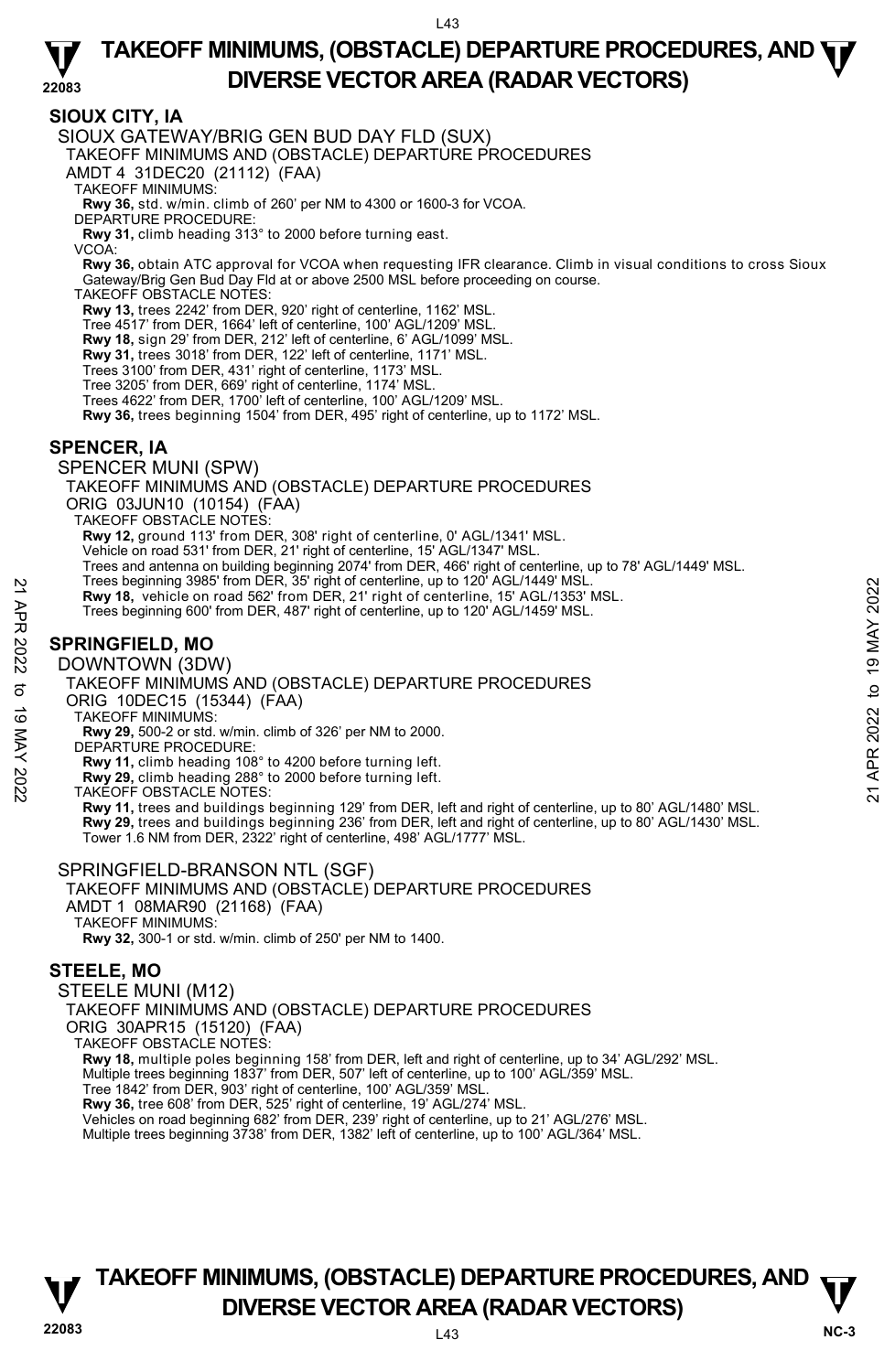#### **STOCKTON, MO**

STOCKTON MUNI (MO3) TAKEOFF MINIMUMS AND (OBSTACLE) DEPARTURE PROCEDURES ORIG 07MAR13 (13066) (FAA) TAKEOFF OBSTACLE NOTES: **Rwy 1,** tree 1070' from DER, 339' right of centerline, 75' AGL/1114' MSL. Tree 2400' from DER, 227' right of centerline, 75' AGL/1114' MSL. **Rwy 19,** tree 645' from DER, 8' right of centerline, 75' AGL/1105' MSL. Tree 1911' from DER, 120' left of centerline, 75' AGL/1115' MSL. **STORM LAKE, IA**  STORM LAKE MUNI (SLB) TAKEOFF MINIMUMS AND (OBSTACLE) DEPARTURE PROCEDURES ORIG-A 20JUN19 (19171) (FAA) TAKEOFF MINIMUMS: **Rwys 6, 24,** NA - Turf. TAKEOFF OBSTACLE NOTES: **Rwy 13,** lighting 10' from DER, 14' right of centerline, 3' AGL/1469' MSL. Tree 58' from DER, 250' left of centerline, 1482' MSL. Trees beginning 1865' from DER, 405' left of centerline, up to 1537' MSL. **Rwy 17,** lighting, NAVAID beginning 9' from DER, 18' left of centerline, up to 3' AGL/1482' MSL. Lighting 10' from DER, 36' right of centerline, 3' AGL/1482' MSL. Vegetation 103' from DER, 129' left of centerline, 1483' MSL. Fence 111' from DER, 449' left of centerline, 3' AGL/1489' MSL. Fences beginning 120' from DER, 450' left of centerline, up to 5' AGL/1491' MSL. **Rwy 31,** vehicles on road beginning 34' from DER, 320' right of centerline, up to 1497' MSL. Terrain 94' from DER, 375' left of centerline, 1482' MSL. Terrain 191' from DER, 492' left of centerline, 1483' MSL. Vehicles on road 426' from DER, 50' right of centerline, 1498' MSL. Tree, building beginning 759' from DER, 598' left of centerline, up to 1529' MSL. Tree 855' from DER, 547' left of centerline, 1545' MSL. Tree, building beginning 863' from DER, 618' left of centerline, up to 1546' MSL. Tree 950' from DER, 530' left of centerline, 1554' MSL. Tree, vehicles on road beginning 962' from DER, 489' left of centerline, up to 1555' MSL. Tree 1031' from DER, 700' left of centerline, 1558' MSL. Tree 1177' from DER, 739' left of centerline, 1561' MSL. **Rwy 35,** NAVAID 10' from DER, 55' right of centerline, 2' AGL/1481' MSL. Vegetation 92' from DER, 175' left of centerline, 1482' MSL. Tree 252' from DER, 80' right of centerline, 1488' MSL. Tree 1410' from DER, 698' right of centerline, 1543' MSL. **SULLIVAN, MO**  SULLIVAN RGNL (UUV) TAKEOFF MINIMUMS AND (OBSTACLE) DEPARTURE PROCEDURES ORIG-A 03JAN19 (19003) (FAA) TAKEOFF MINIMUMS: **Rwy 24,** 300-1 or std. w/ min. climb of 320' per NM to 1200. TAKEOFF OBSTACLE NOTES: **Rwy 6,** tree, tower, pole beginning 176' from DER, 12' left of centerline, up to 966' MSL.<br>Pole 462' from DER, 471' right of centerline, 31' AGL/941' MSL. Tree 519' from DER, 447' right of centerline, 960' MSL. Trees beginning 526' from DER, 246' right of centerline, up to 961' MSL. Trees beginning 594' from DER, 8' right of centerline, up to 965' MSL. **Rwy 24,** pole 485' from DER, 408' right of centerline, 21' AGL/961' MSL. Tree, building beginning 502' from DER, 357' left of centerline, up to 975' MSL. Pole, tree beginning 525' from DER, 440' right of centerline, up to 30' AGL/971' MSL. Tree 792' from DER, 419' right of centerline, 997' MSL. Trees beginning 858' from DER, 449' right of centerline, up to 1004' MSL. Tree, building beginning (39 Yom DER, 39' ento Tenterine, 19 to 1929' MSL.<br>
Tree 855' from DER, 547' left of centerline, 1545' MSL.<br>
Tree 950' from DER, 530' left of centerline, 19 to 1946' MSL.<br>
Tree 950' from DER, 739' l

- Stack, tree, building beginning 1001' from DER, 269' left of centerline, up to 66' AGL/1009' MSL.<br>Trees beginning 2027' from DER, 313' right of centerline, up to 1008' MSL.
- 
- Tree, building beginning 2469' from DER, 78' left of centerline, up to 1016' MSL.

![](_page_43_Picture_7.jpeg)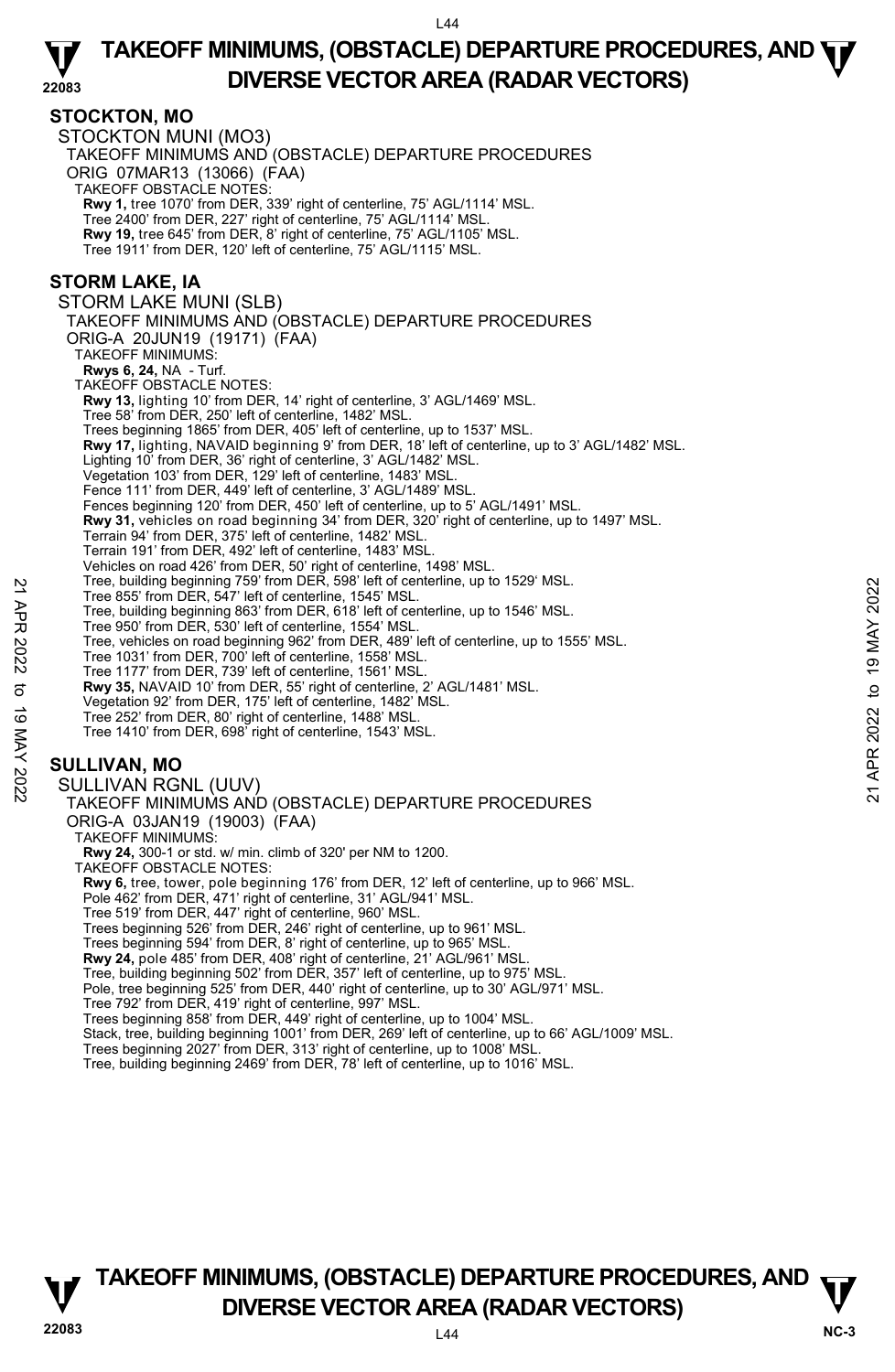#### **22083 TAKEOFF MINIMUMS, (OBSTACLE) DEPARTURE PROCEDURES, AND**  $\Psi$ **DIVERSE VECTOR AREA (RADAR VECTORS)**

# **TARKIO, MO**

GOULD PETERSON MUNI (K57) TAKEOFF MINIMUMS AND (OBSTACLE) DEPARTURE PROCEDURES AMDT 2 07OCT21 (21280) (FAA) TAKEOFF MINIMUMS: **Rwy 36,** 300-1 w/min. climb of 204' per NM to 1600 or std. w/min. climb of 407' per NM to 1200 or 1100-3 for VCOA. VCOA: **Rwy 36,** obtain ATC approval for VCOA when requesting IFR clearance. Climb in visual conditions, to cross Gould Peterson Muni airport at or above 1800 before proceeding on course. TAKEOFF OBSTACLE NOTES: **Rwy 18,** vehicle on road beginning 17' from DER, 340' right of centerline, up to 930' MSL. Vehicle on road beginning 80' from DER, 339' left of centerline, up to 924' MSL. Trees beginning 964' from DER, 672' left of centerline, up to 24' AGL/951' MSL. Transmission line, pole, tree beginning 1200' from DER, 289' right of centerline, up to 67' AGL/982' MSL. Tree 1582' from DER, 870' left of centerline, 44' AGL/956' MSL. Trees beginning 1584' from DER, 751' left of centerline, up to 63' AGL/978' MSL. Trees beginning 1616' from DER, 5' left of centerline, up to 115' AGL/1030' MSL. Transmission line, tree beginning 2121' from DER, 163' right of centerline, up to 72' AGL/985' MSL. Tree 2176' from DER, 160' right of centerline, 84' AGL/1007' MSL. Trees beginning 2177' from DER, 161' right of centerline, up to 101' AGL/1013' MSL.<br>Tree, transmission line beginning 2275' from DER, on centerline, up to 97' AGL/1018' MSL. **Rwy 36,** vehicles on road beginning 4' from DER, 365' left of centerline, up to 930' MSL. Building, vehicle on road beginning 43' from DER, 361' right of centerline, up to 26' AGL/939' MSL. Vehicle on road beginning 212' from DER, 125' left of centerline, up to 931' MSL. Wind indicator, pole, building, vehicle on road, tree beginning 429' from DER, 29' right of centerline, up to 41' AGL/957' MSL. Vehicle on road beginning 541' from DER, 101' left of centerline, up to 932' MSL. Pole, vehicle on road, trees beginning 545' from DER, on centerline, up to 31' AGL/947' MSL.<br>Tree, terrain, pole, transmission line beginning 693' from DER, 7' right of centerline, up to 1026' MSL. Pole, transmission line beginning 747' from DER, 185' left of centerline, up to 35' AGL/950' MSL. Tree 1255' from DER, 449' left of centerline, 47' AGL/961' MSL. Tree 1357' from DER, 425' left of centerline, 52' AGL/970' MSL. Tree 1469' from DER, 431' left of centerline, 55' AGL/975' MSL. Trees beginning 1535' from DER, 64' left of centerline, up to 64' AGL/985' MSL. Trees beginning 1850' from DER, 157' left of centerline, up to 67' AGL/990' MSL. Tree 1863' from DER, 182' left of centerline, 62' AGL/991' MSL. Trees beginning 1864' from DER, 22' left of centerline, up to 58' AGL/992' MSL. Trees beginning 1871' from DER, 266' left of centerline, up to 66' AGL/993' MSL. Trees beginning 1880' from DER, 40' left of centerline, up to 66' AGL/1001' MSL. Trees beginning 1890' from DER, 8' left of centerline, up to 74' AGL/1005' MSL. Tree, terrain beginning 1891' from DER, 21' right of centerline, up to 1042' MSL. Trees beginning 1998' from DER, 31' left of centerline, up to 69' AGL/1010' MSL. Trees beginning 2021' from DER, 7' left of centerline, up to 77' AGL/1018' MSL. Tree, terrain beginning 2037' from DER, on centerline, up to 1046' MSL. Trees beginning 2067' from DER, 19' left of centerline, up to 77' AGL/1019' MSL. Trees beginning 2086' from DER, 33' left of centerline, up to 78' AGL/1021' MSL. Tree, terrain beginning 2124' from DER, on centerline, up to 1022' MSL. Trees beginning 2782' from DER, 2' left of centerline, up to 61' AGL/1023' MSL. Trees beginning 3218' from DER, 33' right of centerline, up to 55' AGL/1047' MSL. Tree, terrain beginning 3226' from DER, 56' right of centerline, up to 1065' MSL. Tree 3231' from DER, 1323' right of centerline, 57' AGL/1077' MSL. Tower 1.1 NM from DER, on centerline, up to 325' AGL/1391' MSL. **TIPTON, IA**  Tree 1367 'from DER, 425' left of centerline, 52' AGL/975' MSL.<br>
Tree 1469' from DER, 431' left of centerline, 55' AGL/975' MSL.<br>
Trees beginning 1535' from DER, 157' left of centerline, up to 64' AGL/985' MSL.<br>
Trees beg

MATHEWS MEML (8C4)

TAKEOFF MINIMUMS AND (OBSTACLE) DEPARTURE PROCEDURES AMDT 1 08APR10 (21112) (FAA)

DEPARTURE PROCEDURE

**Rwy 29,** climb heading 288° to 1900 before proceeding on course.

TAKEOFF OBSTACLE NOTES:

**Rwy 11,** tree 1537' from DER, 668' left of centerline, 100' AGL/949' MSL.

Tree 1801' from DER, 803' right of centerline, 100' AGL/929' MSL.

Tree 3796' from DER, 227' left of centerline, 100' AGL/969' MSL.

**Rwy 29,** tree 404' from DER, 576' right of centerline, 100' AGL/929' MSL. Tree 4068' from DER, 964' left of centerline, 100' AGL/959' MSL.

![](_page_44_Picture_14.jpeg)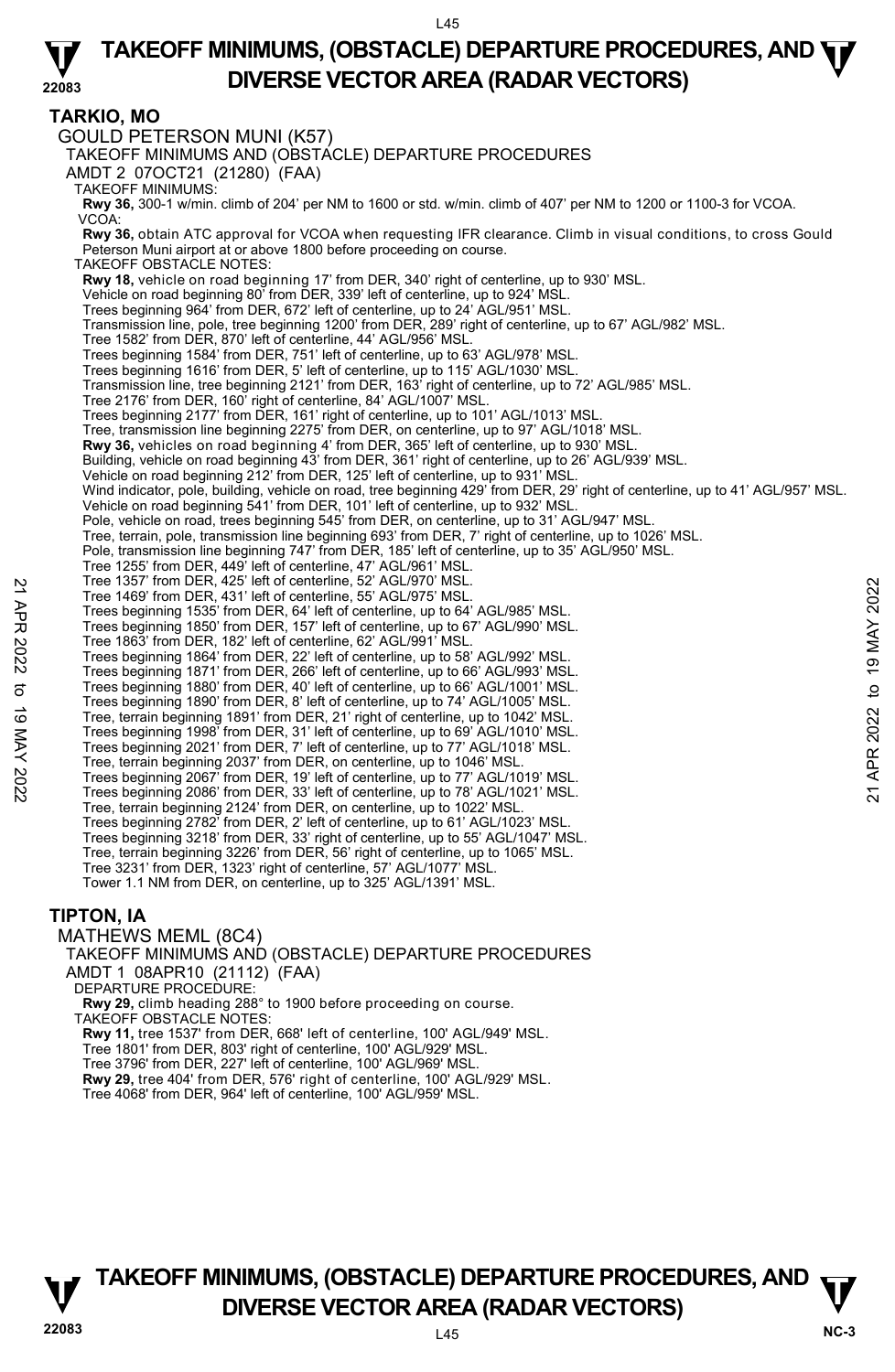#### **22083 TAKEOFF MINIMUMS, (OBSTACLE) DEPARTURE PROCEDURES, AND**  $\Psi$ **DIVERSE VECTOR AREA (RADAR VECTORS)**

# **TRENTON, MO**

TRENTON MUNI (TRX)

TAKEOFF MINIMUMS AND (OBSTACLE) DEPARTURE PROCEDURES

ORIG-A 31JAN19 (19031) (FAA)

TAKEOFF MINIMUMS:

**Rwys 18, 36**, 500-2 or std. w/min. climb of 350' per NM to 1400. DEPARTURE PROCEDURE:

**Rwy 18,** climb heading 182° to 1400 before proceeding on course. **Rwy 36,** climb heading 002° to 1400 before proceeding on course.

TAKEOFF OBSTACLE NOTES: **Rwy 18,** tree 27' from DER, 482' left of centerline, 9' AGL/764' MSL.

Fence 114' from DER, 209' left of centerline, 21' AGL/776' MSL.

Pole sign beginning 114' from DER, 213' left of centerline, up to 27' AGL/782' MSL.

- Ground, tree, pole, building, fence, sign, bridge, beginning 263' from DER, 35' left of centerline, up to 64' AGL/821' MSL.
- Trees, beginning 1071' from DER, 253' left of centerline, up to 76' AGL/857' MSL.

**Rwy 36**, tree 2' from DER, 247' right of centerline, 2' AGL/759' MSL.

- Trees, terrain, fence, bridge, road, pole, beginning 12' from DER, 139' right of centerline, up to 64' AGL/821' MSL.
- Fence 78' from DER, 364' left of centerline, 4' AGL/762' MSL.
- Tree, terrain, sign, pole, beginning 189' from DER, 23' left of centerline, up to 57' AGL/814' MSL.

Tree 2539' from DER, 185' right of centerline, 12' AGL/838' MSL.

### **VINTON, IA**

#### VINTON VETERANS MEML AIRPARK (VTI)

TAKEOFF MINIMUMS AND (OBSTACLE) DEPARTURE PROCEDURES

AMDT 2 24MAR22 (22083) (FAA)

DEPARTURE PROCEDURE:

**Rwy 9,** climb on heading 091° to 2800 before turning left.

**Rwy 16**, climb on heading 159° to 2800 before turning.

- 
- **Rwy 27,** climb on heading 272° to 2800 before turning.  **Rwy 34,** climb on heading 339° to 2800 before turning right.
- TAKEOFF OBSTACLE NOTES:
- **Rwy 9,** building, pole beginning 154' from DER, 195' right of centerline, up to 29' AGL/868' MSL.<br>Tree 453' from DER, 574' left of centerline, 880' MSL. EXAM 34, climb on heading 399° to 2800 before turning right.<br>
TAKEOFF OBSTACLE NOTES:<br>
Tree 453' from DER, 195' right of centerline, up to 29' AGL/868' MSL.<br>
Tree 453' from DER, 131' left of centerline, up to 890' MSL.<br>
T

Trees, poles beginning 643' from DER, 131' left of centerline, up to 890' MSL.

- Trees, building, tower beginning 959' from DER, 462' right of centerline, up to 878' MSL.
- Tree 981' from DER, 737' left of centerline, 907' MSL.
- Tree 1010' from DER, 676' left of centerline, 909' MSL.
- Trees beginning 1090' from DER, 170' right of centerline, up to 881' MSL.
- **Rwy 16,** vehicle on road 171' from DER, 5' left of centerline, 844' MSL.
- Trees, building beginning 256' from DER, 384' right of centerline, up to 929' MSL.
- Trees 358' from DER, 8' left of centerline, 919' MSL.
- Trees, building beginning 396' from DER, 345' left of centerline, up to 100' 929' MSL.
- **Rwy 27,** trees beginning 854' from DER, 517' left of centerline, up to 909' MSL. **Rwy 34,** farm equipment 327' from DER, 274' left of centerline, 854' MSL.
- 
- Trees 524' from DER, 580' left of centerline, up to 929' MSL.

# **WARRENSBURG, MO**

SKYHAVEN (RCM)

TAKEOFF MINIMUMS AND (OBSTACLE) DEPARTURE PROCEDURES AMDT 2 30APR15 (15120) (FAA)

TAKEOFF OBSTACLE NOTES:

**Rwy 1,** trees beginning 192' from DER, 341' right of centerline, up to 37' AGL/817' MSL.

**Rwy 14,** sign 177' from DER, 273' right of centerline, 30' AGL/815' MSL.

**Rwy 19,** trees beginning 5' from DER, 177' right of centerline, up to 27' AGL/815' MSL.

Bldg, sign, multiple trees and poles beginning 466' from DER, 188' left of centerline up to 48' AGL/837' MSL.<br>Transmission lines beginning 1219' from DER, 188' left of centerline, up to 40' AGL/832' MSL.

#### **WARSAW, MO**

WARSAW MUNI (RAW) TAKEOFF MINIMUMS AND (OBSTACLE) DEPARTURE PROCEDURES ORIG 13NOV14 (14317) (FAA) TAKEOFF OBSTACLE NOTES: **Rwy 18,** tree 616' from DER, 475' left of centerline, 38' AGL/944' MSL. **Rwy 36,** trees beginning 233' from DER, 284' left of centerline, up to 100' AGL/1006' MSL. Building 3720' from DER, 193' right of centerline, 100' AGL/1029' MSL.

![](_page_45_Picture_55.jpeg)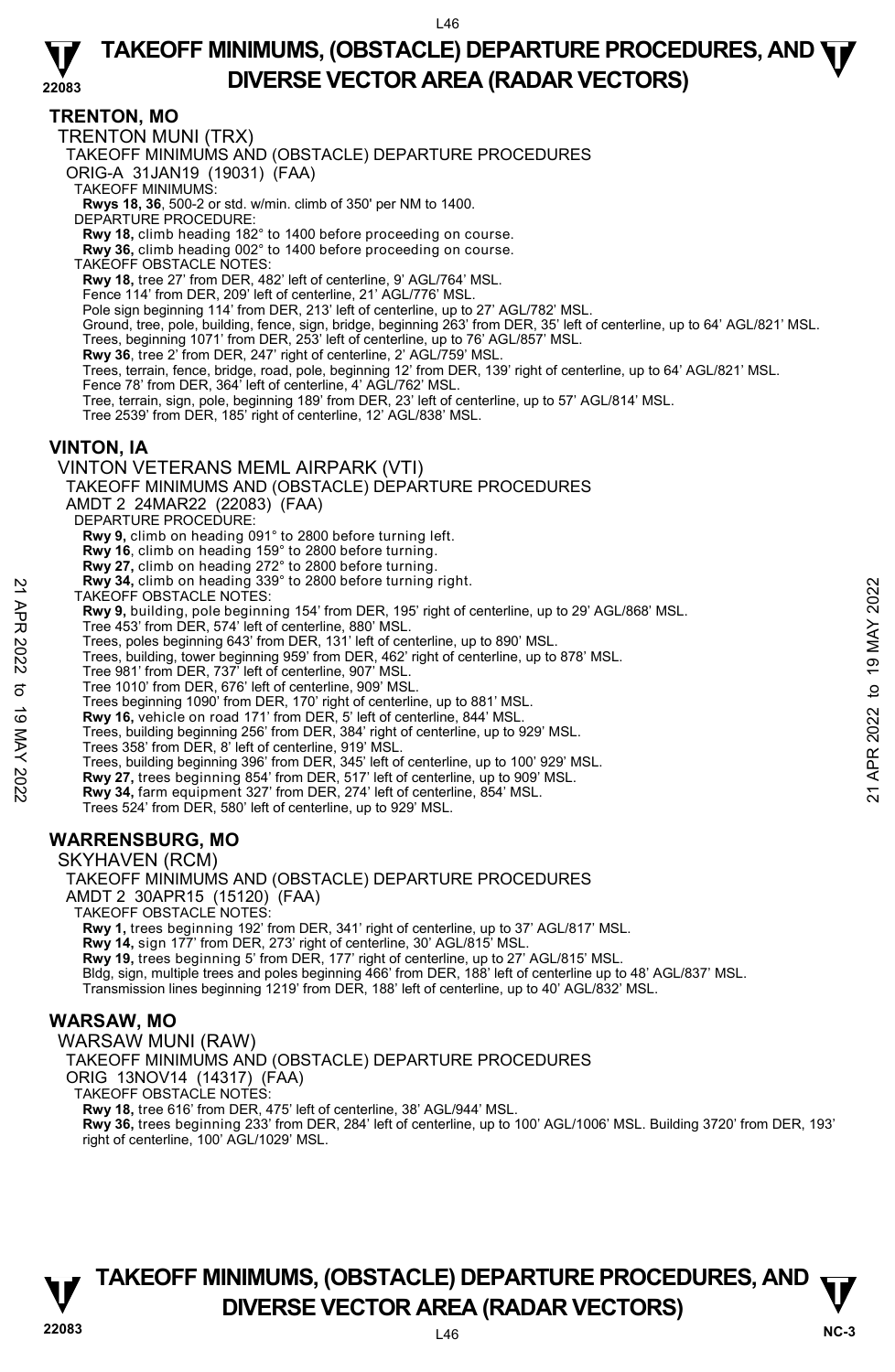### **WASHINGTON, IA**

WASHINGTON MUNI (AWG)

TAKEOFF MINIMUMS AND (OBSTACLE) DEPARTURE PROCEDURES

AMDT 2 31MAR16 (16091) (FAA)

TAKEOFF MINIMUMS:

**Rwy 31**, 400-2½ or std. w/min. climb of 208' per NM to 1200, or alternatively, with standard takeoff minimums and a normal per NM climb gradient, takeoff must occur no later than 1500' prior to DER.

TAKEOFF OBSTACLE NOTES:

**Rwy 13,** trees beginning 1411' from DER, 280' right of centerline, up to 58' AGL/807' MSL.

**Rwy 18,** terrain 140' from DER, 466' right of centerline, 6' AGL/755' MSL. **Rwy 31,** tower 1.98 NM from DER, 397' right of centerline, 308' AGL/1065' MSL.

**Rwy 36,** tank 5303' from DER, 285' left of centerline, 150' AGL/893' MSL.

### **WASHINGTON, MO**

#### WASHINGTON RGNL (FYG)

TAKEOFF MINIMUMS AND (OBSTACLE) DEPARTURE PROCEDURES

AMDT 1 22OCT09 (09295) (FAA)

TAKEOFF MINIMUMS:

**Rwy 33,** 400-2¼ or std. w/ min. climb of 275' per NM to 1000. DEPARTURE PROCEDURE:

**Rwy 15,** climb heading 153 ° to 1100 before turning left.

TAKEOFF OBSTACLE NOTES:

**Rwy 15,** numerous trees beginning 3076' from DER, 618' left of centerline up to 108' AGL/589' MSL. **Rwy 33,** numerous trees beginning 1035' from DER, 171' left of centerline, up to 68' AGL/552' MSL. Numerous trees beginning 2907' from DER, 66' right of centerline up to 65' AGL/824' MSL.

### **WATERLOO, IA**

WATERLOO RGNL (ALO) TAKEOFF MINIMUMS AND (OBSTACLE) DEPARTURE PROCEDURES AMDT 1 22APR21 (21112) (FAA) TAKEOFF MINIMUMS: **Rwy 36,** 300-1⅛ or std. w/min. climb of 235' per NM to 1100. TAKEOFF OBSTACLE NOTES: **Rwy 18,** NAVAID 40' from DER, 150' left of centerline, 4' AGL/870' MSL. NAVAID 40' from DER, 149' right of centerline, 4' AGL/870' MSL. Vehicle on road beginning 465' from DER, 500' right of centerline, up to 883' MSL. Trees beginning 2383' from DER, 802' right of centerline, up to 940' MSL. Tree 2539' from DER, 802' left of centerline, 948' MSL. Tree 2852' from DER, 1262' right of centerline, 941' MSL. **Rwy 30,** sign 15' from DER, 275' left of centerline, 3' AGL/875' MSL. Trees beginning 554' from DER, 603' right of centerline, up to 891' MSL. Tree 1904' from DER, 637' right of centerline, 925' MSL. Tree 2112' from DER, 883' right of centerline, 929' MSL. Tree 2163' from DER, 936' right of centerline, 931' MSL. Tree 2213' from DER, 1004' right of centerline, 940' MSL. Tree 4202' from DER, 1342' right of centerline, 978' MSL. Trees beginning 4337' from DER, 1541' right of centerline, up to 995' MSL. **Rwy 36,** terrain, NAVAID beginning 20' from DER, 150' left of centerline, up to 875' MSL. NAVAID 28' from DER, 148' right of centerline, 4' AGL/872' MSL. Tree 909' from DER, 605' right of centerline, 932' MSL. Tree 1093' from DER, 752' right of centerline, 945' MSL. Trees beginning 1131' from DER, 542' right of centerline, up to 950' MSL. Tree 1243' from DER, 543' right of centerline, 957' MSL. Tree, pole beginning 1463' from DER, 9' right of centerline, up to 960' MSL. Tree 1744' from DER, 122' left of centerline, 926' MSL.<br>Trees beginning 1781' from DER, 10' left of centerline, up to 935' MSL.<br>Trees beginning 2191' from DER, 9' left of centerline, up to 959' MSL. Tree, pole beginning 2217' from DER, 4' right of centerline, up to 976' MSL. Trees beginning 2614' from DER, 1' right of centerline, up to 980' MSL. Trees beginning 2734' from DER, 6' right of centerline, up to 983' MSL. Trees beginning 4421' from DER, 460' right of centerline, up to 984' MSL. Trees beginning 4452' from DER, 418' right of centerline, up to 987' MSL. Tree 4480' from DER, 480' right of centerline, 988' MSL. Tree 4484' from DER, 457' right of centerline, 993' MSL. Tree 4485' from DER, 502' right of centerline, 995' MSL. Trees beginning 4525' from DER, 441' right of centerline, up to 996' MSL. Trees beginning 4564' from DER, 402' right of centerline, up to 1003' MSL. Trees beginning 4598' from DER, 378' right of centerline, up to 1006' MSL. Trees beginning 4670' from DER, 383' right of centerline, up to 1007' MSL.<br>Trees beginning 4764' from DER, 384' right of centerline, up to 1010' MSL.<br>Trees beginning 4793' from DER, 357' right of centerline, up to 1011' MS Trees beginning 4840' from DER, 400' right of centerline, up to 1013' MSL. Trees beginning 4846' from DER, 26' right of centerline, up to 1016' MSL. **CON'T** AMIDT 1 22APR21 (21112) (FAA)<br>
TAKEOFF MINIMUMS:<br>
TAKEOFF MINIMUMS:<br>
RWY 36, 300-1% or std. w/min. climb of 235' per NM to 1100.<br>
RWY 18, NAVAID 40' from DER, 150' left of centerline, 4' AGL/870' MSL.<br>
NAVAID 40' from DER,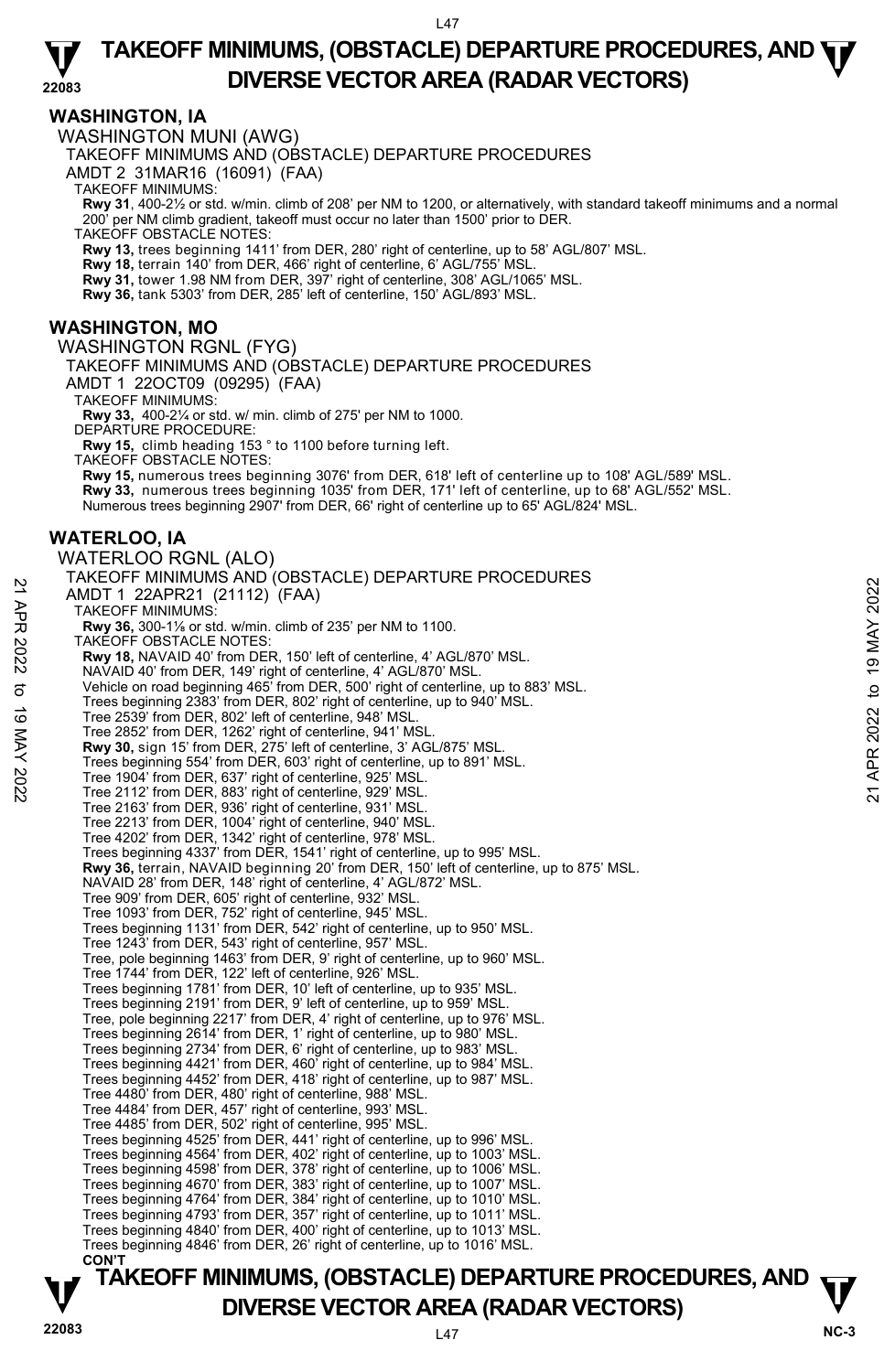# **WATERLOO, IA (CON'T)**

WATERLOO RGNL (ALO)(CON'T) **Rwy 36 (CON'T),** tree 5110' from DER, 27' left of centerline, 1009' MSL. Tree 5180' from DER, 6' left of centerline, 1010' MSL. Tree 5426' from DER, 721' right of centerline, 1028' MSL.

# **WAVERLY, IA**

WAVERLY MUNI (C25) TAKEOFF MINIMUMS AND (OBSTACLE) DEPARTURE PROCEDURES AMDT 1 31DEC20 (20366) (FAA) TAKEOFF OBSTACLE NOTES:  **Rwy 11,** tree 666' from DER, 628' right of centerline, 1018' MSL. Transmission line beginning 1594' from DER, 448' left of centerline, up to 60' AGL/1025' MSL. Transmission line 1812' from DER, 36' right of centerline, 65' AGL/1026' MSL. Tree, transmission line beginning 1848' from DER, 250' right of centerline, up to 1036' MSL. **Rwy 29,** pole 131' from DER, 481' right of centerline, 29' AGL/1002' MSL.<br>Traverse way 140' from DER, 498' left of centerline, 998' MSL. Tree 398' from DER, 341' left of centerline, 1022' MSL. Tree, grain elevator beginning 422' from DER, 393' left of centerline, up to 1040' MSL. Tree 768' from DER, 441' left of centerline, 1042' MSL.

# **WEBSTER CITY, IA**

WEBSTER CITY MUNI (EBS) TAKEOFF MINIMUMS AND (OBSTACLE) DEPARTURE PROCEDURES AMDT 1 18SEP14 (14261) (FAA) TAKEOFF MINIMUMS: **Rwys 5, 23,** NA-Environment. TAKEOFF OBSTACLE NOTES: **Rwy 14,** bush 22' from DER, 302' left of centerline, 5' AGL/1125' MSL.<br>Bush 189' from DER, 487' right of centerline, 9' AGL/1129' MSL. Trees beginning 1838' from DER, 225' left of centerline, up to 65' AGL/1185' MSL. **Rwy 32,** vehicles on roadway, 354' from DER, 497' right of centerline, up to 15' AGL/1119' MSL. **WEST PLAINS, MO**  WEST PLAINS RGNL (UNO) TAKEOFF MINIMUMS AND (OBSTACLE) DEPARTURE PROCEDURES AMDT1 18NOV10 (10322) (FAA) TAKEOFF MINIMUMS: **Rwy 36,** 300-1¼ or std. w/ a min. climb of 215' per NM to 1500, or alternatively, with std. takeoff minimums and a normal 200' per MN climb gradient, takeoff must occur no later than 1400' prior to DER. TAKEOFF OBSTACLE NOTES: **Rwy 18,** trees beginning 98' from DER, 65' right of centerline, up to 100' AGL/1339' MSL. Vehicle on road, 199' from DER, 302' left of centerline, 15' AGL/1254' MSL. Trees beginning 978' from DER, 388' left of centerline, up to 77' AGL/1277' MSL. **Rwy 36,** trees beginning 374' from DER, 265' left of centerline, up to 100' AGL/1319' MSL. Trees beginning 644' from DER, 631' right of centerline, up to 100' AGL/1319' MSL. Trees beginning 2690' from DER, 601' right of centerline, up to 100' AGL/1339' MSL. Trees beginning 5800' from DER, 1171' left of centerline, up to 100' AGL/1379' MSL. **WEST UNION, IA**  GEORGE L SCOTT MUNI (3Y2) TAKEOFF MINIMUMS AND (OBSTACLE) DEPARTURE PROCEDURES AMDT 3 31MAR16 (16091) (FAA) TAKEOFF OBSTACLE NOTES: **Rwy 17,** buildings beginning 105' from DER, 322' left of centerline, up to 1207' MSL. Tower 315' from DER, 296' left of centerline, 23' AGL/1212' MSL. Pole 341' from DER, 432' left of centerline, 34' AGL/1221' MSL. Pole and tower beginning 342' from DER, 262' left of centerline, up to 35' AGL/1223' MSL. NAVAID and pole beginning 345' from DER, 266' left of centerline, up to 39' AGL/1227' MSL. Tree 2139' from DER, 1012' left of centerline, 1265' MSL. Tree 2370' from DER, 998' left of centerline, 1273' MSL. Tree 2477' from DER, 908' left of centerline, 1286' MSL. **Rwy 35,** tree 58' from DER, 202' right of centerline, 1236' MSL. T-l tower 842' from DER, 610' left of centerline, 28' AGL/1260' MSL. Pole 961' from DER, 389' right of centerline, 30' AGL/1257' MSL. Pole 1068' from DER, 407' left of centerline, 28' AGL/1266' MSL. 22 Eush 189 from DER, 487 right of centerline, 9 AGL/1129 MSL.<br>
Trees beginning 1838 from DER, 225' left of centerline, up to 65' AGL/1185' MSL.<br>
Trees beginning 1838 from DER, 225' left of centerline, up to 15' AGL/1119'

Tree 1136' from DER, 573' left of centerline, 1270' MSL.